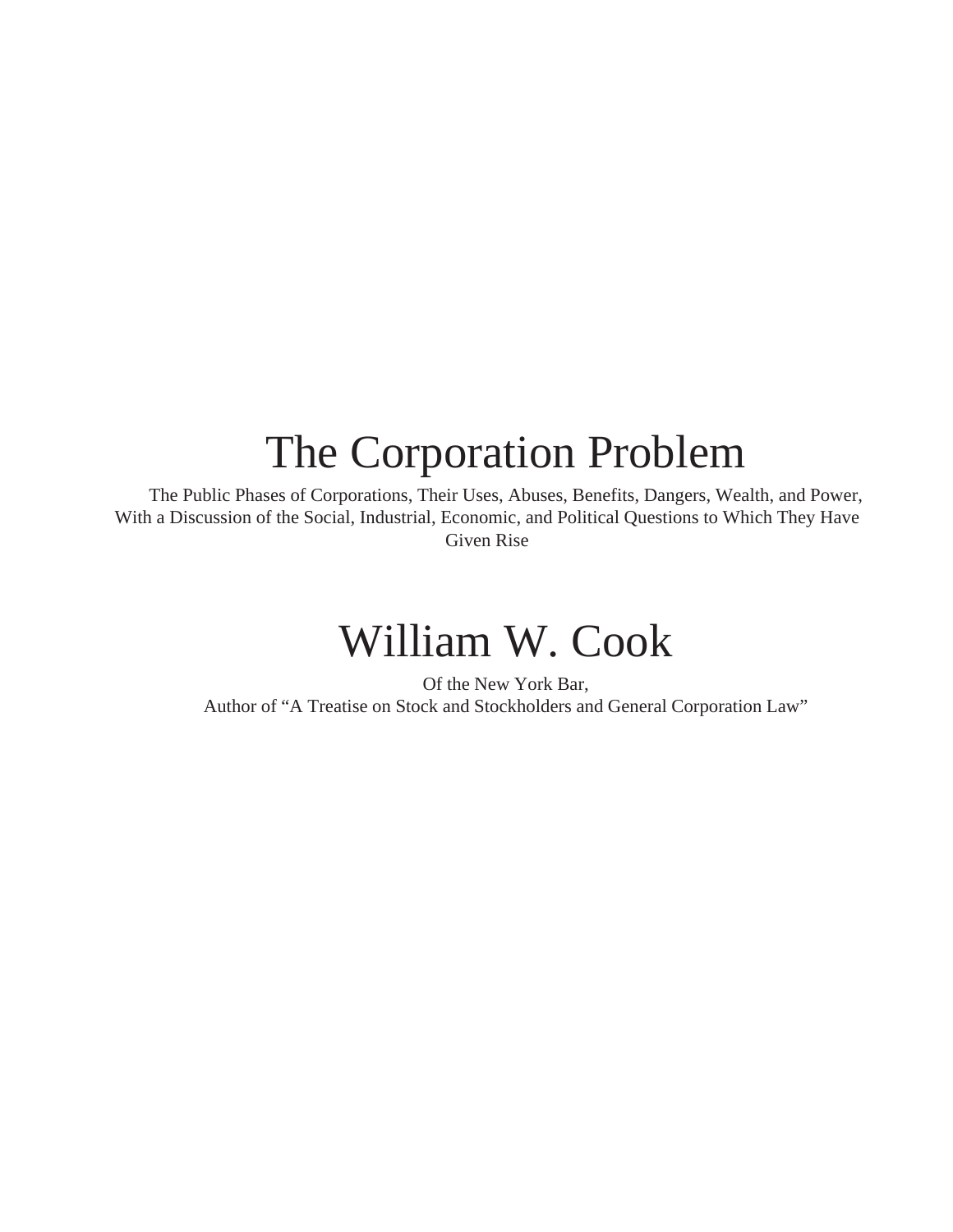Originally published 1893 This edition published 2004 Batoche Books batoche@gto.net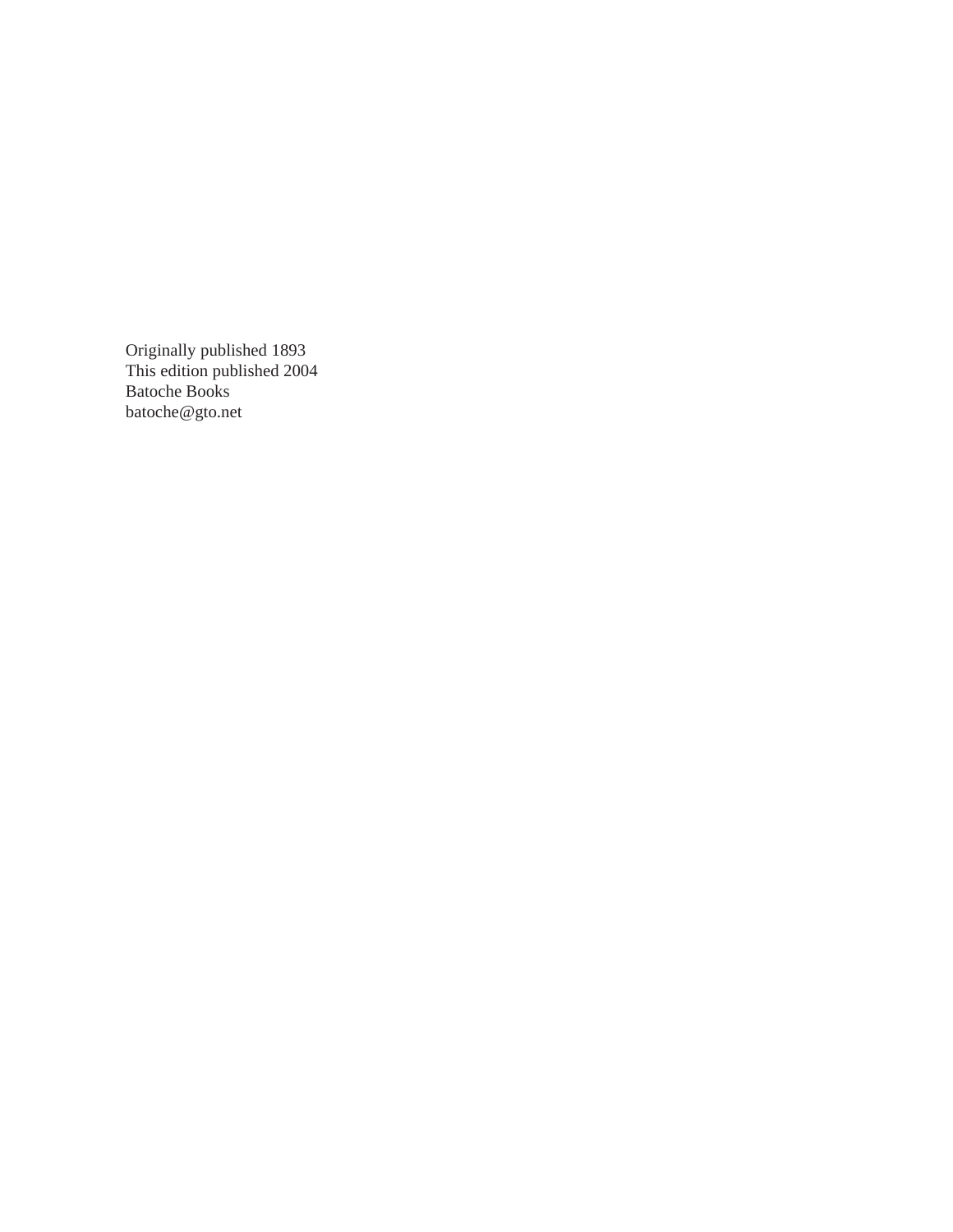# **Contents**

| Chapter II: Various Controversies to Which Corporations Have Given Rise  9 |
|----------------------------------------------------------------------------|
|                                                                            |
|                                                                            |
|                                                                            |
|                                                                            |
|                                                                            |
|                                                                            |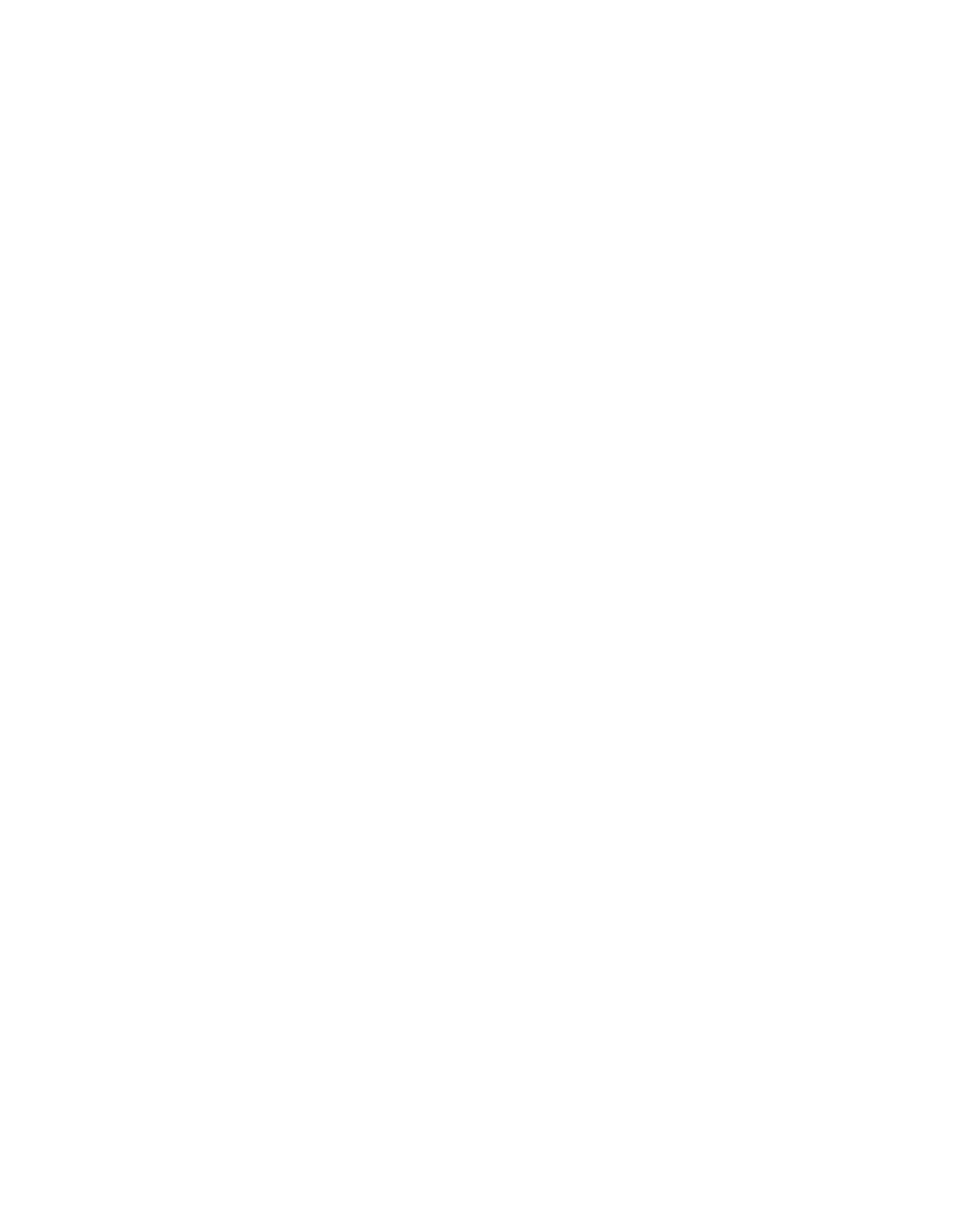## Preface

<span id="page-4-0"></span>The author, in the course of the preparation of a treatise on corporation law, became familiar with many facts and principles relative to corporations, which, however, did not come within the scope of a work on law. The law of corporations is a subject distinct from that of the public phases and business methods of corporations. Accordingly the author separated the two, and having completed a treatise on the former, he now presents a book on the latter.

The many questions, social, political, industrial, and economic, that have arisen in connection with corporations, constitute together what is known as "The Corporation Problem." This problem embraces the uses, abuses, benefits, dangers, wealth, and power of corporations, and no attempt has been made heretofore to consider these matters collectively and by themselves. The task has proved somewhat difficult, and, in order to shed as much light as possible on the subject, frequent quotations from others are given in connection with the text. If the work results in awakening a more general interest in those topics than now exists, the author's purpose will have been answered.

No. 15 Wall St., New York, June 1, 1891.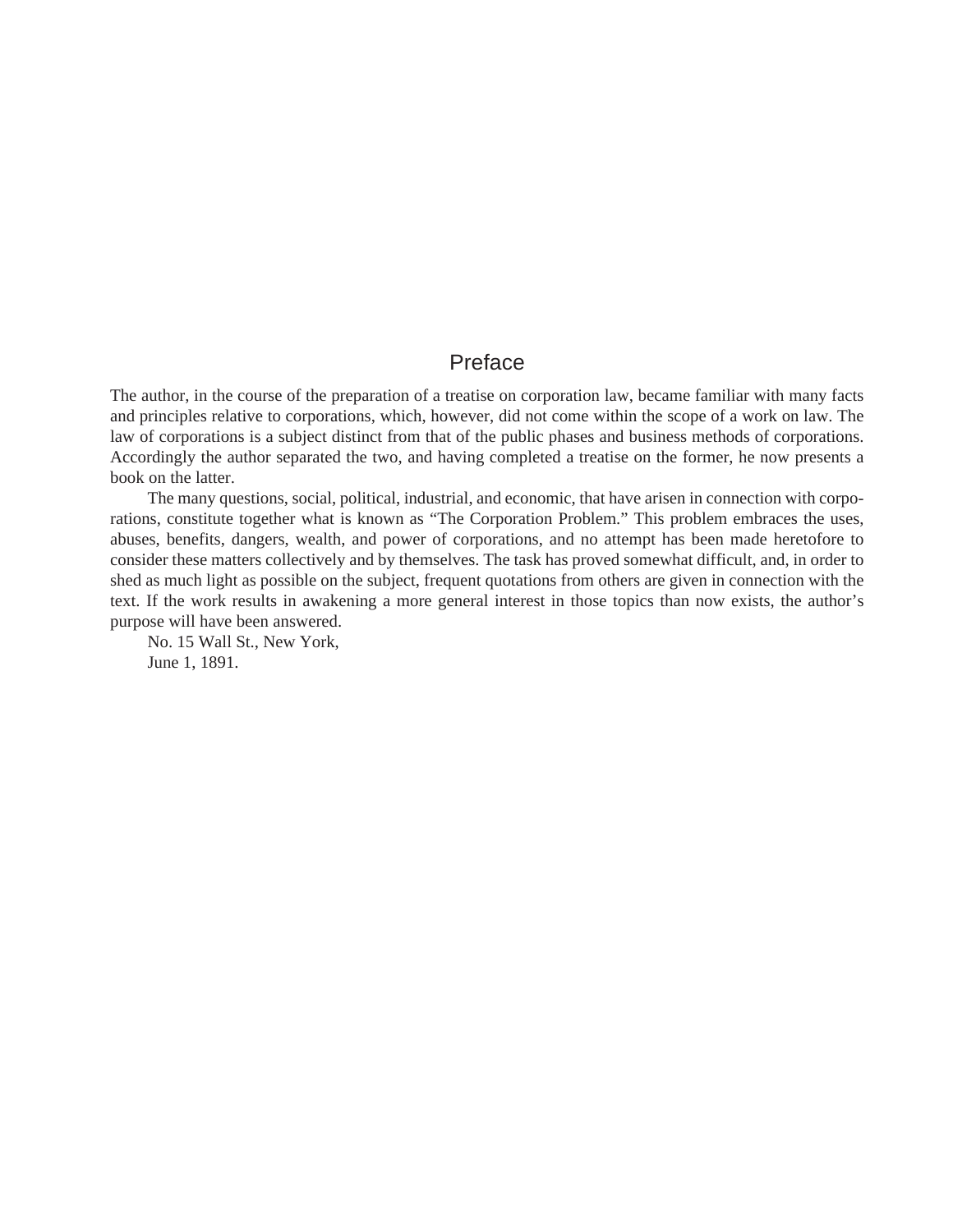## Chapter I: Introductory

<span id="page-5-0"></span>Corporations are a creation of modern times and their rise has been as rapid as it has been remarkable. In the colonial days of America no instance of a corporation for business purposes can be found. The Bank of North America was organized in 1781, while the Massachusetts Bank and the Bank of New York were not incorporated until the year 1784. In those days there were no railroads, no telegraphs, no manufacturing, mining, or business corporations, and merely the germ of the idea of a corporation was in existence. In Great Britain there were the Bank of England, the Bank of Ireland, and three banks in Scotland. Business was done on a small scale and large enterprises were not undertaken. The century of industrial development, of great affairs, and of colossal projects had not yet been entered upon.

Since that time such projects have demanded new and improved business methods. Corporations have arisen from the necessities of business. Partnerships and individuals have been unable to furnish the aggregation of capital required for modern undertakings.

Moreover the partnership has been found to be clumsy, dangerous, and insufficient. If unsuccessful it brings ruin upon all of its members, because each partner is liable absolutely for all debts. Any member may bind the firm by his contract and each one has an equal voice in deciding its policy. Its capital and credit, and consequently its amount of business, are limited necessarily by the capital and credit of a very few men—the members themselves. The death of a member or the transfer of his interest dissolves the firm. Any member may arbitrarily cause a dissolution at any time, and the insolvency of a member renders the partnership property subject to levy of execution for his debt. Upon the death of a partner the surviving partners have the sole charge of winding up the business and the executor of the deceased partner is not allowed to come in. A partner may withdraw his money only at a sacrifice, or by long and expensive proceedings. He cannot conveniently sell his interest or borrow money upon it. New partners cannot readily or safely be admitted.

The partnership is restricted in its capital, dangerous in its liabilities, narrow in its exclusion of new members, too free in its mode of making contracts, and too contracted in its opportunities for withdrawal. It is becoming obsolete as a mode of doing business on a large scale.

In a corporation all this is changed. The members are not liable for the debts. The amount already invested may be lost, but the private fortunes of the stockholders are not involved. The business is done and contracts made, not by all, but by a select few, called directors. A large capital is created by the union of funds from many sources. A person may safely invest in many enterprises and yet not take part in the management nor watch the business of any one of them. The leading spirit in an enterprise may hold a majority of the stock and may admit associates, employees or strangers, as holders of a minority of the stock, and yet he will retain the management as though he were the single owner of the concern. Persons may easily buy into or retire from the enterprise. Dissolution is not brought about by the death or withdrawal or dissatisfaction of a stockholder. The insolvency of a stockholder does not affect the business of the corporation. Upon the death of a stockholder his executor votes his stock and has a voice in the continuation of the business. A stockholder may sell or pledge his interest readily and intelligibly by reason of the reports, dividends, and market quotations of his stock. The corporation is a protection in that the liability is limited; it is capable in that it renders possible the collection of a great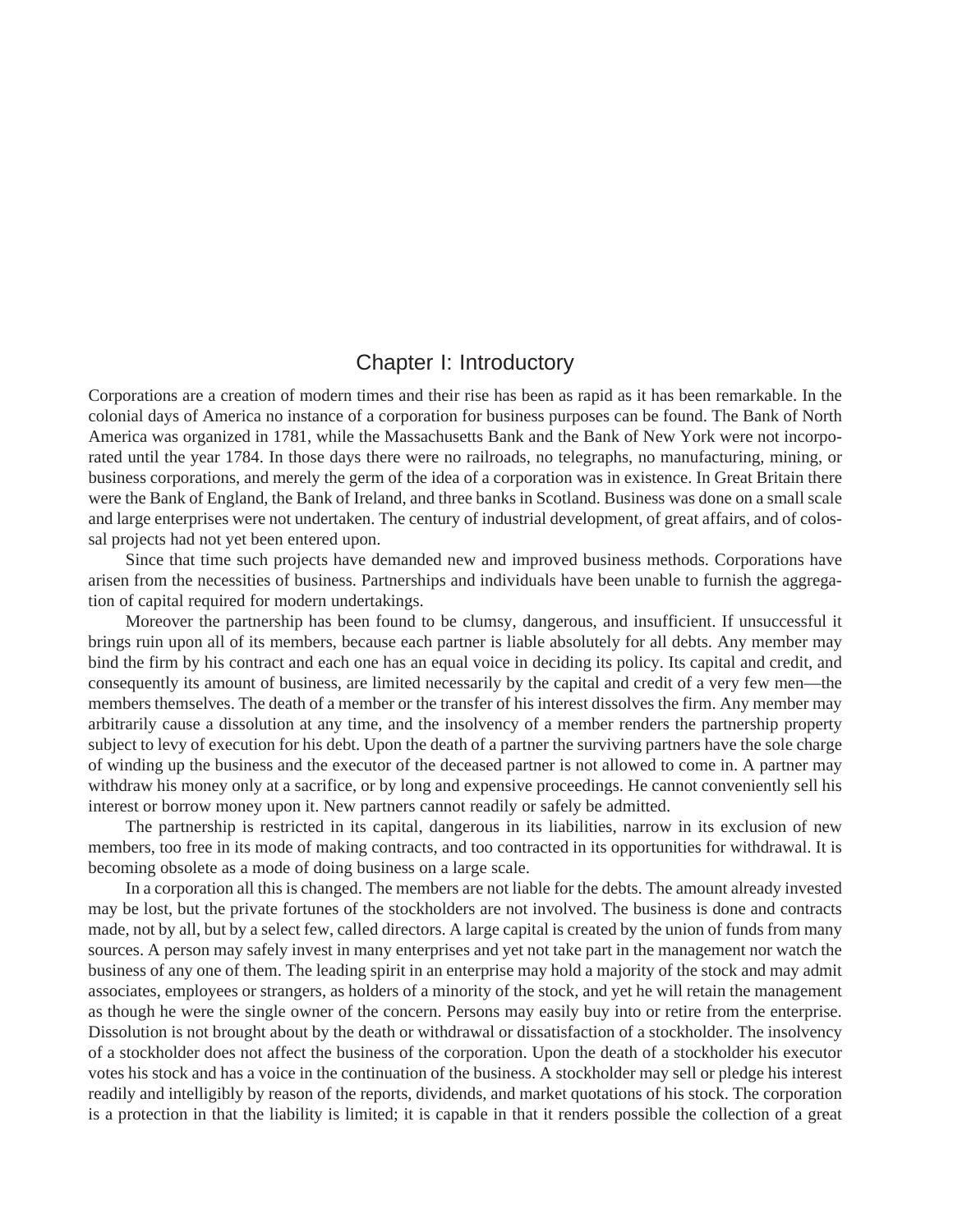capital; it is efficient because the directors and they alone govern its policy and its contracts; and it is convenient because it is easy to sell or buy or pledge or bequeath one's interest in the concern. Under its protection and concentrated power men will undertake great enterprises involving great risks or losses or gains. The corporation has rendered possible the modern era of industrial development.

It is by reason of all these facts that corporations have come into universal use. They have absorbed the railroad, banking, insurance, manufacturing, mining, telegraph, telephone, gas, express, waterworks, commercial, turnpike, bridge, canal, steamship, financial, and other industrial business of the country. They have built the railroads, dug the canals, established the factories, carried the ocean commerce, taken charge of the banks, assumed the risks of insurance, constructed the telegraph, the telephone, the water-works, the gas plant, the electric lights, and the street railroads, and are conducting some of the largest of our mercantile interests. They are acquiring the wealth of the country and are the means of investment for the savings of the poor as well as the capital of the rich. The railroads alone of the United States are over 167,000 miles in length; cost over \$9,000,000,000; employ over 700,000 men directly, and indirectly over 1,000,000 men, being one twelfth of the adult male population of the country; receive annually about \$1,000,000,000; and distribute this vast sum in wages, improvements, interest, and dividends. And, in addition to this, the banks, insurance companies, manufacturing companies, and the multitudinous corporations of the land all have their capital, employees, and earnings.

The benefits derived from corporations are undoubted. They have cheapened the necessaries of life, given quick and easy connection between distant points, developed agriculture, mining, manufacturing, and commerce; created employment for labor, marketed the products which before were not worth the cost of transportation, lowered the cost of living in Europe and America, transformed the uninhabited wildernesses into rich farms, towns, cities, and States; found land worth nothing and made it worth millions, and caused an interchange of the manufactures, luxuries, literature, arts, sciences, and ideas of the world.

As an intellectual spur and stimulus, the railroads have done for this century that which the discovery of America did for the sixteenth century. They have brought the ends of the country together, excited ambition, opened avenues for enterprise, developed community of interest, and made a nation diversified in its pursuits and ideas, yet homogeneous in its government and progress. They have quickened the intelligence and broadened the minds of men. Not only have they created energy and intellectual activity among the people, but they have peopled the country itself, and in some instances have caused rude and ungovernable communities to put aside their violence, provincialism, feuds, and uncouth manners for the life of the civilized world. Corporations have given wealth to man, and thereby given to him the opportunity for intellectual growth.

And even from a moral point of view the corporations are not utterly and irretrievably bad. The redeeming act in the life of Faust was the building of a dyke and the draining of a swamp. The builder of a railroad which opens new lands for settlement is a philanthropist in the broadest sense. The great capitalists of modern times, who have built thousands of miles of railroad, peopled whole territories, cheapened the price of food, enabled millions of men from the overcrowded parts of the world to find homes and a livelihood, increased the wealth and well-being of a great and growing population, and made possible the occupation and civilization of the American continent, are the greatest benefactors of the age. It is true that they and their corporations are not philanthropic institutions. They do not cultivate the benevolent side of life. They are not moral instructors either in precept or example, nor are they to be recommended as a school of ethics. But they have enabled whole States and communities to reach higher and better ideas of life. They have bettered the condition of men and thereby have enabled individuals to become better men.

Without corporations America would be a different nation and have had a different history. The Civil War would have been more dangerous to the Republic. The present railroad system could not have been built, and the Pacific Coast and the Eastern States would not have been bound by ligaments of steel to a common interest.

Who can wonder then that the many corporations of America, with almost unlimited wealth at their command, and directed by the highest talent, should have a firm grasp upon the industries of the country; that they should mould its political, social, and industrial features; that they are deeply affecting its intellectual life, and even to a large extent are dominating the government itself?

And even in an international way the corporations have had a wide influence. They have aided in the abolition of war, and have rendered a prolonged famine impossible. A "Thirty Years' War" in these times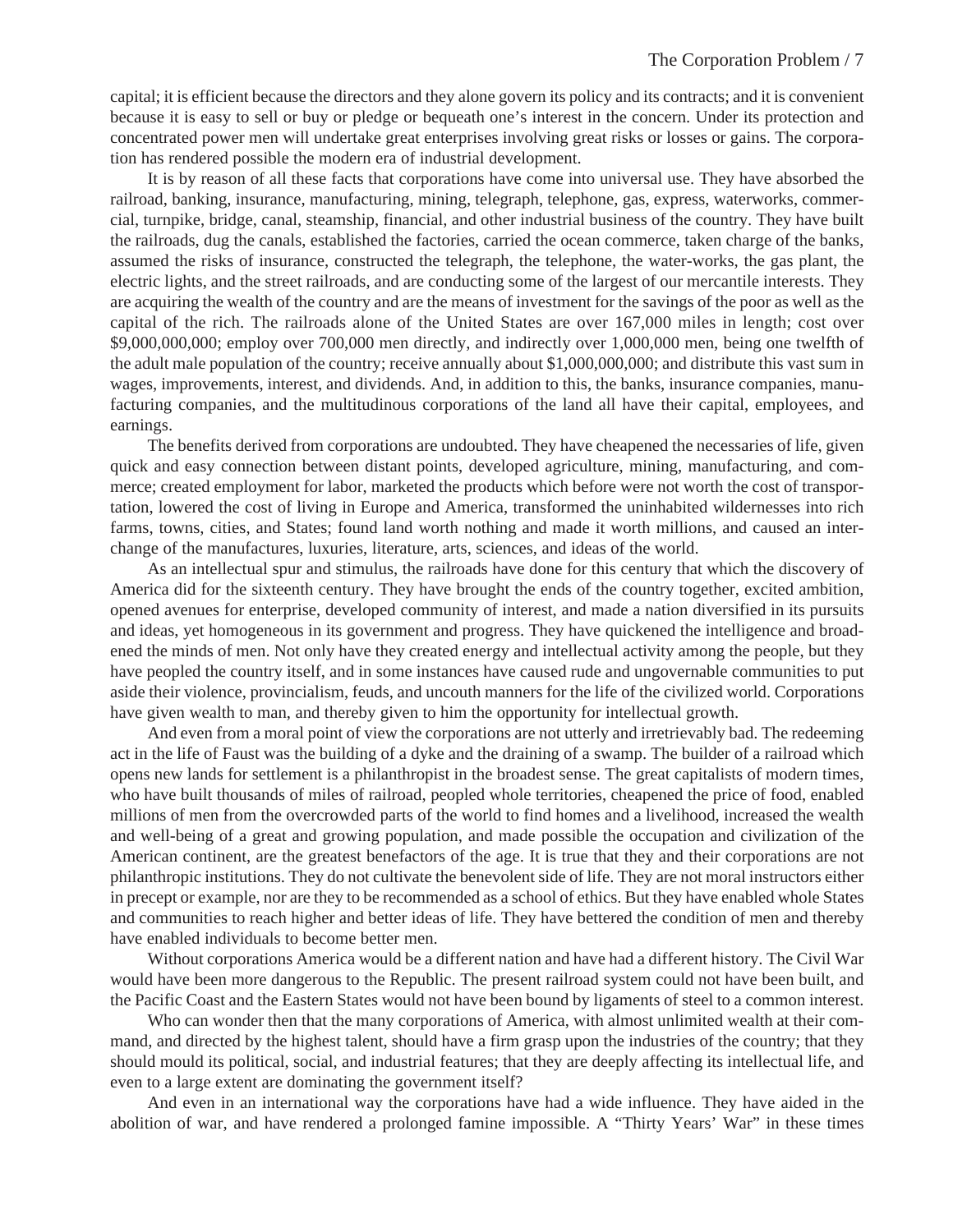would bankrupt the richest of nations. Railroads have made war swift, expensive, and deadly. In addition to this the corporations, as methods of international investments by way of stocks and bonds, have brought nations into more friendly communication with each other, and have knit more closely the financial, social, and family ties that exist between Europe and America.

And yet notwithstanding all the advantages, material, intellectual, and moral, which have been derived from corporations, there is much to be said against them. And they have two peculiarities which have led to these abuses. These are, first, the ease with which all responsibility for bad acts is placed upon the corporation itself, while the real perpetrators are concealed; second, the separation of the stockholders from the corporate agents, of the investor from the investment, of the principal from the agent, with the expectation on the part of the investor, the principal, the stockholder, that profits will be made, honestly if possible, but that profits will be made.

The particular evils to which they have given rise will be referred to hereafter. Some of the corporations have been guilty of bribing judges, buying legislatures, corrupting public officers, and sapping the integrity of public life generally. Some of them have taught men that dishonesty is respectable and even honorable, provided it is successful. Some of them conduct business, not on a basis of honor, but on that of knavery. Some of them perform contracts only when it is more profitable to perform than to violate. The sense of honor of some of them does not inspire that easy confidence and mutual good faith which lie at the basis of most business transactions. Written contracts are not always strong enough to hold them, and the fear of the penitentiary not always able to deter them. The pole-star of the existence of many of them is, not what is honest, but what is profitable, and the result is that not only are corporations a source of alarm to the conservative, and a subject of doubt to the thoughtful, but there is a deep-seated hostility against them on the part of the plain people of the land.

The railroad corporation has been the chief malefactor. It has given secret discriminations in rates; bribed legislatures and public officers by free passes and money; charged more for a short haul of freight than for a long haul; demanded extortionate rates; issued "watered" stocks and bonds; favored one city and ruined another; entered into "pools," and usurped valuable franchises by fraud, bribery, and unscrupulous practices. Not only is it audacious and skilful, but it employs the highest order of administrative ability. Indeed, it is one of the curious facts of American history that the American talent for organization, executive management, and the invention and adoption of means to ends, a characteristic talent that formerly was engrossed in the political affairs of the nation, is now very largely engaged in the development and management of the American railroads. With energy, enterprise, daring, and sagacity, the American railway has been built, improved, consolidated, and perfected. This has been done frequently far in advance of even the remarkable growth of the country itself. And to a large extent the practices of railroad men have been honest and creditable. But not always has this been the case, and often they have resorted to fruitful cunning and bad practices in accomplishing their ends. To such an extent have these practices been carried that even the railroad men themselves have come to denounce the prevalent methods of managing railroads.

Public opinion, however, is beginning to decrease the present abuses of corporations. And the power of public opinion over corporations and railroads is much greater than is generally supposed. The most powerful corporations of the country seek its commendation and fear the effects of its disapproval. The Granger legislation, the withdrawal of the Central Pacific Railroad Company from California politics, the attempt of the Standard Oil magnates to change public sentiment, the wild haste of the various "Trusts" to change their mode of organization, on the one hand, and the results of the honest and conservative management of the Vanderbilt and other great systems of railroads on the other, are examples of the power and effect of public opinion.

And there is another tendency which augurs well for the future. The days of irresponsible, reckless, and dishonest management of corporations are passing away. These practices have been found to be dangerous, unprofitable, and ruinous. Honesty towards the government, the people, and the investor is becoming the settled policy of the great corporations. The integrity as well as talent of America is beginning to assume the control and management of these colossal aggregations of capital. Corporations and railroads are being placed in the hands of conservative men, and the great questions of the "Corporation Problem" are not only decreasing in number and intensity, but are being settled largely by the character, honesty, and honor of the men themselves who manage the corporations.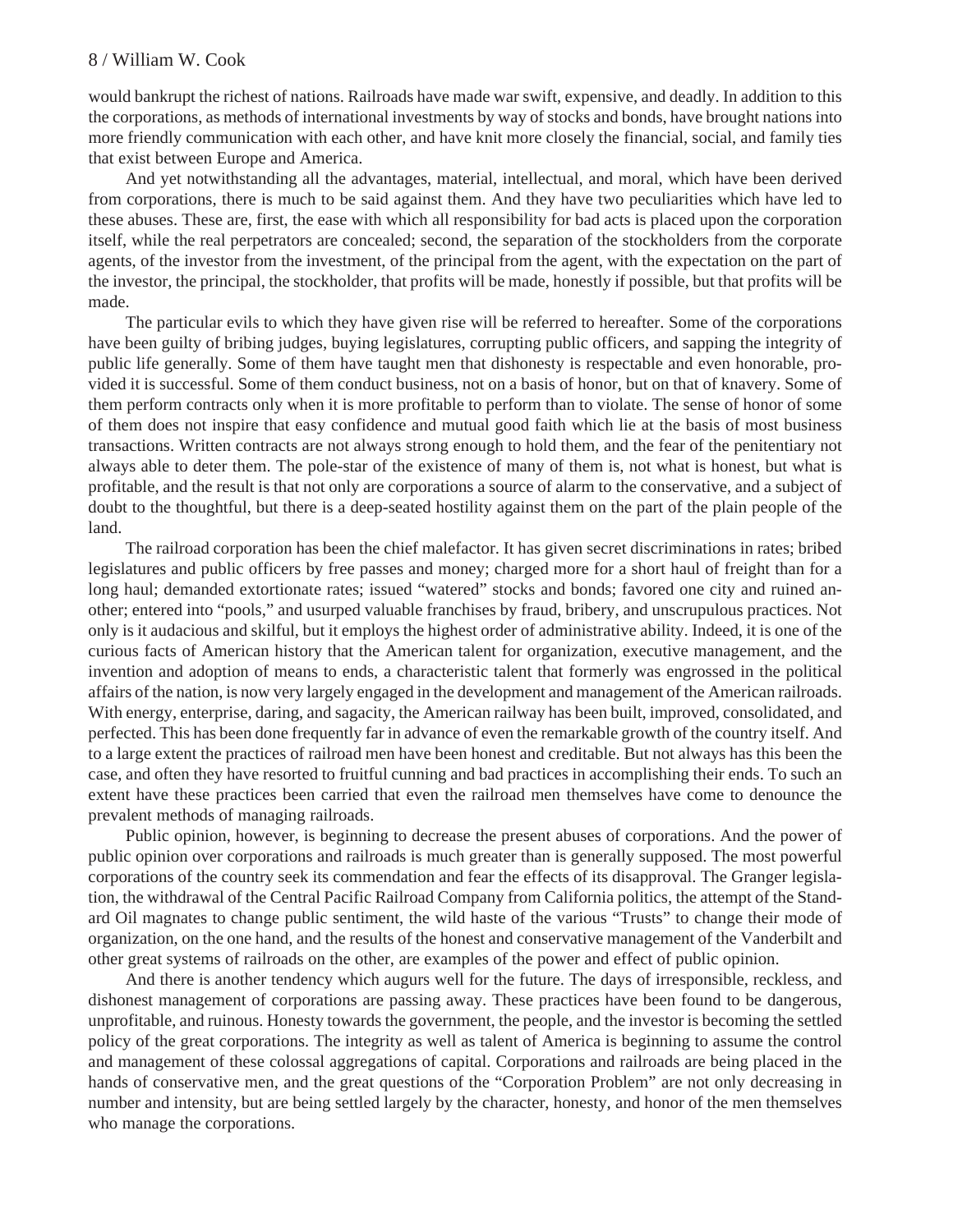## <span id="page-8-0"></span>Chapter II: Various Controversies to Which Corporations Have Given Rise

#### Reduction of Railroad Charges

Probably of all the differences that have existed between the railroads and the public, the first, the greatest, and the most prominent has been that of reducing railroad charges. Upon this question there has been for twenty years a course of uninterrupted legislation, litigation, and pressure of public opinion. From State legislatures and courts the contest has been carried to Congress and the Supreme Court of the United States. Reductions in rates have been brought about partly by means of this agitation and legislation and partly by reason of competition between the railroads themselves. But the question is as vital a question to-day in the Western States as it was twenty years ago, and the legislatures are again making radical reductions in railroad rates. It is interesting to inquire how this contest arose, and why the reduction is demanded.

Fifty years ago the Western States and the Upper Mississippi valley were practically unsettled. The rich lands of the West were capable of becoming the granary of Europe and America, but without cheap transportation they were valueless. In those early days the farmer could not sell and could not afford to haul his crop to market, and corn was burned for fuel. The farmer had no money, and he could make no improvements. The Western pioneer was cut off from civilization, from comforts, and even from the necessaries of life.

The railroad was necessary—necessary to furnish a market and to populate the plains.

The railroads were built and the great territory was traversed and covered. Tens of thousands of miles of road were required and were built in an incredibly short space of time. They were built by Eastern and European capital, and this capital knew that it was embarking in a dangerous speculation. It therefore very naturally insisted upon great returns, and these returns consisted: first, of gifts of municipal bonds from the cities, counties, and towns along its route; and second, of vast quantities of "watered" stock and bonds.

The gift of municipal bonds to railroads has been denounced by the greatest American jurists of the age as unjust, improvident, unnecessary, and illegal. Such is their opinion, although the Supreme Court of the United States, in its efforts to protect innocent investors, and to preserve the honor of American credit, has sustained the legality of such bonds. But the hardship of their issue did not at first appear. It was not at first realized that the railroads were built largely from the sale of these municipal bonds. The bonds were given because if not given the road would not be built at all, or would be built through a rival town. No bonds —no railroad. After the bonds were issued they were sold by the railroad builders to Eastern or European capitalists. They were sold for what they would bring, and always below par. In addition to the location of the railroad, the town or county usually received some of the stock of the railroad itself. But this stock was soon made worthless by the foreclosure of the mortgage on the railroad. As a net result the town had a railroad, to be sure, but it had a large bonded debt, and its stock in the railroad was without value. The railroad had been built partially by municipal bonds, but the railroad itself was owned by capitalists in Eastern States or abroad. It was true that land had risen in value and crops could be sold. But these municipal bonds had to be paid, principal and interest at par. They were a mortgage on the present and future generations. Taxes began to be high. And then the question arose—were the railroads acting fairly; were they contenting themselves with a reasonable profit; were they charging proper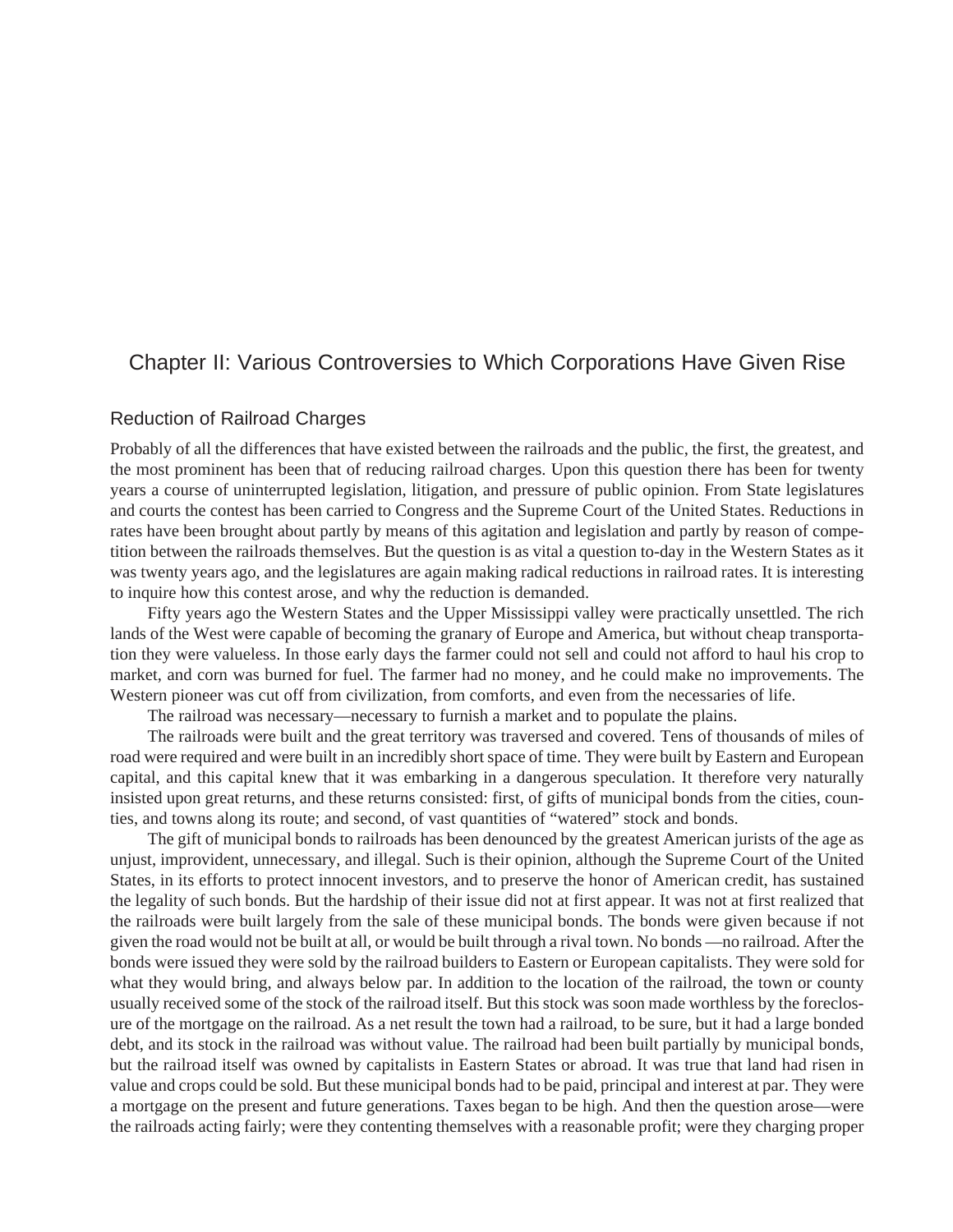rates, or were they charging more than their cost would justify?

Here it was that the watered stock and bonds of the railroad came into notice. And they made the problem one that has caused endless discussion, legislation and litigation during the past twenty years. The peculiarities of watered stock and bonds will be considered hereafter. The early railroad builder, promoter, and manipulator was as crafty and many-sided in his methods as Ulysses himself. He was skilled in the art of issuing watered stock and bonds. By devices, well known to the corporation lawyer, he generally managed, if his road actually cost \$1,000,000, to issue \$2,000,000 of stock and \$2,000,000 of railroad bonds secured by a mortgage on the road itself. He accordingly had \$4,000,000 of stock and bonds, and of this, \$3,000,000 was pure "water." In the course of time these bonds and stock were sold. They passed into *bona-fide* hands. The result was that a railroad costing \$1,000,000, part of which was raised by municipal bonds given to the railroad itself, had obligations outstanding for \$4,000,000 upon which it endeavored to pay interest and dividends. Even though a foreclosure took place, the new issue of stock and bonds was equal to or greater than that existing before. Exorbitant rates for transportation were necessary in order to pay the interest alone, and, generally, for many years there was nothing for dividends on the watered stock.

But population grew and business increased. The income became greater and greater. Nevertheless the rates were not reduced. They were used to pay dividends on the watered stock, and, if the income became too large even for this, then by certain other devices, well known to the astute corporation lawyer, further issues of watered stock and bonds were made.<sup>1</sup>

Then came another factor in the problem. The American farmer no longer obtained high prices for his grain.2 The wheat of Egypt, India, and the Black Sea reduced the price in Liverpool, and the price in Liverpool fixes and will fix the price in America so long as America exports wheat. The farmer found that the halcyon prices of old were gone and were not to return. He found that the railroad charges were consuming a very large share of his crops. He was working for the railroads, and corn was being burned for fuel on the Western prairies. Hard times prevailed.

This was the situation: land had risen in value, crops could be sold, communication with the outer world had been established, and a flood of immigration had populated the country. But the crops could not be sold at a profit; the railroads, which had been built largely by municipal bonds, had issued large quantities of watered bonds and stock; heavy rates for transportation were charged in order to pay interest and dividends on all these; and the railroads were receiving a great income on their first cost, while the people at large were poor.

Why did not the railroads reduce their charges? Because the owners of the railroads were non-residents, and insisted upon every dollar that could be wrung from their investment.

"Practically none of the stocks and bonds of the railroads in Nebraska are owned by Nebraskans. The owners and controlling officers of the road are non-residents. This absenteeism increases the popular dislike of the roads. It is felt that any unearned profits not only injure individuals but impoverish the community as a whole, while the representatives of the roads within the State are looked upon as mere hirelings, owing to the companies duties which are inconsistent with good citizenship."3

The stockholders and bondholders wanted their income, and were too far distant from the investment itself to understand or have any sympathy with the situation. The corporation officers were their agents, and the tenure of office of those agents depended upon the profits that were forthcoming. Neither the owners nor their agents saw any occasion for a reduction of rates. Nor was the natural competition among the railroads themselves sufficient to reduce rates. Some reductions were made from this source, but not many. It was to the interest of the railroads not to compete. They were all prospering, and there was nothing to be gained by great reductions. In the cities, where there should have been competition, the railroads formed combinations, called "pools," and by these they divided the business and maintained high rates. In the smaller towns and the country districts there was no competition at all.

Moreover, the old theory that the laws of competition will induce railroads to reduce their rates has been exploded. A railroad becomes a monopoly in spite of competition. Few care to risk their money in paralleling it. If a parallel line is built, even in the old and rich communities, a railroad "war" of rates takes place, part of the capital is irretrievably lost, foreclosure of the new line follows swiftly after, and a consolidation takes place,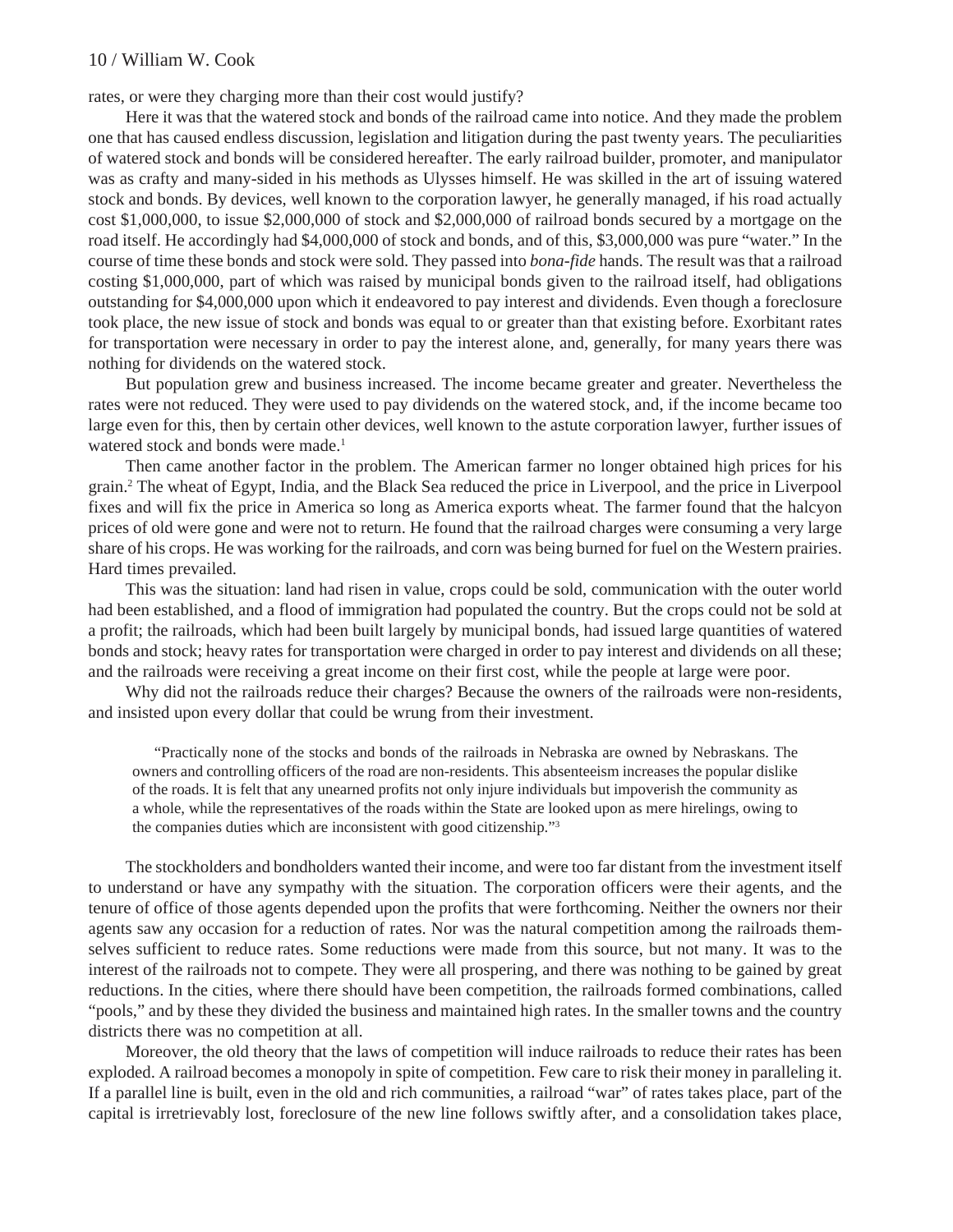always with a loss. The Nickel Plate road from Buffalo to Cleveland brought loss to Vanderbilt, its purchaser. The West Shore road from Buffalo to New York brought ruin to its builders. In both cases the old monopoly has become a greater monopoly than ever. The truth is that a railroad is a natural monopoly. The laws of competition do not regulate it, and so far as the farmer is concerned, railroad competition leaves him worse off than before. After consolidation or "pooling" there are two roads where only one is needed, and the stock and bonds of the two are double the burden that existed before.

There was another plan for effecting a reduction of rates. This also has been exploded. It was the old and futile device of having the charter or statutes limit the dividends on the stock to a fixed percentage. Such a restriction has proved a delusion and a snare. If the dividends reach the limited point, watered stock or bonds are issued, and always sufficient in quantity to absorb the increased profits without exceeding the prescribed rate of dividends. Both in England and America this device has failed. Worst of all, it promised well, and by its promises caused the public to waste valuable franchises and to desist from the search for other plans of relief, and there are still other objections to such a statutory restriction.

"It takes away all motive to develop new business. But the desire to develop such business has been the most potent factor in reducing rates. Take it away, and you tend to keep rates up rather than to lower them. By trying to prevent a railroad from dividing all it can earn you defeat your own purposes.... Limitation of dividend prevents reduction of rates instead of stimulating it.

"This is no theory. It rests on actual experience. The plan of limiting dividends has been more widely tried in England than in America. Sir Thomas Farrar, for a long time Secretary of the Board of Trade, and the highest authority on the subject in Great Britain, if not in the world, does not hesitate to pronounce the attempt a complete failure. He says that 'in Parliamentary limitation of dividend they have gone on a wrong tack and involved themselves in a maze of absurdities,' that 'the principle is in itself faulty,' that 'so long as the charge is not too high the public have no interest in the reduction of dividend: their interest is in the reduction of price, which is a totally different thing. The fallacy lies in supposing that what is taken from the shareholders necessarily goes into the pocket of the consumer. It does no such thing.' This is the result of thirty years' practical experience in the effort to control corporations in Europe."4

Hence it was that to the western farmer there seemed to be but one remedy—the power of the legislature. Consequently statutes were passed arbitrarily reducing railroad rates. Sometimes the statutes provided for the appointment of State Railroad Commissioners, and gave power to these commissioners to reduce rates. In Iowa, Wisconsin, Illinois, Ohio, Missouri, Minnesota, and Michigan various statutes, known as "Granger Laws," were enacted. The movement was bold, radical, and sweeping. But the statutes were at once contested in the courts by the railroads. The railroads claimed that the statutes were unconstitutional. The old Dartmouth College decision of the Supreme Court of the United States, which had thrown a sort of halo of legal sanctity about a corporation charter as being a contract that could not be disturbed, was appealed to. That decision had proved to be a rock upon which many a State statute regulating railroads had gone to pieces. The Supreme Court of the United States, however, when the question came before it, decided that the "Granger Laws" were legal and constitutional. The farmers had won their fight.

Charles Francis Adams has said, in regard to this subject:

"Of the Granger episode little now needs to be said. That it did not originate without cause has already been pointed out. It is quite safe to go further and to say that the movement was a necessary one, and through its results has made a solution of the railroad problem possible in this country. At the time that movement took shape the railroad corporations were, in fact, rapidly assuming a position which could not be tolerated. Corporations, owning and operating the highways of commerce, claimed for themselves a species of immunity from the control of the law-making power.... They had thoroughly got it into their heads that they, as common carriers, were in no way bound to afford equal facilities to all, and, indeed, that it was in the last degree absurd and unreasonable to expect them to do so. The Granger method was probably as good a method of approaching men in this frame of mind as could have been devised."5

Such, in brief, has been the history of this phase of "The Corporation Problem." And even yet it is not ended. The Granger episode is again being repeated in the Western States. Hard times prevail there among the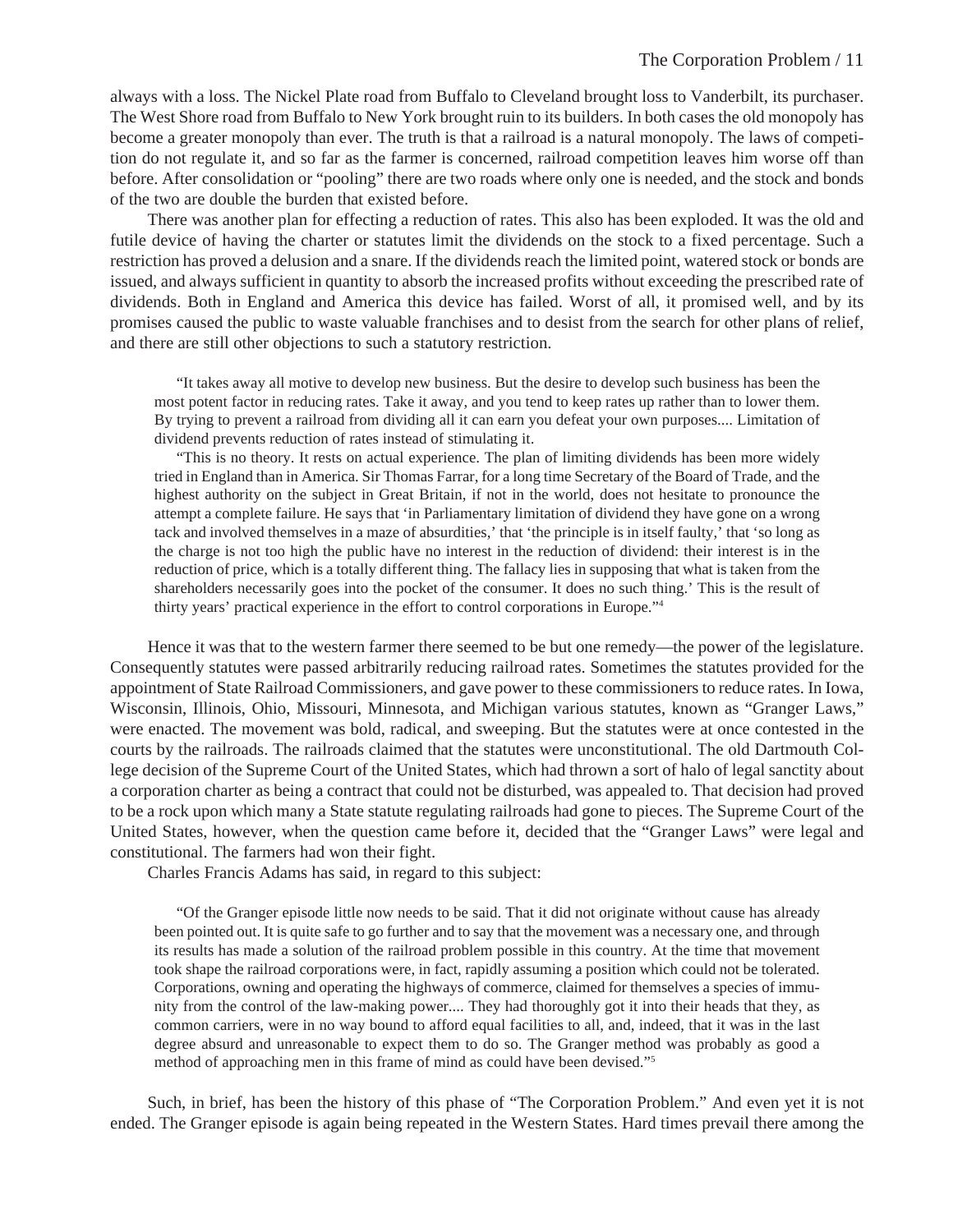farmers and the railroads are again being assailed. New reductions in rates have been made. The Supreme Court of the United States has recently decided that a reduction in rates must still leave to the railroads a living profit, but the Interstate Commerce Commission seems to repudiate the rule that railroad charges must not be reduced so low "that carriers would be left unable to pay interest on their obligations and something byway of dividend to stockholders, after maintaining the road in proper condition and paying all running expenses."6

The latest victory of the western farmer has been the decision of the Interstate Commerce Commission reducing the railroad rates for the transportation of grain.<sup>7</sup>

This much seems to be clear. If railroad rates had been reduced in times of depression, and raised in times of prosperity; if the railroads had sought only to pay a fair profit on their actual cost; if there had been less arrogance and lordliness on the part of railroad officials in dealing with the public; if there were more sympathy between the real interests, prosperity, dealings, and communications of the railroad owners and officials on the one hand, and the railroad patrons on the other; if there were more honesty on the part of the railroad official, and less corruption of legislatures, less granting of free passes, less discrimination, and a less lengthy list of evils which railroads are guilty of; then the question of exorbitant railroad charges and reductions thereof by States would not have arisen. The American people are honest, generous, and intelligent. They would appreciate and reward railroad honesty, but the abuses and usurpations, of which corporations have been guilty, have rendered wellnigh impossible an unprejudiced and impartial attitude on the part of the public.

#### Watered Stock and Bonds—Stock Dividends

When it is borne in mind that probably every railroad in this country has issued watered stock or bonds; that it is the universal custom for gas companies, water-works companies, telegraph, telephone, electric-light, and all other *quasi-public* corporations to do the same; and that the object of these issues is to cover up the percentage of profits of the enterprise in order to prevent any statutory reduction of rates, it will be clear why it is that the people have endeavored to prevent the watering of stock and bonds.

Watered stock is stock which is issued as fully paid up when in fact its full par value has not been paid into the corporation. Hence it is that all stock or bonds, whose full par value has not been paid into the corporation, in money or money's worth, are watered to the extent that the par value exceeds the amount actually paid in. An issue of such stock and bonds is made in one of three ways: for cash; for property; or by a stock dividend; and the liabilities and dangers incurred by each method vary according to the skill with which the legal work is done. The usual method is by an issue of property, the property being taken by the corporation at an overvaluation. Frequently shares of stock whose par value is a million dollars will be issued as fully paid for by land, factories, plant, patents, or construction work, the real value of which is less than one hundred thousand dollars. Indeed, hundreds of millions of dollars par value of railroad stock and bonds have been issued as full paid, in exchange for railroad construction work that was worth not over one third of that par value.

The Interstate Commerce Commission says:

"It is believed that cases are now comparatively rare in which the capital stock of our railroad companies, as the same now exists, was actually issued for cash to *bona-fide* investors in the same. In many cases roads have been built by the issuance of stock to the contractors or construction companies; frequently by the creation of bonds to an amount nearly or quite sufficient to cover the actual construction cost, the stock being in the nature of a bonus or profit, or being employed as compensation for services or expenses collaterally attending the construction of the road."8

There is still another device adopted for issuing watered stock and bonds. A prosperous and solvent railroad often issues a vast quantity of watered stock and bonds in payment for another road which is purchased or leased. Still another plan is for a prosperous railroad to water its stock by a stock dividend. Commodore Vanderbilt adopted this latter device in his New York Central Railroad Company. Soon after he had consolidated the eleven lines into one the earnings increased to such a remarkable extent that a stock dividend was declared, and the New York Central Railroad to-day is paying dividends on nearly double its original cost.<sup>9</sup>

The Western Union Telegraph Company also, a few years ago, declared a stock dividend of \$15,000,000, and the New York Court of Appeals declared it to be legal.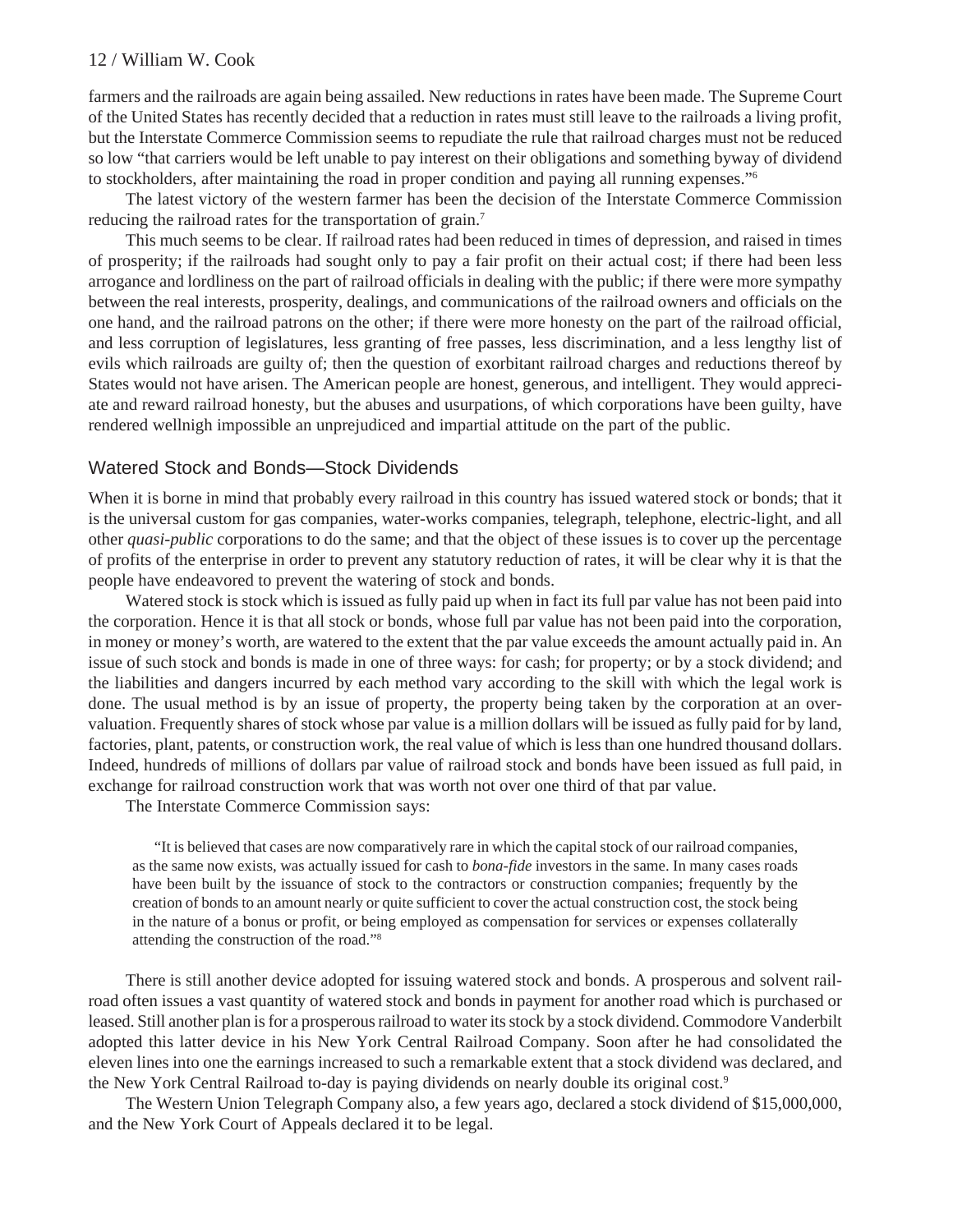The abuses of watered stock and bonds are not denied, nor defended. First of all the investing public are injured. A bond or stock that is supposed to represent value, and is purchased on that supposition, is subsequently found to represent nothing of the kind. It is found that although the corporation has nominally a large capital stock, yet that its capital stock is mostly water. Then follow insolvency, foreclosure, receivership, reorganization, and a general loss or reduction of the old stock and bonds. The investor is a victim of watered stocks and bonds.

The business public also have a grievance herein. A newly constructed railroad, built upon a large issue of watered stock and bonds, is almost certain to become bankrupt. Sooner or later the crash comes. The railroad cannot earn enough to pay expenses and interest on its watered bonds. Its projectors and builders probably never expected it would pay, but they built it to sell to the public or some other railroad. When the road fails to pay interest the inevitable foreclosure and receiver come. If the railroad is a large one a shock is given to the business world. Nor is this the worst. The receiver enters upon the operation of the road. It matters not to him whether the road earns anything or not. He carries traffic at reduced figures. Heavy losses are suffered by the investors and real owners of the road. General business is deranged and imperilled. Watered bonds have done the evil.

President Roberts of the Pennsylvania Railroad is reported to have said in 1886:

"If State legislatures and Congress would pass proper laws for the protection of railroads, no pools would be necessary. We are common carriers, and it is proper enough that the government should exercise supervision over us: but it should at the same time protect us by proper laws. Under the general railroad law of Pennsylvania, and its recent amendments, the railroads of the State are at the mercy of speculators. Under the law any one can build a railroad and issue stocks and bonds to an unlimited extent and at any rate, to the amount of four or five times the cost of the road. The securities are sold. The road cannot earn the interest on its securities, and goes into bankruptcy. No responsible company can compete with an irresponsible company. No company managed by its owners can compete with one managed by a receiver. It makes no difference to the receivers whether the road he manages earns 5 cents or \$5."

Still another wrong results from this watering process. When the foreclosure of a railroad takes place, by reason of the large issue of "watered" bonds, then the stock which has been given to the cities, counties, and towns, for their gifts of municipal bonds to the railroad, is entirely wiped out. Often, indeed, this is the very result which is sought for by the manipulators and builders of the road. And it it is a method which is swift, certain, and profitable. It is the natural result of a large issue of "watered" bonds.

At a notable banquet of the New England Society, held in New York in December, 1890, Congressman A. B. Cummings, of Iowa, said, in regard to this subject:

"The people of Iowa, not inclusive of those who are intimately connected with these enterprises, have contributed either voluntarily or involuntarily more than \$25,000,000 in money to aid in the construction of railways within the borders of the State. This was not designed as a donation. It was the intent of the law under which these aids were authorized—I had almost said extorted—from a community illy able to make the investment, that those whose money helped to create should share in ownership, and to that extent at least the property should not be alien. It was intended that the people should always feel the pressure of their legislation and observe in their own persons the prosperity or adversity of the interests they help to build up. But the beneficent plan has woefully miscarried; for under the rapid, though accurate manipulations of promoters, projectors, and wreckers, and the dispiriting influence of receivers, their stocks and bonds have disappeared like a morning mist; and they hold the East accountable for the transformation. The reckoning has just begun.

"Under their direction Congress gave to railways of their patrimony millions of acres of the most productive land that ever invited plow and seed, but that, too, has gone and left no other trace behind it than the advantage of general development, and they look in vain to see any perceptible diminution in interestbearing obligations by reason of this magnificent endowment, and they hold the East accountable for that. They saw that the prime motive of those who originated and carried forward substantially every road built through the State was not a fair return for the carriage of freight and passengers, but their own immediate enrichment, and they do not discern the difference between present and past proprietors. Year after year they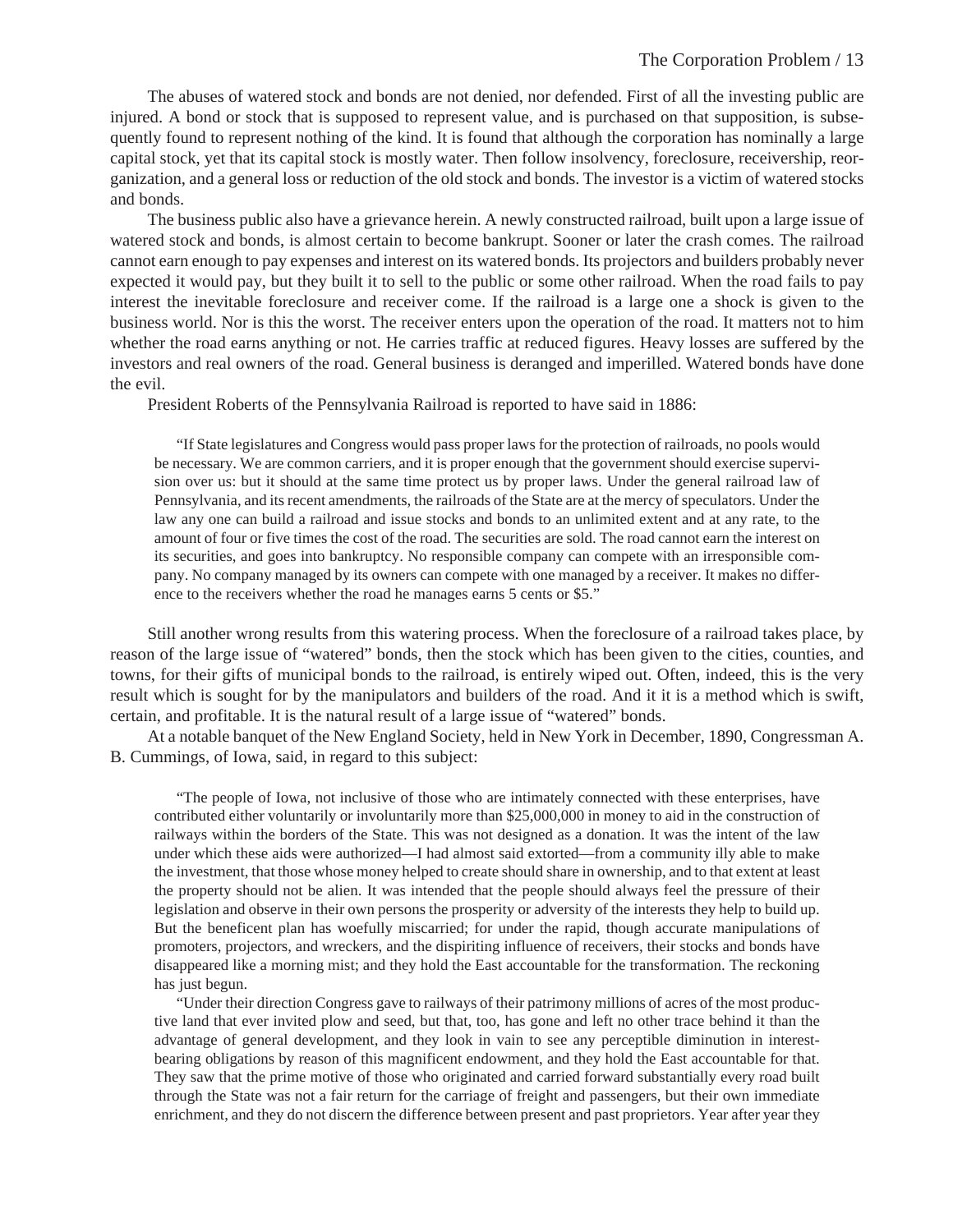were witnesses of a system of discrimination which paralyzed their industries, and for which it was hard to find even a shadow of justification, and they hold somebody accountable for that."

But the greatest abuse and wrong brought about by the issue of watered stock and bonds by railroads, gas companies, telegraph, telephone, electric-light companies, water-works, and other *quasi-public* corporations remain to be stated. The people have given to these corporations valuable franchises; have permitted them to take land arbitrarily upon payment therefor; have empowered them to collect tolls; have limited the liability of the stockholders; and have excluded all outside parties from placing cars on the tracks of a railroad, although those tracks are public highways. In exchange for all this, the people have a right to expect that the charges for service shall be reasonable and low; that such charges shall not be such as to pay extravagant profits on the actual cost of the property, and that when, by increase of population, the profits become great, then that the rates shall be reduced. All this is what the people have a right to demand, and yet all this is what the corporations prevent from taking place by issuing watered stock and bonds.

This is the greatest of all objections to watered stock and bonds. They are issued to represent the future increase in the earning power of a public franchise. A public franchise owned by a corporation increases in its profit-earning capacity with the increase of population. This increased value is due to the franchises which the people have given away to the corporations. The people are entitled to the benefits of that increase, and it could be readily secured to the people by a reduction of charges. But by stock dividends, based on this increased value of the franchise, the railroad is able to divide all profits and yet not declare more than a six or eight per cent dividend. The smallness of the dividend prevents a legislative reduction of rates. If, however, no stock dividend were allowed, and the large profits of the increased earning capacity were employed in improving the property or in making extravagant dividends, a reduction of rates would be inevitable.

In reply to this view, however, it is urged, and with some force, that about three out of four railroad enterprises are a total loss to their projectors, and that the fourth should be made to pay more largely, by reason of the risk incurred. It is also urged that large capital and great ability in managing enterprises of such magnitude should be richly compensated, and that if the compensation be taken away railroads will not be built.

Alexander says with much force:

"It is asserted that much of the stock of our railroads is not legitimate, but is water. Such an argument may apply against any particular railroad that earns exorbitant dividends, but against the system as a whole it does not. For it would be easy to show that for every dollar of water in existing stocks, two dollars of the money of railroad investors has been lost like water spilt in the sand. Much of it waslost, doubtless, by bad judgment; but the fact remains that our existing system of railroads, as a whole, has cost fully as much as it is capitalized at. Scarcely one of them was originally built as it stands to-day. The earlier ones have been rebuilt and re-equipped three or four times, as experience pointed out necessary improvements. Many of them, too, were built before the business really demanded them, and the loss from this source has been enormous.... If the State would guarantee the interest upon money legitimately invested in railroad construction, investors would readily furnish all that might be desired, and railroads could and would be built without watered stock. But the State very properly refuses to assume any risk, and leaves it to be borne entirely by the investor. The latter, then, having all the risk, naturally demands to have also all the chances of profit if the road turns out a success. He discounts the future, and takes watered stock to represent what he hopes will be his earnings. That is the only way that communities wanting railroads can induce investors to supply the funds.... But I record my conviction that the practice of stock-watering should be prohibited, without much hope of ever seeing it done, and more on the ground that it is against public policy to make it easy for men to build railroads, or float any enterprises with other people's money, than from the fear of railroads being enabled to practise extortion by the possession of watered stock."10

And Swarm presents an ingenious argument on this question when he says:

"The assertion by a State of a right to fix rates and limit dividends by *ex-post-facto* legislation, without regard to existing charters and without compensation or indemnity, is, in fact, the barely disguised assertion of a right to confiscate to a greater or less extent the increment of value legitimately accruing to a going concern. In connection with a railroad the increment of value cannot with any semblance of propriety be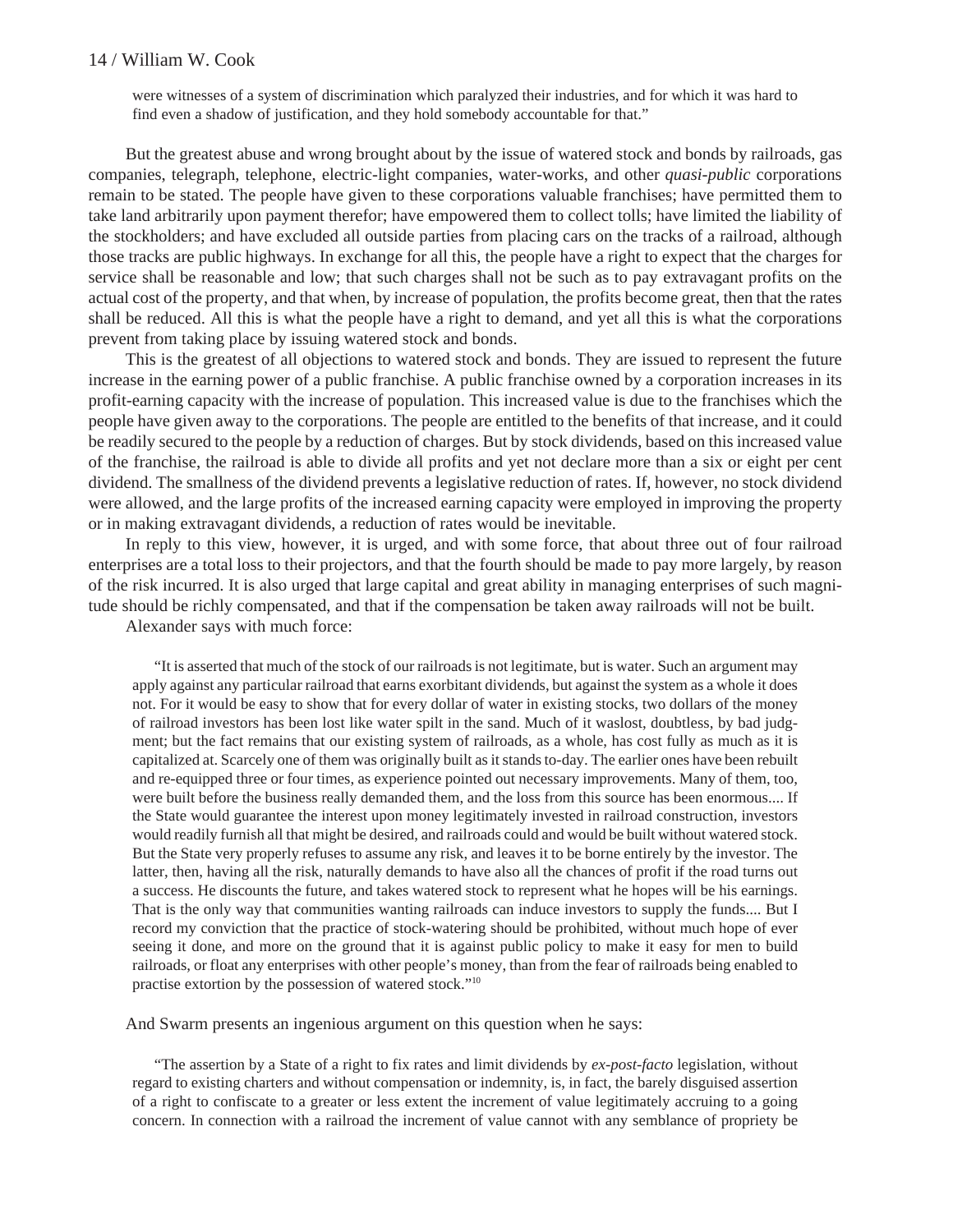described as an 'unearned' increment. In a vast number of instances an American railroad may be said to create the settlement of population which is destined to furnish passengers and produce freight. Reflex activities are of course stimulated, and contribute in their turn to the development of traffic; but in many instances the railroad itself primarily constitutes the determining condition of settlement in a particular place, and of the transportation of passengers and merchandise through a particular channel. Subject to the restraints of equitable regulation, the right of a constructing company to the increasing benefit of the business which it builds up by its outlay and its skill is no less real than that of the founder of a purely commercial or professional business to the increasing benefit of his capital or ability."11

Although it is easy to point out the evil, it is difficult to point out a remedy. Constitutional provisions, declaring watered stock and bonds to be void, have been enacted in Pennsylvania, Illinois, Nebraska, Alabama, and other States. But such a law does not accomplish the desired result. The courts will not enforce it. They nullify it by judicial construction. The remedy is so sweeping in its effects and so disastrous to innocent holders of corporate securities, that the courts uphold the watered stock and bonds. The fault is in the remedy itself. It seeks to cure the evil after the evil is done rather than to prevent its occurrence.

It is believed by the author that there is but one way of preventing the issue of watered stock and bonds. The law should prohibit all issues of stock or bonds for labor, property, or contract work, unless, before such issue, it shall have been decided by a court or State commissioners that the labor, property, or contract work so received is equal in value to the par value of the stock and bonds issued for it.12

#### Discriminations Between Individuals—Rebates and Secret Rates

It was a principle of the old Anglo-Saxon law that a common carrier must not charge one person more than it charged another person for the same service. This principle runs far back into English history and English common law. It was applied to stages and canals, and in these latter days it has been applied to railroads. It is the public duty of a public carrier.

Notwithstanding this, the American railroads, for many years, have discriminated between individuals. They have given secret reductions, rebates, and advantages to the large or favored shipper. The extent of these discriminations was unsuspected until the Hepburn investigating committee in New York some eleven years ago disclosed over six thousand illegal discriminations by the New York Central Railroad alone.

"At one time, when a legislative investigation was ordered, there were in existence on the line of the New York Central Railroad upward of 6,000 different contracts varying in the most arbitrary manner the published schedule rate for the carriage of local freights.... They were granted as the caprice, the whim, or the interest of the railway freight agent dictated at the hour."13

Under such a system as this, permeating as it did the whole railroad traffic of America, business became utterly demoralized. No merchant knew what rate his competitor was obtaining. He merely knew that the rate was a secret reduction, and that he also must obtain a reduction in order to meet competition. Every wholesale concern had its expert manipulator and negotiator to look after the railroad rebates and secret rates. It was a contest in which the prize was won by the keen and unscrupulous. Favoritism, bribery, and corruption of railroad agents were the order of the day. As a result, the most favored business house crushed out the competing concerns. The great shipper demanded and obtained the greatest rebates, under threat of giving all his business to a competing railroad. The railroads themselves began to be devoured by the evil which they had created. As for the small shipper, the legal principle that rates should be the same for all persons became a mockery. Power, fear, and corruption were the forces that had displaced the law. It was out of such a maelstrom of secret discriminations as this that the Standard Oil Company arose. That company did a shipping business of millions of dollars annually. It gave its business to the railroad that gave the greatest reductions, rebates, and secret discriminations. It is no wonder that competing oil refiners were ruined. Not only did the Standard Oil Company demand a rebate on its own shipments, but it had the unparalleled impudence to demand a rebate on shipments made by its competitors.<sup>14</sup>

Professor Richard T. Ely has said: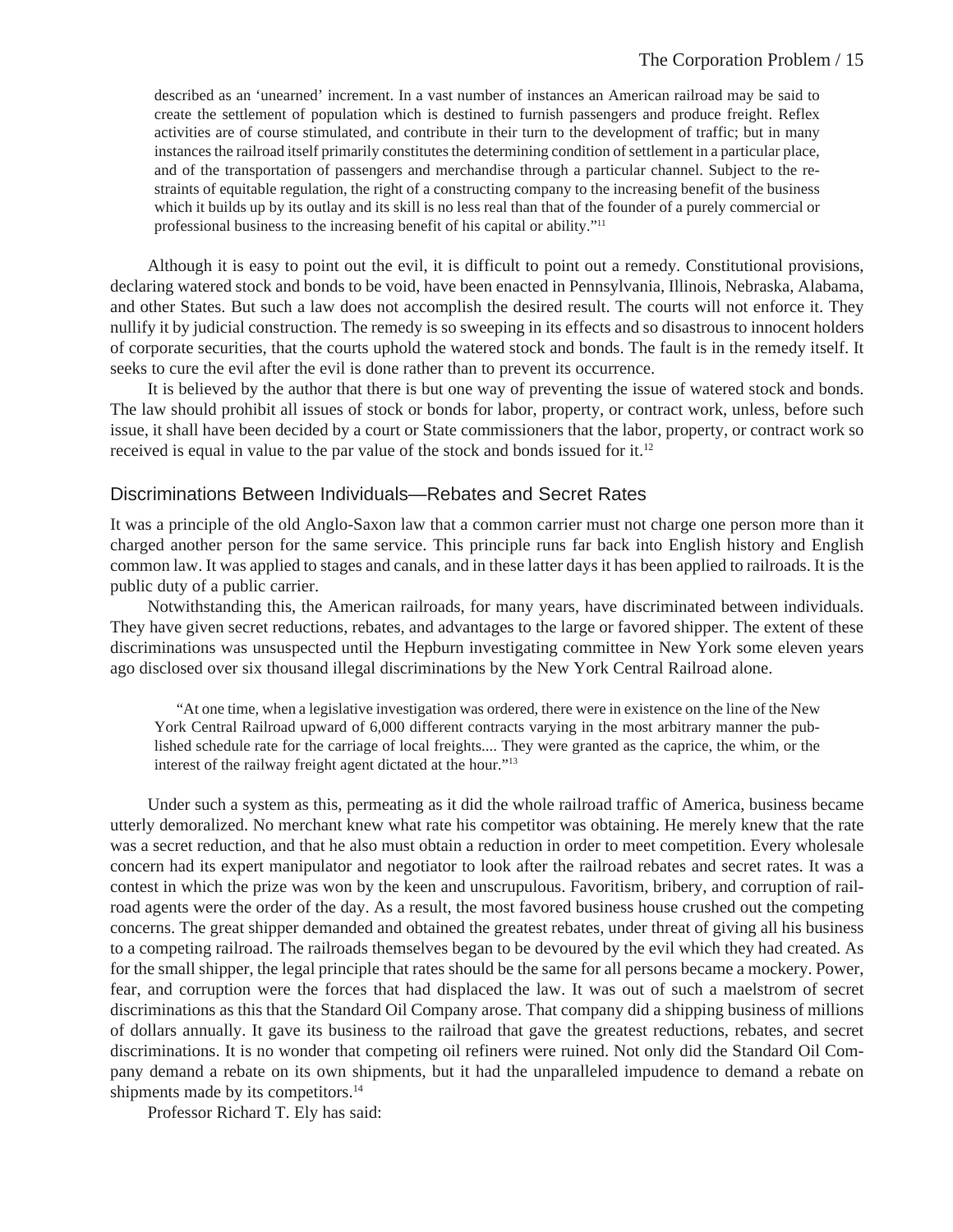"It is stated that even such delay in shipment and such annoyance as a railway can inflict on a business man not in favor, is at times sufficient to cause his bankruptcy. All this involves immense waste of economic resources. Talent in business, accumulation of capital in various forms, and organizations extending over a wide area, all of which ought to have been a blessing to the laboring population and the entire country, are annihilated. The best-known example is the Standard Oil Company. It received, as already stated, \$10,000,000 in eighteen months in rebates. If it had done business at what would have been cost for others, it would still have had that enormous sum as profit. If it had transacted its business at such terms as would have involved the loss of \$5,000,000 for others on the same amount of business, there would still have been an equal sum for distribution among the members of the company. It is a matter of course that its competitors were ruined, and idle factories, old pipe lines no longer used, and business wrecks throughout the country give evidence of enormous economic waste.... At the time of the investigation of the New York Hepburn Committee, it was found that special rates were the rule, and the regular tariff existed only for the weak and inexperienced."15

Ex-Governor Larrabee, of Iowa, has said in reference to discriminations in Iowa:

"It was from the first the policy of Iowa to encourage railroad construction. Favorable laws, land-grants, subsidy taxes, and liberal donations, all contributed to make this State an El Dorado for railroad builders. More than fifty million dollars in value was donated to aid in the construction of the Iowa lines. In no other State have those who own the railroads paid a smaller proportion of the cost of their construction than here. This, however, seemed to have but little weight with railroad managers. Iowa has no great city interest to protect her shippers against their rapacity, and the chiefly agricultural regions have always been singled out by them for the recouping of losses sustained by perilous competition in large business centres. Our farmers, miners, manufacturers, and jobbers were alike made the victims of a stupendous system of discrimination. In many portions of the State the freight to Chicago on grain and cattle was from 50 to 80 per cent higher than from points west of the Missouri River. Minneapolis millers were enabled to import wheat from Dakota, manufacture flour from it, and undersell at his own home the Iowa miller, who received his grain from the same source by a direct route. Davenport shippers found it to their advantage to have their Westbound freight carried across the Mississippi and shipped from Rock Island. It cost \$130 to have a car-load of wheat hauled from Western to Eastern Iowa, and only half as much to have it hauled twice as far, to Chicago. Iowa jobbers, owing to the difference in rates, were undersold by their Chicago rivals in nearly every town and hamlet in the State. Illinois coal could be carried 500 miles from its place of origin and sold with profit almost in the very heart of Iowa, and within fifty miles of our coal-beds. . . . No one could engage in certain lines of business with any prospect of success without the permission of the railroad authorities, and this one could not obtain without incurring the obligation of serving them in one way or another.

"Leading papers of both political parties were either owned or subsidized by railway managers, and corporate favors were even extended to publishers of cross-road papers who were disposed to criticise existing abuses. Annual passes were given to all State and county officers, executive, legislative, and judicial; to all prominent politicians; and in some instances even to township assessors and jurymen. Railroad power made itself felt everywhere; every shipper realized it. Men of energy and self-reliance would fail in business, while railroad favorites accumulated a fortune in a few years. The rules which had always controlled trade seemed to be inverted."

At length the system became intolerable. Business men could not calculate as to the future, nor be certain even of the present. Small concerns were fast going to the wall. Great monopolies were arising. Courts and lawsuits were slow, tedious, and expensive. Something had to be done.

Many of the States enacted radical and stringent prohibitions against discriminations. In this movement New York designed the plan, and the Western States very quickly adopted it.<sup>16</sup>

But even this was insufficient. The Supreme Court of the United States held that such a State law could not regulate traffic coming into or going out of the State—in other words, could not regulate interstate traffic. When this decision was announced, it became clear that Congress must deal with the problem. Hence it was that the Interstate Commerce Act was enacted. By this act discriminations of all kinds were prohibited; and such is now the law of the land. Nevertheless the Interstate Commerce Act has not cured the evil. This subject; however, is considered elsewhere.17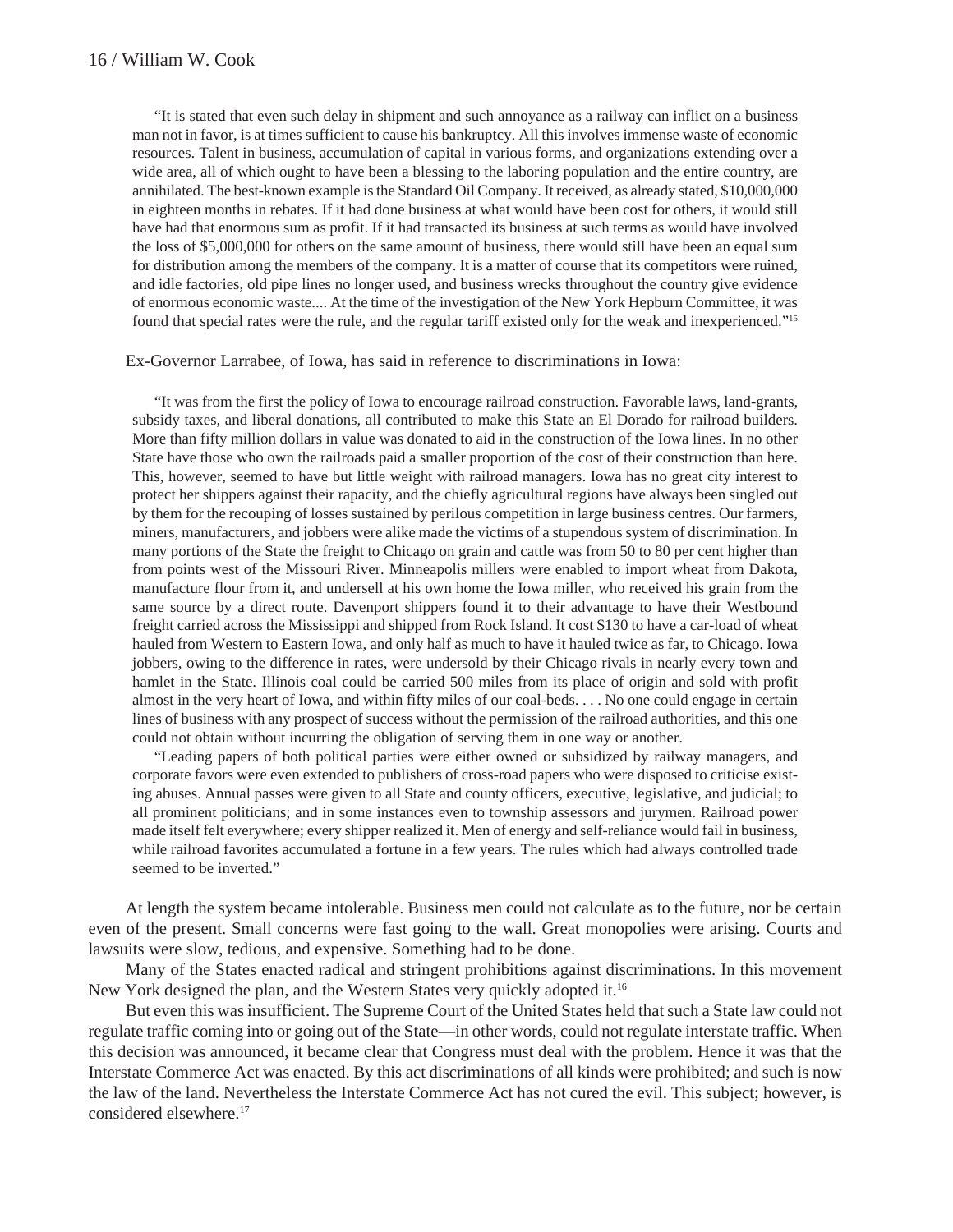## Discriminations Between Towns—Charging More for a Short than for a Long Haul

Discriminations against individuals have already been explained. A second class of discriminations is that of discriminations against one town as compared with another town. These two methods of discrimination are equally bad, and yet are different in their character. The former were secret, the latter were open; the former were by reductions, rebates, and underweighing, while the latter were by charging more for hauling freight to a town near at hand than to a town far away. For instance, the railroads charged more for hauling a car-load of freight from Chicago to Pittsburgh than they did for hauling the same freight from Chicago right through Pittsburgh on to New York. The charge was greater for the short haul than for the long haul, and Pittsburgh was discriminated against.

Why was this? It was because the railroads had a monopoly at Pittsburgh, but not at New York. The ocean, the Erie Canal, and a half dozen trunk lines of railroads created a competition at New York that led to low rates. But Pittsburgh, like many another American town in the interior, was at the mercy of the railroads, and the railroads used their power. They combined to keep up the rates. The same thing happened also in numberless villages and towns that had but one railroad. That railroad had a monopoly, and took advantage of it by imposing high rates. $18$ 

Hence the pernicious practice arose of charging high rates wherever the railroads had a monopoly and low rates where they did not have a monopoly, even though the haul to the former place was very much shorter than the haul to the latter place.<sup>19</sup>

Mr. Acworth, the English writer, gives an instance of charging more for a short than for a long haul as follows:

"An Oriental despot, a Baber or an Aurungzebe, did not make and unmake cities with a more absolute and irresistible power than an American railway king. Few campaigns in history have been more momentous than the great 'Rate War,' fought by the New York Central under Vanderbilt, and the Erie under Jewett, to protect the ocean trade of New York against the encroachments of Baltimore and Philadelphia. But those wars could only have been carried on—and even now they are not altogether things of the past—on condition that the local stations furnished the sinews of war. Chicago possibly gained by sending its wheat to the seaboard at 7*s*. a ton, but the intermediate points, which simultaneously were paying perhaps five or six times as much, unquestionably suffered. We are often told that the American railways have ruined the English farmer; people forget that they have ruined the American farmer also. Between 1870 and 1880, in spite of an increased area of two million acres under cultivation, agricultural land in the State of New York alone depreciated in value to the extent of £45,000,000 sterling. And all this while the American people looked on and did nothing—it cannot be said they made no attempt—to stop it."20

The railroads have an ingenious defence for this practice of charging more for a short haul than for a long haul. They argue that at points, like Chicago, water competition makes rates very low—so low, in fact, that the railroads can make a very small profit at that rate, but not profit enough to pay interest or dividends. Hence the railroads ask, shall we lose the business and make no profit at all, or shall we do the business at a very low profit and rely upon our business at other points to pay interest and dividends? Better, they say, get a small profit than no profit at all.

This argument is plausible. But it is unjust and unsound, and for two reasons. First, the railroads, when allowed to discriminate at all, abuse their power. The luckless town wherein they have a monopoly is subjected to extortionate rates—rates as high, in fact, as can be paid. Second, if a fair share of interest and dividends on the railroads cannot be obtained from business between points having water communication, then let the traffic go by water. It is a natural law of commerce that the cheapest mode of service shall survive. Railroads are not justified in exacting their interest charges and dividends from one town, and at the same time carrying traffic from another town at a price that pays a very small part of interest charges and no dividends at all. Unless a fair profit can be made, the business should stop and the legitimate tendencies of trade be allowed to prevail.<sup>21</sup>

Least of all is there any defence for a discrimination between an interior town having two railroads and a town having but one railroad. If competition reduces rates at the former place so as to prevent a fair price being charged, this is the fault of the railroads themselves, and should not excuse higher rates at the latter place. It is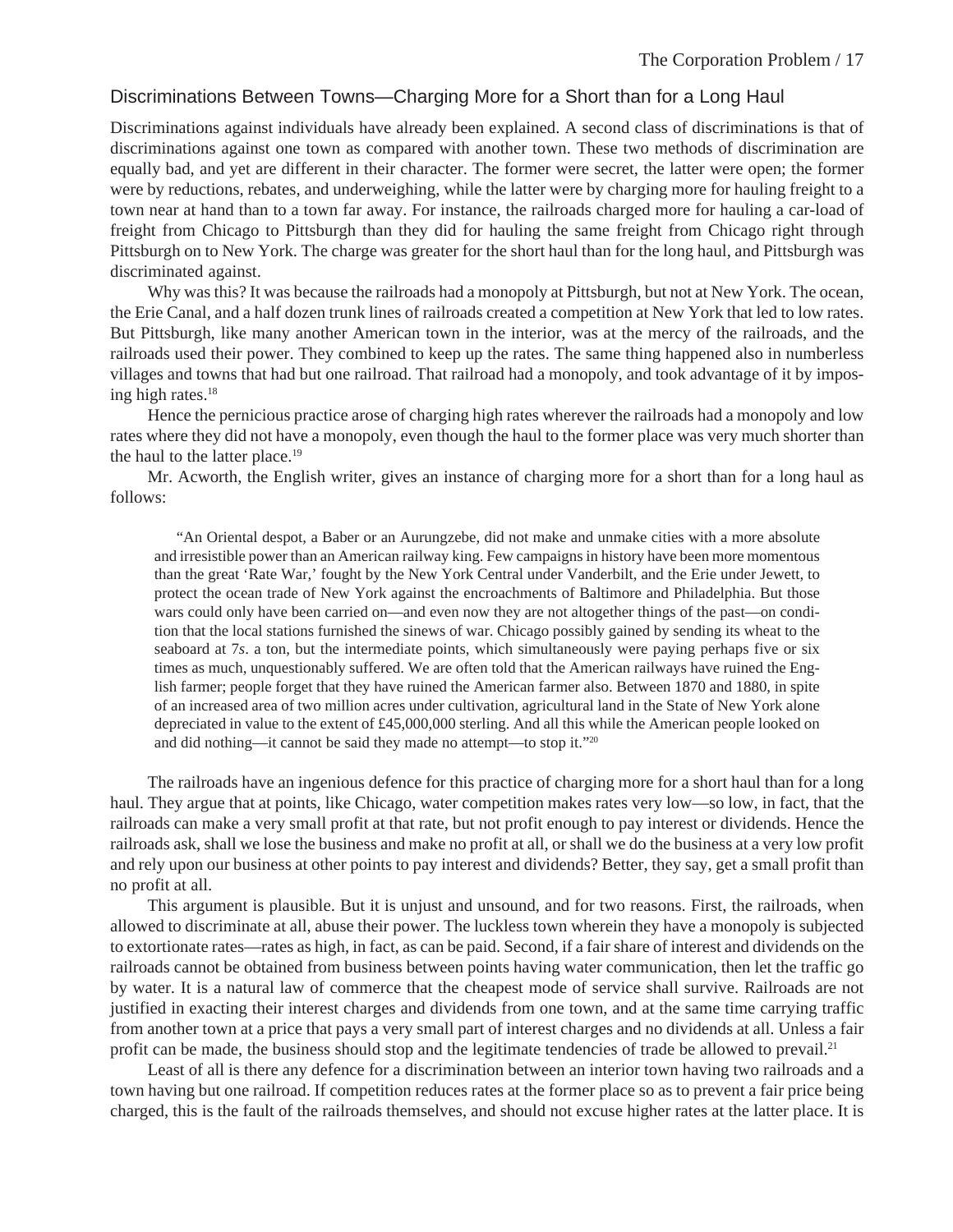no excuse for one railroad to say that the others are cutting rates, and that consequently it will reduce rates at the competitive point, but nowhere else.<sup>22</sup>

Discriminations against places—charging more for a short haul than for a long haul—finally roused to action the people of the towns and States that were discriminated against. Statutes were passed prohibiting these discriminations. As already stated, the Supreme Court of the United States declared the statutes unconstitutional, so far as they applied to interstate commerce. Congress was then called upon to remedy the evil, and the Interstate Commerce Act, which had been before Congress in many shapes and for many years, was finally passed. It prohibits an interstate railroad from charging more for a short haul than for a long haul, under substantially the same conditions. To a certain extent this act is being enforced. As will be shown hereafter, however, this act has not and cannot accomplish that which is expected from it.

## Discriminations Between Articles——Charging What the Traffic Will Bear

There is a third class of discriminations—discriminations between articles. A railroad charges more for hauling a car-load of freight worth \$1,000 than for hauling a car-load of freight worth \$100, although both cars are loaded at the same time and place, weigh the same, are carried by the same train to the same place, and are delivered to the same person. The difference in the charge is not due to the difference in risk of loss by collision or otherwise. It is due to the fact that the \$1,000 freight can afford to pay a greater charge than the \$100 freight. The \$100 car-load is charged all that it can stand, and the \$1,000 car-load is charged all that it can stand. This frequently happens in the mining regions where the railroad rate varies with each carload, according to the assay value of the ore on that car-load. A car-load of ore worth \$1,000 is charged correspondingly more than a car-load of ore worth \$100.

What arguments do the railroads advance in defence of this practice? Their argument is similar to that on discriminations between towns. They say that only the high grade of ore can afford to pay rates that yield interest and dividends to the railroad; that the low-grade ore must be carried at a very low rate of profit to the railroad, or else it will not be shipped at all; that it is better to carry the low-grade ore at a small profit than not to carry it at all; but that the high-grade ore must pay regular charges and high charges if the railroad is to be built and operated and payment be made of interest and dividends. The railroads argue that they are justified in reducing the regular rate down to the point where the shipper can afford to ship, and that such reduction is right provided there is some profit in the business, however small that profit may be. In other words, the charge should be whatever the traffic will bear — high if the shipment is valuable; if it is of little value.<sup>23</sup>

Here, too, there is force in the argument, but difficulty in the practice. If the railroads are permitted to make a discrimination based upon the value of the article, they at once charge all that the traffic will bear. By this rule the valuable article is rendered not much more valuable to the owner than the cheap article is to its owner. The railroad takes all except the small margin which will induce the owner to transport the article instead of throwing it away. Give the railroad this right, and it does not hesitate to practically confiscate the chief value of the property transported. And if it has a complete monopoly in a district, it leaves little for the inhabitants of that district. Even in England the difficulty of the problem is recognized, but no solution has been found.

"The avowed principle of railway-traffic managers—to impose on the traffic such rates as it can bear is a principle of discrimination. There is no pretence of charging rates according to the cost of the service. The railways have got rid of this good old standard of charges, and have adopted instead the basis of charging all they can get. That principle does not look well on the face of it, but it may be the only one that is practically workable. Upon the point we offer no opinion."

Such is the conclusion of Jeans, the great English authority.<sup>24</sup>

In America the railroads were allowed to charge what the traffic would bear until the rapacity of the railroads became intolerable. Statutes were then passed by the legislatures of the various States, attempting to regulate the evil. These statutes did not and could not accomplish their purpose. It has been found that great judgment, experience, and capacity are required in classifying the different kinds of freight so that each class shall bear its due proportion of railroad charges. In fact, the classification of freight is one of the most formida-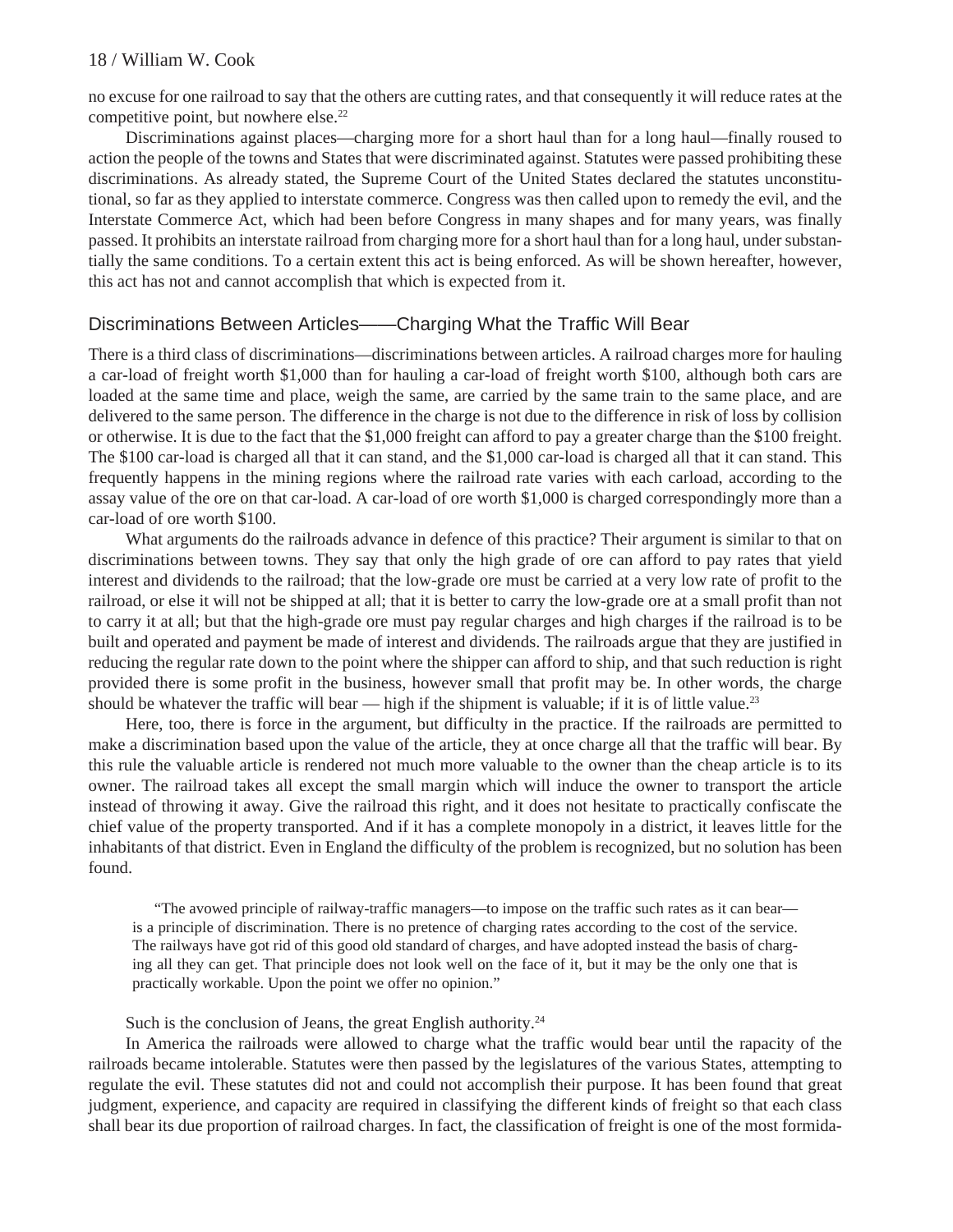ble difficulties that face the Interstate Commerce Commission to-day. The final analysis of the problem seems to require a separate consideration of each article of commerce, and on each article the question is whether the rate charged for transporting it is too high.25

## Free Passes

A free railroad pass to a public official is a bribe, open, shameless, and flagrant. Its purpose is to prevent legislatures, city officers, and public men generally from insisting upon and enforcing the rights of the people. Yet the coolness with which these passes are given to legislators and judges and the complacency and openness with which they are received are remarkable. There are few or no defendants of the iniquity, and no railroad attempts to justify it, yet there are few railroads which have abolished it. It is a cheap mode of bribery.

There have been various statutes relative to it. The Interstate Commerce Act forbids free passes, but this act applies only to interstate railroads. The legislature of Delaware regularly passes a resolution of thanks to the railroads "for passes to the members." In New York, where the free passes to the legislature are distributed openly and notoriously, the Railroad Commissioners for years have endeavored in vain to have certain laws enacted to remedy well-known flagrant railroad abuses in that State. Nevertheless the railroads are not always to be blamed. In Michigan, a few years ago the railroads decided to withdraw the free passes from the legislature. Immediately a bill was introduced by a member to reduce railroad rates. The railroads thereupon restored the passes, and the bill was dropped. In the State of Nebraska a well-known anti-monopolist, when questioned on the stump as to why he rode on a free pass, promptly replied, "Certainly I do; forage on the enemy; forage on the enemy."

Pennsylvania in its famous Constitution of 1873, prohibited free passes, and other States have followed her example. New Jersey has tried another remedy, and with characteristic directness has enacted a law that all railroads must give free passes to the legislature and certain public officers, thereby changing the gift from a favor to a right. Connecticut has recently, with true Yankee ingenuity, inaugurated a different plan, and a specified state officer is required, upon application therefor by a member of the legislature, to purchase transportation for him, and to pay for it out of the State funds.

The free-pass bribery of public officials is becoming too flagrant and too indefensible to endure or to be endured. It will be abolished, however, not by any virtue of the railroads, or of the officials themselves, but by the force of public sentiment.

Another abuse of the free-pass system was that under the old plan the rich and powerful rode free while the poor man paid. Those palmy days, however, of free passes to large shippers and to every person who had influence with the railroad have nearly gone by. The railroads have found that such liberality does not pay. The provision of the Interstate Commerce Act which prohibits the free pass, counts but little with the average railroad official. But the fact that there is no profit in it to the railroads themselves will abolish the free pass so far as business men are concerned.<sup>26</sup>

## Pools

Many years ago it became clear to railroad men that at every town where two or more railroads competed with each other for the transportation business of that town, there would be secret as well as open reductions of rates, railroad "wars," general demoralization of the business, and finally no profit at all to any of the railroads. It became clear also that the agreements of the railroads to maintain a certain rate were utterly worthless; that the agreement was no sooner made than it was broken; and that a railroad contract to maintain rates was the same as no contract at all. It became clear further that if the railroads touching at any town should agree among themselves on a division of the traffic to and from the town, and should agree also as to the rates to be charged, then that the agreed rate might be maintained; otherwise not. Accordingly such agreements were made, and they were called "pools."

A railroad pool is an agreement between part or all of the railroads running into a place, to charge certain railroad rates, and to divide the business in specified proportions. The pool is organized to prevent competition between the railroads. In most of the towns along a railroad line, the railroad has a complete and permanent monopoly because great capital and great loss are involved in paralleling that line. The pool creates a monopoly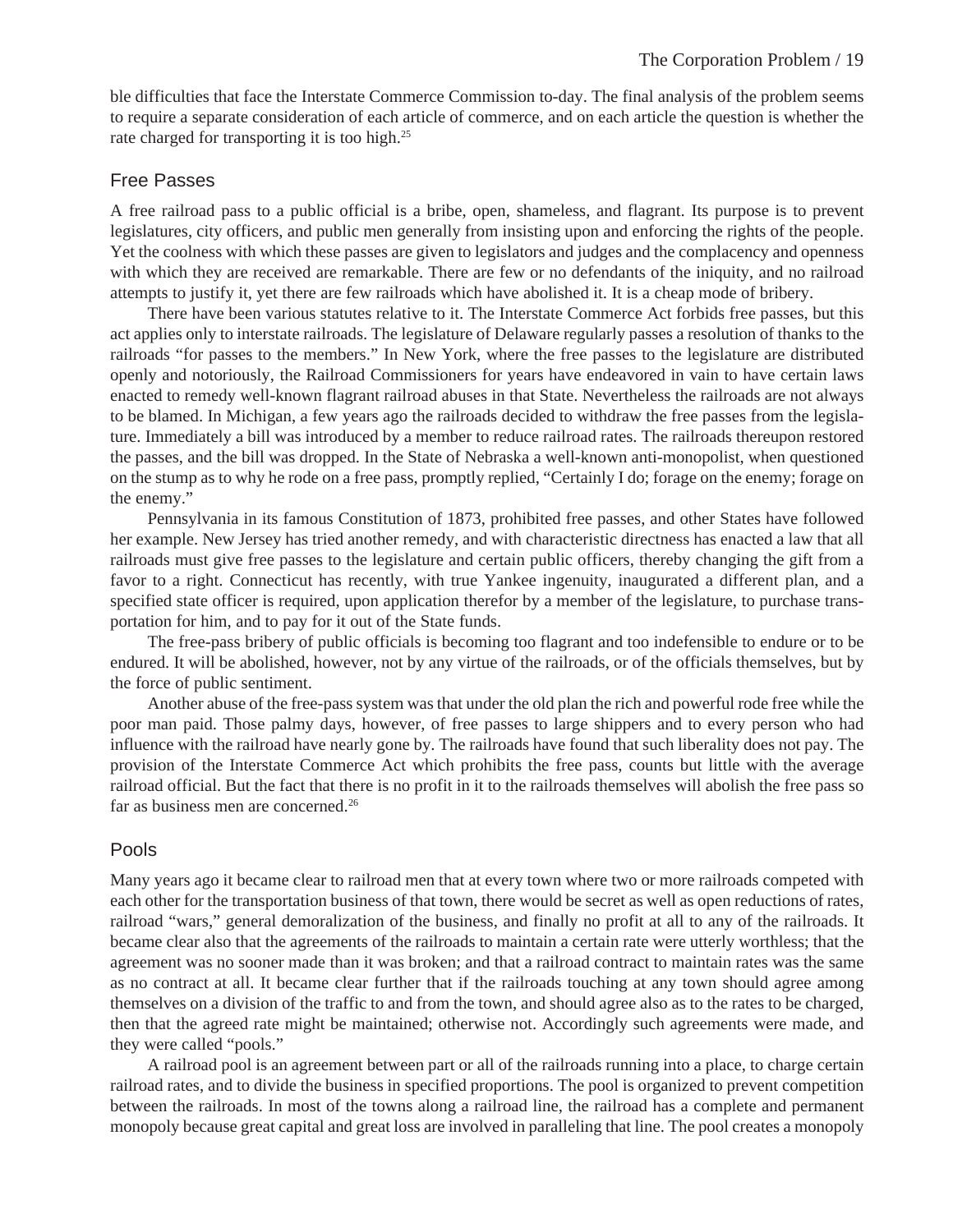in towns where two or more railroads run. It is a combination of the railroads running into a town.<sup>27</sup>

These pools sprang rapidly into existence. Where-cver two or more roads competed, there the pool was formed. The system soon became a vast network overspreading the country. Every railroad was a member. The whole country was divided into sections for convenience in organizing and carrying on the pool. Every town covered by the pool was called a "pooled town." Even New York, Chicago, and the great cities generally were pooled. The pool gave as complete a monopoly as though but a single railroad ran to a town, except at points where water transportation came into competition.

Naturally the railroads argue in favor of the pool. They claim that the pool prevents ruinous railroad wars; makes staple and reliable rates; enables shippers to calculate with certainty on railroad charges; does away with secret cutting, discriminations, and underbuying; places towns with one railroad on an equality with towns having many railroads; prevents the railroad bankruptcies, which are disastrous to the investor and business community; and enables the railroad to charge a fair rate, and thereby pay interest and reasonable dividends.

Jeans, the English authority, after remarking that the American pool has no exact counterpart in other countries, summarizes the advantages of the pool, as follows:

"It seems to be generally admitted that, in the United States, pools have not been without beneficial influence; they have prevented unjust discriminations, through special secret rates, to favored freighters; they have prevented, similarly, unjust discriminations against towns and cities, and against particular States or sections of the country; they have tended to put an end to constantly fluctuating rates; they have prevented the absorption of the weaker lines by the stronger, and have thus conserved the elements of competition; they have tended to prevent the bankruptcy of the great railroad corporations, and the consequent shocks to the financial interests of the country. Moreover, they have not hindered, but rather assisted to promote, the extension of transportation facilities, the reduction of rates, and the development of traffic."28

All this may be true temporarily, but it is not the permanent result. A pool is but a truce. It is only a cessation of hostilities. It generally ends a railroad war, and ends with a railroad war. Not even while it is in existence does it prevent secret cutting, discriminations, and all the practices by which one railroad seeks to get business away from another railroad.

The old and great trunk lines have begun to see that the pool is a good thing for their weak rivals, but a bad thing for themselves. A railroad war means ruin to a new railroad, because the war reduces rates below the cost of running the trains. But the pool prevents war; sustains the new road; enables it to establish its finances; gives it time to gather local business; creates confidence in its future; and enables it to sell its bonds to investors. The pool gives the weakling an opportunity to grow strong. The great trunk lines are beginning to see the folly of the pool, so far as their interests are concerned. It is true that this development of weak trunk lines by the pool is an advantage to the public, but it may safely be said that this incidental advantage to the people is not the object of the pool. The railroads are not run for philanthropic purposes.

The Interstate Commerce Commission has said of pools:

"The pooling system was looked upon with distrust by the public, mainly because it seemed to be a scheme whereby competition between the roads could be obviated, and rates for railroad service put or kept up to unreasonable figures. But if railroad managers supposed that by this scheme they were to stop competition among themselves, the result has not answered their expectations. The competition has still gone on; each road striving to obtain as large a share of the business as possible, and no agreement among them could altogether prevent a yielding to the pressure of shippers for lower rates."29

The public have always been hostile to the pool. It fixed rates arbitrarily without consulting shippers or shippers' interests. It was subject to sudden fluctuations without notice. It created a monopoly without responsibility. The regulating power of competition was done away with and nothing in behalf of the public was put in its place. Moreover it divided and diverted traffic. A large shipment sent to one railroad was liable to be delivered at its destination by a different or several railroads with all the delays and troubles incident to each.

Public hostility to pools culminated in 1887 in the Interstate Commerce Act. By one of its provisions, pools are prohibited. As to the effect of that prohibition there is a wide difference of opinion. There is no doubt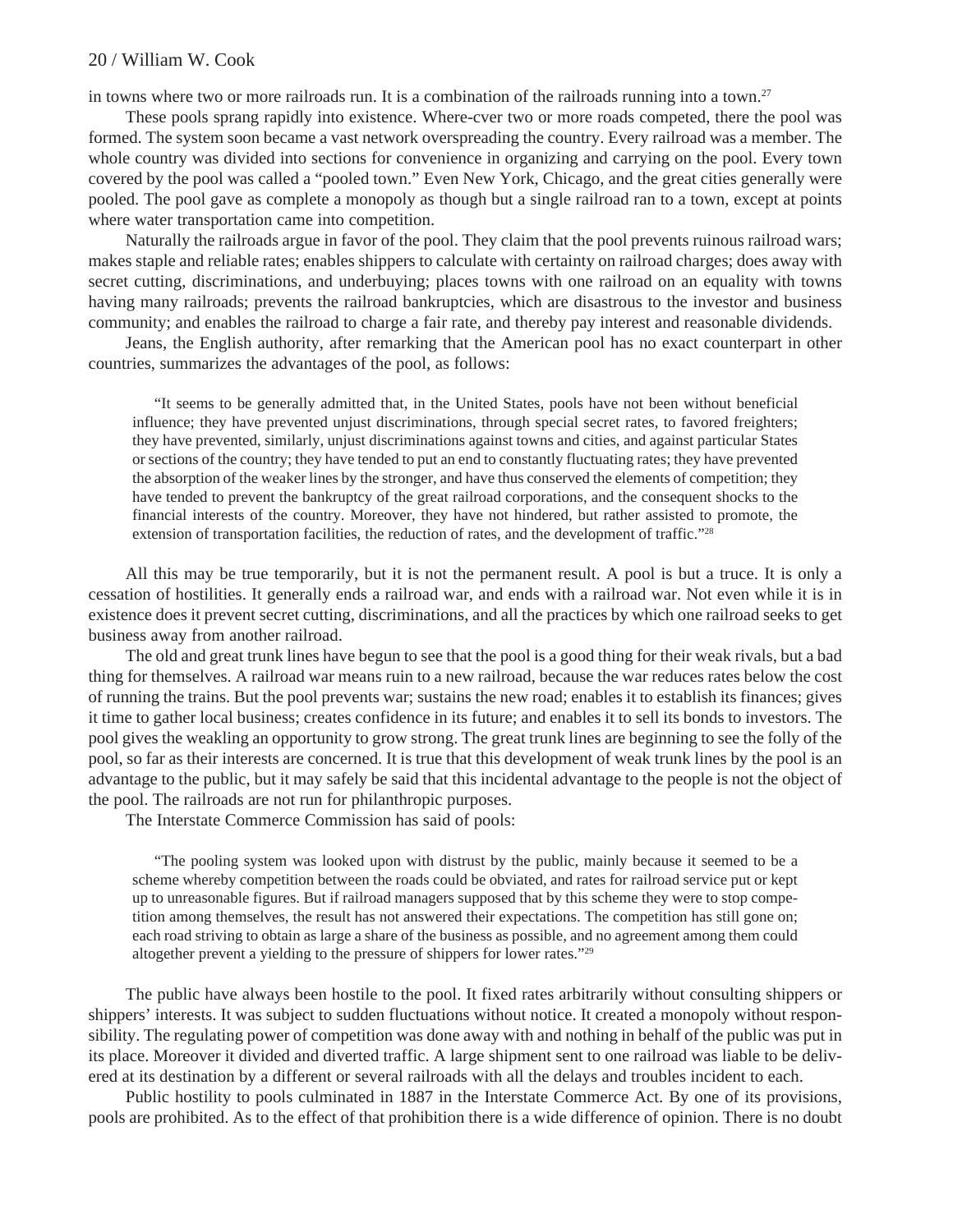that the breaking up of the pool has promoted competition among railroads, but it has also increased discriminations, secret rate-cutting, and other nefarious modes of getting business. Consequently a strong effort is now being made by the railroads to repeal the anti-pool provision on the ground that the pool may be bad, but it prevents things that are worse. There is little indication, however, that the American people are inclined to allow such a repeal. The people at large do not favor the railroad plan of curing one evil by another. For the things "that are worse," other remedies will be found and those remedies will be efficacious. The pool is believed to be iniquitous, demoralizing, and dangerous. It will not be revived. In its place, however, will arise a more substantial union of railroad interests, the character of which is considered elsewhere.<sup>30</sup>

## Railroad Wars

A railroad war is a war of rates. It is competition broken loose. It is a contest between two or more competing roads to see which one can endure longest the carrying on of business at a loss. The war is caused by secret cutting of rates, or by loss of business, or by the advent of a new road seeking business, or by a stock-gambling project or by the determination of an old road to crush a new competing road before the latter becomes established.

These wars sometimes do a little good. Frequently it happens that after one of them the rates are never increased to former figures. Such has been the case with wars on rates between New York and Chicago, and also on rates from the Pacific coast to the East. The war itself is not the cause of the permanent reduction however. The cause lies further back, and is due to the increase in the number of railroads, the increase of business, the better facilities for handling traffic, or the better and cheapef traffic arrangements with connecting lines.

But in general a railroad war does much harm. It brings some of the roads to the very verge of bankruptcy; it jeopardizes the payment of interest on railroad bonds; it stops dividends; it causes panics in the commercial centres; and it unsettles business, finances, and general prosperity. True it is that while the war lasts, the persons using the railroads save considerable money in railroad rates. But this saving is offset partly by the fact that unnecessary travel is indulged in, and partly by the fact that the persons thus benefited form but a small proportion of the whole people. A general railroad war brings confusion and financial distress to railroads and business interests. Sooner or later the whole country is disturbed.<sup>31</sup>

But how are they to be prevented? It is clear that the railroads themselves cannot refrain from going to war. They have a quarrelsome and belligerent nature. When not engaged in fighting the people, they are prone to fight among themselves. There is no hope of relief from that quarter.

"War is the natural state of an American railway towards all other authorities and its own fellows, just as war was the natural state of cities towards one another in the ancient world."<sup>32</sup>

The railroads claim that pools are the surest preventives of wars. But the pool is worse than the war. Moreover, railroad wars broke out in spite of the pools and would do so again if pools were reestablished. The pool began when a war ended, and ended when a war began.

A railroad clearing-house has been proposed to prevent railroad wars. Such a clearing-house is an old institution in England, but is yet to be seen in America. Moreover, when once established in America, as it soon will be, it will be found to be nothing more nor less than a book-keeping concern. It cannot prevent railroad wars.

"It is the fashion to speak of the English clearing-house as though it had stopped rate wars. It undoubtedly had an indirect effect of this kind, but its indirect influence was small. In fact, the officials of the clearing-house have taken special pains to arrange this settlement in such a manner as not to be required to touch disputes between individual companies with regard to traffic questions."33

The railroads are beginning to claim that the Interstate Commerce Act should prohibit railroad wars, inasmuch as it prohibits railroad pools,—the preventives of wars. If the present tendencies continue, this apparently extreme view may come true, inasmuch as the time seems not far distant when the Interstate Commerce Commission will be given power to reduce railroad rates. There is much force in the argument that if the power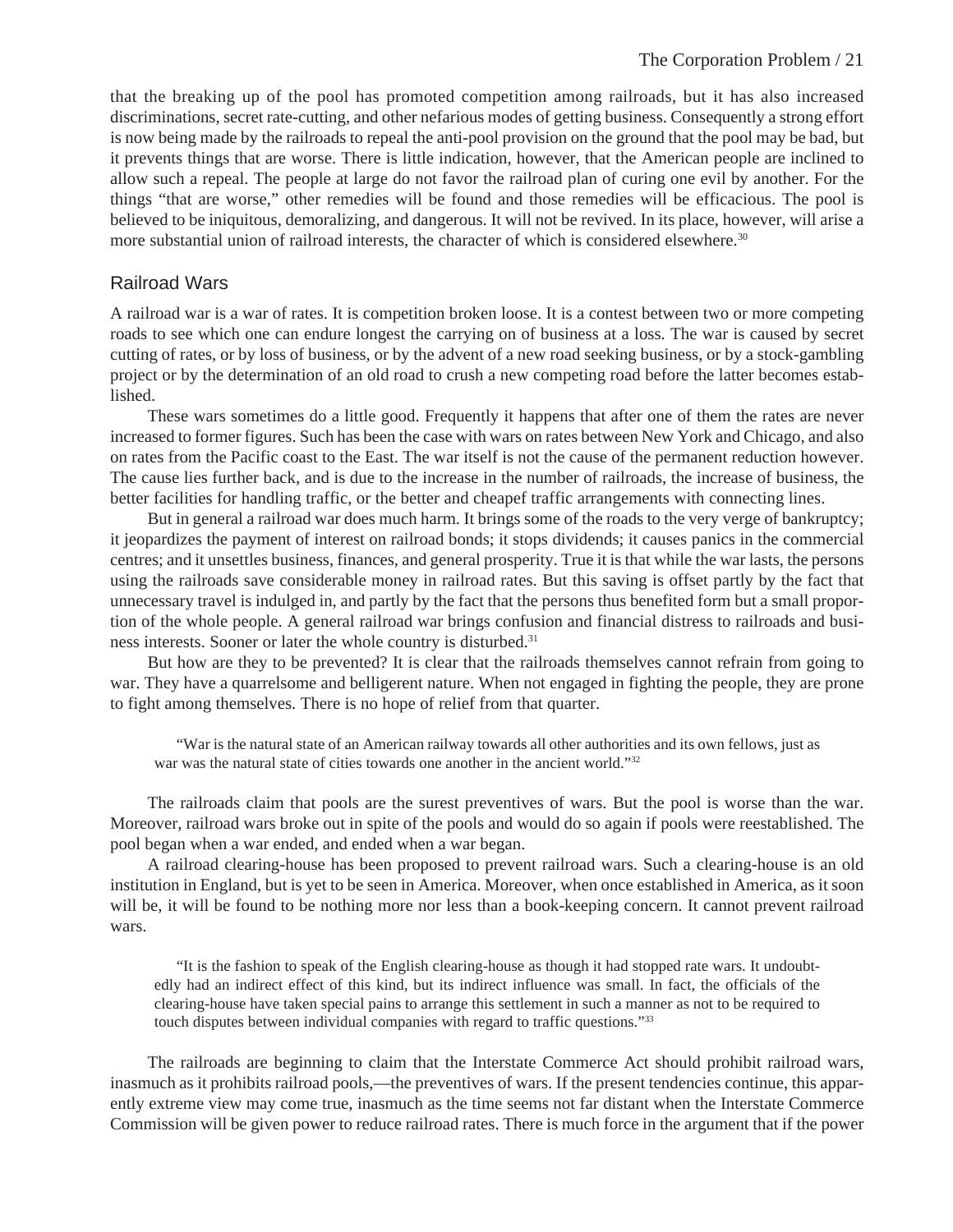to reduce rates is given to that Commission, the power should also be given to prevent a sudden and extreme reduction of rates,—in other words, to prevent a war in rates.

Relief, however, is coming from another quarter, and by no means with a leaden heel. It is coming as it came in England and France. It will be by the unification and consolidation of competing railroads, and this will put an end to railroad wars peremptorily and beyond question. This subject is considered elsewhere.<sup>34</sup>

## Useless Paralleling of Railroads

Under the general laws prevailing in most of the States for the incorporation of railroads, only a certificate need be filed in order to obtain a charter. No legislature need be bribed or convinced; no State officers need be consulted; no large expense need be incurred for "influence"; and no hostile railroad can prevent the incorporation.

This ease of incorporation, together with the periodical eras of abundance of money in the market, of reckless speculation and inflation, and of "booming" times generally, has had a curious effect. It has enabled adventurers, promoters, and irresponsible speculators to build railroads parallel to old railroads for the sole purpose of compelling the latter roads to buy them out. This is blackmail on a gigantic scale. Not only this but the new railroad is often built to invade the territory of an old and valuable railroad, under pretence of building a competing line, but for the sole purpose of "floating off" on to the public great quantities of stocks and bonds.

If such railroad building resulted in an independent competing line the public would have no cause to complain. But such is not the case. Usually the new road is built to be sold to the old one, and even when it is not, the old road sooner or later absorbs the new one. This absorption generally takes place after a disastrous railroad war, that throws the new road into a receiver's hands. If not in this way, then it takes place by consolidation.

The most notable instance of this was the West Shore and the Nickel Plate Railroads, one of which fell into the hands of its competitor after a railroad war, and the other by purchase and practical consolidation. By the laws of trade based on natural laws, which are stronger than the laws of men, two or more competing railroads sooner or later cease to compete, and they become a monopoly by agreement or by consolidation.<sup>35</sup>

And when the consolidation or agreement takes place the effect is ruinous. There are two railroads where there should be but one; two roads to be sustained; two roads to consume money for interest and dividends, and two roads for whose maintenance the rates must be kept up, instead of being reduced, as they could be if there were but one.

It is with reason that the Kansas Railroad Commissioners say of the railroads in that State:

"After the 'boom' the 'boomerang.' The companies found themselves confronted with fixed charges on non-paying trackage; the municipalities equally unhappy under a debt of aid bonds and extravagance in public expenditure. The one could not find relief through resort to excessive charges, nor the other through a repudiation of contract obligations; the majesty of the law would not permit it. Time, the one great healer of all curable wounds and ills, can alone set things right. Indeed, it has already done much to correct the errors and ills of this overdoing in Kansas enterprise. A phenomenal growth in population, agriculture and other productions, and rapidly accumulating wealth, together with the more prudent methods born of adversity, have done much already to relieve the strain, and will, we are confident, bring complete relief at no distant day.

"This recital of facts, connecting the evils of the present with their cause in the past, is not for amusement, but to invoke a more careful and intelligent action than comes of passionate appeal and vindictive assault. We have 1,500 miles of railroad which is worse than worthless to its owners, and a burden upon the commerce of the State as a whole, although a blessing to the country along its line. It came by invitation, encouragement, and support of the people, and cannot be ignored in the discussion of rate-making for the rest."

In England such a thing" is impossible because in that country no railroad can be built until it has passed through the crucible of a parliamentary committee and has obtained a special charter from Parliament. But this restriction is worse than no restriction at all. Such an ordeal is ruinous to the new railroads, even to those which should be built. The parliamentary expense alone in England in getting a charter would be enough to build an American railroad. Nearly a half million of dollars have been paid for the parliamentary expenses of a single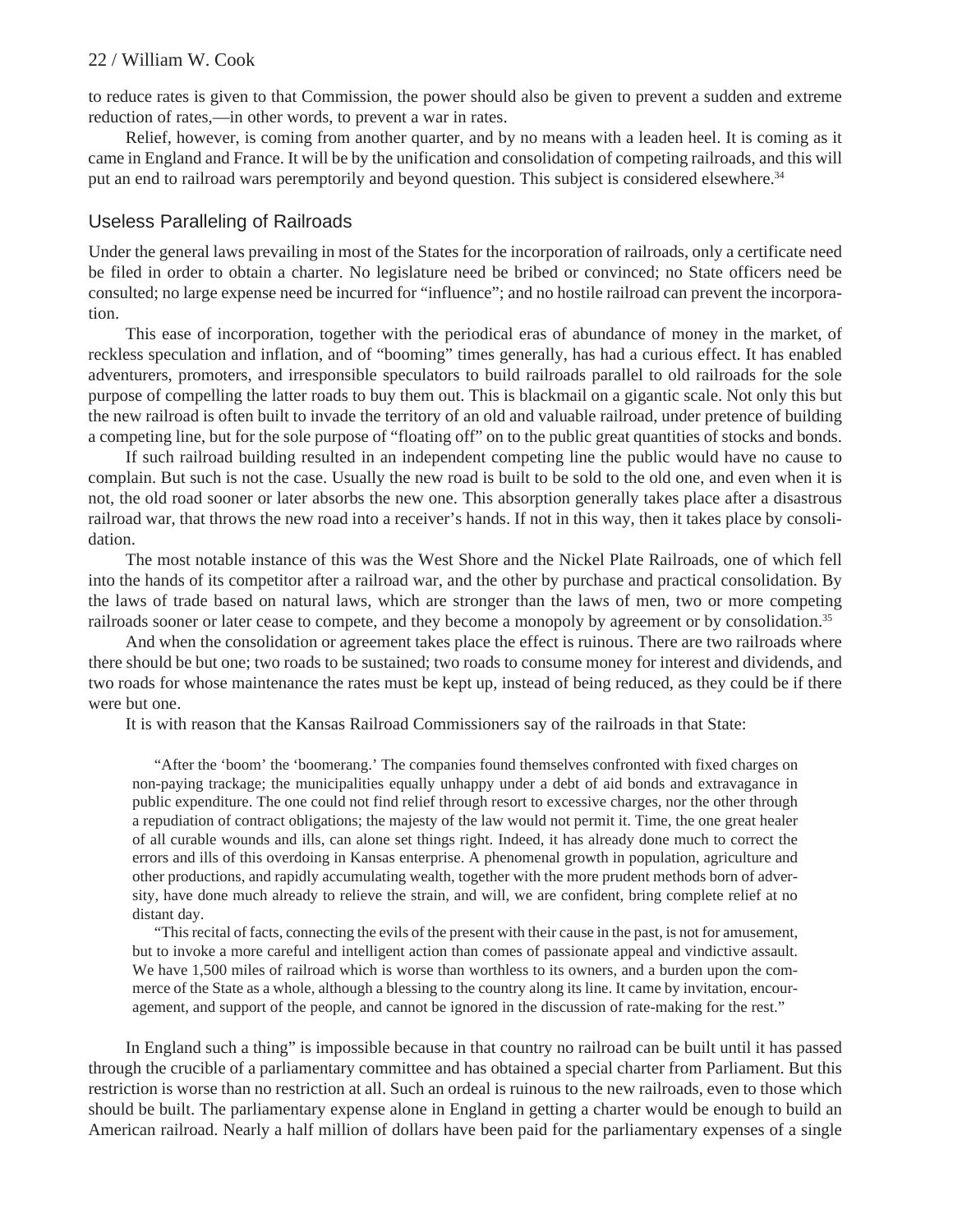railway in England—the Great Western. Hence it is that the old railroads in England have a monopoly that cannot easily be disturbed or broken. America will never go back to the old plan of granting special charters to railroads.

The established railroads of America are in favor of the consent of railroad commissioners before a railroad can be built. Already in New Hampshire such a restriction exists. No construction is permitted until the commissioners shall have decided that the new road is needed.<sup>36</sup>

The argument against giving such power to commissioners is a strong one. The unrestricted right to build railroads is a constant check on the high charges and poor service of all roads. It is a menace that induces the old road to reduce its charges rather than leave open the temptation of possible competition. And there is another objection to the New Hampshire plan. Restrictions by commissioners mean the corruption of those commissioners. The money, power, and influence of great systems of railroads are not easily withstood. By their tampering with the commissioners they soon would render new construction an impossibility. The history of what unscrupulous railroad methods have been in the past tells plainly what their methods will be in the future. The danger is that restrictions on construction will be worse than no restrictions at all. The railroads themselves will manipulate the re-strictors.

On account of these reasons there is little likelihood that many States will allow the railroad commissioners to veto the building of new railroads. The remedy for the useless paralleling of lines will be found in the consolidation of present systems and a consolidation to such an extent that the blackmailing projects will not dare to contend against the formidable strength of established roads.

## Foreclosures and Reorganization of Corporations

In an epigrammatic way it has been said that a new railroad is not in a sound physical and financial condition until the bondholders have closed out the stockholders and a receiver has closed out the bondholders. This is an extreme statement, and yet it is rare that a newly constructed railroad is able to avoid insolvency and foreclosure. The money for its construction is obtained from its mortgage bonds, while its stock is generally pure "water," and represents nothing except a hope of future value. This hope is unfulfilled. Interest is not even paid on the bonded debt. Foreclosure of the mortgage takes place, and so often has this been the case that railroad bankruptcies, foreclosures, receiverships, and reorganizations have come to be looked upon in America as inevitable accompaniments of railroad construction.

The injury done by all this is great and incalculable. Heavy losses fall upon the investors; confidence in other securities is weakened; banks become frightened; credit is curtailed; a railroad war is frequently precipitated by the bankrupt road or its receiver; a panic and crash sometimes result; and, in all cases, general business is injured by the widespread distrust. When it is recollected that from 1876 to 1889 nearly four hundred and fifty railways in the United States were sold under foreclosure, the losses and injury therefrom may be imagined if not understood.

These foreclosures, however, do not proceed smoothly to judgment and sale. The stockholders and officers of the corporation interpose all manner of defences and dilatory proceedings in the suit, and frequently several years are consumed in completing a single foreclosure.<sup>37</sup>

The result of all this is great loss of property and disturbance of business, and these losses and disturbances have gone to such an extent that the question has arisen whether railroad foreclosures are not productive of more evil than good, and whether they ought not to be abolished altogether.

In England, foreclosures of railroad mortgages are not allowed, and receivers' certificates have no existence. Railroad mortgages are a lien, not on the property, but on the income. And the statutory law of England prescribes that when a certain proportion, generally two thirds of the stockholders and bondholders and general creditors of an insolvent railroad company, shall agree upon a plan of reorganization and a court shall approve of that plan, then the remaining one third are bound to consent, and the reorganization takes place.

In America no such law exists, but there has grown up a business settlement of these foreclosure suits. These settlements are called reorganization agreements, and they are fast supplanting the foreclosures of railroad mortgages. A reorganization is an agreement by which the stockholders and general creditors of an insolvent company agree to reduce the amount of their claims against the corporation and also agree to contribute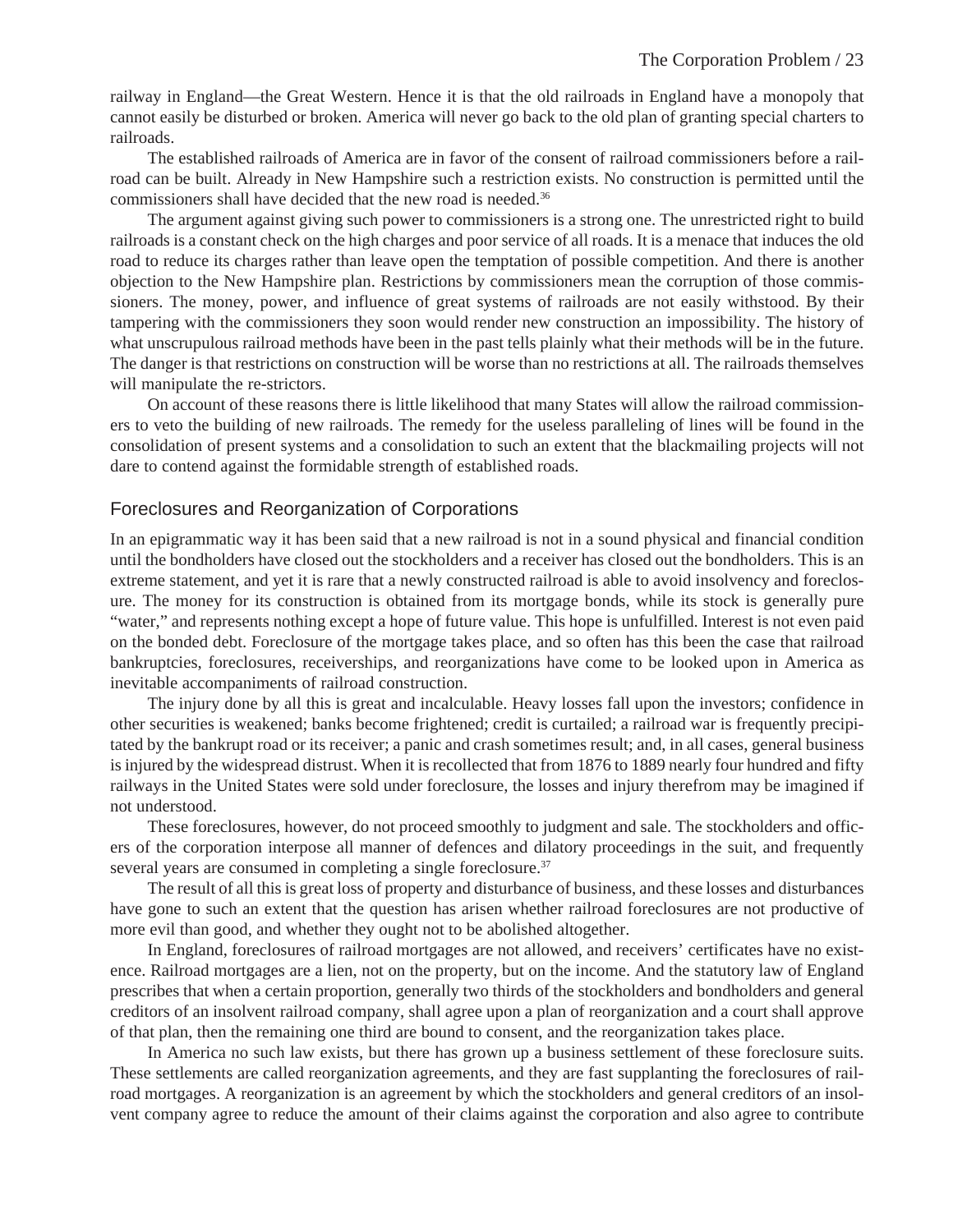money towards reestablishing and carrying on the business. There is an infinite variety of plans of reorganization, and each plan differs in some particular from all others, but all reorganizations have the same general purpose.38

The object of a reorganization is to avoid foreclosure, and the prospect of a foreclosure is the cause of a reorganization. Frequently the reorganization is made after a foreclosure has been commenced, the object of the foreclosure being to cut off these persons who refuse to come into the reorganization. Sometimes the reorganization practically does away with the necessity of foreclosure, and this is the ideal condition towards which the times are tending.

The time probably will come when reorganization without foreclosure will be compelled by the law in America the same as in England. The very fact that American reorganizations have sprung from the necessities of business; that they have grown up outside of the law; that, though voluntary in their creation, they have supplanted foreclosures; and that they are fair and necessary to the business world, leads to the conviction that foreclosures of railroad-mortgages will soon be prohibited by statute, and that reorganizations under the sanction of the law will take their place.

#### Stock Gambling

Tacitus, the Roman historian, writing of the Germanic races in the year 99 A.D. said: "In the character of a German there is nothing so remarkable as his passion for play. Without the excuse of liquor (strange as it may seem), in their cool and sober moments, they have recourse to dice, as to a serious and regular business, with the most desperate spirit committing their whole subtance to chance, and when they have lost their all, putting their liberty and even their persons upon the last hazard of the die. The loser yields himself to slavery. Young, robust, and valiant, he submits to be chained, and even exposed to sale. Such is the effect of a ruinous and inveterate habit. They are victims to folly, and they call themselves men of honor."

It was from these Germanic tribes that the Anglo-Saxon race sprang. The daring propensities of the race have led to the enterprise and marvellous achievements of the English-speaking people, but these propensities have also been the cause of gambling, speculation, and frightful losses. Ever since shares of stock came into existence—nearly three hundred years ago—stock-gambling has been an evil among the people. As long ago as the year 1720, a whirlwind of stock speculation swept over England, and when the "South Sea Bubble" exploded, it unsettled the finances of the kingdom.

The periodical regularity with which the English nation goes into wild speculations and loses its money is remarkable. One of the most striking instances of this was prior to the panic of 1825. The *Annual Register* of that day described the scenes as follows:

"All the gambling propensities of human nature were constantly solicited into action, and crowds of individuals of every description, the credulous and the suspicious, the crafty and the bold, the raw and the experienced, the intelligent and the ignorant, princes, nobles, politicians, patriots, lawyers, physicians, divines, philosophers, poets, intermingled with women of all ranks and degrees, spinsters, wives, and widows, hastened to venture some portion of their property in schemes of which scarcely anything was known except the name."

In these latter days stock-gambling still prevails. It has assumed colossal proportions and has acquired a certain respectability by reason of its association with stock investment. Stock gambling and stock investment, however, are two very different affairs. The former is the purchase of stock in the hope that the price will quickly go up or down so as to yield a profit. The latter is a purchase of stock in order to hold it for dividends or for an eventual rise.

Stock gambling is carried on chiefly through two mediums—stock exchanges and " bucket shops."

A stock exchange is a place where stocks, bonds, and other corporate securities are bought and sold. The exchange consists of brokers. They alone have the privilege of buying and selling in a particular exchange, and frequently an exchange is composed of several hundred members. The amount of stocks bought and sold on one of these exchanges in a single day is remarkable. It sometimes reaches 1,000,000 shares. And yet it is estimated that only one eighth of these transactions is for investment, the remaining seven eighths being pure gambling.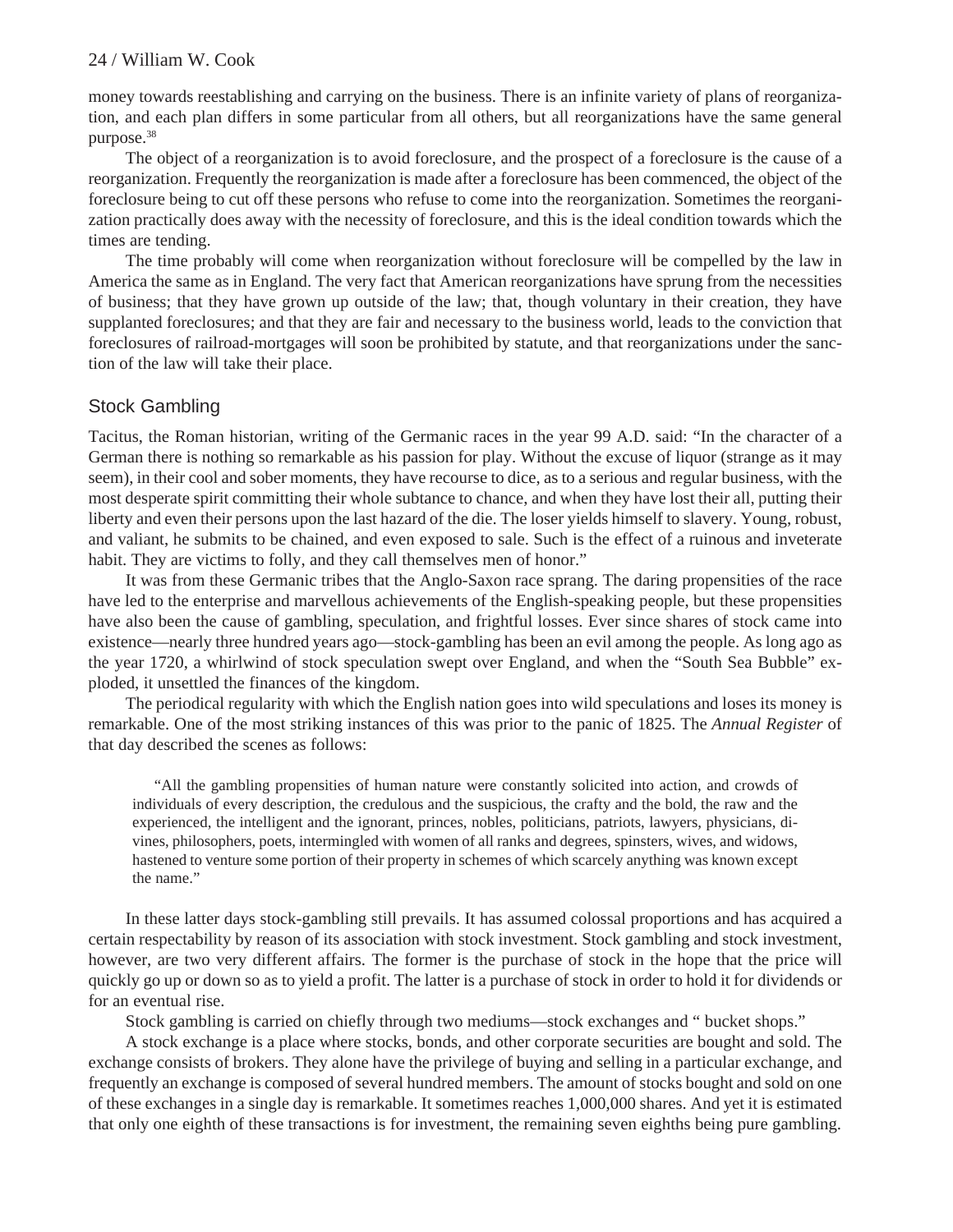That one eighth part, however, is of great consequence to the country. Without the stock exchange railroads and corporations requiring great capital could not sell their securities, and their construction on the modern scale would be impracticable. The stock exchange is the connecting medium between the unknown small investors and the great captains of industry. Through it, persons with a little surplus find convenient investments; those who have stocks, which they must convert into cash, find a ready market; staple prices for securities are made; violent fluctuations in the whole list of stocks are prevented; rascality in corporate management is exposed; full reports of the corporate condition are brought to light, scrutinized and criticised; information as to values is widely disseminated; probable changes in values are anticipated and prepared for; and through the stock exchanges, and the taking of stocks as collateral security, the conservative influence of the banks is felt in regulating the finances and business of the country.

Some idea of the magnitude and scope of the business of a stock exchange can be obtained from the following article which appeared in October, 1890:

"The magnitude of Wall Street monetary transactions sinks into insignificance when compared to the business daily done on the London Stock Exchange. The number and the quantity of the stocks handled in the British capital are remarkable. In this market the whole world is brought into financial proximity, and the business enterprises of the entire globe are made the medium of speculation. The reports of the business done on any day in the London Stock Exchange show this to be the truth. Indeed, the foreign and colonial securities dealt in here—governmental, railway, banks, and miscellaneous industrial—far outnumber those of the United Kingdom.

"In colonial government inscribed securities there are quoted above par those of Canada, the Cape of Good Hope, Natal, New South Wales, New Zealand, South Australia, Tasmania, Victoria, and Western Australia. In foreign government securities are found in one close neighborhood the Argentine Republic, Brazil, Buenos Ayres, Chili, China, Costa Rica, Egypt, France, Greece, Hungary, Italy, Mexico, Portugal, Russia, Spain, Turkey, Uruguay, the United States, and Virginia. Of these securities the United States 4 per cents lead all others in value. In railway securities, stocks, bonds, and obligations, the list is almost interminable, and the roads represented lace the globe.

"Every road in the United Kingdom is represented in the daily dealings, and the American list includes everything of prominence in the United States, Canada, Mexico, and Central America. There are quotations of no less than eight different Indian railways, and the names of the Bengal-Nagpur, the Bombay, Baroda, and Central India, the Rohilkund and Kumaon, and the Great Indian Peninsular are as familiar to the London stock-broker and the London speculator as the names of our own great railways are to the Wall Street operator. There are a dozen or more South American railways listed and liberally dealt in, and close beside them, in the quotations, are found the Ottoman, from Smyrna to Aidin, the South Austrian, the Dutch Rhenish, the Charkow-Krementschug, and many others that sound odd and strange to New York ears.

"In bank stocks the array is imposing, and the names suggest bonds of commercial interest between London and the rest of the world. There are the Anglo-Egyptian Bank, the Bank of Africa, the Bank of Australasia, the Bank of New South Wales, the Bank of New Zealand, the Bank of South Australia, the Bank of Tarapaca and London, the Chartered Bank of India, Australia, and China, the Hong Kong and Shanghai Bank, the Imperial Bank of Persia, the Imperial Ottoman Bank, the London and San Francisco Bank, and the London Bank of Mexico and South America. In mines the transactions are large and extend from the gold fields of South Africa to the silver diggings on the western slopes of the Rocky Mountains, and from the diamond mines of Brazil to the copper finds of Lake Huron, Telegraph and telephone stocks are dealt in, and the quotations show a juxtaposition of the Anglo-American, the Direct United States Cable, the Great Northern of Copenhagen, the Western and Brazilian, and the West India and Panama.

"Corporation stocks represent such distant places from London as Melbourne, Buenos Ayres, and the city of Mexico. In foreign stocks, bonds, etc., coupons payable in London or abroad, there are copiously represented the Argentine Republic, Brazil, Buenos Ayres, Chili, China, Colombia, Cordova, Ecuador, Egypt, Greece, Costa Rica, Guatemala, Hungary, Mexico, Nicaragua, Paraguay, Portugal, Russia, Spain, Sweden, Turkey, and Uruguay. Breweries are made a conspicuous means of investment and speculation, and we find the Chicago, Frank Jones, and St. Louis breweries quoted with those of Allsopp, Guinness, Barnsley, Ohlsson's Cape, and Watney & Co.

"Commercial and industrial enterprises have a wide range, and extend from the forges of Leeds to the water supply of Buenos Ayres. Financial, land, and investment enterprises embrace concerns operating in America, Australia, New Zealand, the Transvaal, Peru, and numerous other countries remote from each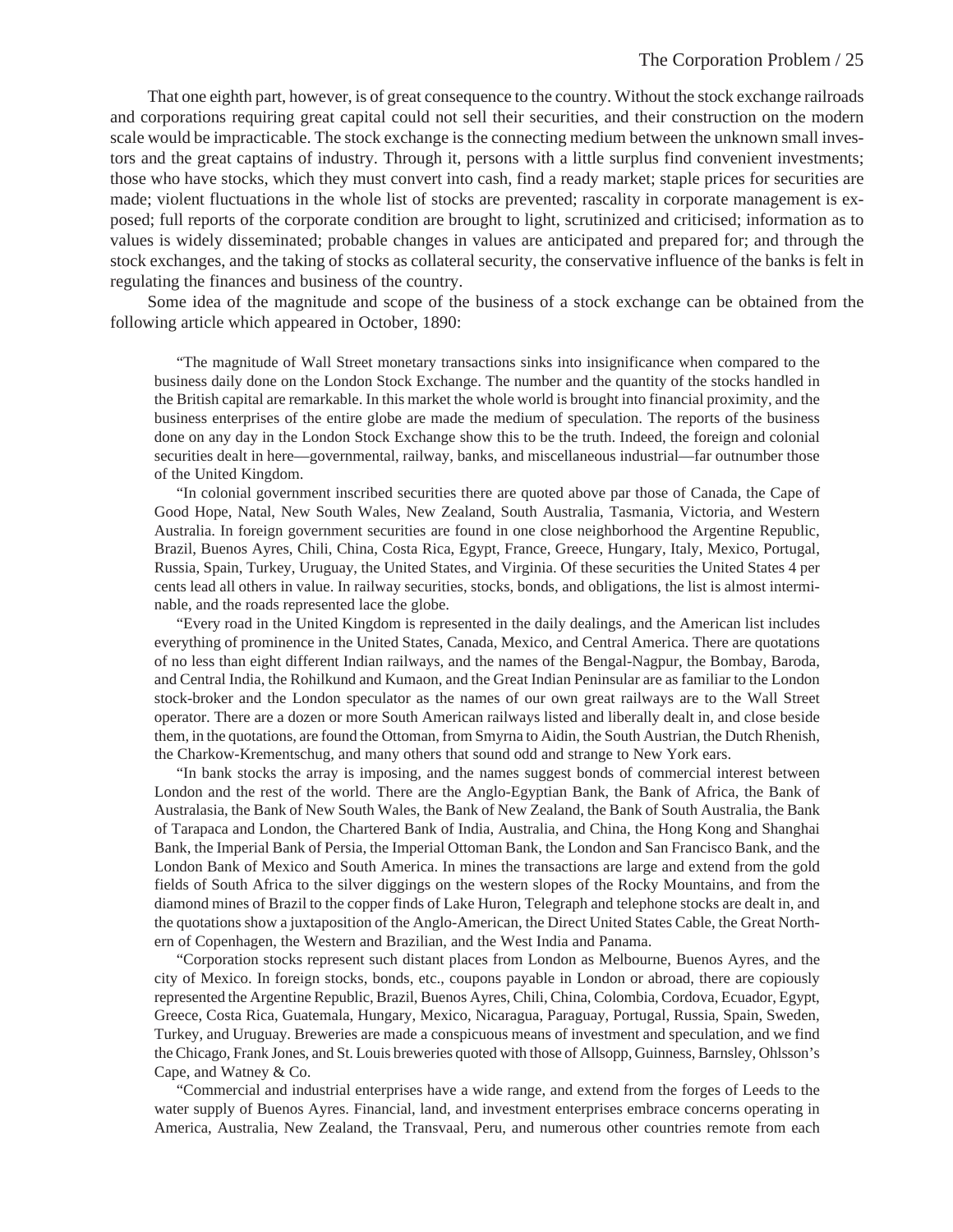other, and having no interest in common except those created by the London stock market and existing on the London Exchange.

"In addition to these dealings in foreign securities, stocks, bonds, mines, railways, land investments, and commercial and industrial enterprises, the business done in British railways, banks, financial trusts, gas companies, insurance concerns, tramways, omnibus companies, water-works, and other domestic and local stocks is stupendous. The daily transactions of the London Stock Exchange disclose a marvellous diversity of interests spreading over the entire civilized globe, and yet focused in one place for the purposes of investment and speculation. It is a wonderful community of interests, a marvellous transformation of the business world into one close neighborhood, and it suggests the idea that the people of Great Britain not only have a great deal of money, but they are anxious to use it in either investment or speculation."

But the gambling portion of the stock exchange business causes unutterable woe and ruin. Thousands of men fall into that maelstrom every year. Stock-gambling is a mania that unsettles the minds of men and unfits them for serious, earnest business. It breaks up homes, disgraces families, beggars the rich, and often leads to suicide. Men, whose legitimate income is decreasing and whose expenses are increasing, resort to the stock exchange in despair, and risk all on the venture. Moreover, the whole country is affected when a great syndicate are gambling in a particular stock on a colossal scale, and are jeopardizing vast business interests. The credit of banks and the solvency of railroads are the pawns with which they are playing. If their gambling does not win, there comes a collapse of their credit and business, a "run" on banks, railroad foreclosures and receiverships, wars in rates, and widespread disaster. The South Sea Bubble of 1720 has been frequently repeated, and one of the latest instances was the collapse of the West Shore Railroad syndicate, which created a panic in Wall Street and carried down the Metropolitan Bank.

The bucket shop is worse than the stock exchange, in that it has no redeeming features. It is purely and simply a gambling den and sink of iniquity. It is the kindergarten and hospital of the stock exchange. It does more evil than a stock exchange, because it is cheap, it deals in small stakes, and it establishes itself in the smaller as well as the larger cities, villages, and towns. It enables impecunious clerks and employees to gamble with facility. Moreover, it is never the medium of investment. There are about five thousand of these bucket shops in the country. They take stakes as low as five dollars, but their aggregate business amounts to millions daily. They get telegraphic quotations of prices from New York and Chicago, and they take orders from customers for the purchase of any stock. The customer does not pay for his purchase, but he deposits money to pay the loss in case his purchase declines in value before the deal is closed. If his purchase goes up, then the customer is entitled to the gain, in addition to receiving back his deposit. If it goes down he loses his deposit. It is gambling, and gambling of the worst type.

Various remedies have been tried to prevent stock-gambling. Statutes have been passed. In Illinois, Ohio, Pennsylvania, and other States, the courts favor these statutes, and by enforcing them have rendered stock gambling somewhat dangerous. In New York and other States the courts have lent little aid in the suppression of the vice. Recently, however, a new and stronger enemy of the bucket shop has been very active. The business of the stock exchange has been dwindling away. One cause of the decline is the flourishing condition of the bucket shops, which seem to be doing nearly all the business. Accordingly the exchanges are waging war on them by withholding quotations, and are trying to root them out. This curious and interesting struggle has the approval of the public.

#### **Strikes**

One of the most important features of modern times is the rise of the laboring classes to political and industrial power. Their political power is seen in the passing of laws lessening the hours of labor, creating more holidays, prohibiting the competition of prison work, regulating the employment of women and children, and a host of lesser laws. This political power of the workingmen is due to the power of the ballot. Their industrial power is of more recent origin. It is due, not to co-operation or profit-sharing, or the saving and investment of wages, but to the power of the "strike."

A strike exists when a number of employees quit work until their wages are raised, or hours of labor decreased, or some other grievance is righted. Formerly every strike was made by itself, and the group of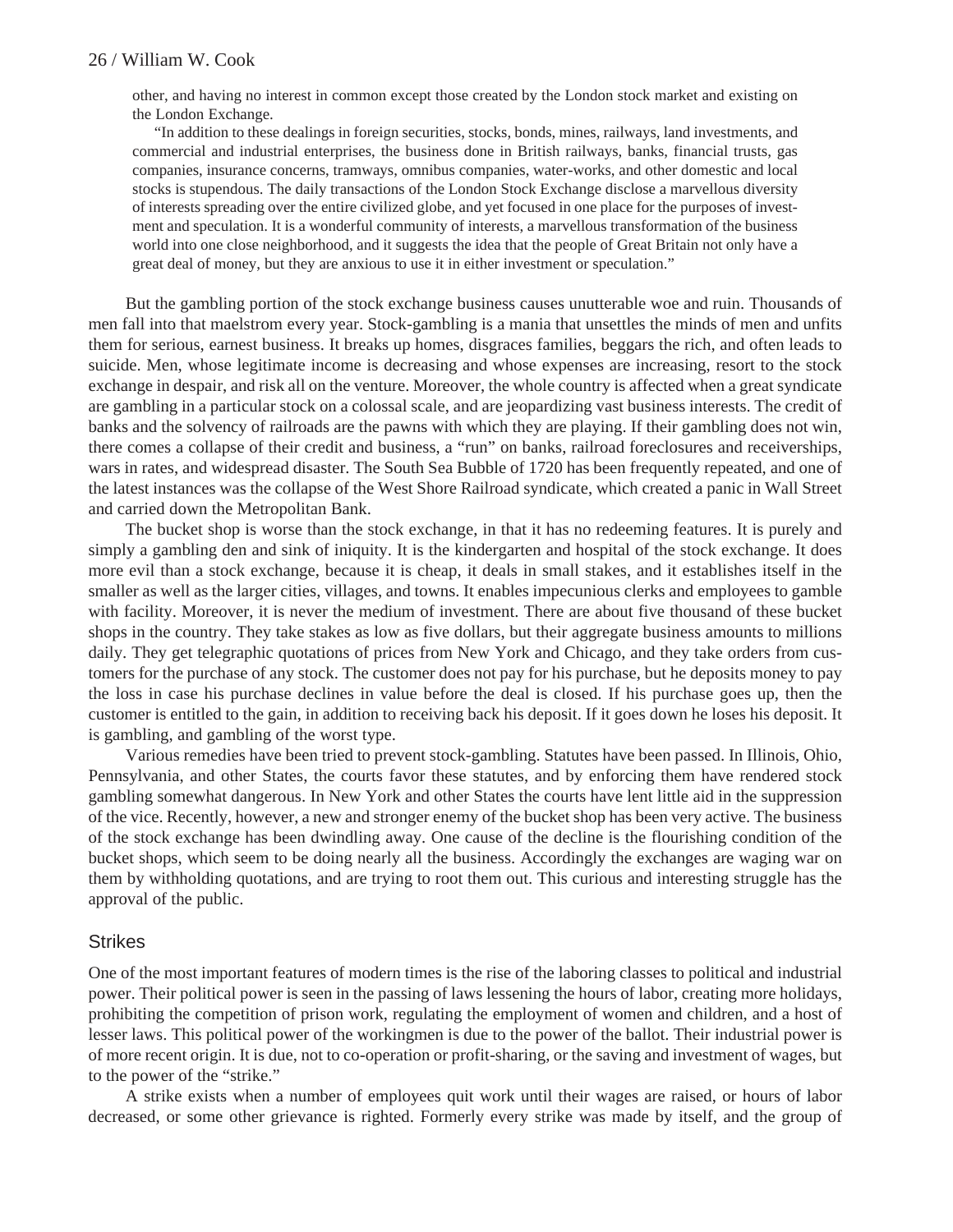laborers involved in it were not aided by or connected with any other group of laborers. But within the past few years the laboring men have learned the power of organization. They have united, and the labor organizations of the present day possess a membership of hundreds of thousands, and have extended their power over the entire country. The Knights of Labor is the largest of these organizations, including in its ranks all grades of manual workmen. The Brotherhood of Locomotive Engineers is another widespread but more conservative organization. And there are others, fantastic in name, but similar in their purpose of increasing wages, decreasing hours of labor, and promoting the well-being of the members.

A strike is not always resorted to in order to accomplish these ends. Demands are first made upon the employers; then come negotiations and arguments; and compromises and arbitrations are often brought about. If all these fail, the strike follows. The men lose their wages, but the employers must stop their business wholly or partially. The question then is who can afford to wait the longer, the men or the employer. The employer seeks to employ other men, but these are generally unskilled and unsatisfactory. Moreover the strikers seek to dissuade the new men from working, and sometimes attack, terrify, and prevent them from continuing work.

Corporations are peculiarly subject to strikes, because corporations carry on the great enterprises of the country. Especially is the strike a common occurrence on railroads. The. Pittsburgh strikes of 1877 led to riots, bloodshed, the interference of troops, and the destruction of \$30,000,000 of railroad property. The engineers' and firemen's strike on the Chicago, Burlington, & Quincy Railroad in 1887–8 lasted for months, caused a loss in the company's business of millions of dollars, and by reason of the employment of new men led to many fatal accidents and collisions. In both of these instances the strikers were beaten. But frequently they succeed. The statistics of the Bureau of Statistics of Labor of the State of New York, published in 1890, show that of all the strikes in five years, 47 per cent were successful, and 15 per cent were compromised. Of the strikes for high wages, and for or against changes in hours of labor, 54 per cent were successful, and 18 per cent were compromised. Of strikes against discharge of union men and others of this class, 34 per cent were successful, and 27 per cent were compromised.39

A successful strike is a gain to the laboring man. It enables him to work less hard, or for a shorter time, and it increases his wages, or gives him more time for recreation, self-improvement, and rest. All these things tend to improve the physical, social, mental, and moral life of the laboring people, and it is to be borne in mind that anything which tends to improve them tends to improve the character and protect the future of the American nation itself.

It is very doubtful, however, whether strikes or any other power can prevent the wages of the unskilled labor of America from going down to the level of European wages. The unskilled labor of all nations combined is like a vast sea which continually seeks a level. If wages are higher in America than in Europe, European labor will flow into America until a level in wages is reached, either by the raising of wages in Europe or the lowering of wages in America. A prohibitory law excluding immigration, such as excludes the Chinese, would prevent this flow and equalization of labor. But such an exclusion of European labor is impracticable, and the unskilled labor of all lands is destined to meet on a level. A protective tariff cannot prevent it. Neither can the strikes of American labor prevent it. The strikes may possibly aid skilled labor, and it may even improve, temporarily, the condition of unskilled labor. Education will lift to a higher level those who have its advantages, but eventually the natural increase of population and the great immigration from Europe will regulate wages. As against these powers the strike will sink into impotence and insignificance.

But, meantime, the strike is interfering with business, and is causing great loss to employer and employee. Hence one of the leading questions of the day is how to solve the problem of the strike.

State boards of arbitration have been proposed, and such a board exists in New York State. But the trouble is that the decision of the board is not binding on the parties. The board may compel witnesses to testify, but cannot compel the parties to submit to its decision. Public opinion may be affected by the decision, and a flood of light may be let in on the facts of a particular strike. But unless the parties voluntarily obey the decree, the decision of the board is worthless.

Insurance by the railroads of their employees against accidents, sickness, and loss of life, is being tried. The Pennsylvania, and the Chicago, Burlington, & Quincy Railroads, particularly, are making far-reaching experiments in this direction—experiments which, if successful, will in large part weld together the interests of railroads and their employees.<sup>40</sup>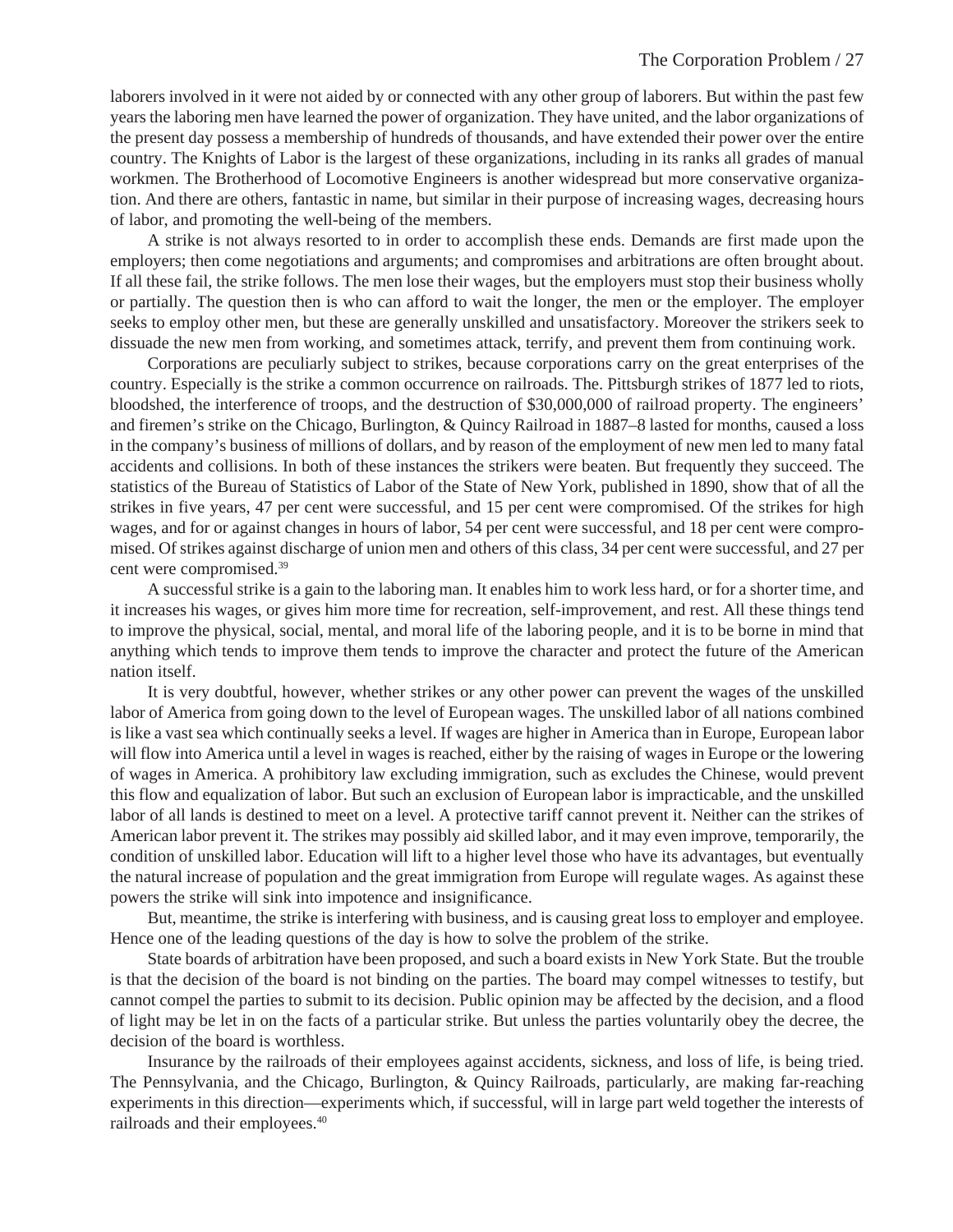Still another remedy is that of giving the employees some portion of the profits of the business. Various methods of effecting this result have been proposed, and some of them have been tried. In the case of manufacturing, mercantile, and industrial enterprises, a certain degree of success has been attained in this direction; but in railroads the employee is still far from being a stockholder. Nevertheless it is true that if the day ever comes when the wage earner is the wage sharer in railroads, the railroad strike will be a thing of the past.<sup>41</sup>

Finally another and radically vicious remedy has been proposed. It is, as usual, a plan for further legislation, with all the mistakes and incompetency that such legislation generally involves. It has been proposed that the legislature shall enlist railway employees as soldiers, and punish a striker as a deserter; or shall require notice of a strike to be given; or shall punish all railway strikes as penal offences; or shall give the boards of arbitration the power to enforce their decisions, and to punish a refusal to abide by them. But all these schemes ill accord with Anglo-Saxon ideas of personal liberty. The inherent right of a man to unite with others, and to go and come, and work when he pleases, is of greater consequence than the business prosperity of railroads or the convenience of the public. Although there are times when personal liberty must yield to the necessities of the state, yet never should it be sacrificed to the necessities of railroad transportation.<sup>42</sup>

"Two ways of dealing with these evils have been tried in Europe, either of which seems to be a partial remedy, but neither of which seems to commend itself to Americans. The first is to impose a heavy *per diem* fine, or even forfeiture of charter, upon any corporation that fails to perform its public functions. This forces the company to make terms of some kind with the strikers.... The second European method of guarding the public against the loss of strikes is to make it a misdemeanor for any employee to quit work without giving (say) five days' notice."43

If the legislatures will cease to interfere, the labor question will be solved by the American railroads themselves. Events are moving in that direction rapidly and effectively.44 A solution is inevitable and must be had, and the intellect and clear vision of the railroad managers, brought to bear upon this question by their interest, are far more competent to deal with the problem than are the political time-servers of State legislatures.

The American public, with characteristic good-nature, endures the inconvenience and loss of business incident to strikes, and believes that the problem should solve itself; that State legislatures are neither intended nor competent to cope with it; and that there should be no legislation subservient to railroad interests.

#### Frauds on Stockholders and Creditors

In these money-making and money-seeking times the immense gains and profits of corporations have not always been honestly preserved and administered for the benefit of those who are entitled thereto—the stockholders of the company. Corporations, with their vast capital stock, their great income, their rapidly changing personal property and their large purchases and sales, have proved to be a source of temptation which corporate officers are too often unable to withstand. These companies have been found to be efficient instruments of fraud, speculation, plunder, and illegal gain. In these latter days the spoliation of corporations and stockholders by the corporate directors and managers have been systematized into well-known methods of proceeding, and the carrying out of such plans has become a profession and an accomplishment. Skill, audacity, experience, and administrative talent of the highest order have reduced to a certainty the methods of diverting the profits, capital, and even the existence of the corporation itself, to the enrichment of the corporate managers and their co-conspirators. Corporations become insolvent and stockholders lose their investment, while individuals become millionaires. Illegitimate gains are secured and enormous fortunes are amassed by the few, at the expense of the defrauded but generally helpless stockholders.

The expense, difficulty, and delays of litigation; the power, wealth, and unscrupulousness of the guilty parties: the secrecy, skill, and evasive nature of their methods; and the fact that the results of even a successful suit belong to the corporation, and not to the stockholders who sue, all combine to baffle investigation and exposure, to discourage the stockholders, and to encourage and protect the parties guilty of the wrong.

In England, ever since the time of the South Sea Bubble, there has been a constant recurrence of "bubble companies" and dishonest promoters. The English reports are filled with cases of frauds of corporate directors, corporate agents, and corporate organizers. A system of jurisprudence has grown up from these cases. This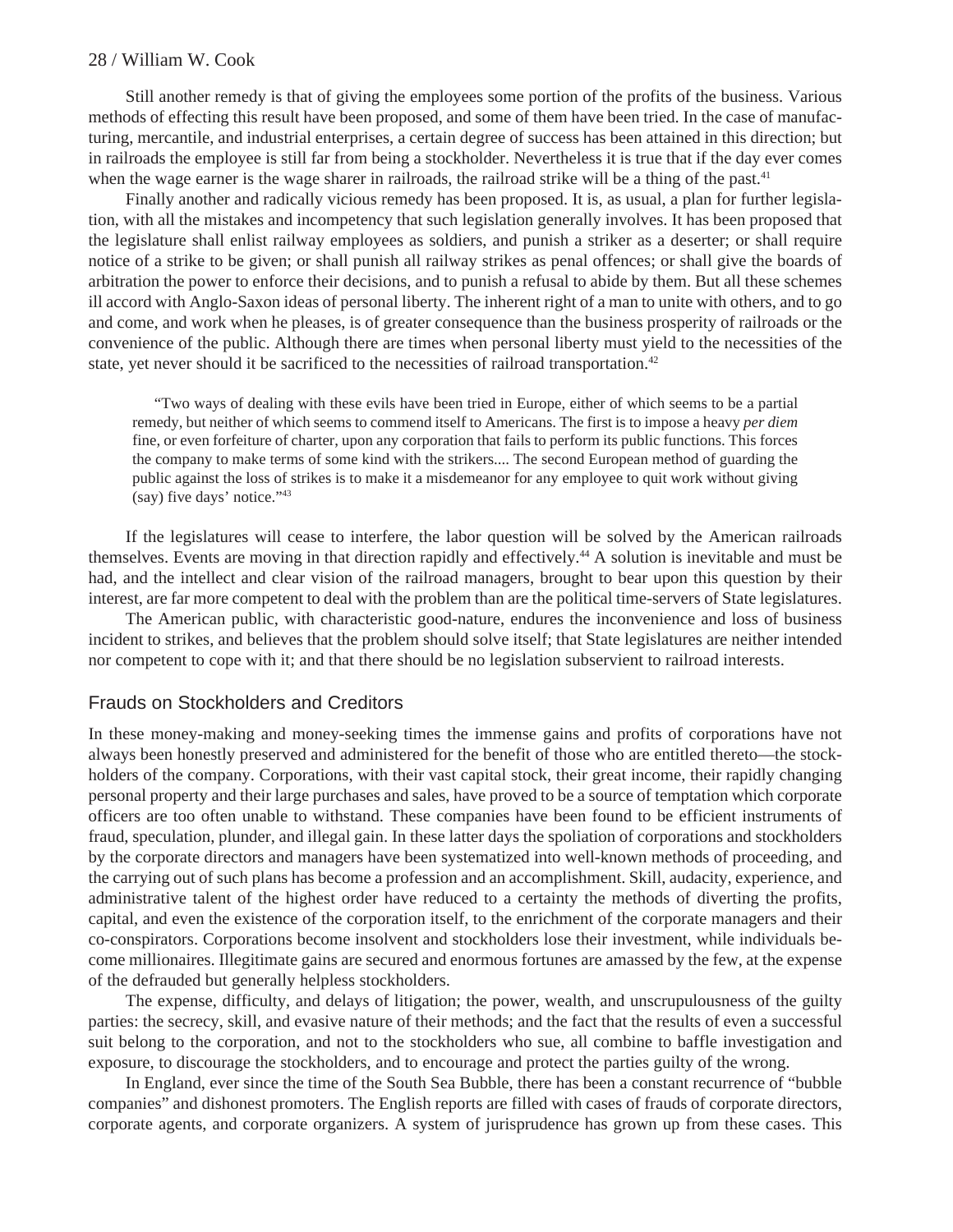system, however, is as yet in a formative state; and there is no branch of the law more complicated, difficult, and uncertain than that growing out of the frauds of corporate directors.

In America the cases involving a breach of trust by the directors arise generally out of the management of corporations and not in their formation. These cases often involve vast transactions, and exhibit a remarkable talent for railway management and manipulation. They have commanded the stockholder's admiration as well as aroused his indignation. Mr. Acworth, the English writer, says that "hatred itself can deny to American railway management no title to glory except virtue."45

The American faculty for organization, executive management, and the invention and adoption of means to ends has been very largely engaged in the development and management of the American railroads. But this management has not always been honest. The ingenuity and fruitful cunning of adroit, experienced, and unscrupulous men have plundered and robbed the corporations and the stockholders, and have brought reproach on the management of the American railway. Great fortunes have been accumulated by wrecking great corporations. Railroads which were capable of earning a fair return upon the capital invested have been rendered insolvent by the fraudulent management and illegal gains of the corporate officers. The methods of accomplishing this result have been systematized and elaborated to a remarkable degree. The wrecking of a corporation is done in numberless ways.

Professor E. J. James says in regard to this subject:

"It was found again that the directors of the railroads, even where they have been constructed with some reference to honesty and economy, had interests which were not necessarily the same as those of the rest of the corporation or of the public. For example, the directors were often interested in manufacturing or trading enterprises where it was necessary to resort to the railroads in the course of their business. By giving to themselves, as directors, special rates and privileges, it was possible to build up their own business at the expense of rivals, thereby practically depriving the public of free competition in the particular branches of industry on the one hand, and cheating their fellow-stockholders on the other hand, by lessening by so much the possibilities of income, and consequently the frequency or size of dividends.

"It was, moreover, possible for the directors to form companies of all kinds for the purpose of supplying the parent company with supplies, or of doing certain kinds of business for it, and, in their capacity as directors of the parent companies, awarding to themselves as directors of the barnacle companies fat contracts of all sorts, which increased the expenses of the road, raised the charges of service, thus cheating the public on the one hand and the stockholders on the other.

"It was also found that directors could grant special rates to men who brought business to the railroad on condition that the latter would pay them handsomely as individuals for using their power as directors or officials for their benefit....

"As examples of the deals within the railway itself, none were more common than for some of the directors of a railroad to build a branch railroad, and then, after stocking and bonding it heavily, sell it out to the parent road at a high valuation. Among the minor though most common forms of this kind of illegitimate manipulating, should be mentioned that by which the directors of a road buy up real estate in a certain locality and then place a station there so as to enhance the value of their property; or where they charge more in the neighborhood of a large city for a fare to a near station where they do not own land than to a more distant one where they do own real estate which they are eager to sell."46

#### And Professor Warner says:

"Probably real-estate speculators are more often responsible for the building of superfluous roads than any other one class. The Lincoln Land Company has operated along the line of nearly all the extensions of the Burlington & Missouri River Railroad. It is made up largely of resident railroad officials, who are high enough up in the councils of the company to secure prompt information as to proposed extensions, and to have considerable weight in shaping the course of lines actually building. Members of such a company derive profit from all extensions whether called for or not; and while their interests as railroad managers may usually outweigh their interests as land speculators, yet this is not always true. The influence of such men upon the companies is seconded by the influence of local real-estate dealers in the districts through which a proposed road is to pass. Whatever may be the results of building a new line to the community as a whole, the owners of real estate along its route are sure to profit by its construction."47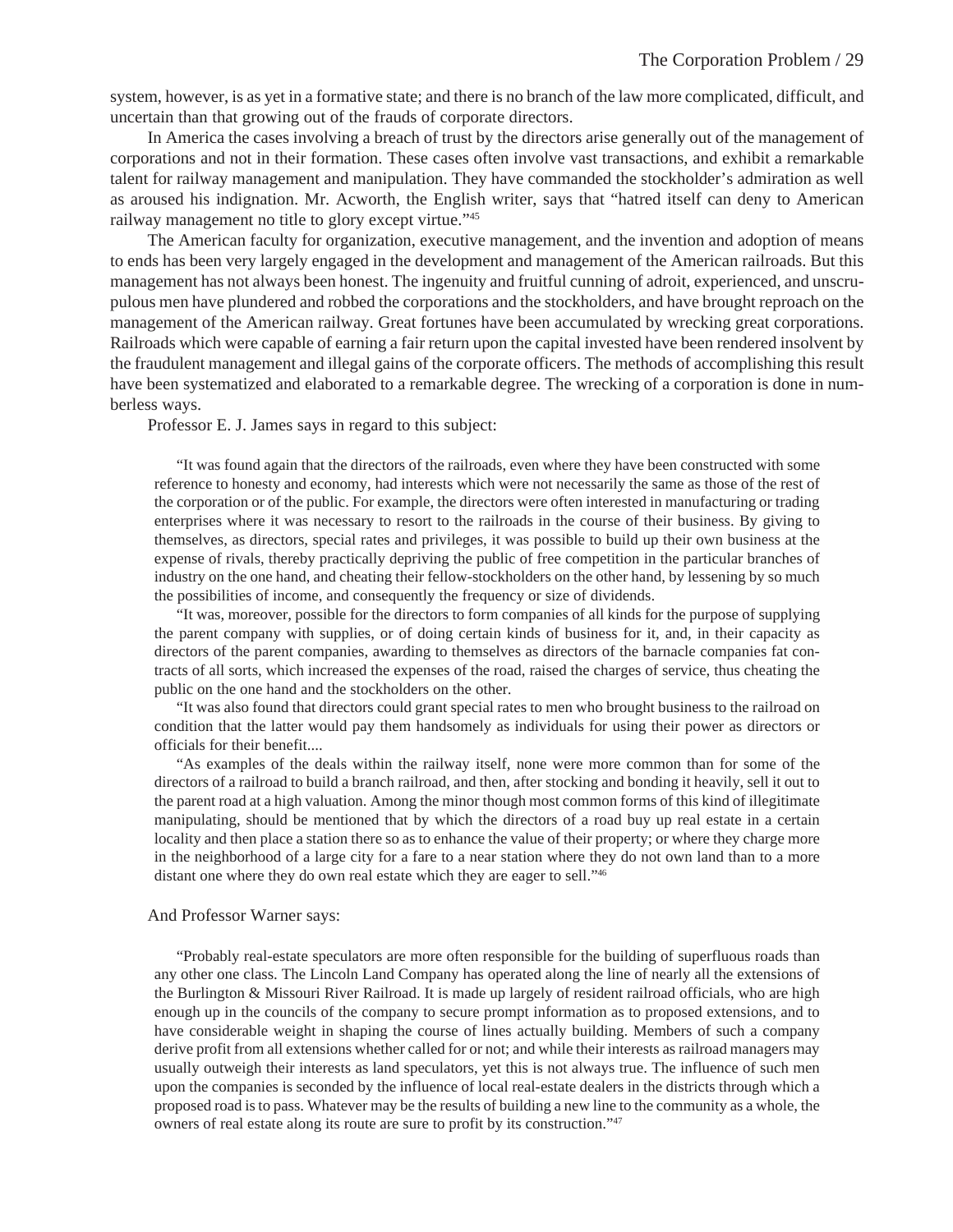In all cases, however, the object sought is to transfer the corporate assets from the corporation to the parties who are in control. The most common methods of accomplishing this result are by selling the corporate property at a low price; or purchasing property for it at a high price; or entering into contracts on ruinous terms; or mortgaging the property so as to cut off stockholders and unsecured creditors; or depriving the corporation of its business, profits, and assets, and precipitating a foreclosure and receivership which leaves little property even for the first mortgage bondholders themselves. In all these various schemes, the parties controlling the corporation are interested openly or secretly with those who are contracting with the corporation. The profits and property, which are lost to the corporation, its minority stockholders, and its creditors, are gained by those who control the corporation itself.

The law condemns these practices, but is inadequate to prevent them. Remedies have been proposed, more or less effective and severe. Some of them aim to reach the whole difficulty, but most of them attack only some specific wrong. It is well to consider these remedies separately.

A restriction on the borrowing and mortgaging power of corporations has been advocated, and with reason. By the common law, the directors borrow money and mortgage the corporate property. If they are dishonest, improvident, or have sold the stock "short," the stockholders are powerless and the corporation may be wrecked before another election takes place. It is with good cause that it has been proposed that the legislature should place the borrowing and mortgaging power in the hands of the stockholders and take it away from the directors.

Mr. Henry Hitchcock, of St. Louis, in the annual address before the American Bar Association in 1887, said as to this question:

"No private corporation should be permitted to create any bonded or mortgage indebtedness, as distinguished from current liabilities or floating debt, until the entire capital stock is paid up,—nor then without the consent of the stockholders specially given at a meeting called for that purpose (as now provided by the constitutions of several States), nor without proper restrictions both as to the total amount of such indebtedness, which the New York Business Corporation Act limits to one half the value of the corporation property, and as to the uses to which money so borrowed may be applied.

"No private corporation should be allowed, under any circumstances, to incur current liabilities or floating debt beyond a fixed proportion—not exceeding two thirds—of the actual cash market value of its unencumbered assets; directors permitting any violation of such requirement to be personably liable for the corporate debts."48

Cumulative voting should be allowed. By cumulative voting a man with one hundred shares of stock may cast five hundred votes for one director instead of one hundred votes for each of five directors, as under the old system. Cumulative voting gives the minority of stockholders a representative in the board of directors. Their representative, as a director, will know the innermost secrets of the corporation, and will be able to expose and prevent many of the frauds that are perpetrated by a board which represents the majority interest alone. Nine of the States have provided for cumulative voting in their fundamental law — the constitutions themselves. The system is just, fair, and satisfactory in its results. It should be and will be the law in all of the States.

Stockholders should be allowed to remove a director whenever they see fit. As the law now stands, a director, once in, remains in his office for a year and cannot be removed. Even though he may sell his stock, become interested in a competing concern, be reckless in administration, or utterly neglectful of his duties, nevertheless neither the courts nor the stockholders can remove him. He may even rob the corporation, and yet, though the courts may attack and stop the robbery, they cannot remove him. He is a fixture for a year. Such a rule of law is unjust, and has led to changes by. statute. In national banks the acts of Congress provide that the stockholders may remove a director at any time, and some of the States are following this example. It is a reform that is to be commended. It will render the directors more responsible to stockholders, more in harmony with their wishes and interests, and will make directors more cautious, conservative, and honest.

Stockholders should be given greater rights to examine the books of the corporation. At common law this right exists theoretically, but practically the courts have taken it away. When it is considered that a corporation is only a highly developed partnership, and that a partner always has a right to examine the partnership books,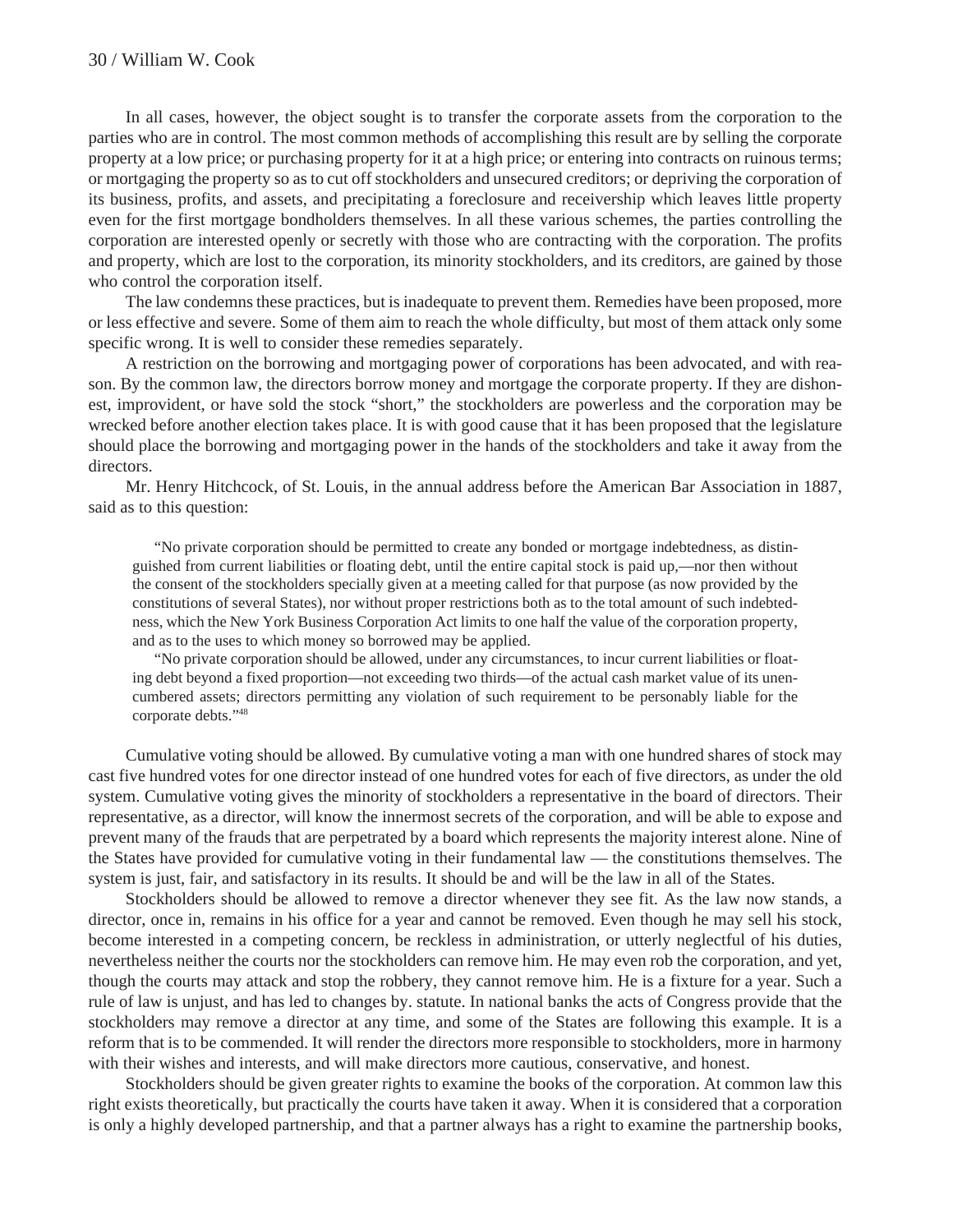the natural rights of a stockholder become more clear. He should be allowed to know the condition, contracts, and plans of his corporation. Most of the States have provided by statute that the stockholder shall have this right. In England another plan is adopted, and it is provided by act of Parliament that a minority of the stockholders, representing a twentieth or a tenth of the stock, may demand a judicial investigation of the affairs of the corporation at any time when they have reason to suspect fraud or mismanagement.

Closely connected with this reform is the question of requiring frequent and detailed reports from directors. The common law does not require any report at all to be made. Statutes, however, generally provide for an annual report. But the tendency of the times is to go farther than this and to require directors and officers to make reports at frequent intervals, and whenever demanded by a stockholder or a certain proportion of the stockholders.<sup>49</sup>

The incorporators of a company should be allowed to insert certain provisions, restrictions, and regulations in their articles of association—their charter. In New Jersey, and under the National Banking Act, such special provisions may thus be made part of the charter of the company. Under the General Incorporating Act of New Jersey, the certificate of incorporation "may contain any limitation upon the powers of the corporation, the directors, and the stockholders, that the parties signing the same desire; provided such limitation does not attempt to exempt the corporation, the directors, or the stockholders from the performance of any duty imposed by law."50 So also the National Banking Act provides that the articles of association may contain any "provisions, not inconsistent with law, which the association may see fit to adopt for the regulation of its business and the conduct of its affairs."51

Again, as the general law exists to-day, the directors exercise all of the essential powers of a corporation, and the stockholders none. The stockholders elect the directors, enact by-laws, and perform a few other minor functions, but they cannot order a contract to be made, nor can they give orders to the directors. The tendency of the times is to enlarge the powers of the stockholders and to restrict those of the directors. Statutes for that purpose are being enacted by the legislatures of the various States. These changes, however, might better be left to the discretion of the stockholders themselves, and permission be given to them to insert such restrictions as they desire in their charter. Under such a freedom, corporation law would be given an elasticity which it does not now possess. By the inserting of special provisions, the minority may be protected, the powers of the directors limited, corporate debts restricted, officers made subject to removal, the giving of mortgages regulated, reports required, the right of inspecting the books conferred and enforced, cumulative voting provided for, and the important lines of policy peculiar to each corporation may be laid out and secured from variation and diversion. Incorporators would thus be allowed to legislate for themselves without the intervention of State legislatures. With a definite knowledge of what their interests require, the incorporators and investors would protect themselves more fully than they could be protected by others. They could frame their charter as they wished, and their judgment and ingenuity would do much towards preventing frauds on stockholders, creditors, and the general public.

Fraudulent prospectuses and fraudulent contracts between corporations and their promoters have become another of the great corporation abuses. In England, this evil became so great that in 1867 a statute was passed requiring a public registry of all contracts whereby stock was issued by a corporation in payment for property. In these latter days, corporate promoters do not hesitate to send out prospectuses and statements that the capital stock is all paid up and that the enterprise is fully afloat, when, in fact, the capital stock has been paid in, or is to be paid in, only by worthless patents or property purchased at a gross over-valuation. The money invested by the simple and the unwary is irretrievably lost. This evil is great and increasing, and the number of "bubbles" which are floated every year, and which are insolvent from the very start, is something appalling.<sup>52</sup>

Professor Warner says on this subject:

"Men organize companies, at times, for the sole purpose of unloading upon them an unprofitable business. Let the experience of Eastern capitalists with Western mining stocks be put in evidence, and no one will question this statement. Mining companies with a nominal capital of \$50,000,000 that have never declared a dividend are not uncommon, and very frequently the stock of mammoth companies sells at one cent on the dollar for some time before it becomes worthless. But the experience in mining is only an extreme case of what takes place in many departments of industry.

"In England, turning thither solely because the facts have there been made accessible and have not in this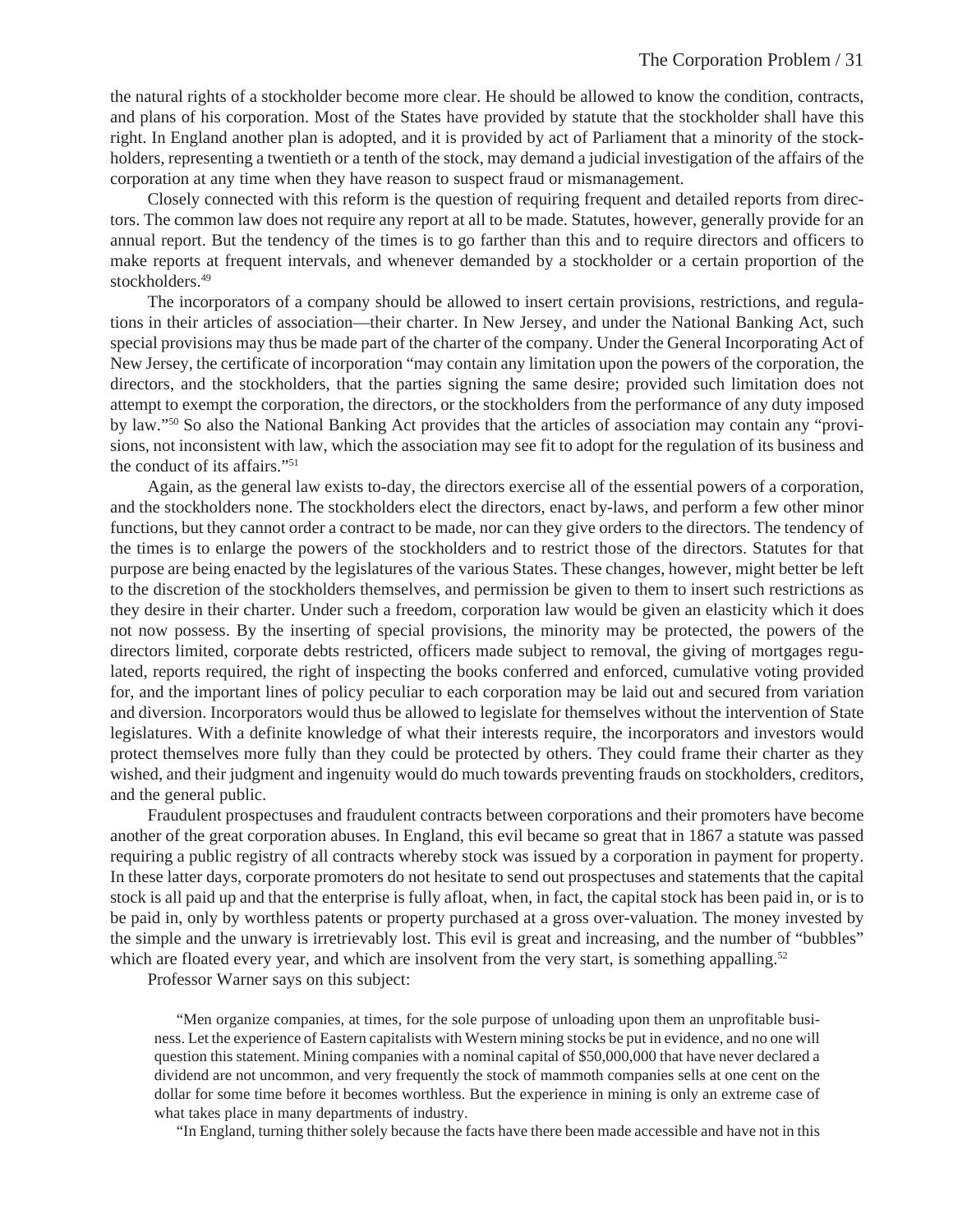country, it is found that certain men make a business of acting as 'promoters.' They are skilled in the writing of prospectuses of companies, and know all the arts by which stock can be sold. They devote their energies especially to small companies and small investors. For a time their activity was turned largely to organizing 'single ship companies,' the shares of which could be placed among country parsons, serving-women, and other classes of small investors likely to know very little about commerce, and therefore likely to believe anything a well-printed 'prospectus' might tell them. Many of these small companies never went so far as to build even a single ship, but enough ships were built by them to materially increase the number of 'ocean tramps,' and to call for much adverse criticism from the committee appointed 'to investigate the loss of life at sea.' The 'commission appointed to inquire into the depression of trade ' also had much to say of the influence of the creation of such great numbers of limited liability companies, of the direct loss to investors, and of the general demoralization of trade resulting from it. In fact, many English investigators have laid great emphasis on the idea that over-speculation is due largely to the formation of joint-stock companies that have no real excuse for existence, except the furtherance of the personal aims of the 'promoters.' It is a little curious that, among the three hundred real or alleged causes of 'hard times,' brought to the attention of our National Bureau of Labor, the reckless creation of limited liability concerns was not mentioned. In 1886 a writer estimated that there were afloat in the English stock market fully two billion pounds of speculative securities, of which at least a fourth were mere gambling counters. It is to such a state of things that a recent law review attributes the fact that real investors now shun the stock exchange, and speculative operators are compelled to live on the plan of 'dog-eat-dog.'... None of the leading commercial countries seem to be quite satisfied with the attempts they have made to remedy such evils as these. Germany allows definite payment from the corporation funds for the trouble and expense properly incurred by the men who organize a jointstock company, but guards very carefully against the illicit gains too often made by 'promoters.' The provisions for registering new companies are especially stringent in all cases where a private business or factory is to be sold to a corporation organized to buy and manage it. The fullest possible publicity is sought regarding all the initial acts of a new company, and some matters where the first decision must be final are reserved for a second meeting of the stockholders. Shares may run either to 'bearer' or to a particular name. The latter cannot be issued for a less amount than fifty thaler per share, and the former for less than one hundred thaler per share. By forbidding the issue of shares of less amount, it is hoped to make investors consider more carefully the subject of investing, and to prevent the floating of small shares in worthless companies, among the class of very small investors who are most likely to be swindled."

The tendency of the times is to impose heavy penalties on such acts, and the penalty should be that, if the statements of prospectus or contract whereby the stock is issued be false, then the directors shall be liable for all debts.

In England Parliament has recently enacted a law creating such a liability on the part of corporate officers, organizers, and promoters.53 This bill met with great opposition in that country. Its enactment was due to a widespread conviction that the existing law was vague and too difficult of enforcement, as regards the liability of directors and promoters for fraudulent prospectuses. Both in England and America this evil and the remedy therefor constitute one of the questions of the day.54

Another abuse that often comes to light is the consolidation, lease, or sale of railroads without any protection of the rights of minority stockholders. Generally these consolidations, leases, and sales are allowed upon a majority or two-thirds vote of the stockholders, and this majority or two thirds are interested on both sides of the contract. The minority are compelled to acquiesce. Great frauds are perpetrated under this system. In one case in Con-necticut where a charter allowed a lease upon a three-fourths vote of the stockholders, the lease was upheld, although the rental from the lease was only enough to pay dividends on the preferred stock, leaving nothing whatever for the common stockholders. It may be remarked that when such acts are upheld by the law it is time for the legislature to interfere. Several of the States now compel the parties in control to buy out the dissenting minority in such cases at an appraised valuation of the stock. This is the law in Pennsylvania and New Jersey and under the National Banking Act. It enables great consolidations and reorganizations to be carried out, and at the same time protects the property of dissenting stockholders.

Finally, boards of directors should, by statute, be required to meet more frequently, and they should be well paid for their services, instead of serving without pay as they usually do now. They should be required to scrutinize and audit more closely, and a greater responsibility for results should be placed upon them, and less upon the active agents of the company. Such is the practice in England and with many of the larger companies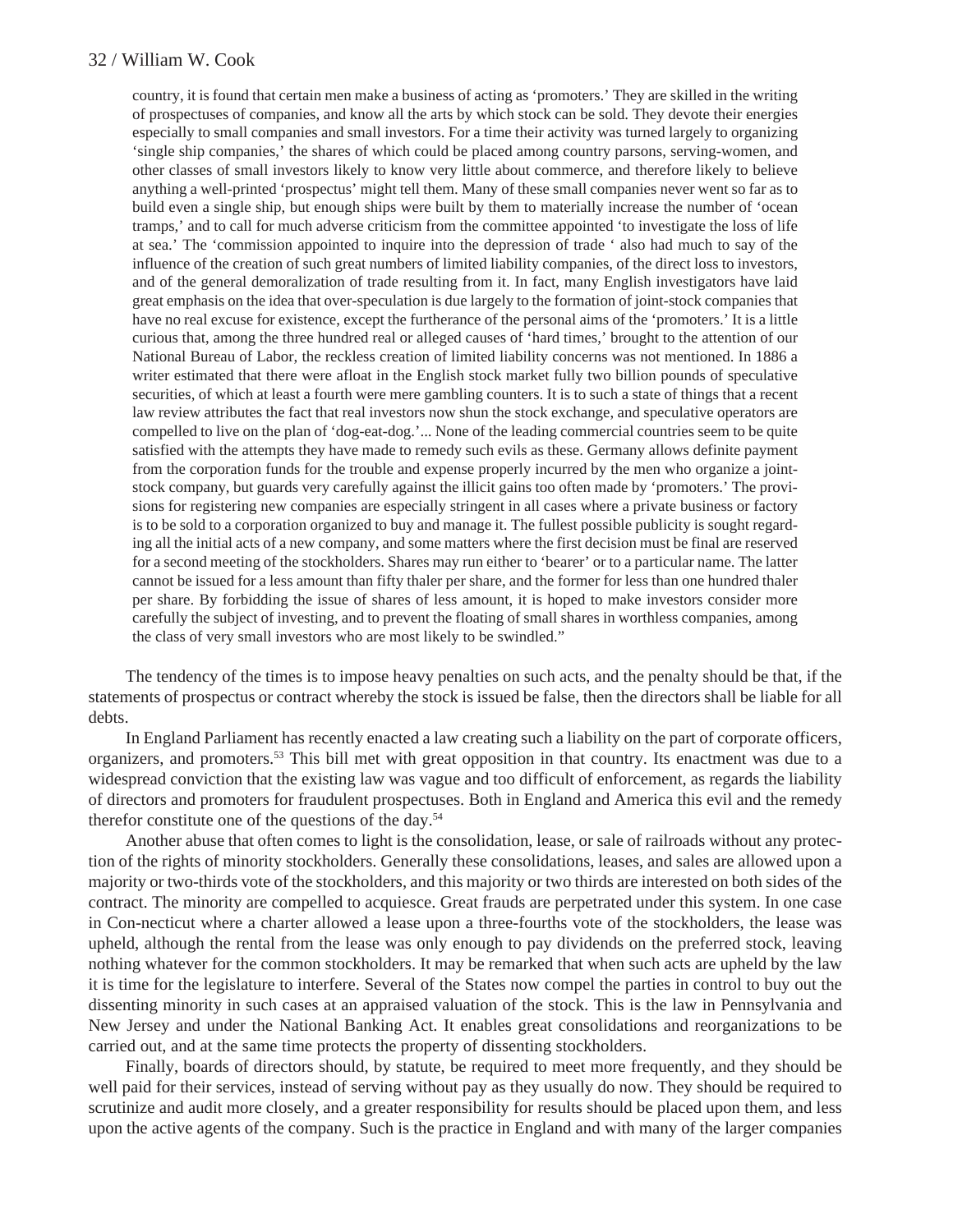in America. The rule has worked well with some of the great insurance companies, and with others of marked success. It should be made the rule of all great corporations.

There are other changes in the law which are coming—and coming soon. Guaranties of the stock or bonds of one railroad by another railroad should be allowed only after a vote by the stockholders, instead of by the directors alone. Stockholders should have some voice in determining dividends, instead of the decision being entirely in the hands of the directors, as at present is the law. Branch railroads and extensions should not be built except upon consent of a majority of the stockholders, and, in general, a remodelling of the law so far as the protection of stockholders and creditors is concerned, is imperatively demanded. The ideal code of corporation law is yet to be written.

## Municipal Aid to Railroads

The American people are beginning to realize that municipal aid to railroad corporations is a mistake. It is a mistake because the municipal debt is a grievous mortgage on present and future generations, and because railroads will be built without it. There was a time when railroads were built very largely from the proceeds of municipal bonds, but those days are past. The protest and warning of some of the leading thinkers and jurists of America have convinced the people of the injustice, improvidence, and needlessness of this municipal aid, and the strong tendency of the times is against allowing cities, counties, and towns to bond themselves in order to make rich gifts to projected railroads.

The lament of Judge Dillon on this subject reminds one of the thoughts of Macaulay's New Zea-lander overlooking the ruins of London from the London Bridge. In his great work on "Municipal Corporations," the author says:

"If it be allowable to judge of a legal principle by its fruits, the dissenting and minority judges on this question will find much to confirm the conviction that their views were sound. But it is useless to fight that battle over again; it has been fought and lost. All that is left is the contemplation and contrast of what might have been and what is."<sup>55</sup>

The Supreme Court of the United States, in order to preserve the good name and financial credit of municipal bonds and American securities generally, held, and properly held, that the bonds issued by municipalities to aid railroads should not be repudiated, but must be paid. Under the protection of these decisions railroad promoters continued to build railroads by the aid of municipal bonds, and if the bonds were not forthcoming from one town, the railroad avoided that town and built to another and rival town.

"A railroad company approaches a small town as a highwayman approaches his victim. The threat 'If you do not accede to our terms we will leave your town two or three miles to one side,' is as efficacious as the 'Stand and deliver' when backed by a cocked pistol. For the threat of the railroad company is not merely to deprive the town of the benefits which the railroad might give: it is to put it in a far worse position than if no railroad had been built. Or if, where there is water communication, an opposition boat is put on: rates are reduced until she is forced off, and then the public are compelled to pay the cost of the operation."56

The burden of municipal debt and the exactions of the railroads at length became unbearable. Some remedy was imperative. Moreover, it had become clear that the remedy must prevent the issue of the bonds, rather than the repudiation of the bonds after they had passed into the hands of *bona fide* investors.

It was found that only a constitutional prohibition could cure the evil. The legislature could not be relied upon. Accordingly, in most of the States, these constitutional prohibitions have been enacted. And in this instance the provisions of a constitution have accomplished their purpose. The ingenuity even of railroads and corporation lawyers have been unable to circumvent this remedy. Municipal aid to railroads in States where these constitutional prohibitions exist is no longer attempted. Voluntary contributions may be obtained from the citizens, but municipal bonds—bonds that must be paid by the city or county—can no longer be issued in those States. The problem has been solved conclusively and satisfactorily.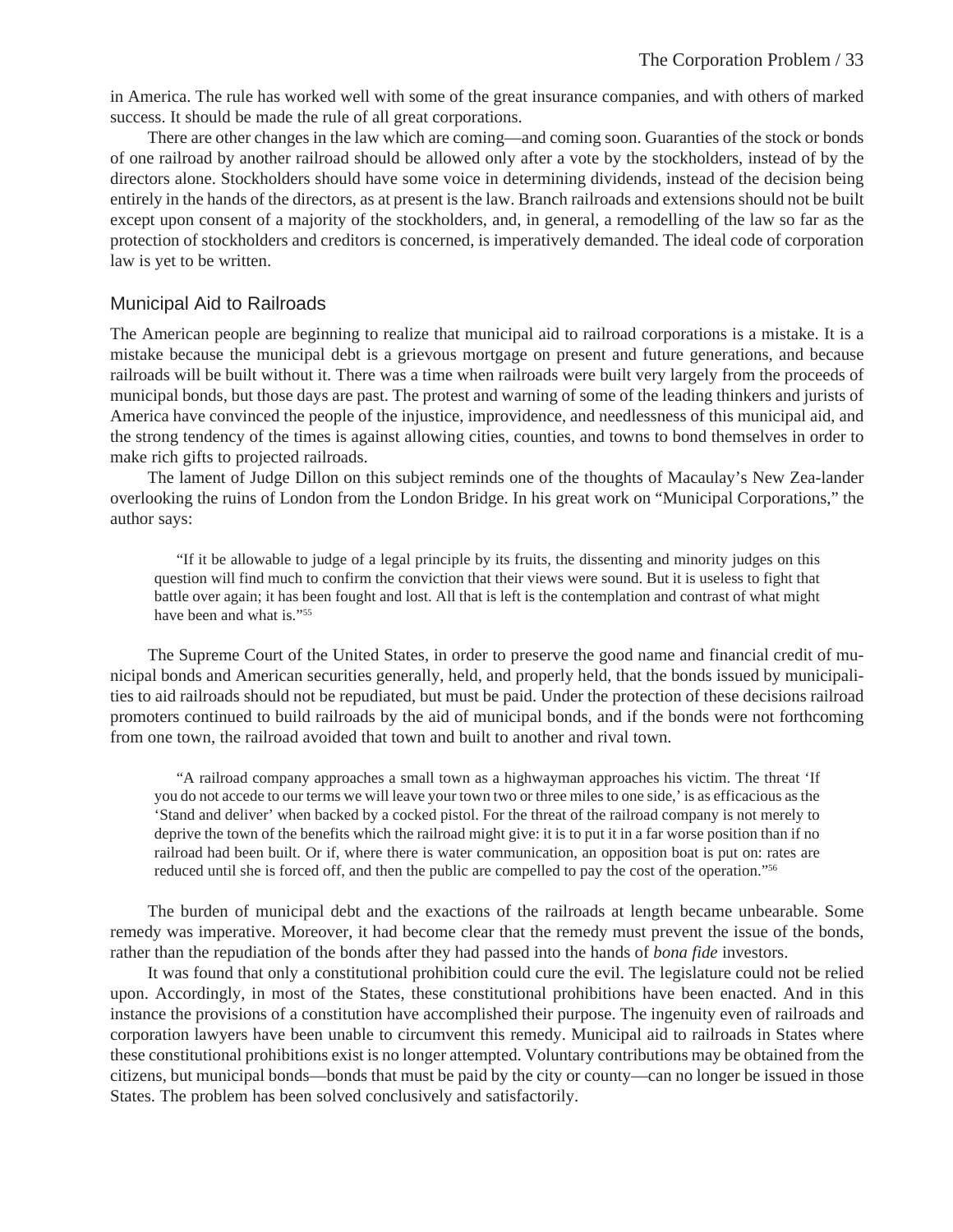## Limited Liability of Stockholders

The stockholders' exemption from liability for the corporate debts is the essential feature of modern corporations. If this limited liability were taken away, corporations would fall away with it. It is the limitation of possible loss that renders the corporation a favorite mode of doing business.

It is a question, however, whether or not this liability should be limited to the extent that it is at present. Under the general law a stockholder is no longer liable for the debts of the corporation after his stock has once been fully paid up. In some classes of corporations this limited liability has been found dangerous and unjust. It is now generally conceded that stockholders in banks should be liable doubly on their stock, once on the subscription, and again in case the bank becomes insolvent. Such is the liability of stockholders in national banks and in the banks of most of the States. It has seemed reasonable that the unprotected depositors, most of whom receive no interest on their deposits, should not bear the losses of an insolvent bank, but that the stockholders, who have had the benefit of those deposits, should take the risks of the business.

A desire also to protect those who most need protection against insolvent corporations has caused many of the States to provide that stockholders shall be liable absolutely for all debts due from the corporation to its laborers. Such is the constitutional enactment in Michigan as regards all corporations, and such is the statutory law of New York for the railroads within its borders.

But with these exceptions the attempts to make stockholders liable for the debts of the corporation have been failures. The State of Ohio, by constitutional provision, renders all stockholders in all corporations liable doubly on their stock, but the liability is one that is rarely enforced. In California stockholders are liable for all debts as in a partnership. In New York stockholders in manufacturing and business corporations are liable doubly until a certain certificate is filed.

Companies and investors avoid the States where stockholders are liable for debts, and betake themselves for incorporation to those States whose laws are more liberal. It is probable that adverse and restrictive incorporation laws drive out more capital in a year than the amount of money collected under the restrictions amounts to in five generations. Liberality in corporation laws is necessary, if corporations are to be kept at home, and if a State is harsh and restrictive in its statutes, it pays the penalty in seeing its citizens apply to more favorable States for the charters of their corporations. The past twenty years have demonstrated that an additional liability of stockholders drives capital from the State, is enforced with difficulty and generally not at all, is fatal to the extension and growth of corporations as a mode of doing business, and is dreaded by investors far beyond its value to the public.

And the same may be said of penalties and liabilities imposed upon directors. Such statutes as these are filled with pitfalls, and lead to great hardships. They rarely result in justice being done, but are prolific of lawsuits and losses by reason of mistakes I and accidental oversights. The corporation of the I future will be without them, except in cases of wilful neglect, fraud, or violation of plain duty.<sup>57</sup>

## Taxation and Exemption from Taxation

How to tax corporations, and how to tax them fully, yet fairly, is one of the most perplexing problems of the times. For fifty years experiments have been going on, and no satisfactory conclusion has yet been reached. Each State still has its peculiar mode of taxing corporations, yet none seems content with the system which it has.

The popular idea is that corporations cannot be taxed too heavily, nor too often, nor in too many ways. It has been truly said that a sort of Donnybrook habit of taxing every corporation that shows itself seems to pervade all State legislatures. The result is that corporations dodge around among the States, and obtain their charters in those States where taxes are lightest. New York State in 1886 enacted what is called the "Vedder Act," requiring every company to pay into the State Treasury a sum of money equal to one eighth of one per cent of its capital stock before it could become incorporated in that State. The result has been that comparatively few manufacturing and business companies incorporate in New York. This tax has driven them into other States. They go to New Jersey, West Virginia, Kentucky, Connecticut, or Maine. Pennsylvania and Ohio have taxation laws similar to those of New York. And the present tendencies of all the States are in the same direction, regardless of the fact that excessive taxation of corporations is unjust, drives away capital, is no preventive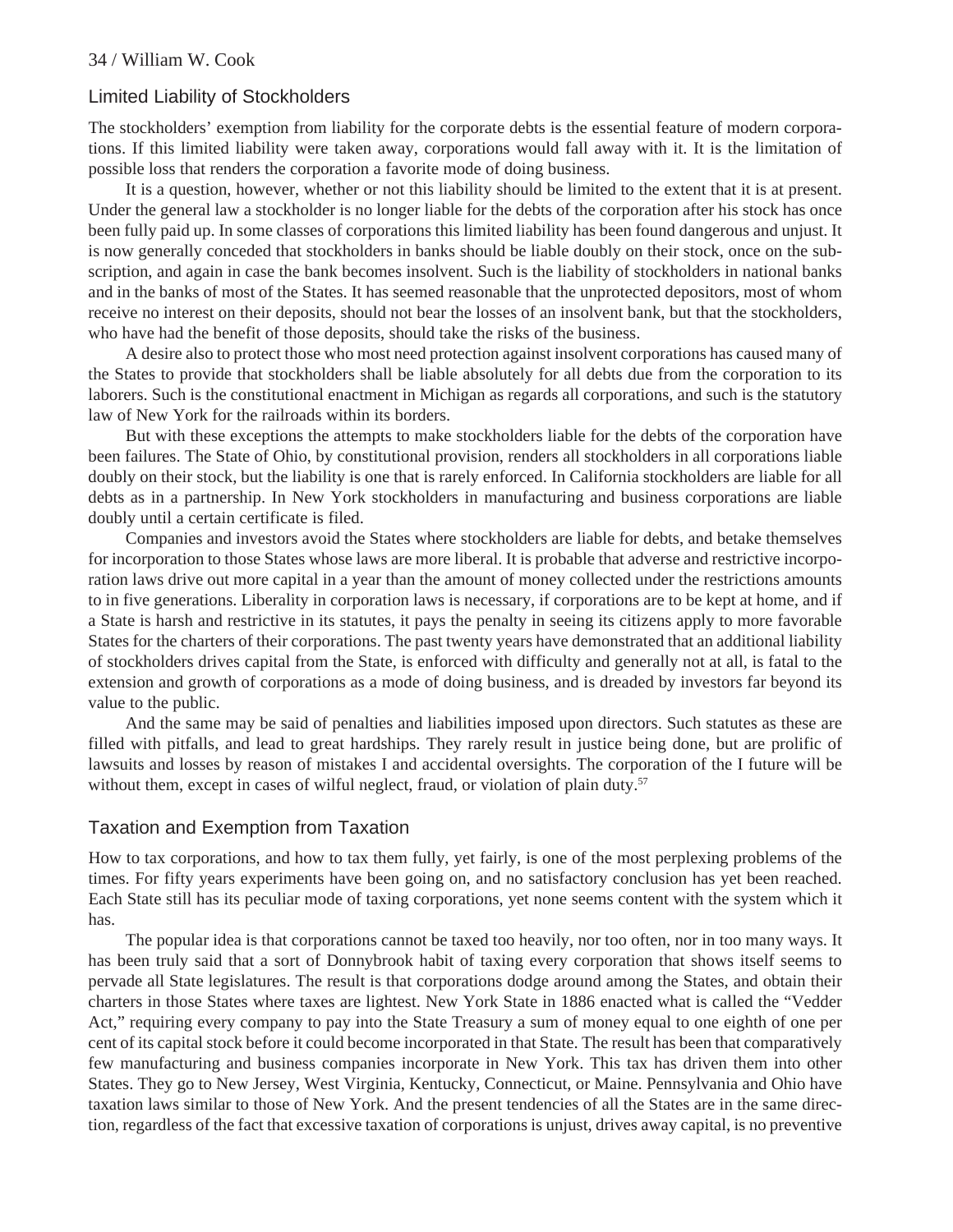of stock watering, is not based on protection to property, and is an incubus and partial veto upon the only mode of doing business on a scale equal to the requirements of modern times. An incorporation tax is worse than an income tax, because it taxes the corporation before its income has commenced.58

Moreover, unjust taxes on corporations do not end with the incorporation fee. In many States a heavy tax is levied annually both on the capital stock and on the personal property of corporations. The same property is taxed twice. Indeed, there are instances worse than this. In Connecticut in 1868 there was a method of taxing corporations by which the same property was taxed five separate times, and the courts upheld the taxation. Corporations were clearly not popular in Connecticut at that early day, except for taxation purposes. The fact is that there is no justification for a double tax on a manufacturing or business corporation. This class of corporations differs very little from partnerships and should be treated with equal favor.

The effort to devise a proper and fair method of taxing corporations has been prolific of litigation and experimental legislation. It is still far from a clear conclusion. Taxes may be levied on the franchise, or capital stock, or tangible property, or shares of stock of a corporation. A tax on the shares of stock is invariably unjust. It amounts to double taxation, inasmuch as either the franchise, or the capital stock, or the tangible property of the corporation has already been taxed once. The New York mode of taxing corporations seems to be that which is being adopted by many of the States. The tax is levied on the par value of the capital stock and the percentage of the tax varies according to the percentage of dividends that have been declared. If the dividends have been less than a certain amount then a fixed tax is levied on the market value of the whole capital stock. Even this mode of taxation, however, has been found difficult of application.

There are corporations, however, which should be taxed in divers ways and heavily. The railroad, gas, telegraph, telephone, electric light and waterworks corporations—the corporations which are natural monopolies and which have been given peculiar franchises,—these are fit subjects for the heaviest taxation.<sup>59</sup> And generally they *are* taxed more or less completely. They contend against the tax, influence the legislature and delay the enactment of the law. But sooner or later they are obliged to yield. There are few States more subject to railroad influence than the State of New Jersey, and yet New Jersey, after a long and bitter contest, has compelled its railroads to pay their full quota of the taxes of the State.<sup>60</sup>

As regards exemptions from taxation there is no longer any difference of opinion. These exemptions were granted with a lavish hand in the early days of railroads. The exemption was made a part of the charters themselves. The result was that the States soon found a vast property enjoying the protection of government without contributing to its support. Then the legislatures attempted to repeal the exemptions. But here the decisions of the Supreme Court of the United States blocked the way. The Dartmouth College case had decided that a corporate charter was a contract and could not be amended or repealed, except with the consent of the corporation itself. Behind the bulwark of this decision the corporations intrenched themselves and contended that their exemptions from taxation were not re-pealable. And the Dartmouth College case protected them.

Even so calm and judicial a writer as Judge Cooley says of this decision:

"It is under the protection of the decision in the Dartmouth College Case that the most enormous and threatening powers in our country have been created: some of the great and wealthy corporations actually having greater influence in the country at large, and upon the legislation of the country, than the States to which they owe their corporate existence. Every privilege granted or right conferred—no matter by what means of on what pretence—being made inviolable by the Constitution, the government is frequently found stripped of its authority in very important particulars, by unwise, careless, or corrupt legislation; and a clause of the Federal Constitution, whose purpose was to preclude the repudiation of debts and just contracts, protects and perpetrates the evil."61

On the other hand, Mr. Justice Miller, in an address at the University of Michigan, said, regarding this case:

"The main feature of the case, namely, that a State can make a contract by legislation as well as in any other way, and that in no such case shall a subsequent act of the legislature interpose any effectual barrier to its enforcement where it is enforceable in the ordinary courts of justice, has remained.

"The result of this principle has been to make void innumerable acts of State legislatures, intended in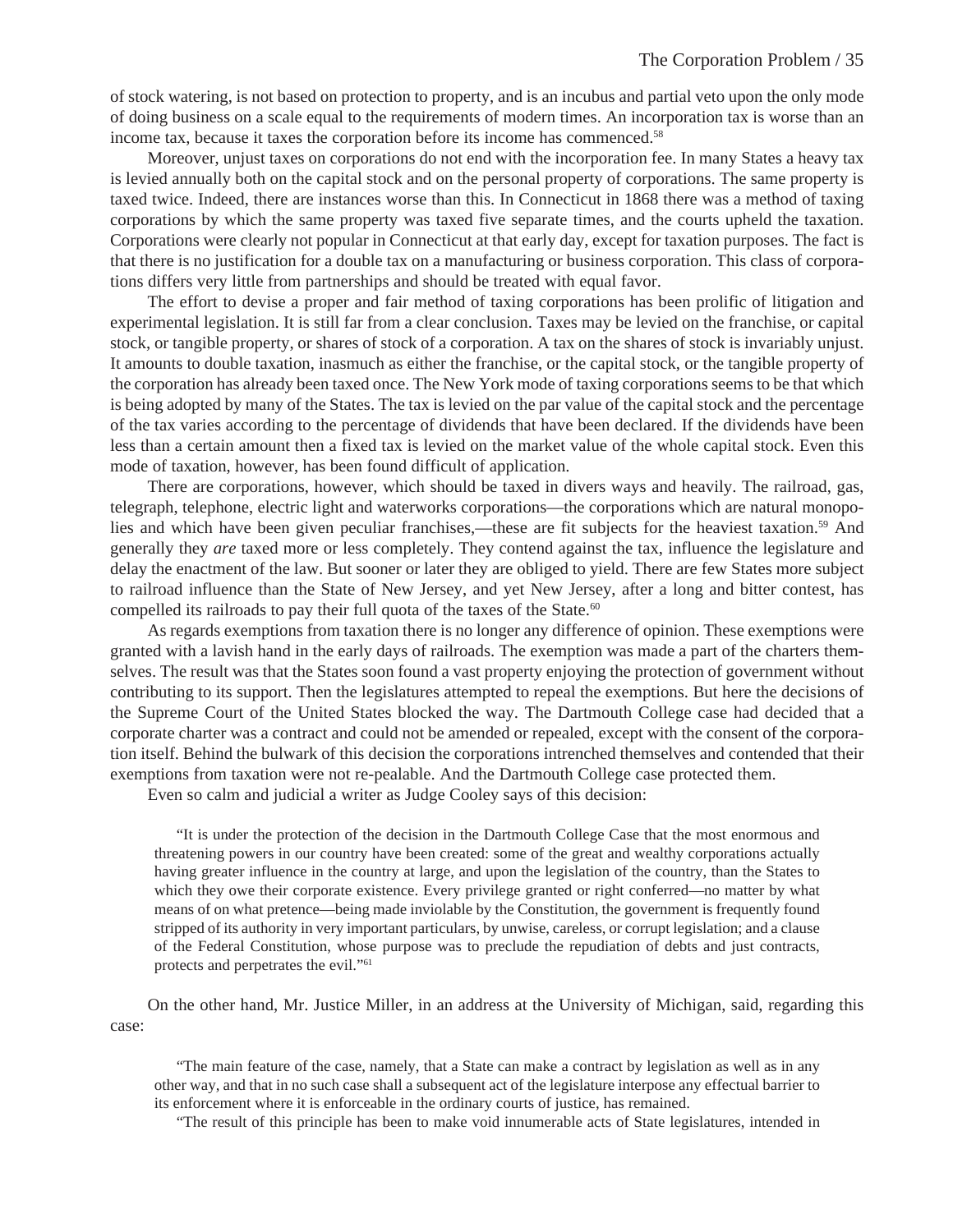times of disastrous financial depression and suffering to protect the people from the hardships of a rigid and prompt enforcement of the law in regard to their contracts, and to prevent the States from repealing, abrogating, or avoiding by legislation contracts fairly entered into with the other parties.

"This decision has stood, from the day it was rendered to the present hour, as a great bulwark against popular effort through State legislation to evade the payment of just debts, the performance of obligatory contracts, and the general repudiation of the rights of creditors."

Exemptions, consequently, became very valuable. Legislatures were bribed to grant them and a great injustice was done to tax-payers by reason of them. It was long before a remedy was found. But when the remedy came it was effectual. The Dartmouth College case and the exemptions were circumvented by constitutional and statutory provisions in the various States to the effect that all charters thereafter granted should be subject to alteration, amendment, or repeal at the will of the legislature. The exemptions have largely disappeared and are now becoming a thing of the past. The constitutions of most of the States of the Union prohibit the granting of special privileges, and under these prohibitions any future exemption from taxation would be null and void.

## Incorporating in One State and Doing All Business in Another State

One of the innermost business secrets of a corporation lawyer is the incorporation of companies in one State, although all of the business of those companies is to be done in another State. This is a common practice by reason of the fact that some States are liberal and favorable towards corporations, while others are harsh, restrictive, and hostile. The law says that it is legal to incorporate in one State with the intention of doing all the business in another State. Hence it is that those who are about to embark in a corporate enterprise compare the laws of the various States on the questions of what liability is attached to stock; for what kinds of business incorporation may be had; what the liabilities of the directors are; what incorporation fee is required; what taxes are levied; where corporate meetings must be held; what is the method of voting at elections; who may be directors; what capital stock is allowed; how much land may be owned by the corporation; what powers are conferred; and all the miscellaneous rights, duties, and liabilities which are created by constitutional and statutory provisions. He avoids New York, Pennsylvania, and Ohio on account of the incorporation tax and dangerous liabilities attached to the stock. He thinks twice before he concludes to incur the large annual tax levied by New Jersey. He has no fondness for the full liability of stockholders in California. And he finally incorporates in West Virginia, Kentucky, Florida, Connecticut, Maine, Illinois, or New Jersey.

These roaming and piratical corporations are generally the manufacturing or business concerns. A railroad, gas, or other corporation, which exercises the right of eminent domain, or uses the streets, cannot safely operate under a foreign charter. But the fact that numberless corporations may go into other States for their charters is having an influence on the old and conservative States. It is convincing them that their laws relative to corporations must be less restrictive, burdensome, and hostile. The law moves slowly, but ultimately it must follow the trend of trade, and especially is this so of the law of corporations.

Limitations on the amount of the capital stock have proved futile. The object generally is to prevent the issue of watered stock, but the limitation has lamentably failed to accomplish this object. The amount of capital stock should be left to the discretion of the incorporators.

So also as to the qualifications for directors. The statute often requires them to be stockholders, sometimes to be citizens, and sometimes to be residents of the State. Such restrictions as these serve no useful purpose. The stockholders are much better qualified than the State to know who will best serve them as directors.

The decided tendency of all the States is to allow incorporation for any lawful business whatsoever. There may be good reason for prohibiting the incorporation of construction companies for the construction of railroads, inasmuch as the construction company in case of failure causes hardship and loss to laborers. And there may be objections to the formation of large land corporations. But aside from these, the free incorporating act is destined to prevail. Individuals should be allowed to do any and all classes of business through the medium of corporations. It is the coming mode of doing business on a large scale. The progressive States are seeing this, and are allowing incorporation for any business that is lawful in itself. New York has done so within the past year.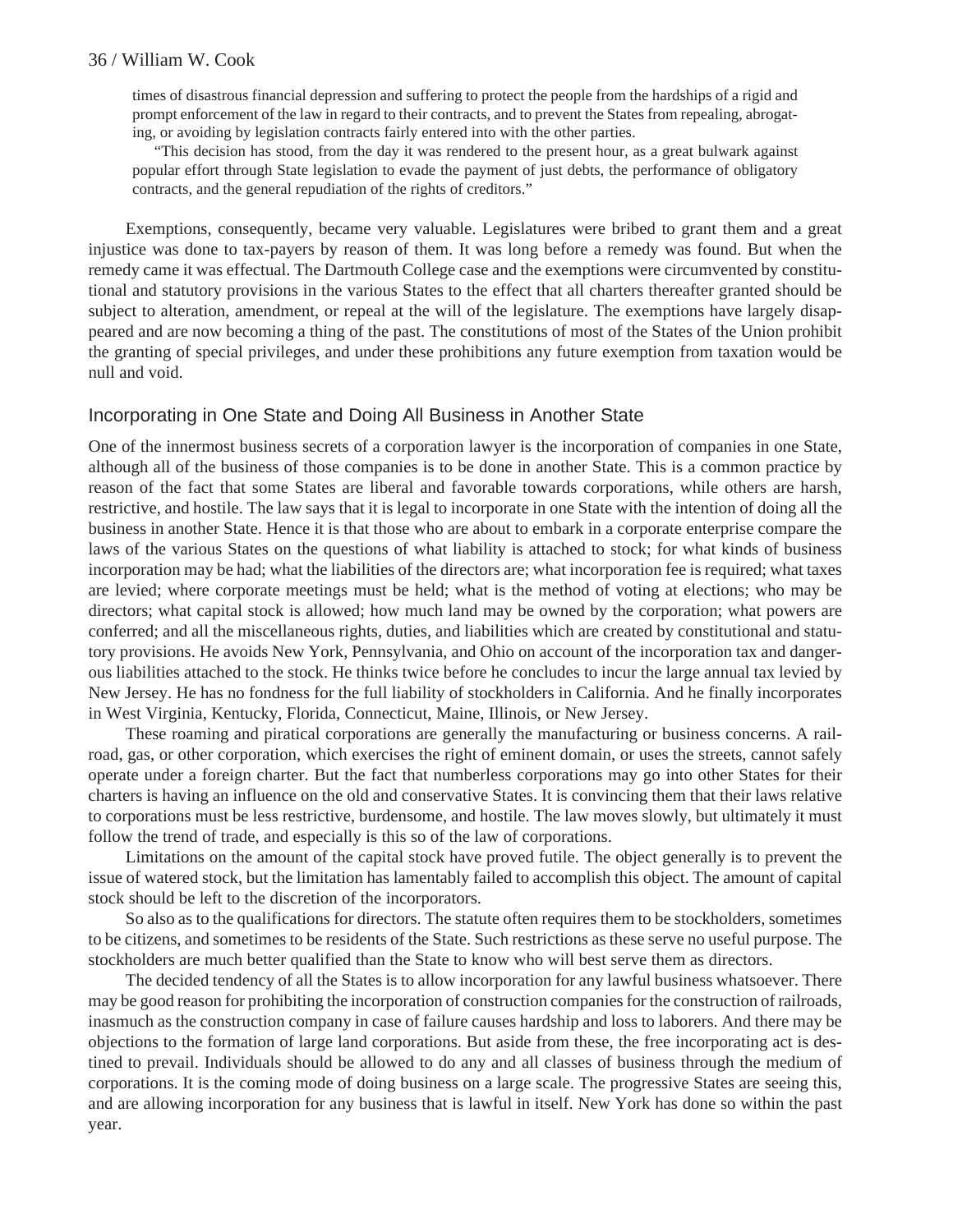The place of stockholders' meetings should be left optional with the stockholders themselves. The law at present is that these meetings must be within the State that granted the charter, unless the statutes allow them to be held out of that State. The enterprising little State of West Virginia saw the advantage of changing the old rule, and did so. Indeed, its corporation statutes are marvels of alluring attractiveness for the incorporation of enterprises located in other States. It allows incorporation for any legal business, except buying and selling real estate; the capital stock may be five million dollars or less; there is no personal liability of stockholders; any person may be allowed to act as director; the cost of incorporation and the annual tax are low; cumulative voting is provided for; the right of the stockholders to remove directors is given; and stockholders' meetings may be held anywhere the stockholders wish.

It is easy to see why men incorporate in one State although they intend to transact all the business of the company in another State.

## Special Charters

At the beginning of this century corporations were formed, not by filing a certificate under a general incorporating law, as at present, but by obtaining a special charter from the legislature. But soon it was found that this business occupied most of the time of the legislatures. They were being turned into mills to grind out special charters. It was found also that gross bribery of the legislators was being resorted to for the purpose of obtaining these charters. Corruption ran rampant, and the system became intolerable. Something had to be done to stem the tide of legislative demoralization.

A remedy has been found and adopted in most of the States. Constitutional prohibitions against the granting of any special charters by the legislature have been enacted. These prohibitions, followed by the general incorporating laws, which allow incorporation without any application whatsoever to the legislature, have cured the evil in those States that have adopted this remedy.

But many of the States still permit their legislatures to grant special charters. This is notably so in the South. But the most flagrant instance of this evil that still survives is found in the small but wideawake State of Connecticut. The granting of special charters still continues in Connecticut and is the chief part of the legislature's business. As a result, Connecticut is the tramping-ground for the projectors of all sorts of speculative and financial schemes. The grants from imperial magnates three centuries ago were a mere bagatelle as compared with the fabulous prerogatives to which a Chief Executive of Connecticut is now able to attach his signature in the way of special charters.

The following article, which appeared in 1889, throws light on the situation in Connecticut:

"Ten years ago the abuse of the joint-stock laws of the State had reached such a stage that heroic measures became necessary. In 1880 the legislature, in a spasm of reform, annulled the corporate existence of 1,246 joint-stock companies in the State which had failed to comply with the statutes in one way or another. Eighty-nine of these companies were in Bridgeport, 24 in Norwalk, and 17 each in Stamford and Danbury. In Hartford the number abolished was 149. New Haven led in the list with 189. At Middletown 38 companies were annulled, while the town of Derby furnished 52. Meriden ran one ahead of Middletown, while Waterbury scored a total of 63, and Norwich 57. The old whaling port of New London furnished only 16 companies for legislative decapitation. After the axe had fallen in 1880 there were less than 1,175 joint-stock companies left in the State. The legislature of 1881 was expected to prove conservative in the matter of legislating for corporations. A number of joint-stork companies, however, appeared asking for additional franchises. The speculative interests in the Republic of Mexico also furnished a tempting field, and before the session was through with, 29 companies were incorporated, with a capital of \$5,382,000 at the start. In the aggregate these companies were authorized to increase their capital to \$28,365,000. The International Construction Company was one of the organizations incorporated. Its capital was \$1,000,000, with authority to increase the amount to \$10,000,000. The Rapid Construction Company was also incorporated in 1881. Its capital stock was \$1,000,000, with power to increase to \$6,000,000.

"The legislature of 1887 was besieged with persons clamoring for corporate privileges. During the session 117 acts of incorporation were passed. Of this number, 54 were for companies engaging in business and speculative enterprises. The aggregate capital at the start was \$10,475,000. The authorized increase was fixed at \$55,060,000.... The International Company of Mexico, which was authorized by the legislature of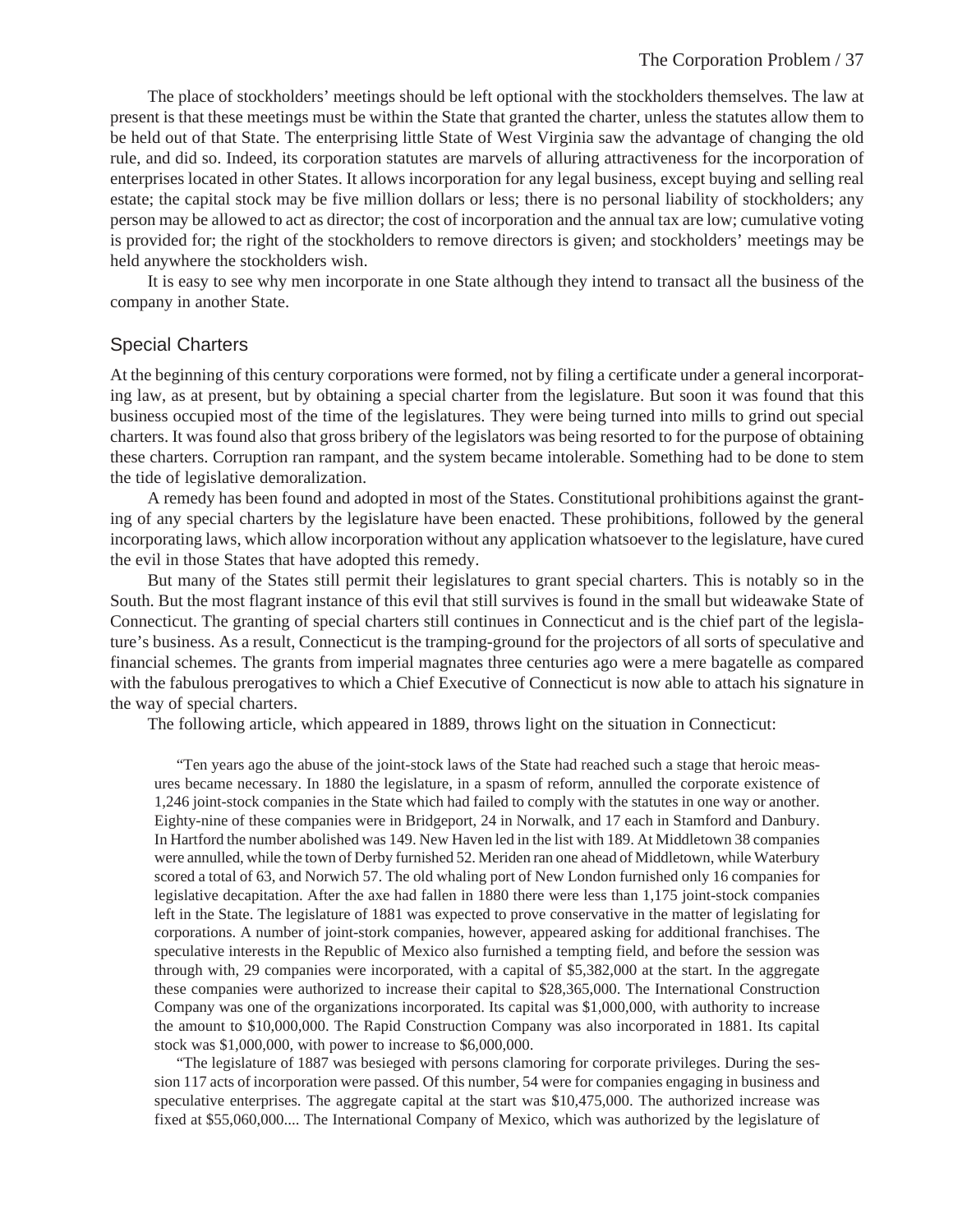1885, received power to increase its capital stock to \$20,000,000 in 1887.

"These facts will show how deeply rooted the custom has become in the Connecticut legislature of granting acts of incorporation. Since 1880 it has developed into an agency of tremendous power. The current season is not likely to be less marked than the session of 1887 by corporate legislation. Within two weeks Gov. Bulkeley, by attaching his name to the Thomson-Houston Bill, extended to that company the right to increase its capital stock to \$10,000,000. Military and Grand-Army organizations throughout the State, secret societies of all kinds, and even the churches are also applicants for incorporation. The special privileges secured by charter seem to be the controlling motive in most cases. It is evidently the era of special legislation and the advancement of private interests. The evil effects, as in the abuses of the joint-stock laws, will be felt sooner or later. Prior to the war, the granting of a charter to a corporation was a matter for long and serious consideration. The interests of the public were not overlooked. The result was that the corporations receiving these exceptional prerogatives are among the strongest institutions financially in the State. Under the present wholesale system acts of incorporation exceed one a day during the session. Much of the legislation in this direction has been vicious. But little of it has received the searching supervision of the legislators."

Even Connecticut, however, and the Southern States will tire of this abuse, and sooner or later all the States will, by constitutional enactment, prohibit their legislatures from granting special charters. The leading men of Connecticut are even now laboring to bring about a reformation in this regard. Such a prohibition has done much to purify legislative halls, and it has prevented the grants of exclusive and unjust franchises to the detriment of the people at large. It has dispensed with a corrupt lobby, and has rendered necessary a cheap, simple, and quick mode of incorporation, and it has remedied a great evil with certainty and directness. $62$ 

## Exclusive Privileges and Monopolies

An exclusive privilege is a monopoly granted by a legislature to a corporation. It generally is given to a railroad, gas company or water-works company. It forbids the building of any competing concern for a given number of years, and sometimes it is an exclusive privilege that is to last forever. It has been a prolific source of legislative corruption, and has been one of the worst abuses that has come upon a free people.

The history of the English-speaking people has been that of a long and arduous struggle against governmental usurpation and monopoly. The word "monopoly" formerly had a restricted meaning. The kings of England, from an early date down to James II, were accustomed to grant a monopoly or exclusive privilege to particular persons to manufacture or sell articles of commerce specified in a grant. The English people and parliament contended that the king had no power to grant such a monopoly, and that Parliament alone could legally give these exclusive privileges. The courts sustained the position of Parliament, and the ancient grants of monopoly by the king were declared to be illegal and void.

In recent times, however, the word "monopoly" has been given a broader meaning. It is applied to the exclusive privileges of railroad, gas, electric-light, water-works, and bridge corporations, whereby the construction of competing works is forbidden. During the first half of this century the granting of these exclusive privileges was of constant occurrence. But in the course of time they became a grievous burden which could not be done away with. Having a monopoly they charged extravagant prices, gave poor service and misused the public. The courts were hostile to them, and yet were obliged by law to uphold their exclusive privileges. The legislature could not repeal them because the Dartmouth College case blocked the way.

Hence it was, as already stated, that two constitutional provisions were devised and enacted by most of the States. The one ordained that all charters should be subject to alteration, amendment, and repeal at the will of the legislature. The other provided that no exclusive provisions should be granted at all. The latter provision goes to the root of the difficulty, but the former is a safeguard where the latter provision does not exist. Under these provisions the monopolies of exclusive privileges are passing away. They no longer constitute an issue of the day.

Monopoly, however, is a hydra-headed monster that reappears in new forms. One of the great problems of the times is how to deal with the natural monopoly which every railroad, street railroad, gas, telegraph, telephone, electric-light, and water-works corporation is the owner of to-day. This class of monopolies, however, is considered elsewhere.<sup>63</sup>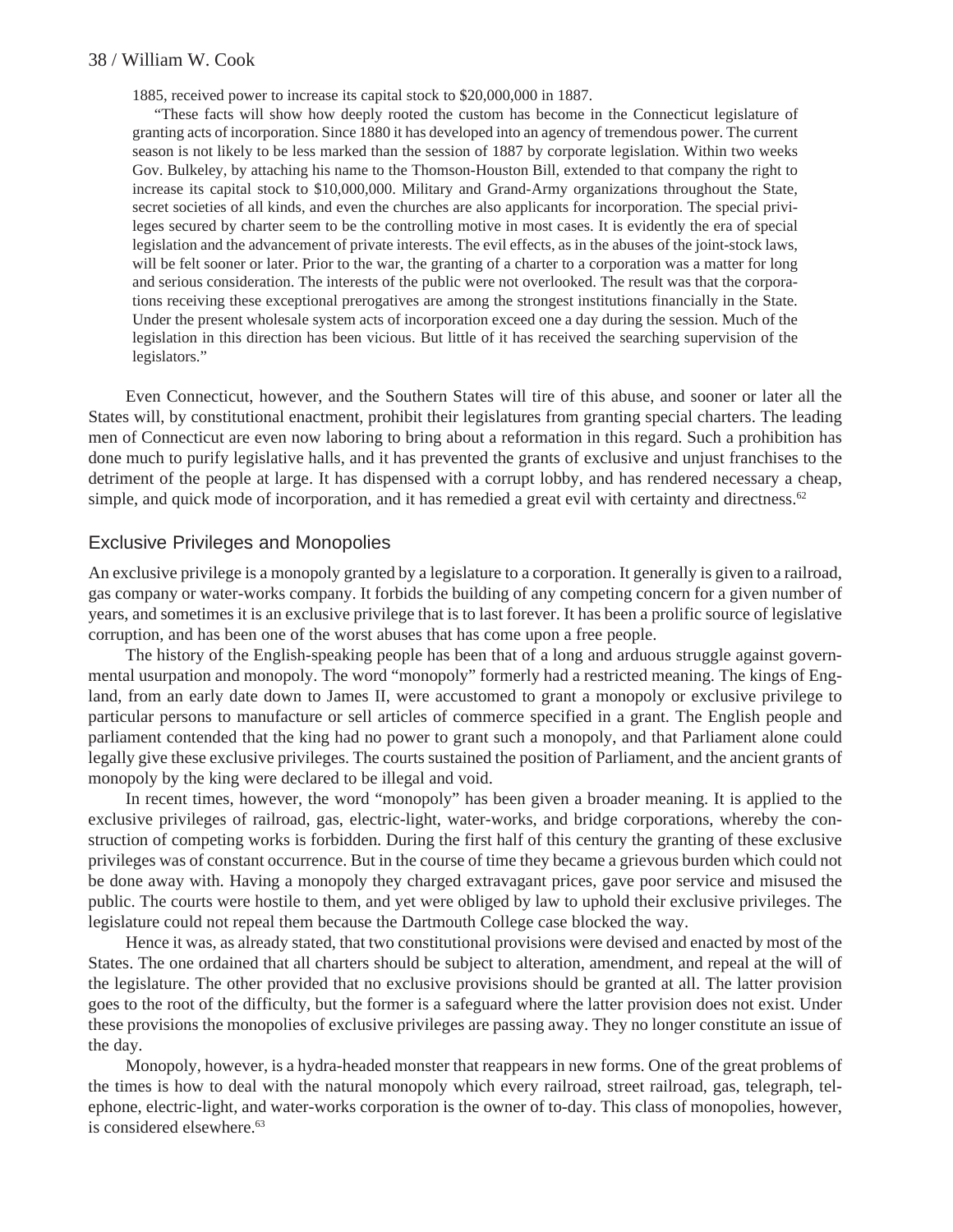Another of the great problems before the people is the monopolies which are being created by the "Trusts," the industrial combinations and consolidations which are springing up day by day. This subject also is considered elsewhere.<sup>64</sup>

# Political Corruption

The amount of deserved and also undeserved abuse that has been heaped upon corporations for the political corruption ascribed to them would fill many books. That such corruption exists, and exists to a frightful extent, there is not a particle of doubt, and that a very large part of it is due to corporations is also unquestionably true. That it should exist is no surprise, when one considers the controversies which have already been referred to. The reason why corporations resort to political corruption is because those controversies exist. Corporations, in order to protect themselves and to succeed in their schemes of aggrandizement, have resorted to money, bribery, political corruption, and unmitigated rascality. Their corrupt control of legislatures and municipalities have in large part been the means of their safety, their power, and their success. And there is nothing strange in the fact that the corporations interfere with and seek to control government. Property protects itself and works for itself always. If politics can injure or aid property, then property interferes with and strives to control politics. Especially is this the case with railroad property or manufacturing property, both of which are affected by the favorable or unfavorable action of government. Government may make or unmake the manufacturing corporation by increasing or decreasing a protective tariff. Government may make or unmake a railroad by granting or refusing new franchises, or by allowing or reducing high charges for traffic. For many years Congress has held in its hands the future of the Union Pacific Railroad by reason of the power of Congress to foreclose or continue the mortgages which the national government holds upon the railroad itself. It has a similar power over other roads as regards the forfeiture of land grants. Who can wonder that corporations have interfered with government, and have interfered so much, that the very word "corporation" has become with many people a synonym for corruption? The extent of that corruption—its ramifications into legislatures, municipalities, the halls of Congress, and the judiciary—is a subject too vast, too vague, and too much a matter of abuse and of charges, undoubtedly true but largely without proof, to tempt one to enter upon it. The corruption exists. The problem is how is it to be cured.

"That already the legislative bodies of the States of the Union are as wax in the hands of the modeler, under the manipulations of these great corporations, is a truth which in all the more densely populated States, in the North and the East, the people have been made to feel. How to get back their control, and yet not change it into a control of a very dangerous character, by adding the supervision of the expenditures of the enormous revenues of the railways to the supervision of the enormous revenues of the United States, and of State and local administrations, administered as they are in the main by politicians not much, if any, above the status of the railway magnates, is probably the most serious problem which, since the abolition of slavery, has confronted the people of the United States."65

# The Remedy

Sometimes blindly, sometimes intelligibly, but always persistently, a solution of all the questions to which corporations have given rise is being sought. Many of the evils have been cured by a specific remedy. But this is not enough. "The Corporation Problem" in its entirety has become one of the great social questions of the age. It is a problem which the present generation meets face to face.

There have been theories, experiments, and worldwide movements, having for their purpose the disposition of these questions. And, yet, all the efforts of thinkers, philosophers, and statesmen seem to come to naught. A solution of "The Corporation Problem" seems to be coming, from the natural march of events, even in spite of legislative enactments and hostile interests. As will be seen hereafter, the solution is to be by consolidations on a colossal scale.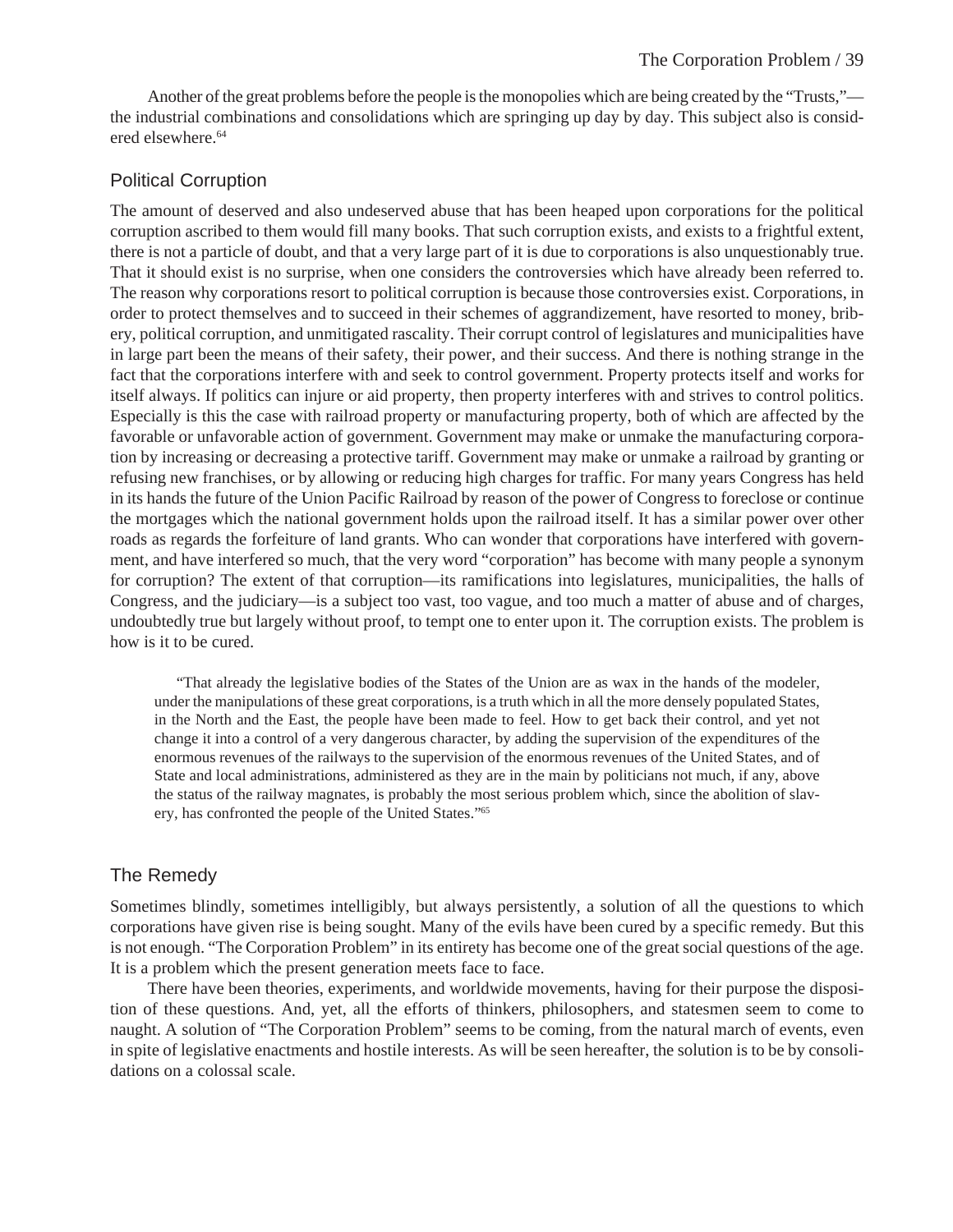# Chapter III: Remedies for the Railroad Problem

The various abuses and problems, growing out of railroads and other corporations, have been discussed in the preceding chapter. The specific remedy for those abuses has also been pointed out in cases where such a remedy exists. But in addition to these there have been proposed and tried a few more general and more comprehensive modes of solving "The Corporation Problem." Most of them apply to railroads particularly, inasmuch as the railroad problem is the chief part of the corporation problem. These sweeping remedies have from time to time excited wide discussion. They have been tried or are being tried in Europe and America. They are the most important subjects connected with social science, and are among the greatest living questions of the day.

In addition to the remedies set forth in this chapter, still others have been proposed. Hudson, in his work on "Railways and the Republic," advocates the plan of separating railway ownership from the business of transportation—that is, giving the railroads the station-houses, freight-houses, terminals, and tracks; allowing any persons to own cars, and run those cars over any tracks; and permitting the railroads to charge for the use of the tracks. This plan is very old, and has been found impracticable. It was adopted in the first days of the railway. From 1825 to 1835 the mistake was made that, like the canal, the railway would be built by one class of capitalists and the transportation part of the business would be carried on by another class of capitalists or by the public generally. In New York the early charter of the Ithaca and Owego Railroad contained the following provision:

"Sec. 12. All persons paying the toll aforesaid may, with suitable and proper carriages, use and travel upon the said railroad, subject to such rules and regulations as the said corporators are authorized to make by the 9th section of this act."

But the plan did not prove feasible, and if adopted now it would leave the railway problem still unsolved. It would create two monopolies where but one now exists. There would be a corporation to own the tracks and appurtenances, and a corporation to own and run the cars. Mr. Hudson's plan has been dead for fifty years.<sup>66</sup>

## Co-operative or Profit-sharing Associations and Railroad Insurance as Remedies.

### John Stuart Mill once said:

"I must repeat my conviction that the industrial economy which divides society absolutely into two portions, the payers of wages and the receivers of them, the first counted by thousands and the last by millions, is neither fit for nor capable of indefinite duration."

### And he also added:

"The possibilities of changing this system for one of combination without dependence, and unity of interest instead of organized hostility, depend altogether upon the future developments of the partnership principle."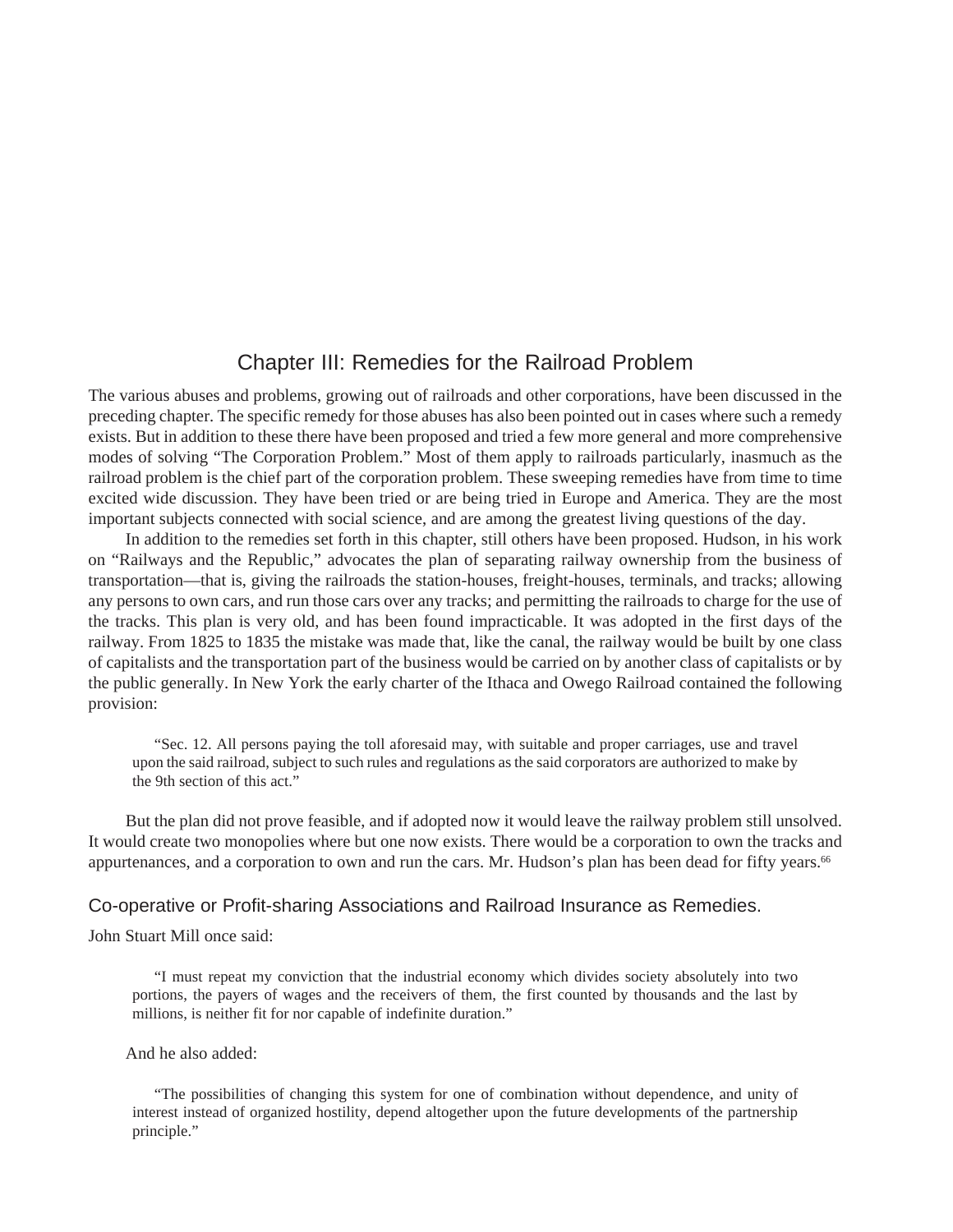Suffice it to say as a corollary to this that the partnership principle has developed into the corporation, and that the corporation is to-day being used for co-operative enterprises and profit-sharing.

Professor Richard T. Ely says:

"Corporations and co-operative enterprises will become more and more nearly assimilated until they can scarcely be distinguished. The captains of industry will yet be found at the head of co-operative enterprises.... When corporations become more truly co-operative with respect to the labor element, the captains of industry will not disappear."67

And the corporation is well fitted for carrying out the plan of co-operation. The business is done by a board of directors; these directors are elected by the shares of stock; and profits remaining after wages and interest are paid belong to these shares of stock. The machinery for co-operation is perfect, and if the employees own the shares of stock, and if they elect men of ability and honesty for directors, and if money can be borrowed by the company to carry on the business, then the success of co-operation and profit-sharing, is assured. But each of these steps has its difficulties. The employees have not the money to own the stock; they cannot obtain or are unwilling to employ the best talent to manage their enterprise; and they cannot induce capitalists to loan money to the enterprise on the mere security of the enterprise itself. Nevertheless there have been many attempts at such a co-operation, and in some instances these attempts have been successful.

The recent transformation of the great dry-goods house of H. B. Claflin & Co., into a corporation, and the sale of a majority of that stock to the employees of the house, and the sale of the remainder of the stock, first to the patrons of the house and then to the public, is a remarkable instance of co-operation through a corporation. The stock was subscribed for many times over, and the general public received only five or ten per cent of the amount it applied for. How the enterprise will succeed cannot yet be told, but it is to be noted that the stock already commands a premium.

Another recent and attractive instance of this kind is that of the Illinois Central Railroad Company. This railroad is one of the oldest in the country, its charter dating back into the fifties. Its stock is dividend-paying and always has been. The company has had no stock for sale, but it proposes to assist any of its officers or employees to buy one share at a time, at a fair market price, to be fixed when the purchase is made, the purchaser to pay for his share in sums of five dollars or multiples thereof. On the sums so paid interest is to be credited at the rate of four per cent, and when the sum at the credit of any purchaser amounts to the sum at which the stock was bought, he will receive a certificate for his share of stock, and can then, if he wishes, begin the purchase of another share. The purchaser may, however, at any time, have his contract cancelled and his money returned to him with interest. Thus the company assumes the entire risk of a fall in the price of the shares and the expense of doing the work. The only possibility of loss will be in the event that the Company becomes insolvent. This proposition of the Illinois Central is but another indication that the railroad corporations are striving to do away with strikes and labor troubles, and that co-operation is being resorted to in order to end the hostility now existing between employer and employee.

Mr. Abram S. Hewitt in an address delivered October 1, 1890, said on this subject:

"It should be a matter of congratulation that the formation of trades unions contemporaneously with the rapid growth of large corporations, whose stock is divided into such small shares as to admit of easy distribution, clears the way for the new era when every self-respecting workman will insist upon being an owner, and every well-managed corporation will see that its workmen are directly interested in the results of the business. To effect this desirable end, no compulsory legislation and no addition to the powers of corporations are needed.

"It is, however, by no means necessary that all workmen should thus become shareholders. There will always be a considerable element of an unstable and unintelligent character whose participation in the ownership is neither desirable nor possible; but I think the time is near when it will be discreditable to a workman not to be also an owner in the establishment in which he works, and that all workmen of the better class will have such an interest. It is quite conceivable that the workmen may ultimately acquire the preponderating interest, in which case the best possible solution will have been reached, in which labor hires capital at the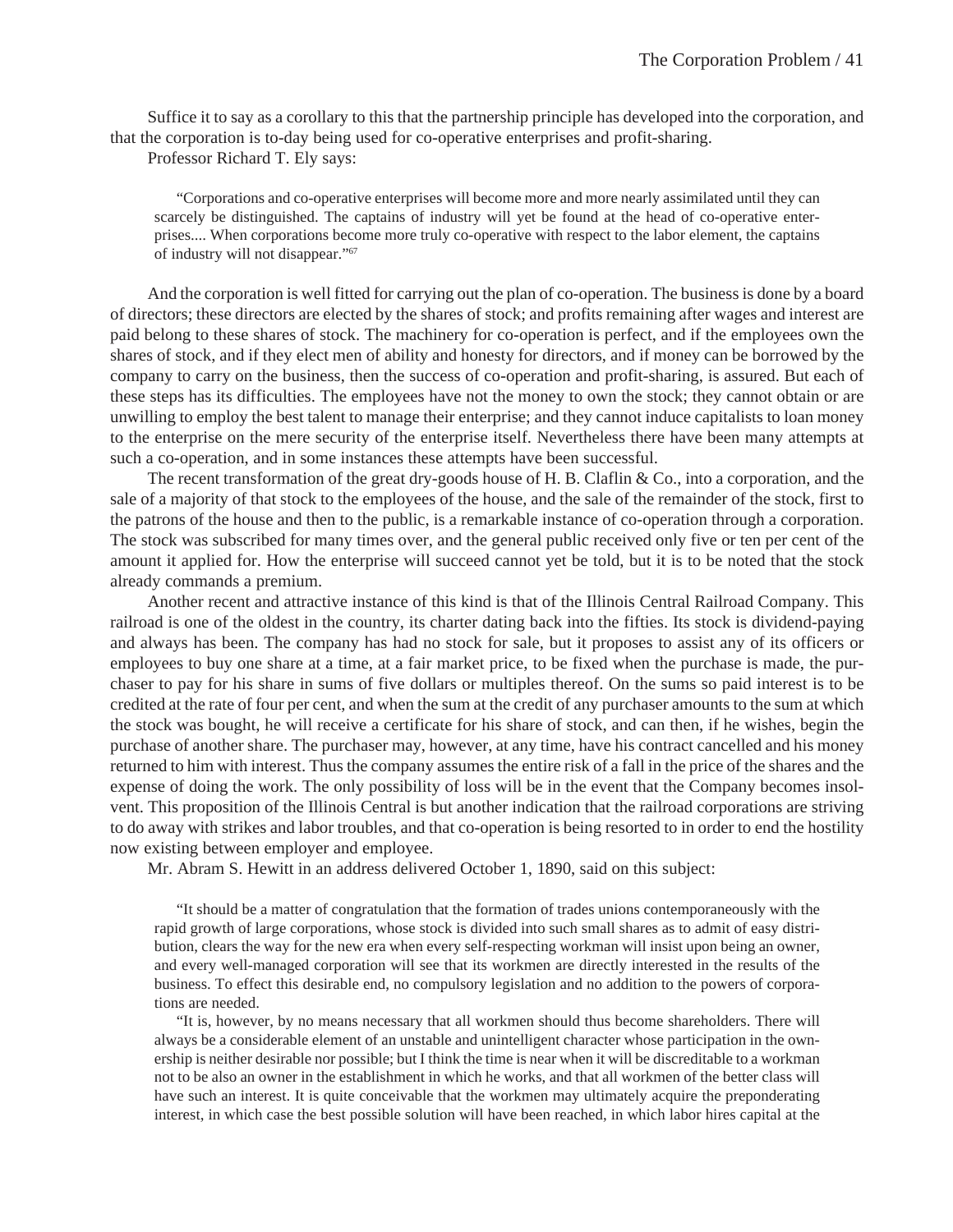lowest possible rate and thus becomes the main factor in the conduct of industry."68

But in many other instances the enterprises were unfortunate and ruinous, and co-operation was not a success.

"Certain employees of the Philadelphia & Reading, who a few years ago accepted shares of the company's stock in part payment of wages, came out at the little end of the horn. In Massachusetts there is a special law permitting corporations to contribute to funds of this kind and protecting all moneys thus paid in. Such a law is eminently reasonable and should be provided in every State. No Massachusetts company has as yet taken advantage of it, however."69

The Manchester *Textile Recorder* speaks of the system of profit-sharing as merely the offering of a bribe for good behavior. And this undoubtedly is true of those enterprises wherein the capitalist gives a small proportion of his profits to his employees. But it can hardly be said to be true of those enterprises in which all of the profits go to the employees; in other words, the completely co-operative enterprises.

Herbert Spencer has no faith in co-operation, and in his article on "The Coming Slavery," says:

"No form of co-operation, small or great, can be carried on without regulation, and an implied submission to the regulating agencies. Even one of their own organizations for effecting social changes yields them proof. It is compelled to have its councils, its local and general officers, its authoritative leaders, who must be obeyed under penalty of confusion and failure. And the experience of those who are loudest in their advocacy of a new social order under the paternal control of a government, shows that even in private voluntarilyformed societies the power of the regulative organization becomes great, if not irresistible; often, indeed, causing grumbling and restiveness among those controlled. Trades Unions which carry on a kind of industrial war in defence of workers' interests versus employers' interests find that subordination almost military in its strictness is needful to secure efficient action; for divided councils prove fatal to success. And even in bodies of co-operators formed for carrying on manufacturing or distributing business, and not needing that obedience to leaders which is required where the aims are offensive or defensive, it is still found that the administrative agency gains such supremacy that there arise complaints about ' the tyranny of organization.' Judge then what must happen when, instead of relatively small combinations, to which men may belong or not as they please we have a national combination, in which each citizen finds himself incorporated, and from which he cannot separate himself without leaving the country. Judge what must under such conditions become the despotism of a graduated and centralized officialism, holding in its hands the resources of the community, and having behind it whatever amount of force it finds requisite to carry out its decrees and maintain what it calls order. Well may Prince Bismarck display leanings toward State-socialism.... The final result would be a revival of despotism. A disciplined army of civil officials, like an army of military officials, gives supreme power to its head—a power which has often led to usurpation, as in medieval Europe and still more in Japan—nay, has thus so led among our neighbors, within our own times.... That those who rose to power in a socialistic organization would not scruple to carry out their aims at all costs, we have good reason for concluding. It would need but a war with an adjacent society, or some internal discontent demanding forcible suppression, to at once transform a socialistic administration into a grinding tyranny like that of ancient Peru: under which the mass of the people, controlled by grades of officials, and leading lives that were inspected out-of-doors and in-doors, labored for the support of the organization which regulated them, and were left with but a bare subsistence for themselves."

The fact seems to be that when an employee has developed to a point where he is capable of carrying on a co-operative enterprise, he is capable of rising above the position of employee and of becoming an employer himself. The result seems to indicate that co-operation and profit-sharing may ameliorate the condition of the weak, but that they will not to any great extent take charge of the industries and railroads of America.

There is another and very recent phase of this question which is important. The railroads of the country have come to fear the discontent and the strikes of their employees. The bonds of sympathy and unity of interest between the railroad owners and the employees are few and weak. Strikes occur; traffic is stopped; wages are lost; interest and dividends are not paid; violence and even crimes are perpetrated. The necessity of a remedy became evident long ago, and in the course of time the talent and ingenuity of the railroads devised a remedy. It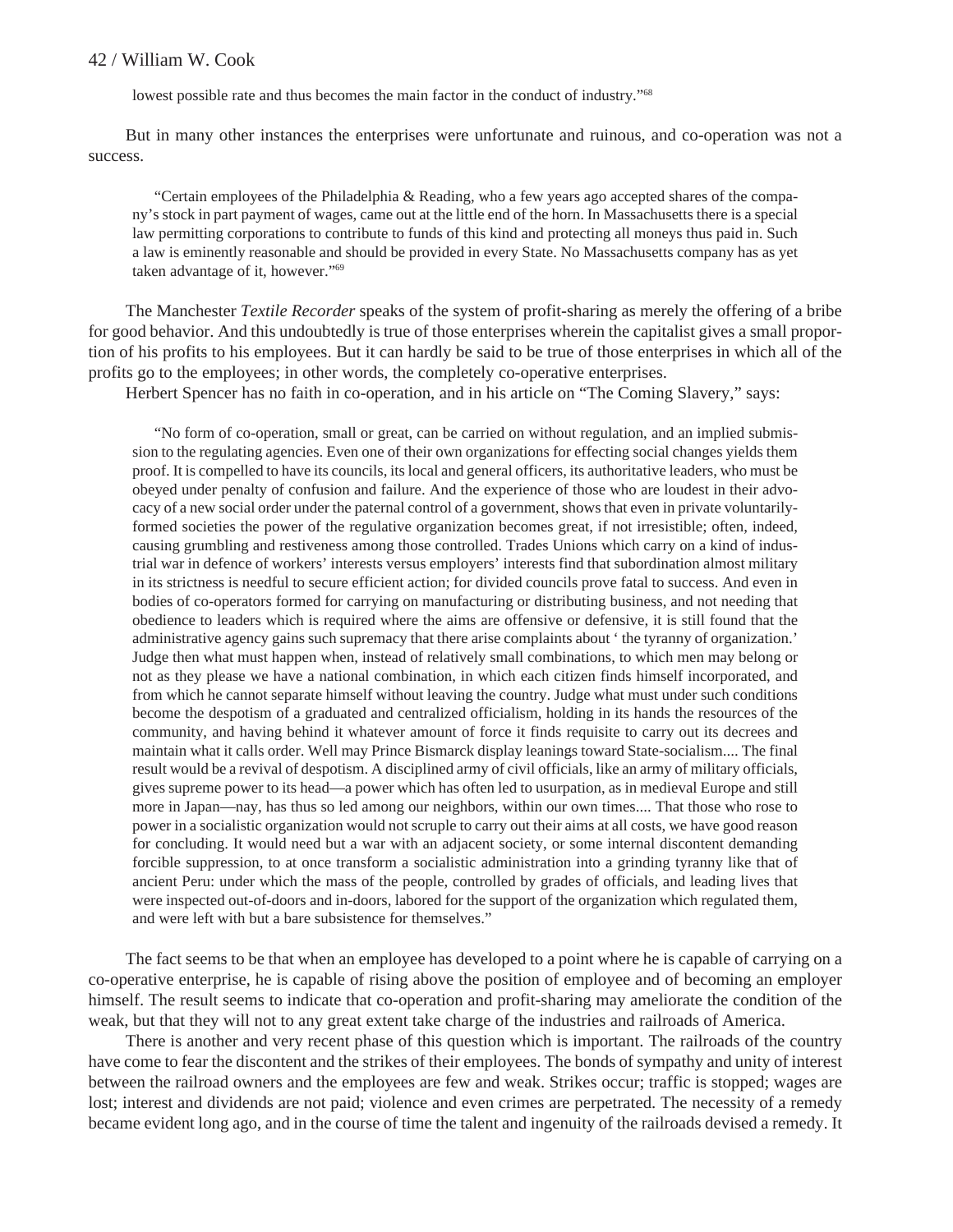was inaugurated by the Baltimore & Ohio Railroad Company immediately after the Pittsburgh strikes and riots of 1877. Later still, the Pennsylvania road adopted the Baltimore & Ohio plan and improved upon it. Later still, after the great strike on the Chicago, Burlington, & Quincy Railroad in 1888, the latter company adopted the Pennsylvania plan. It is substantially a plan of cooperative insurance—the railroad company being the collector and disburser of the fund, and the employees being the persons paying assessments and receiving fixed sums in case of injury or death. The membership is entirely voluntary, and any member can withdraw at any time. The company defrays all operating expenses, and takes charge of the funds, allowing four per cent interest. For the first six months employees were to be admitted without regard to age or physical condition, except that they were to be in sufficiently good health to perform their duties. After that, none over 45 years old were to be admitted. The dues vary from 75 cents to \$3.50 a month, and the benefits from 50 cents to \$2.50 per day. The death benefits vary from \$250 to \$1,200. An employee injured in the service does not lose his right to sue the company, but if he sues he is not to enforce his claims against the association.

The railroad has seven out of the thirteen directors: the employees the other six. The employer performs a distinctly generous act toward its employees, and binds itself to keep it up continually. It takes the risks of the first few years—the most difficult obstacle of mutual-benefit associations,—and it renders payment certain. It insures careful and talented management, and provides faithful and efficient officers.

"The whole scheme constitutes a constant and tangible evidence to the men that they are not working for a wholly soulless and impersonal organization or machine, and thus it secures a sort of fidelity that is universally regarded as more valuable than that given for mere money."70

This plan has succeeded under the management of the Pennsylvania Railroad Company, and probably will be adopted by all of the great.railroad systems of the country. And it is a curious fact that while Bismarck in Germany has been causing the state to insure the laboring classes against accident and death, the railroads have been doing a similar service in America. The effect probably will be to make the employee more steady and more content with his lot. It will also tend to increase the power of the railroads themselves. Further than this it will not go. It will not solve the railroad and corporation problem.<sup>71</sup>

## State Socialism as a Remedy

There is a large and growing class of thinkers who believe that the important industries of a people should be managed and carried on by the government. They believe that the railroad, banking, insurance, and in large part the manufacturing business should be carried on not by private corporations, but by the State. They advocate state socialism, and believe that the evils and dangers which now arise from corporations and wealth will disappear, if state socialism prevails. They say that of all the forces which civilize a people, the most potent one and the only one capable of solving present difficulties is the power of government.

The opposite school of thinkers do not believe in this. They say that a nation is civilized and developed, not by its government, but by entirely different influences and forces,—influences such as the printing-press, with its books, pamphlets and publications; commerce with its interchange of merchandise, food, comforts, and luxuries; travel, introducing new ideas and disclosing the relative importance of men and things; machinery and inventions, decreasing hours of labor, increasing comforts, cheapening the cost of living, and enlarging the thoughts of men; gunpowder, rendering war short, costly, and rare; education, science, literature, art, philosophy, and religion, — these are the civilizing forces of the world. This class of thinkers say that government is not a proper organizer and leader, but is merely the protector of the nation; that at all times it is merely a reflection of the character of the people; that it lags behind their growth, instead of creating it; that its use is only in protecting life, liberty, and property,—a negative duty; and that when government goes outside of this sphere and assumes the task of directing and hastening the development of a people, then government not only becomes oppressive and corrupt, but checks the growth and deadens the vitality of the nation.

Why is it that whenever a social difficulty arises or is imagined men seek a remedy through government? Government has been formed to protect rights, not to create them. And government has proved to be the most incapable leader that civilization has known. Its whole history has been one long record of war, rapine, interference, mistake, incom-petency, and usurpation. It is the most dangerous force that enters into civilization. It has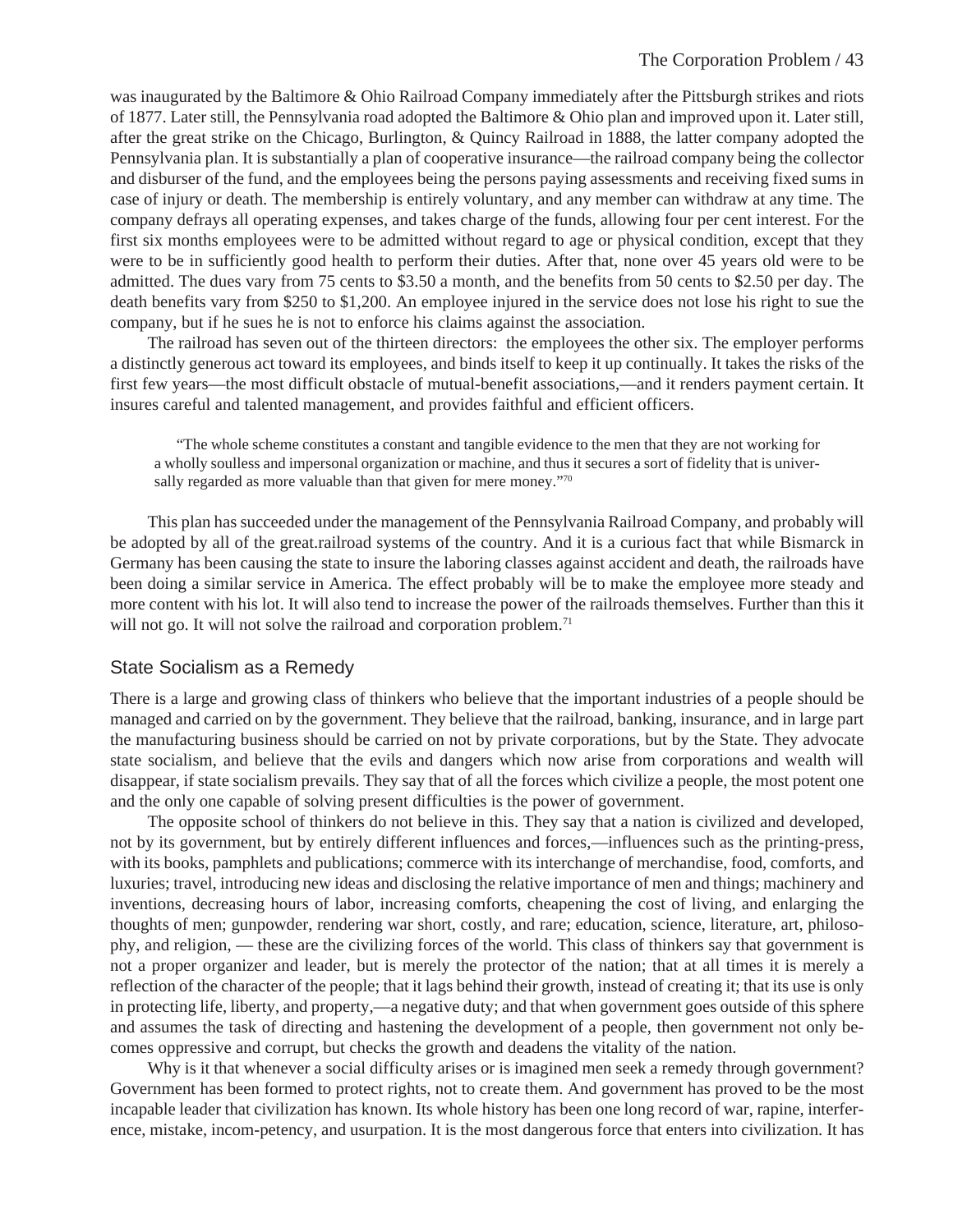clogged and misdirected progress in numberless instances, and has rarely aided that progress. It is one of the forces which makes a nation a highly civilized people, but the part that it plays is subsidiary and small. Government is not the power that can solve the problems of the times.

One of the greatest thinkers of the age, in a searching examination of this question, has demonstrated that the State is incompetent to do more than protect life, liberty, and property. Herbert Spencer, on "The Man *versus* The State," says:

"The *Westminster Review* for April, 1860, contained an article entitled 'Parliamentary Reform; the Dangers and the Safeguards.' In that article I ventured to predict some results of political changes then proposed. "Reduced to its simplest expression, the thesis maintained was that, unless due precautions were taken, increase of freedom in form would be followed by decrease of freedom in fact. Nothing has occurred to alter the belief I then expressed. The drift of legislation since that time has been of the kind anticipated. Dictatorial measures, rapidly multiplied, have tended continually to narrow the liberties of individuals; and have done this in a double way. Regulations have been made in yearly-growing numbers, restraining the citizen in directions where his actions were previously unchecked, and compelling actions which previously he might perform or not as he liked; and at the same time heavier public burdens, chiefly local, have further restricted his freedom, by lessening that portion of his earnings which he can spend as he pleases, and augmenting the portion taken from him to be spent as public agents please."

The same author, in his article on "The Sins of Legislators," says:

"Government, begotten of aggression and by aggression, ever continues to betray its original nature by its aggressiveness; and that which on its nearer face seems beneficence only, shows, on its remoter face, not a little maleficence—kindness at the cost of cruelty. For is it not cruel to increase the sufferings of the better that the sufferings of the worse may be decreased? It is, indeed, marvellous how readily we let ourselves be deceived by words and phrases which suggest one aspect of the facts while leaving the opposite aspect unsuggested."

#### And also

"Perpetually governments have thwarted and deranged the growth [of trade] but have in no way furthered it, save by partially discharging their proper function and maintaining social order. So, too, with those advances of knowledge and those improvements of appliances, by which these structural changes and these increasing activities have been made possible. It is not to the State that we owe the multitudinous useful inventions from the spade to the telephone; it was not the State which made possible extended navigation by a developed astronomy; it was not the State which made the discoveries in physics, chemistry, and the rest, which guide modern manufactures; it is not the State which devised the machinery for producing fabrics of every kind, for transferring men and things from place to place, and for ministering in a thousand ways to our comforts. The worldwide transactions conducted in merchants' offices, the rush of traffic filling our streets, the retail distributing system which brings everything within easy reach and delivers the necessaries of life daily at our doors, are not of governmental origin. All these are results of the spontaneous activities of citizens, separate or grouped. Nay, to these spontaneous activities governments owe the very means of performing their duties. Divest the political machinery of all those aids which Science and Art have yielded it—leave it with those only which State officials have invented, and its functions would cease."

Buckle, the most profound historian that ever analyzed the elements of national greatness, summarized his belief concerning government, as follows:

"Well may it be said of Adam Smith, and said too without fear of contradiction, that this solitary Scotchman has, by the publication of one single work, contributed more towards the happiness of man, than has been effected by the united abilities of all the statesmen and legislators of whom history has preserved an authentic account....

"The accusation which the historian is bound to bring against every government which has hitherto existed is, that it has overstepped its proper functions, and, at each step, has done incalculable harm.... To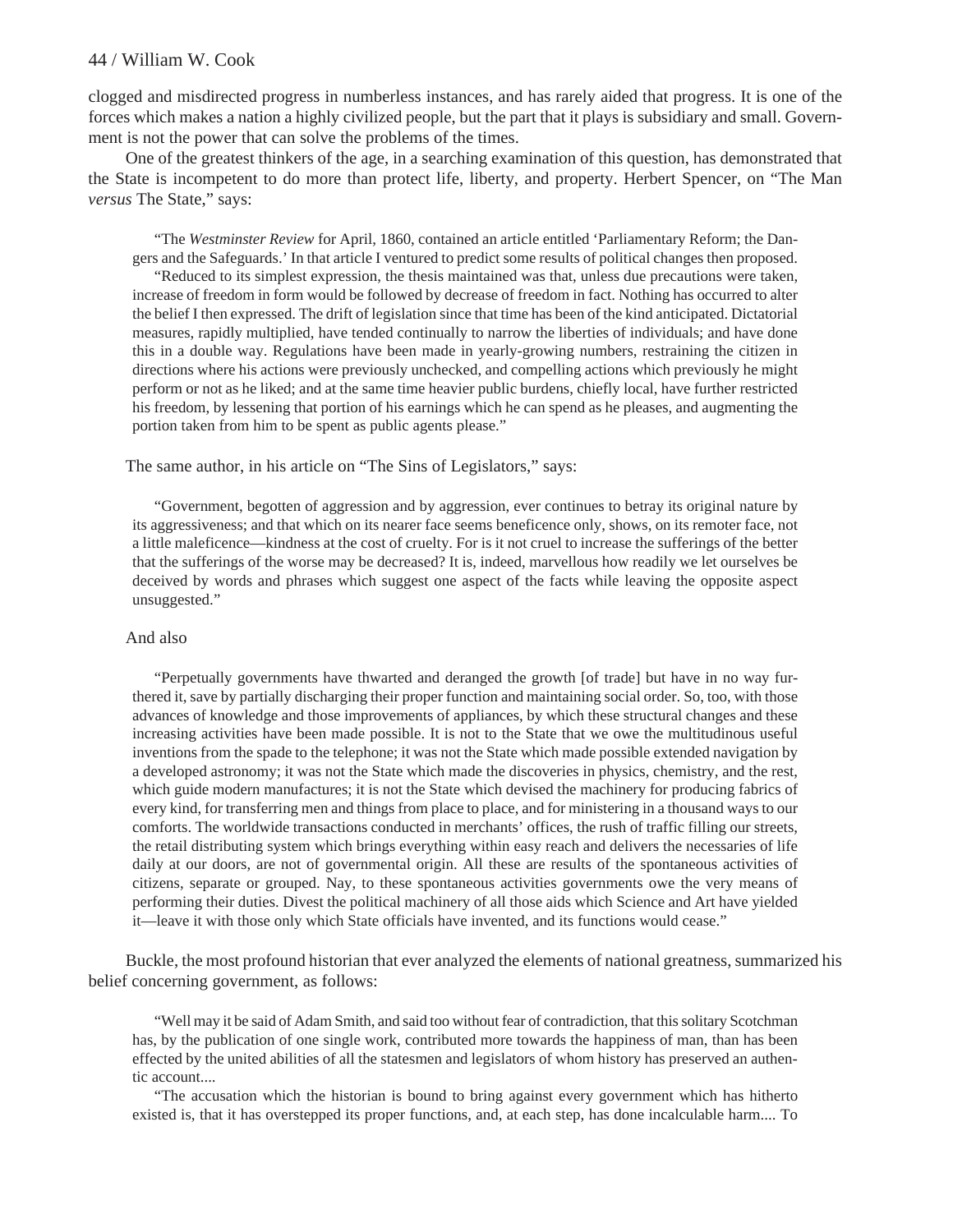maintain order, to prevent the strong from oppressing the weak, and to adopt certain precautions respecting the public health, are the only services which any government can render to the interests of civilization. That these are services of immense value, no one will deny; but it cannot be said that by them civilization is advanced, or the progress of man accelerated. All that is done is, to afford the opportunity of progress; the progress itself must depend upon other motives...

"In France, as in every other country where the protective principle is active, the government has established a monopoly of the worst kind; a monopoly which comes home to the business and bosoms of men, follows them in their daily avocations, troubles them with its petty, meddling spirit, and, what is worse than all, diminishes their responsibility to themselves; thus depriving them of what is the only real education that most minds receive—the constant necessity of providing for future contingencies, and the habit of grappling with the difficulties of life.

"The consequence of all this has been, that the French, though a great and splendid people, a people full of mettle, high-spirited, abounding in knowledge, and perhaps less oppressed by superstition than any other in Europe—have always been found unfit to exercise political power.... Men can never be free unless they are educated to freedom. And this is not the education which is to be found in schools, or gained from books; but it is that which consists in self-discipline, in self-reliance, and in self-government.... The old associations of the French all point in another direction. At the slightest difficulty they call on the government for support. What with us is competition, with them is monopoly. That which we effect by private companies they effect by public boards. They cannot cut a canal, or lay down a railroad, without appealing to the government for aid. With them the people look to the rulers; with us the rulers look to the people. With them the executive is the centre from which society radiates. With us society is the instigator, and the executive the organ. The difference in the result has corresponded with the difference in the process. We have been made fit for political power by the long exercise of civil rights. They, neglecting the exercise, think they can at once begin with the power. We have always shown a determination to uphold our liberties, and, when the times are fitting, to increase them; and this we have done with a decency and a gravity natural to men to whom such subjects have long been familiar. But the French, always treated as children, are, in political matters, children still. And as they have handled the most weighty concerns in that gay and volatile spirit which adorns their lighter literature, it is no wonder that they have failed in matters where the first condition of success is, that men should have been long accustomed to rely upon their own energies, and that before they try their skill in a political struggle, their resources should have been sharpened by that preliminary discipline, which a contest with the difficulties of a civil life can never fail to impart."72

At the present time Germany represents the tendency towards state socialism. In Germany the Reichstag has recently passed the third of a series of measures which lead up to state socialism in a comprehensive and radical way. By these measures the state insures all employees in the kingdom against accident, sickness, disablement, old age, and death; the insurance is compulsory, and the cost is collected from the employers and employees.

"It may be as well to recall the chief stages in the social legislation of the last eight years. The first installment, a measure of insurance against sickness, became law in 1883. In return for a payment of not more than 1½ to 2 per cent of the normal local wage, as ascertained by the civil authority in consultation with the officers of the commune, medical attendance, medicine, and medical appliances are supplied for the insured in case of sickness. The patient receives during the period of sickness (not more than thirteen weeks) one half of the normal local wage. If it be necessary to remove him to a hospital, his immediate dependents (if any) receive one half of his allowance. Insurance is compulsory, but is not yet extended to agriculture, forestry, commercial employees, or to domestic servants. Contributions are made through the employers, who themselves pay one third of the amount. Self-government in independent local unions (averaging about six hundred members) is the rule. Workmen and employers are represented on the boards in the proportion of two to one.

"After several fruitless attempts, the first installment of the law for forced insurance against accidents passed the Reichstag on June 27, 1884. It began with trades exposed to especial risk, and has since been extended to the building trades, to agriculture, and to sailors of the inland and maritime traffic. The measure still awaits its extension to those engaged in smaller industries and to domestic servants in the towns. The whole body of industries and trades is divided into trade associations. With a view to equitable mutual insurance those trades are combined which offer an equal degree of risk. In 1886 there were sixty-four such,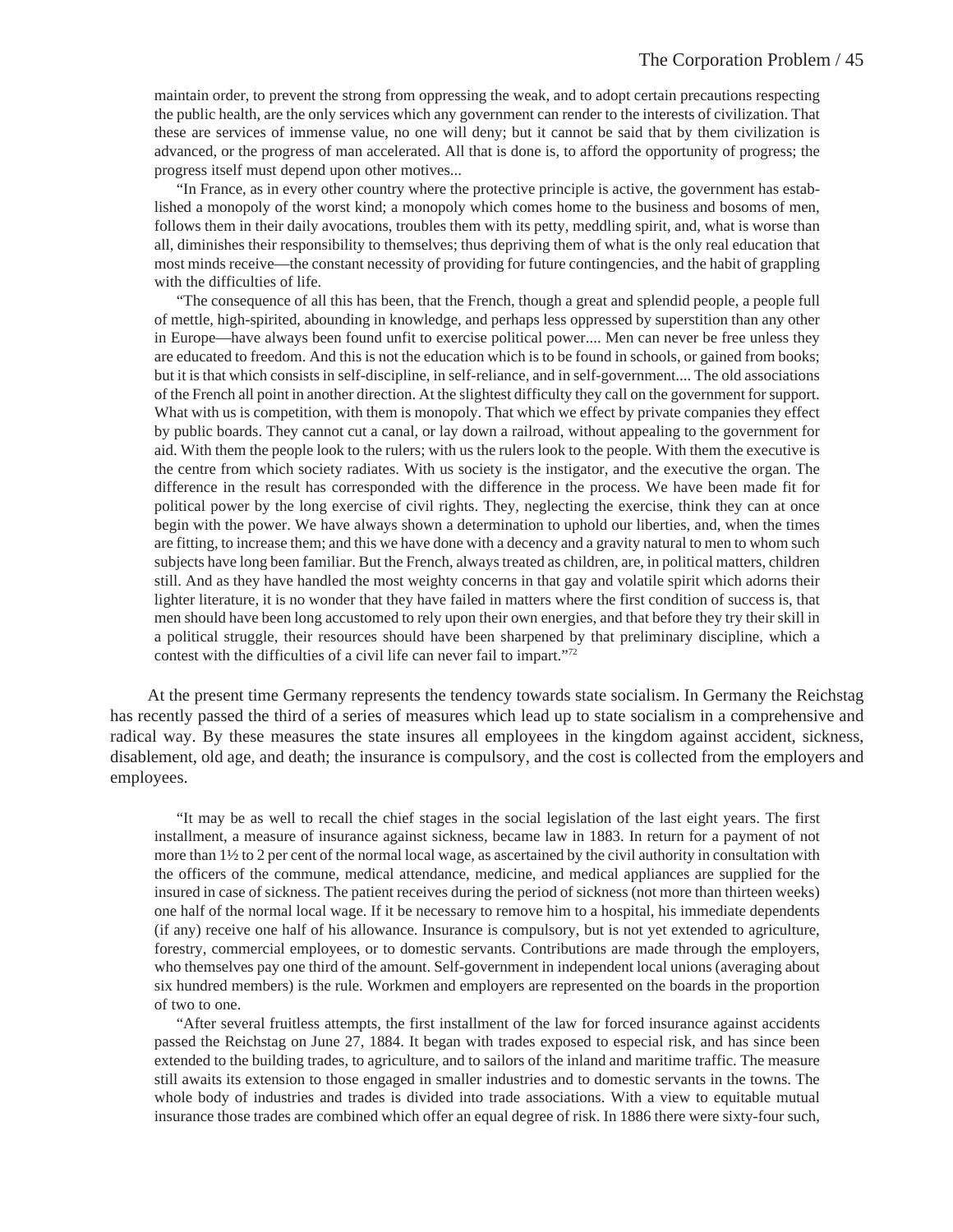comprising between 3,000,000 and 4,000,000 workers. Payments are made by the masters in proportion to the number and average wage of their men and to the risks of their industry. In 1888, independently of the contributions to the reserve fund, the payments in compensation reached four per mille of the total wage, while the expenses of administration amounted to one per mille. The total annual expenditure will ultimately reach a much higher figure.

"But the advantages are considerable. For complete disablement, two thirds of the actual wage (if exceeding four marks, a diminishing fraction); for partial disablement, an equitable proportion of the same is granted as pension. In case of death by accident, twenty days' wage is given as burial money, and an allowance to the widow of 20 per cent of the wages of the deceased, with 15 per cent to each child under fifteen years—the whole not to exceed 60 per cent. Dependent ascendants have also a secondary claim. If the injured man is removed to a hospital, the wife draws her allowance as in the case of death. The masters who supply the funds also conduct the administration, but representatives of the workers sit on the Board of Central Control and act as assessors to the arbitration courts. Elimination of risk is directly encouraged by self-interest and mutual supervision, and necessary measures of prevention can be defrayed from the common purse.

"Such are the chief provisions of these two complicated acts. The former is considered successful; the latter can hardly yet be finally judged, though it is expensive in working, and its growing burden is regarded with some anxiety. But the measure now sanctioned is of quite a different character. In its scope are included almost without exception all persons above the age of sixteen, male and female, working in a dependent position for regular hire. The line between dependent and independent workers is not always clearly marked; so a certain discretion is allowed to the Federal Council to admit, in particular trades, by special order, subcontractors for large firms, and even independent workers not themselves employing workmen. Existing state and communal arrangements for similar purposes are respected, stipulation being made that equal advantages shall be granted. The contribution offered by the State is secured for such establishments when they have obtained the approval of the Federal Council. Eleven millions of persons will at once come under the compulsion of the act when its operation begins (probably in 1891). The capital value of the obligations incurred directly by the State by this connection is reckoned at 77.8 million pounds; the total obligations will hardly be less than three times as much."73

This sweeping and far-reaching policy of the German Empire is an outgrowth of the German tendency toward the paternal system of government. It is intended as a check to nihilism. It seeks to bind the masses to the support of the government, and it is a long stride toward a state socialism which will not only embrace the railroads, but will include most of those enterprises which in other countries are carried on by private corporations.

"Every one is familiar to a greater or less degree with the extent to which the European nations have ventured in the direction of paternalism. It is known that they are common carriers, stationers, and printers, that they run theatres, public markets, and slaughter-houses, edit and print newspapers, transmit messages, keep lodging-houses, own warehouses and race-tracks, are pawn-brokers, manage express companies, and so on; but perhaps it is not so well known that in addition they teach stammerers, work coal mines, peat-bogs, smelting houses, and iron mines, hire out hearses and horses, have lime quarries, run apothecary shops, vineyards, and wine cellars, and manufacture china, tapestry, tobacco, and matches. Many of these industries they are obliged to carry on as a direct consequence of the mere fact of administration; and others, the more important class, are prompted in their conception evidently by the belief that it will not do to intrust to interested private action the management of an industry which entails important public responsibilities."74

Mr. Bellamy in his novel, "Looking Backward," draws an ideal picture of state socialism. Indeed, ever since Sir Thomas More's "Utopia," written in the sixteenth century, these ideal communities have been the subject of many books. Mr. Bellamy, however, brings forward the idea that the modern corporation is to be the highway along which America is to travel into state socialism. But when it is considered that ever since Sir Thomas More's time the functions of government have been steadily decreasing, it hardly seems probable that government is to be the agent that will remedy the social woes of modern times. Indeed, German state socialism has not yet affected other nations. It will, even at the present rate of progress, be ages before the socialists can in Germany or any other country set up a legislature strong enough to put the state in possession of the industries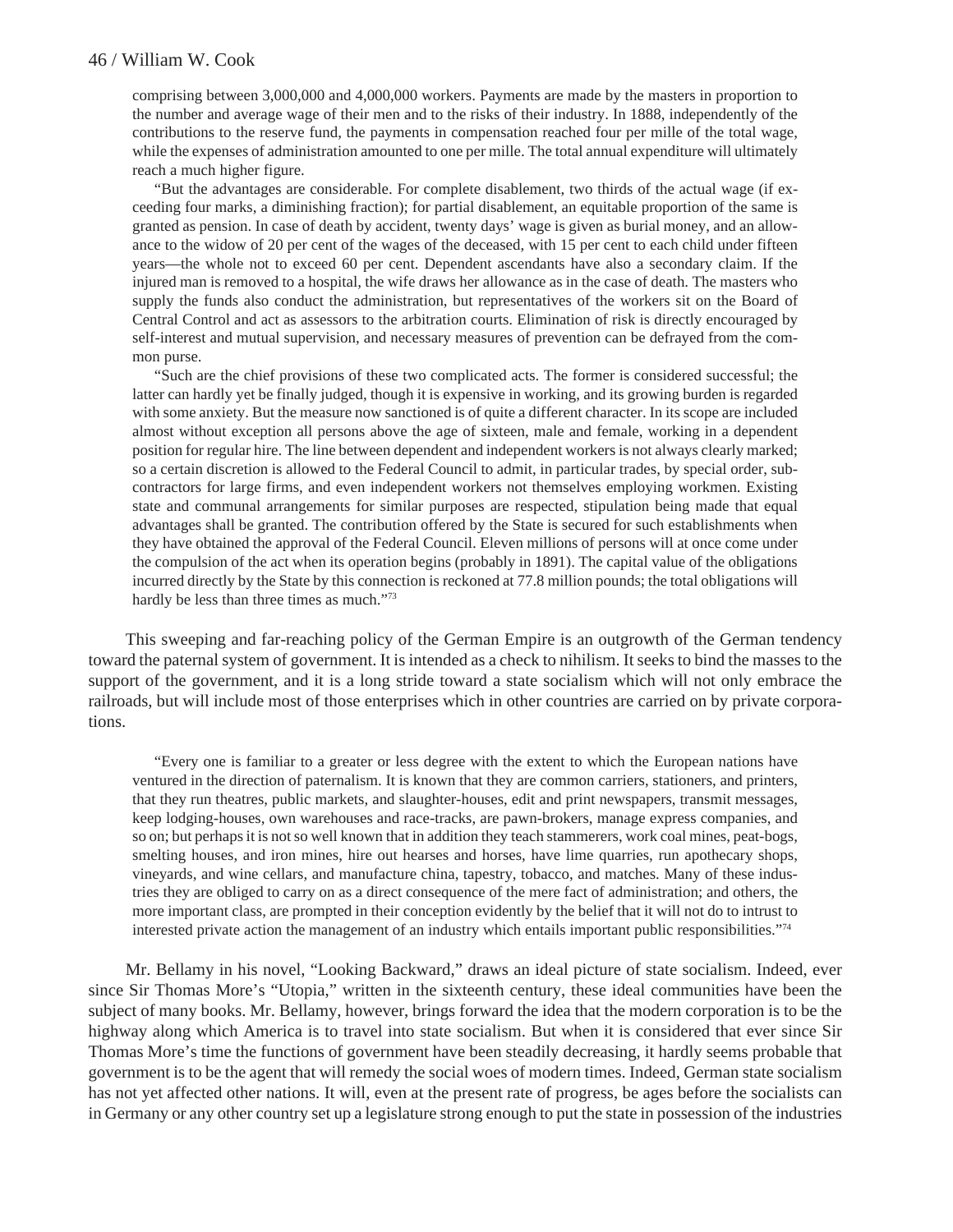of the country. The socialists will win many victories so long as the owners of property are not seriously alarmed. But the rights of property are deeply rooted in human nature and human society, and the socialists will be astonished to find what a resistance property is capable of when these attacks are made upon it.

The traditions and settled policy of the Anglo-Saxon nations are opposed to this theory of government. England and America have relaxed somewhat from the principle of no interference by the state with business, but England and America still believe that such interference is disastrous, unwise, and demoralizing both to the government and to the governed. They believe that self-reliance and independence—the safeguards and guaranties of liberty and progress—are undermined by state socialism. They are aware that government may temporarily bring about splendid and imposing results, but those results are artificial in their origin, ephemeral in their nature, and deadening in their effects upon the growth of a people. The evolution of a higher, a different and more durable civilization will never come through the instrumentality of government. Government creates nothing new. It burnishes up the armor of the past. Great thoughts, great solutions of social problems, and great development of the nations of the earth are evolved, not by government, but by the creative and spontaneous genius of the people—the people untrammelled and free to follow the course designated by nature.

### State Ownership of Railroads as a Remedy

The state must rule the railroads or the railroads will rule the state. This is the conclusion to which a certain school of thinkers in Europe and America has come.

In Continental Europe this belief has led to a greater or less state ownership of railroads. In England and America the same belief has led to a governmental regulation of railroads.

All civilized nations have felt the necessity of dealing radically with this newly risen power—the railroad. For nearly fifty years remedy after remedy has been tried. Each nation has fluctuated in its policy, but has worked towards some end which accords best with its institutions and people. For the most part there has been a blind groping in the dark. Even yet the policy of some of the nations is vacillating and full of doubt. But experiments have been tried on a gigantic scale, and the endeavors of Europe to solve the railway problem are full of instruction for all the world.

In France in 1842, railroads were built at the joint expense of the government and private persons. They were then turned over to the corporations to be operated, but to be returned to the state as the property of the state, at the end of a period of time, averaging thirty-six years. The revolution of 1848, and the advent of Napoleon in 1851 changed the policy of the government, and the reversion of the railroads to the state was extended to ninety-nine years. In 1859 the state assumed greater control. It furnished the greater part of the funds, and guarantied the bonds. The state assumed the regulation of rates, but allowed the corporations to earn interest, declare reasonable dividends, and accumulate a sinking fund to pay stockholders when the time came for the railroads to revert to the state. In 1865 the state began constructing new lines at its own expense, owing to the impossibility of inducing capitalists to undertake the work on the terms offered. The six great lines radiating from Paris, which then operated the railroads of France, had refused to construct the desired new lines. In 1883 the financial embarrassments of the government forced it to surrender to the old railroads; the new lines were turned over to them; the government agreed not to construct more lines, but to aid the old companies in such construction; the state gave up its right to all the railroads at the end of ninety-nine years, and the railroads agreed to repay gradually the moneys advanced by the state. The state retained the right to regulate railroad rates. Such is the situation to-day.

In Prussia in 1837 the railroad policy was inaugurated of chartering private corporations to build railroads, but levying a state tax of a moderate amount on the profits, and this tax was to be used by the state to purchase the stock of the railroads. The state reserved the right to purchase the railroads at any time after thirty years from the time of construction, at a price twenty-five times greater than the average dividend for five years prior to the purchase, the state assuming the corporate debts. Under these terms few railroads were built, until the state guarantied the capital required. Many lines however were constructed by the state itself. Bismarck, after the war of 1870, inaugurated the policy of complete state ownership of railroads, and to-day Prussia owns practically all of the railroads within its boundaries. The paternal system of government and the perpetual preparation for war in Prussia have determined its policy towards the railroads.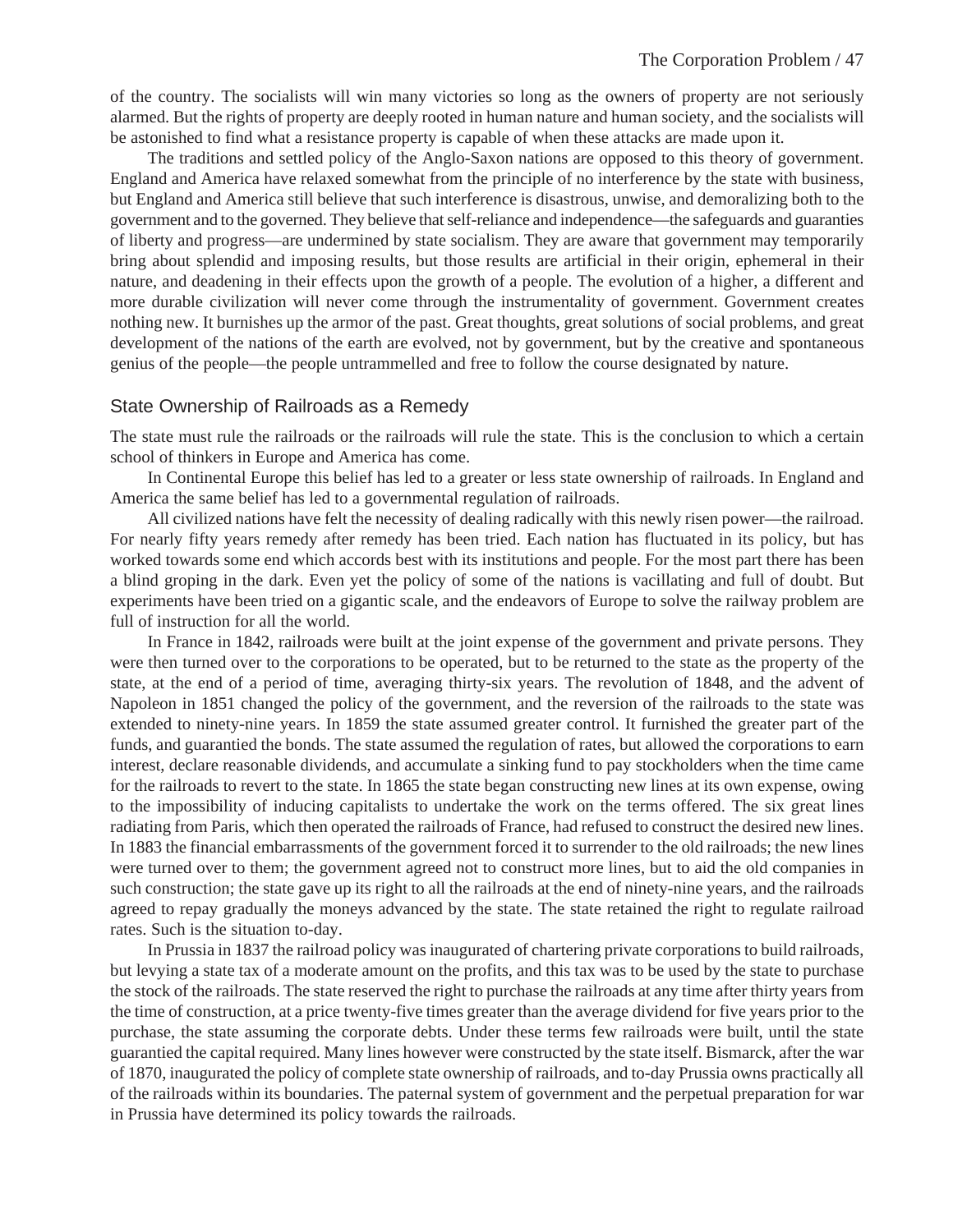In Italy, up to 1875, the railroads were built and owned by private corporations, aided by state grants and guaranties. In 1875 the state purchased the lines. In 1879 it began the construction of additional roads. But in 1885 the difficulties of state ownership and the desire for money on the part of the state brought about a change of policy. The railroads were leased to private corporations for sixty years, with the privilege to the state to terminate the leases at the end of twenty or forty years. The rolling stock was sold to the companies for cash, but the state agreed to pay interest on this cash, and the state is to do certain repairing and improving.

In Austria the state owns part of the railroads, and is constantly building new ones. Part of the railroads are owned by private corporations, which, however, are subject to governmental control.

In Belgium the state owns about three fourths of the railroads, and is constantly acquiring the lines owned by private companies.

In Holland the state built the railroads and leased them to private corporations.

In Hungary in 1867, out of 1,418 miles of railroad, only 78 belonged to the state. In 1887, out of 6,293 miles of railroad, 2,746 miles were owned by the state, and 925 miles were guarantied by it. The government within twenty years has expended \$95,000,000 on the railroads, and the state roads earn about 3.93 per cent on their cost.

In Australia the railroads were built and are still owned and operated by the state.<sup>75</sup>

It will be seen that the tendency of Continental Europe is towards state ownership of railroads. The incentives which have led to this result have been not only to do away with the abuses which are incident to private ownership, but also to centralize and increase the power of the government, and to build roads which private enterprise would not build.

In England, on the other hand, for fifty years there have been investigations, discussions, and legislation in the attempt to solve the railroad problem. The first policy adopted was to allow corporations to construct and own the track, but to allow all persons to own and run cars over the track for a compensation, the maximum amount of which was specified in the charter. A few years, however, demonstrated that it was impracticable to allow any and all persons to run their own cars over the line, and it was found also that the maximum rates of charges were crude, unmanageable, and excessive.

In 1845–46 came the financial panic and crash, due to the craze for railroad building. In 1854 an act was passed prohibiting all unjust discriminations. In 1863 traffic agreements and consolidations between railways were prohibited, except such as were approved by the Board of Trade, an official body. In 1867 the railroads were required to publish their rates, and statutes were enacted regulating the keeping of their accounts. In 1873 the act still further regulating railroads and creating a Railroad Commission was passed. And in 1888 the Railway and Canal Traffic act was enacted, whereby the policy of state regulation of railroads was completely carried out. The English policy has become a settled and distinct one. It is neither the policy of state ownership on the one hand, nor of total separation of railroad and state on the other. It is the policy of governmental regulation of railroad abuses.

In America the question whether the States should own the railroads arose early in the history of the railroads. A very few years, however, demonstrated that state ownership of railroads was not desirable, and there are now very few advocates of the idea that each State should own the railroads within its jurisdiction. The experiment has proven to be a failure.

Professor Adams says:

"Michigan was admitted into the Union in January, 1837, and it might be imagined, from the proceedings of her early legislatures, that the purpose for which she sought the privileges of a State was to build canals, railroads, and turnpikes, and to improve rivers and harbors. The legislature, in its first session, appointed a Board of Commissioners on Internal Improvements, and directed them to take the necessary measures for executing the following public works: They were to survey three lines of railroads across the State—called, respectively, the Southern, the Middle, and the Northern routes, and one shorter road, called the Havre Branch Railroad. They were also to undertake three important canals—the Clinton and Kalamazoo, the Saginaw or Northern, and a canal about the St. Mary's River. In addition to this the Grand, the Kalamazoo, and the St. Joseph rivers were to be improved. The total extent of these works, entered upon by the first legislature, amounted to 1,100 miles of highway, of which 557 miles were to be railroads 731 canals, and 321 improvements of rivers. The population of the newly admitted State was at this time 175,000, from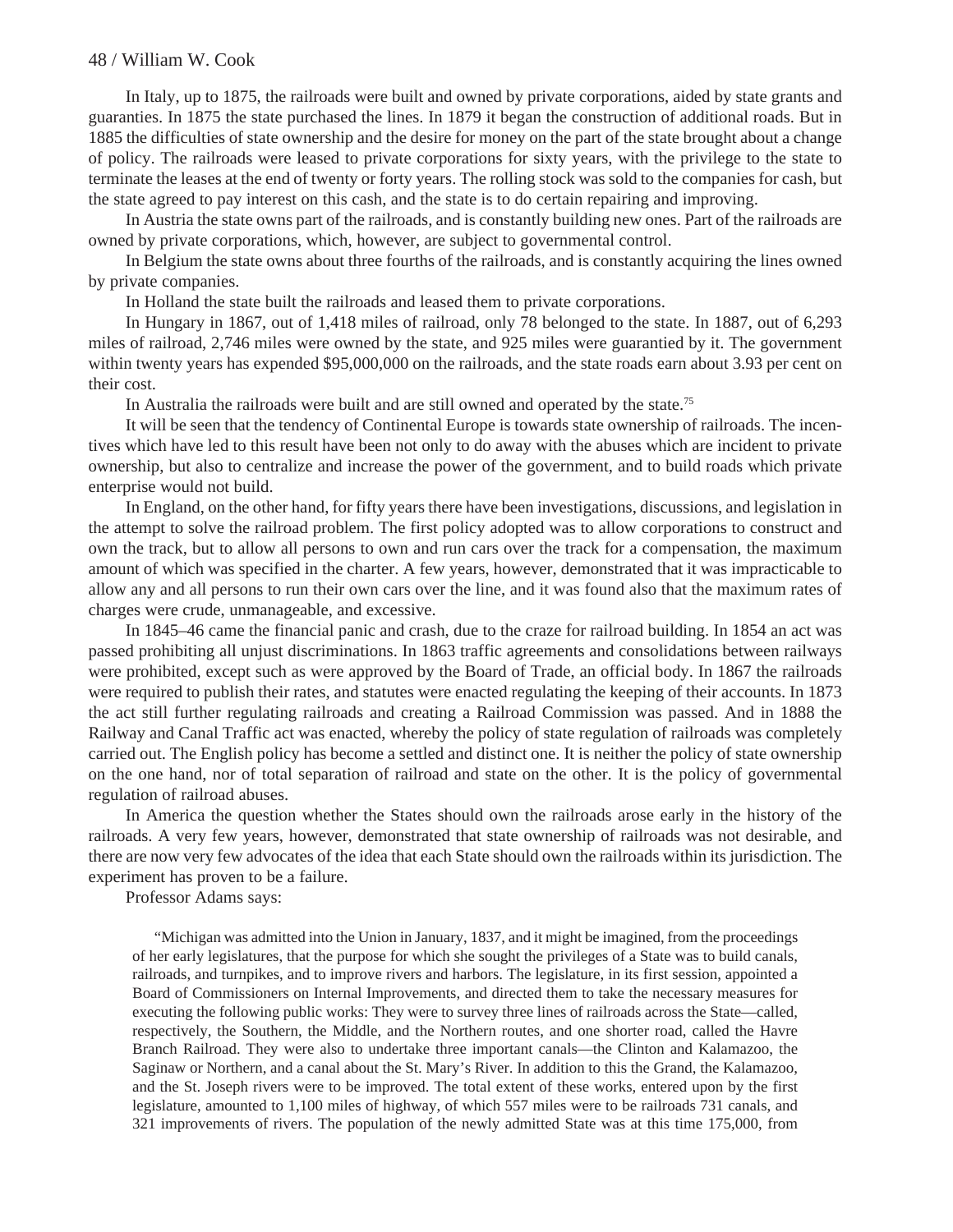which it appears that the legislature projected one mile of improvement for every 150 of the inhabitants."76

But during the past ten years a vigorous advocacy of federal ownership of railroads has sprung up. The United States Government is being called upon to purchase and operate all the railroads of the country. The advocates of such ownership are not the masses of the people, nor the political parties, but are some of the leading thinkers of the times. And their cause seems to be growing. The railroads themselves seem not to be averse to a profitable sale to the government. America is yet far distant from federal ownership of railroads, but all the arguments for such ownership are now being brought into prominence. The arguments for and against State ownership of railroads have been stated and restated many times over. They are presented in the following pages at some length.

The most remarkable advocacy of federal ownership of railroads has been that of the president of the Chicago & Alton Railroad in his report of February, 1890.

The report reads:

"It is said that we should not complain unless prepared to suggest a remedy. We will therefore suggest the ownership of railroads by the National Government and the organization of a corps of railroad operators, who shall remain in the service during good behavior, and be in no greater degree under the influence of politicians or political parties than the army militant."

Briefly stated, President Blackstone's suggestions are that the National Government should acquire the ownership of all the railroads in the United States now used for interstate traffic, by the exercise of its right of eminent domain or by purchase, payment being made by an issue of government bonds, bearing interest at a rate not exceeding three per cent per annum; the bonds to be redeemed by the annual application of a sinking fund equal in amount to one per cent, of the whole amount of such bonds issued; the annual interest and sinking fund to be paid from the net earnings of the railroads, and the rates for transportation from year to year to be reduced so as to provide no more money than shall be needed for such payments. It is needless to say that this plan has not been favorably received.

Professor Hadley thus sums up the arguments *pro* and *con* in regard to state ownership of railroads.

"The arguments advanced by the advocates of government ownership start from the idea that government means of transportation will be managed, not with a view to high profits, but for the good of the community. They will thus, it is said, offer low rates, based upon cost of service, and equal facilities without discrimination. The evils of speculation will be avoided. There will be no waste of capital, no construction of two lines where but one is needed. Capital will be put where it will do the most good for the development of the country. Finally, we shall no longer be, at the mercy of combinations of capitalists who manipulate and tax us for their own interests. It is further urged that the post-office shows how government secured to all men low rates, equal facilities, and security against extortion; and it is claimed that the same result might be secured with a government telegraph, or perhaps with government railroads.

"On the other hand, the Italian Commission sums up the arguments on the other side by saying, first, that it is a mistake to expect lower rates or better facilities from government than from private companies. The actual results are just the reverse. The state is more apt to tax industry than to foster it; and when it attempts to tax industry, it is even less responsible than a private company. Second, state management is more costly than private management, and a great deal of capital is thus wasted. Third, political considerations are brought into a system of state management in a way which is disastrous to legitimate business and demoralizing to politics."77

Sir. R. Hill, in the report of the English Royal Commission on Railways, 1867, gave the following among other reasons why railways should belong to the government.

(1) That the formation of competing lines, while not producing, but rather preventing, permanent reduction of rates, has grievously injured the interests of existing companies, and tended to check the useful extension of lines and other improvements.

(2) That railways, being shown by experience to be essentially monopolies, cannot be advantageously left to independent companies, but should be in the hands of those who are charged with the interests of the country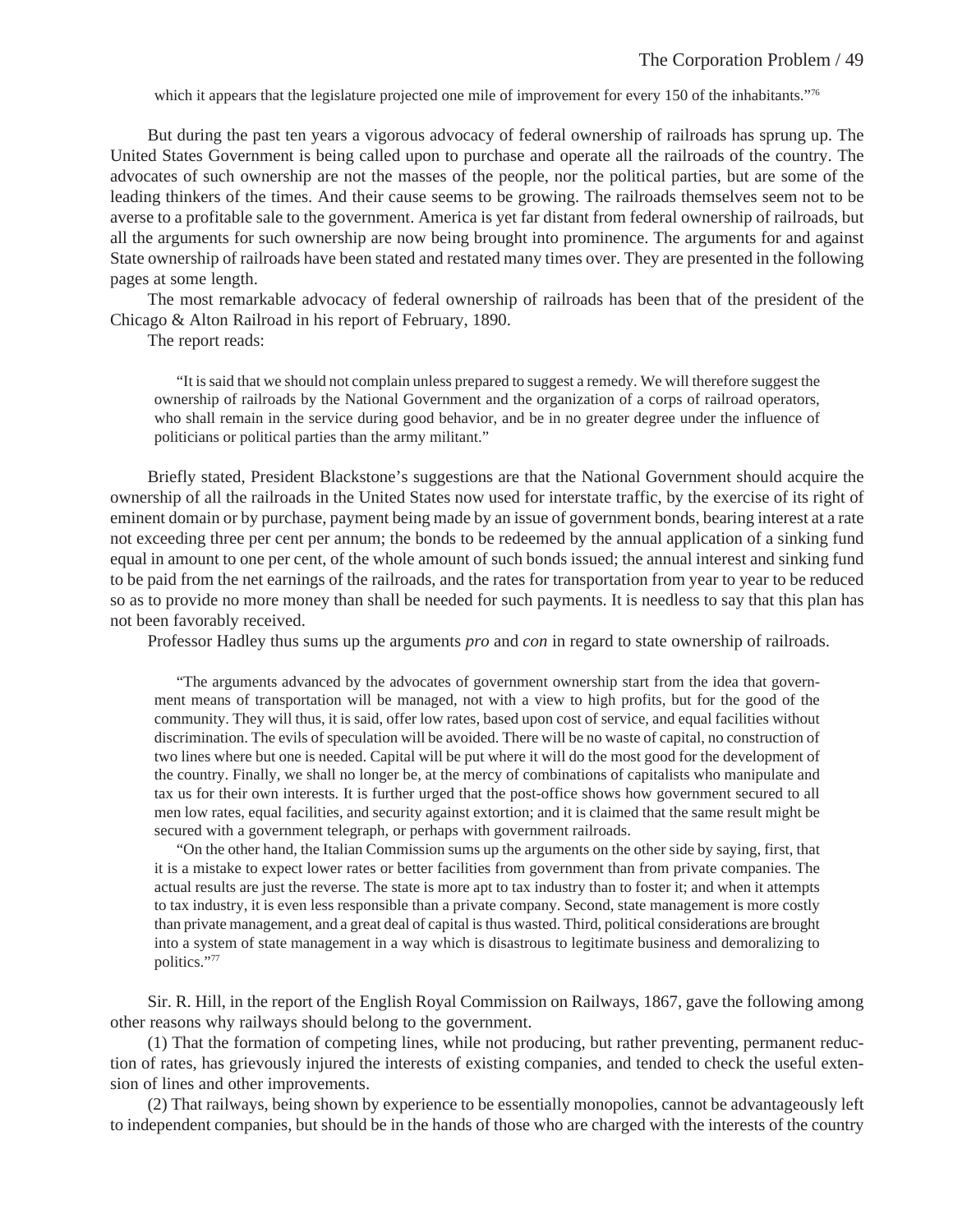at large, viz.: the government.

(3) That, nevertheless, government should not itself attempt the immediate management of the lines, but should lease them to companies or individuals, though retaining the power to enforce the observance of all regulations necessary for public safety and convenience.

(4) That the state should, therefore, gradually purchase the whole railway system, with the exception, perhaps, of a few lines, on terms to be agreed upon with the several companies.

(5) That such purchase does not necessarily involve any outlay on the part of government, seeing that the transfer may be made on such arrangements as are generally adopted when a line is transferred from one company to another, so that no increase of the national debt is implied.

(6) That, while the rent demanded for a line must be sufficient to cover the payments by government in dividends, interest, etc., to the previous owners, preference amongst competent applicants should be given to the one who offers to adopt the lowest traffic charges.

(7) That government purchase of railways may be expected to secure the following advantages, viz.:

- (a) A pecuniary gain to the state.
- (b) A gain to shareholders and others in steadiness and security of income.
- (c) Security against parliamentary contests, now so costly.
- (d) A reduction (eventually large) in fares, freights, etc.
- (e) Greater efficiency of management.
- (f) Increase of postal facilities.78

The Royal Commission of 1867, however, denied the soundness of most of these claims, and reported that it would be difficult to find lessees who would run the railroads on the terms that would be offered; that the low interest at which the government could borrow money would be more than offset by the large price which it must pay in order to buy out the railroads; and that the huge government loan could not be floated at low rates.

Charles Francis Adams has said:

"Because in the countries of Continental Europe the state can and does hold close relations, amounting even to ownership, with the railroads, it does not follow that the same course could be successfully pursued in England or in America. The former nations are by political habit administrative, the latter are parliamentary; in other words, France and Germany are essentially executive in their governmental systems, while England and America are legislative. Now the executive may design, construct, or operate a railroad; the legislative never can."79

#### And Edward Everett Hale has said:

"A railway stoppage for a fortnight would almost mean famine in most Massachusetts towns, so steady is the daily river of food by which God now answers our prayers for daily bread. Now, as soon as the tendency which has brought out this state of things comes so far that the railroad service is needed by one man about as much as by another, so soon will the government take the railroads. In my judgment it ought to. But whatever be the judgment of any individuals, what is certain is, that it will.

"'It will make a very bad mess of it,' says some grumpy cynic, who has no faith in the people, curses trial by jury, and hates universal suffrage. ' A mere put-up job it will be—all along.'"

"I do not see that, and I do not believe it.

"On the other hand, certain facts must be noted.

"Thus, 1. The administration of the post-office, by the United States Government, is the wonder and despair of the rest of the world. Read any study on 'Administration' by a French expert, and see what he will say.

"2. The experiment of the success and the honesty of the 'Receivers' who are now doing this very thing, under infinite difficulties, speak a great deal as to the power of government to employ the right men.

"3. There is not a town in America which has tried water-supply by the public where any man would dare to propose the sale of the works to a corporation. In my own home, Boston, the engines used by the city are the finest pieces of machinery. They are among the lions of the town. The water service is so good and cheap that a few years ago the city had to lower the rates and pay us back rates which it had overcharged by accident.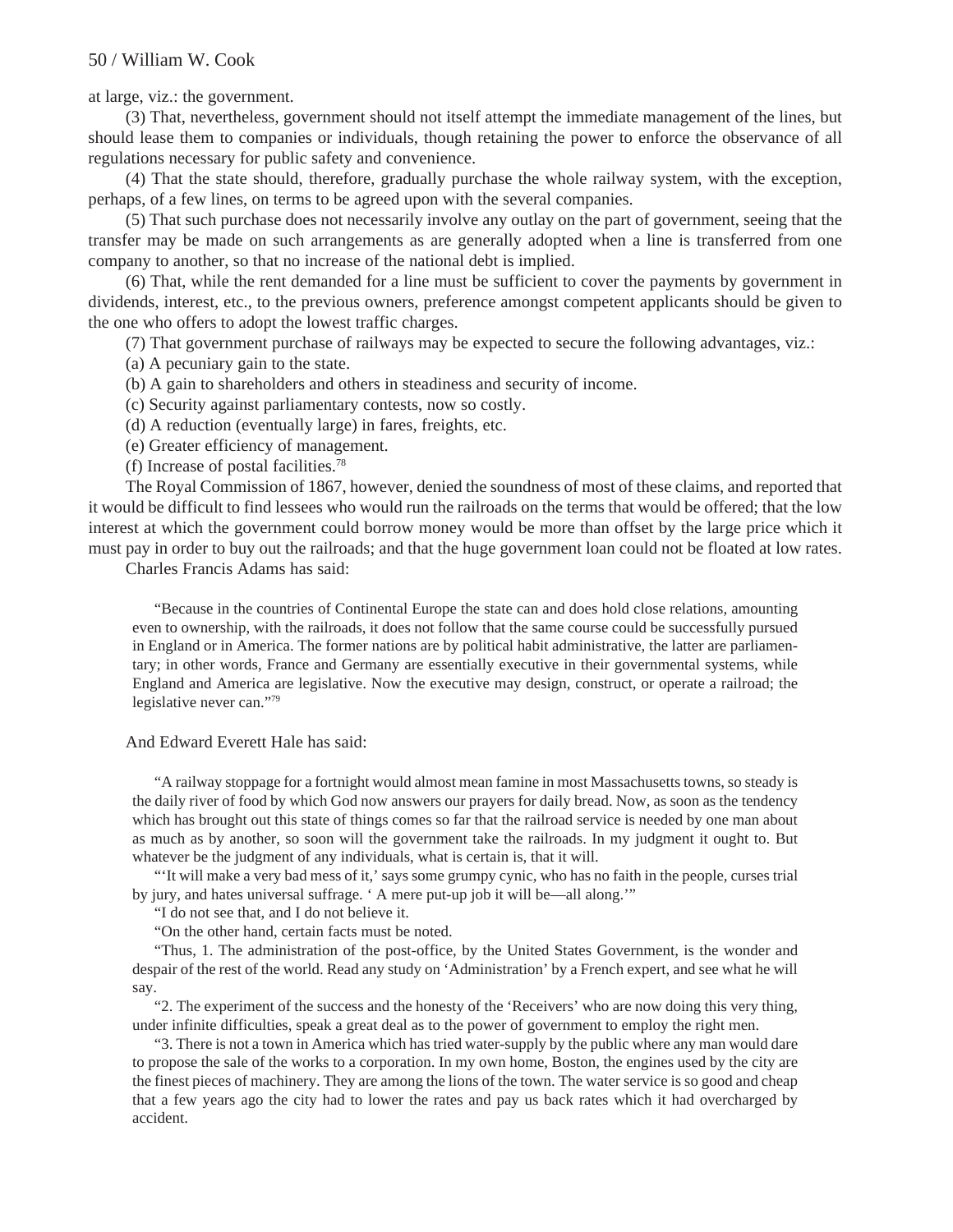"4. There is, on the whole, an immense advantage in publicity. State ownership means the printing, from day to day, of every account and transaction where any light is needed.

"5. As for jobs, there are jobs everywhere. I have heard of the nephew of a large stockholder being placed in a position which he ought not to have filled. I have heard of such a man running away with money which did not belong him. There can be little doubt that the loss of Massachusetts or of the United States by dishonesty is as slight as is that of any large corporation.

"6. The uniform civility of officers of the state is a point of great value. Think how civil post-office officials are always, and how rude the majority of telegraph operators are. This is simply because you are one of the post-office clerk's employers, while the telegraph operator hates you because you make her work when she is tired. She does not look to you for her salary as the post-office man does.

"7. And it is certainly a great advantage that the state at the outside needs earn but three per cent to pay interests on its investments, while the corporation has the privilege of earning ten."80

#### Professor Richard T. Ely presents his views as follows:

"Our present policy is one which inevitably leads to political degradation. To maintain pure government in a country like the United States with railways private property, but controlled by courts and legislatures, would require a population of angelic character, or of superhuman wisdom, if not of both. There inevitably arises a struggle between two vast and not altogether unequally matched powers, and this struggle must continue as long as our policy continues. The general public and railway owners and managers are the two parties, and they struggle for supremacy in government, sometimes openly, often secretly. The railways must seek political power for private ends. They must have their agents in courts and legislatures to protect themselves; but they do not stop with self-protection. They are aggressive and seek complete control for the promotion of their private interests, and they corrupt legislators with free passes, offices for themselves or friends, retaining-fees, sometimes direct gifts of money, and in every city hall and State capitol they maintain a disreputable lobby."81

Herbert Spencer, in his article on "The Coming Slavery," takes an entirely different view of this subject and says:

"Then, again, comes state ownership of railways. Already this exists to a large extent on the Continent. Already we have had here a few years ago loud advocacy of it. And now the cry, which was raised by sundry politicians and publicists is taken up afresh by the Democratic Federation which proposes 'State appropriation of railways, with or without compensation.' Evidently, pressure from above joined by pressure from below is likely to effect this change dictated by the policy everywhere spreading; and with it must come many attendant changes. For railway proprietors, at first owners and workers of railways only, have become masters of numerous businesses directly or indirectly connected with railways; and these will have to be purchased by government when railways are purchased. Already exclusive letter-carrier, exclusive transmitter of telegrams, and on the way to become exclusive carrier of parcels, the State will not only be exclusive carrier of passengers, goods, and minerals, but will add to its present various trades many other trades. Even now, besides erecting its naval and military establishments and building harbors, docks, break-waters, etc., it does the work of shipbuilder, cannon-founder, small-arms maker, manufacturer of ammunition, army-clothier and boot-maker; and when the railways have been appropriated 'with or without compensation," as the Democratic Federationists say, it will have to become locomotive-engine builder, carriage-maker, tarpaulin and grease manufacturer, passenger-vessel owner, coal-miner, stone-quarrier, omnibus proprietor, etc. Meanwhile its local lieutenants, the municipal governments, already, in many places, suppliers of water, gasmakers, owners and workers of tramways, proprietors of baths, will doubtless have undertaken various other businesses. And when the State, directly or by proxy, has thus come into possession of, or has established, numerous concerns for wholesale production and for wholesale distribution, there will be good precedents for extending its function to retail distribution: following such an example, say, as is offered by the French Government, which has long been a retail tobacconist."

The view taken of this subject by Mr. Ashby, the lecturer of the National Farmers' Alliance, an organization that is practically in control of several of the Western States, is as follows: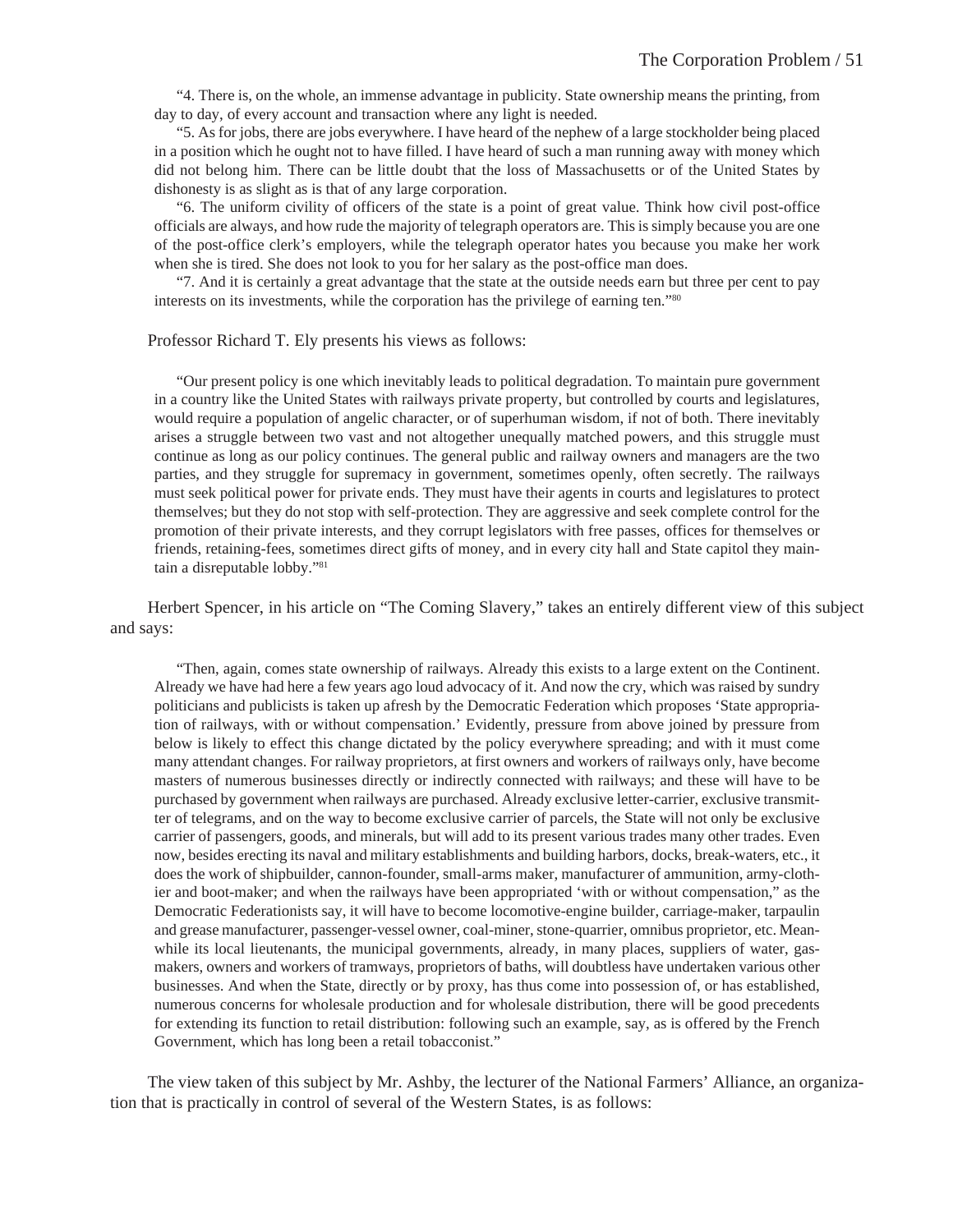"Rome had her great highways built at public expense. These roads were the arteries for her commerce, and the nerves which kept up the communication between Rome, as the head, and her members, the provinces. Those highways were public; they belonged to the state. What the great 'ways' as they were called, were to Rome and the Romans, the railways are to the United States and its citizens. They have superseded the State road and the turnpike. Our railways have been built at public expense as public highways. But our highways, the railroads, have been surrendered to private corporations.

"We have our great 'ways' but they are controlled by the lust of private greed; our Roman 'ways' are not of the public, but of the corporation. Whoever controlled the great 'ways' of Rome was master of Rome and the Romans. Such must be our fate as well. The railways are our veins and arteries of commerce. Whoever controls the commerce of a country as the railroads control ours, will be the masters of the country. This is the inevitable. Shall it be the people, through their government? Shall it be the lords of the rail, through the government they will set up? Shall it be the people, or plutocracy?"82

It may truly be said, however, that there is an instinctive feeling on the part of Americans that state ownership and management of railroads are hostile to sound principles of government. Ever since the year 1215, when the barons at Runnymede forced Magna Charta from King John, the English speaking people have been jealous of any increase of government functions. The tyranny of the state is prevented by restricting the work of the state. It is true that the federal government has gone far in the Interstate-Commerce Act, but this act was merely a prohibition against railroad abuses. An enlargement of the functions of the United States Government by giving it the ownership and operation of 160,000 miles of railroad is not within the range of probabilities. The state is kept pure by the simplicity of its duties. State ownership of railroads means a transfer of inordinate railroad wealth and power to the state. Railroad tyranny would pass to state tyranny and would be increased a thousandfold. A republic which endures with difficulty the tension and strain caused by the exercise of its present governmental functions could not and would not long survive federal ownership and management of railroads. Such ownership of railroads might temporarily leave to the people the nominal control of the government, but the real control of that government would be with the corporation classes.<sup>83</sup>

## Periodical Leasing of Franchises by the State as a Remedy

Closely related to the question of whether the state shall own and operate the railroads, is the question of whether the state shall own and lease those railroads. As will be shown hereafter, the American cities have wasted their birthright in giving away the franchises of street railways, gas-works, electric-light plant, waterworks, electric lights, telephones, telegraphs, ferries, wharves, and other natural monopolies.<sup>84</sup>

If these natural monopolies had not been granted at all, or had been granted for a few years only, with the right to the city to retake them, or had been sold or leased to the party that offered the highest percentage of gross receipts, or had been operated by the municipalities themselves, the financial gain to the municipalities would have been almost incredible.

It is a serious question, however, whether the same policy would have been possible with the railroads. There are the same objections to a state ownership and leasing of railroads, and to a state ownership and frequent reselling of the franchises without state ownership of the property, that there are against state ownership and operation of railroads. Indeed, state leasing of roads is worse in some respects than state ownership of roads. The former plan means a constant corruption and disturbance of the government by the corporations which are operating or seeking to obtain the franchises. When France possessed the right of reversion of all its railroads, the railroads waited until the government became impecunious, and then forced it to give up its reversionary interest. Illinois, Michigan, and Georgia, and possibly some other States have tried the plan of State ownership, and in some instances leases have been made of the roads to private corporations. It is true that when these leases entitled the State to a proportion of the gross receipts, the State derived a large revenue from this source. But in all such instances there has been a constant clashing of corporate interests with State government. Sooner or later, by corruption, bribery, and manipulation of conventions, the corporations will manage to control the State, and then the rental is reduced or is abandoned altogether, or the franchises and interests of the State are made over to the corporations.<sup>85</sup>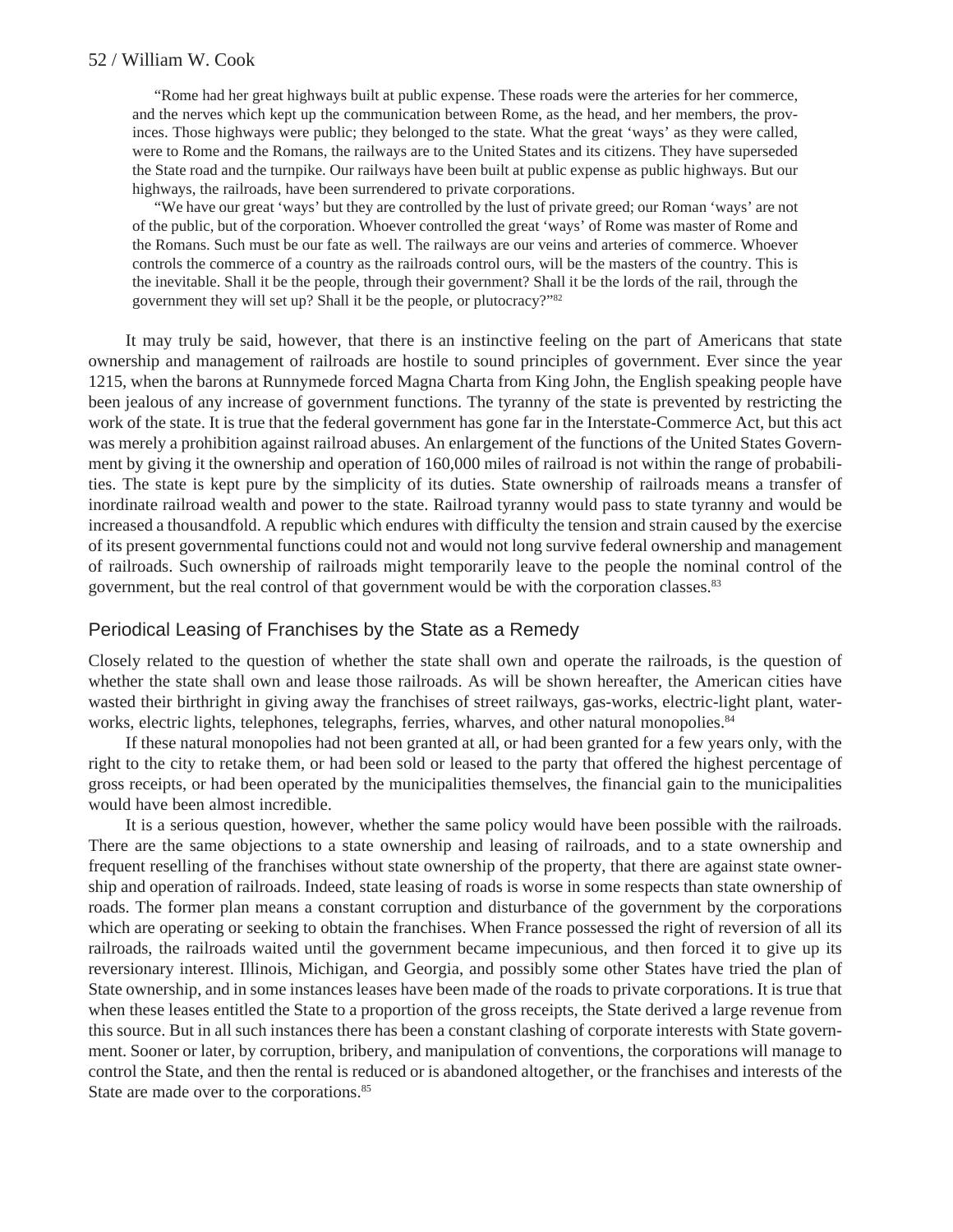## State Regulation of Railroads as a Remedy

England and America have instinctively refrained from state ownership of railroads. The policy and tendency of Continental Europe in this respect have not been followed. Nevertheless, in both England and America the abuses and dangers of corporate ownership of railroads have been felt *as* fully as they ever were felt in Continental Europe. These abuses and dangers have already been pointed out. They include discriminations, extortionate charges, watered stock and bonds, free passes, pools, frauds on stockholders and creditors, municipal aid, special privileges, exemption from taxation, and the dire evils of railroad bankruptcies, foreclosures, receiverships, and reorganizations. They include also the constant corruption of the state by railroad corporations seeking to obtain new franchises, or to modify or protect old ones. England and America have both felt the full weight of these troubles.

Nevertheless, for the most part, America has been constant to the Anglo-Saxon idea that the true function of government is to protect life, liberty, and property, and that when government attempts to do more than this, it does more harm than good. For the most part, the English-speaking nations have ceased prescribing by statute how many coats a man shall own, what food he shall eat, what he shall drink, how many servants he shall employ, what speculation in merchandise he shall enter into, what business methods he shall adopt, and what opinions he shall hold. State regulation of such matters is hostile to personal liberty.

It has been largely on account of this feeling that the railroads have not been more seriously interfered with. From 1830 to 1870 there was a separation of railroad and state, as wide as the separation of Church and state. And the railroads, particularly in the West, made the best of their opportunities. They levied extortionate rates, defied municipalities and legislatures, paid no attention to the complaints of the people, and conducted themselves generally as the owners of the country and the fulness thereof. The railroads as well as the people assumed that the State should bear the same relations towards railroads that it bears towards other business namely the duty to protect life, liberty, and property, and to do nothing more.

But this theory failed. Railroad practices, railroad wealth, and railroad power became insolent, usurping, and corrupt. The railroads were not only discriminating and levying oppressive charges for traffic, but they were controlling legislatures, influencing judges, corrupting public officers, and absorbing the press. All the avenues of expression and the bulwarks of the people's supremacy were falling into the hands of the railroads. The time had come for a change. The old theory that State interference with business was wrong and that consequently the State should not interfere with the railroads was found to be too narrow. It had become clear that either the State must rule the railroads or the railroads would rule the State.

Hence it was, as already stated,<sup>86</sup> that in 1870 various Western States enacted statutes which greatly reduced the charges which the railroads had been collecting. The railroads refused to obey the statutes and claimed that such statutes were contrary to that provision of the Federal Constitution which declares void any statute of a State which impairs the obligation of a contract. The railroads contended that their charters, being contracts between them and the State, were violated by the statutes, which reduced railroad charges. A series of cases, called the "Granger Cases," were commenced to test the constitutionality of these statutes. The Supreme Court of the United States sustained the statutes and since that time the railroads have necessarily complied with them. But other abuses arose and soon became unbearable. The railroads gave rebates, secret reductions, and all kinds of discriminations to favored shippers. The report of the Hepburn Investigating Committee to the New York Legislature in 1879 uncovered an appalling mass of illegal and dishonest practices. New statutes were passed and State Commissioners were appointed and authorized to rectify the abuses. Most of the States of the Union now have these railroad commissions. The powers granted to the commissioners vary in each State. In Massachusetts their power is simply that of investigating and recommending. In New York it is about the same. But in Iowa, Kansas, Missouri, Florida, and several other States the commissioners are given power to order the railroads to reduce their rates. In nearly all the States the commissioners have power to prescribe and enforce regulations concerning speed of trains, obstructions at crossings, precautions against collisions and other accidents, adequate depot accommodations and facilities for shipment, the construction and maintenance of cattle guards, road- and farm-crossings, side-tracks to mines and manufacturing establishments, improved switch and signal systems, and the prevention of fraud or unjust discrimination in the weighing, billing, and transportation of freight; severe penalties being often prescribed or authorized for their enforcement. But in regard<sup>87</sup> to all this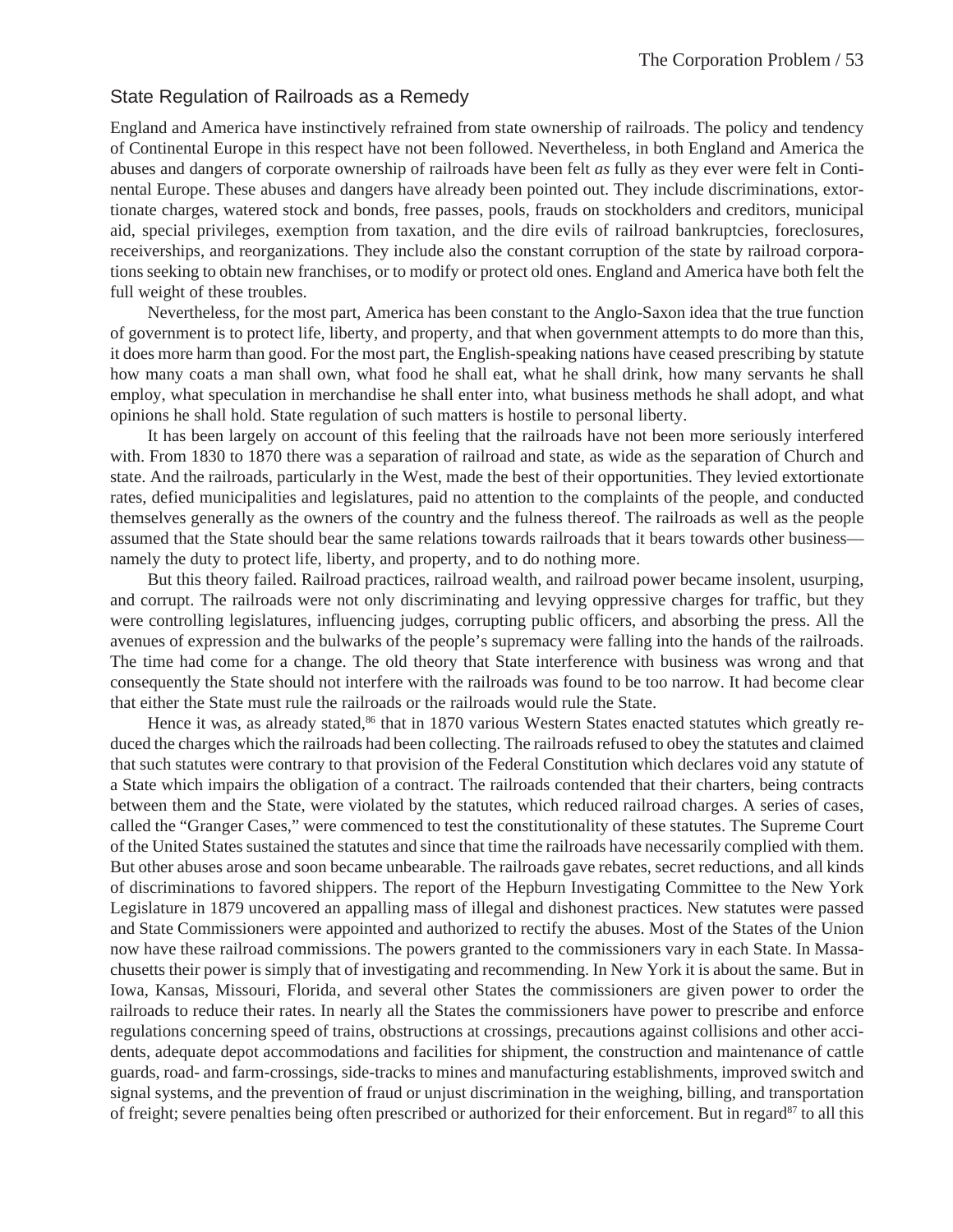legislation an unexpected difficulty arose. The Supreme Court of the United States decided that a State statute which affected freight passing from State to State was void because it interfered with the exclusive right of the federal government to regulate interstate commerce. After this decision there remained but one remedy. Congress was called upon to enact a law prohibiting interstate railroads from continuing the abuses which then existed. In 1887 such a law was enacted by Congress. It prohibited interstate railroads from giving discriminations; from issuing free passes; from charging more for a short haul than for a long haul, excepting in a few cases; and it created a commission of five judges to expound and administer this law. Such is the present situation of the railroad problem in America.

In England also the regulation of railroads by means of a commission is the policy that now prevails.

But England and America are still very far from having settled the railroad and corporation problem. These commissions may possibly prevent discriminations and excessive rates. Congress may even proceed to reduce and regulate the rates charged on interstate commerce. But State or national regulation does not touch the deeper questions and difficulties that exist between the railroads and the people. Indeed, these commissions will tend to increase rather than decrease the corruption of the government by the railroads; increase the inducement of the corporations to control and dominate the State and nation; and increase the tendency of wealth and corporations to use that control, not for the protection of the people and of republican institutions, but for grasping more wealth, wielding more power, and protecting and enlarging the franchises, and privileges which they already possess.

Adams on "Railroads" says in regard to these unsatisfactory results:

"The final result is probably yet quite remote, and will be reached only by degrees. When it comes, it will assuredly work itself out; probably in a very commonplace way. The development will then unquestionably be found to have been correspondent,—that is, consciously or unconsciously, the government on one side and the railroad system on the other will have worked towards each other."88

At present, it is very doubtful whether even the Interstate Commerce Commission is capable of solving any of the difficulties of the railroad problem. The effects of the Interstate Commerce Act have given rise to wide discussion and great difference of opinion. The railroad advocates claim that the anti-pooling provision and the prohibition against charging more for a short haul than a long haul are disastrous; that these provisions are ruining the small railroads, and leading to the absorption of small lines by great lines; that the prohibition against free passes and the secret sales of tickets at a discount are not observed and cannot be enforced; that the prohibition of pools promotes railroad wars and secret discriminations, rate-cutting, rebates, and under-billing;—in short, that the act has demoralized the railroad world, and made things worse than they were before.<sup>89</sup>

Answers, however, have been given to all of these objections, and these answers are of vital importance because the movement to repeal the Interstate Commerce Act is a strong one. They are as follows: The prohibition of the pool may promote railroad wars, yet railroad wars existed before pools, and would arise if the Interstate Commerce Act were repealed. Railroad wars will always exist in this country until consolidation takes place. When only great trunk lines remain to compete for business, they will divide the business, parcel out the country, and railroad wars will be heard of no more. Until then railroad wars will occur. Even though the Interstate Commerce Act accelerates the process of the absorption of the small lines by the great lines, nevertheless the act should remain. Pools delay the natural course of events, and since the pools retard the manifest solution of the railroad problem, pools should cease. Nor should the long- and short-haul provision be repealed. The effect of the enactment has been to cause the rates between the great commercial centres to be maintained at a higher point, and the local rates to be reduced. It has prevented small lines from cutting through rates because a low through rate necessitates equally low local rates. It has caused the railroads to give better accommodations to local business. It has decreased the attention which railroad officers have given to through business,—a prolific source of the whole list of railway abuses. It has caused small towns, cities, and villages to obtain equally good rates with the larger places, and has prevented the growth of the latter at the cost of the former. It is true that the act has aided the greatest commercial centres, while injuring the smaller commercial centres. New York thrives under it. Smaller cities, such as Omaha and Detroit, are injured. The cities that have been serving as middlemen between the great metropolis and the small towns have suffered. The middlemen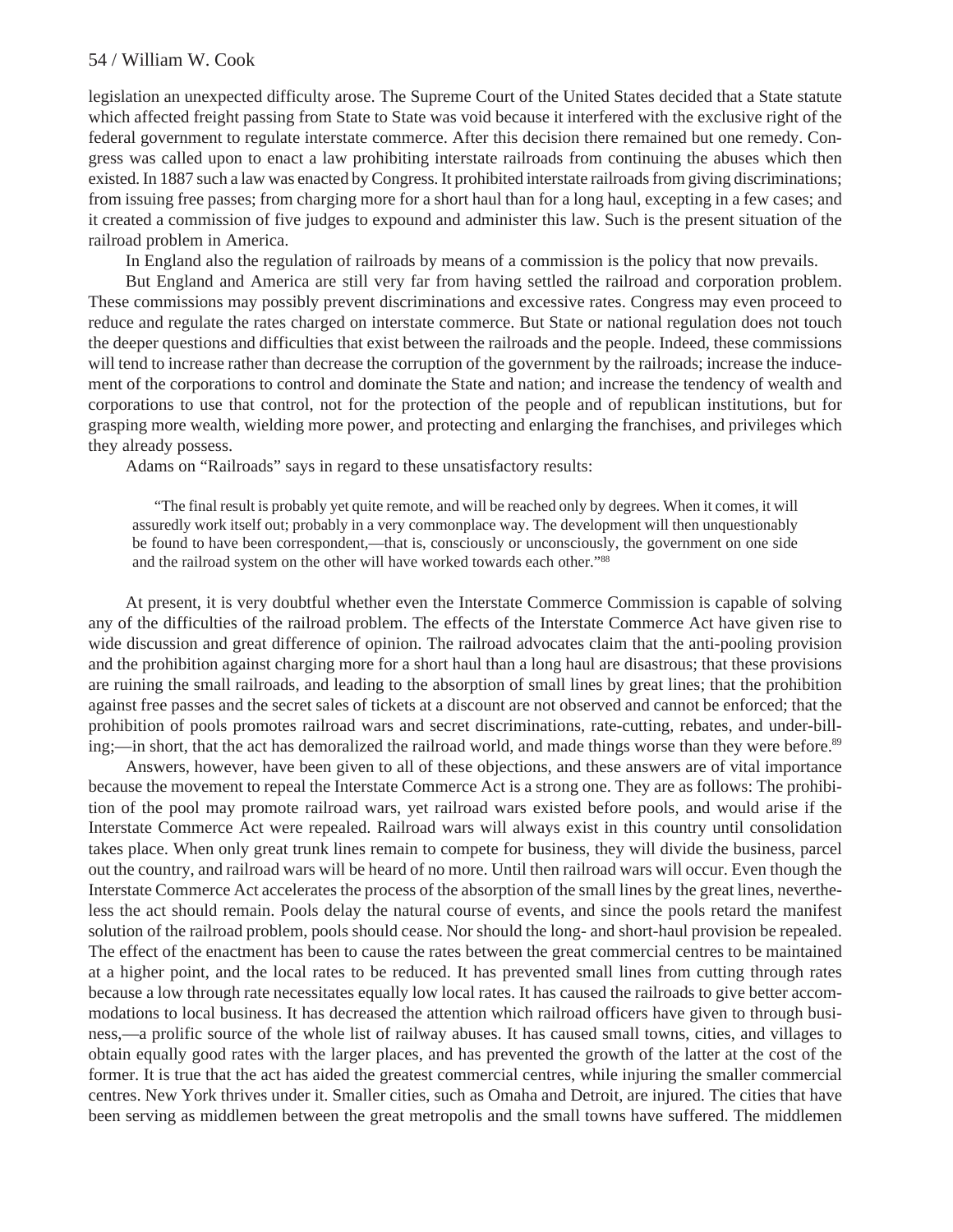are no longer needed. The rate from the great commercial centre to the small town is lower, or as low, as the rate from that centre to another city added to the rate from the latter city to the small town.

America will not abandon its policy of State and national regulation of railroads. It will not repeal the Interstate Commerce Act. A few of the cities and all of the railroads may favor that repeal; but the great mass of the people, particularly in the West, will not allow it. The act is here to stay.<sup>90</sup>

Charles Francis Adams, in December, 1888, said of the Interstate Commerce Act:

"Under the operation of the act, the smaller local railroads throughout the country are being ground out of existence. It is the long haul which brings in the profit. The smaller independent railroads cannot have the long haul, and can only be operated profitably in connection with the larger railroads. They are thus, one by one, becoming unremunerative, and being forced, whether they like it or not, into the maws of the few great systems into which the railroads of the country are rapidly crystallizing.... Just as the small local railroads are crushed out of existence by the anti-pooling clause, so the local points of distribution and second-class business centres throughout the country find themselves, because of the long and short haul, unable to compete with the great commercial centres. Traffic, under the provisions of the act, must inevitably seek the railroad having the long haul to the most distant and largest centres. The operation of the law in this respect is now beginning to make itself felt upon the smaller distributing points. They are deprived of their markets; for those who formerly bought of them can get the same goods on better terms from the larger and more distant centres. The old local system of distribution is broken up in favor of the centralized system. This fact is now making itself apparent to the manufacturers and jobbers of the smaller cities and towns as against Chicago, St. Louis, or Cincinnati; but, as sure as the law of gravitation applies to all places and works under all circumstances, this same long- and short-haul clause will next make itself felt against Chicago, St. Louis, and Cincinnati, and in favor of New York. In other words, contrary to every design of those who framed the act, its provisions have lent a new impetus to just those forces which it was intended to hold in check. Instead of building up the local road and the small distributing centre, it is working the sure destruction of both.... If that act were totally repealed to-morrow, it would produce but a temporary and stock-jobbing relief. For a few days things might be apparently better; but they would be sure to drop heavily back again into their present bad state, unless the knife of reform went deeper and cut at the root of the evils I have referred to. The railroad system must heal itself; no act of Congress, or repeal of any act of Congress, will greatly help it."91

## Railroad Consolidations as a Remedy

"Where combination is possible, competition is impossible." The truth of this terse statement of an economic principle has been demonstrated by the railway history of the past twenty years. Not only this, but very probably the most striking feature of the railroad situation to-day is the swift and uncontrollable tendency towards consolidation. Trunk lines are being united, while short and disconnected roads are being absorbed. Scarcely a month elapses without some great consolidation being announced. A few great transcontinental systems of railroads are beginning to assume enormous proportions, and when their work has been accomplished it will be found that all other roads have been absorbed. It is being done by leases, sales, consolidations, mergers, absorptions, and amalgamations, aided by railway wars, railway wrecking, and railway bankruptcies, foreclosures, receiverships, and reorganizations. The country is being parcelled out among a few great trunk lines, which ultimately will reach from ocean to ocean. Each system will have exclusive possession and control of the traffic in its district, and each will respect the territory of the other. In England, out of two hundred and sixty-two companies only eleven remain. For thirty years Parliament tried to stem the tide of consolidation, and then abandoned the effort. In France six companies remain out of forty-eight. In America it takes twenty-seven pages of Poor's "Manual of Railroads" for 1889, and thirty-one pages in 1890, to give merely a list of railroad companies which have become merged into others. The 167,000 miles of American railroad are owned by 1,705 companies, but the operations of all these are controlled by 436 organizations that are independent of each other. Thirty-three systems control more than a thousand miles of road each, and these same systems control forty-nine per cent of the total railroad mileage of the country.

Railroad consolidations are inevitable. Constitutional and statutory prohibitions cannot prevent them. They are due to the certainty of increased profits and to the impossibility of maintaining competition among natural monopolies. They are the product of the laws of trade, and the laws of trade are stronger than the laws of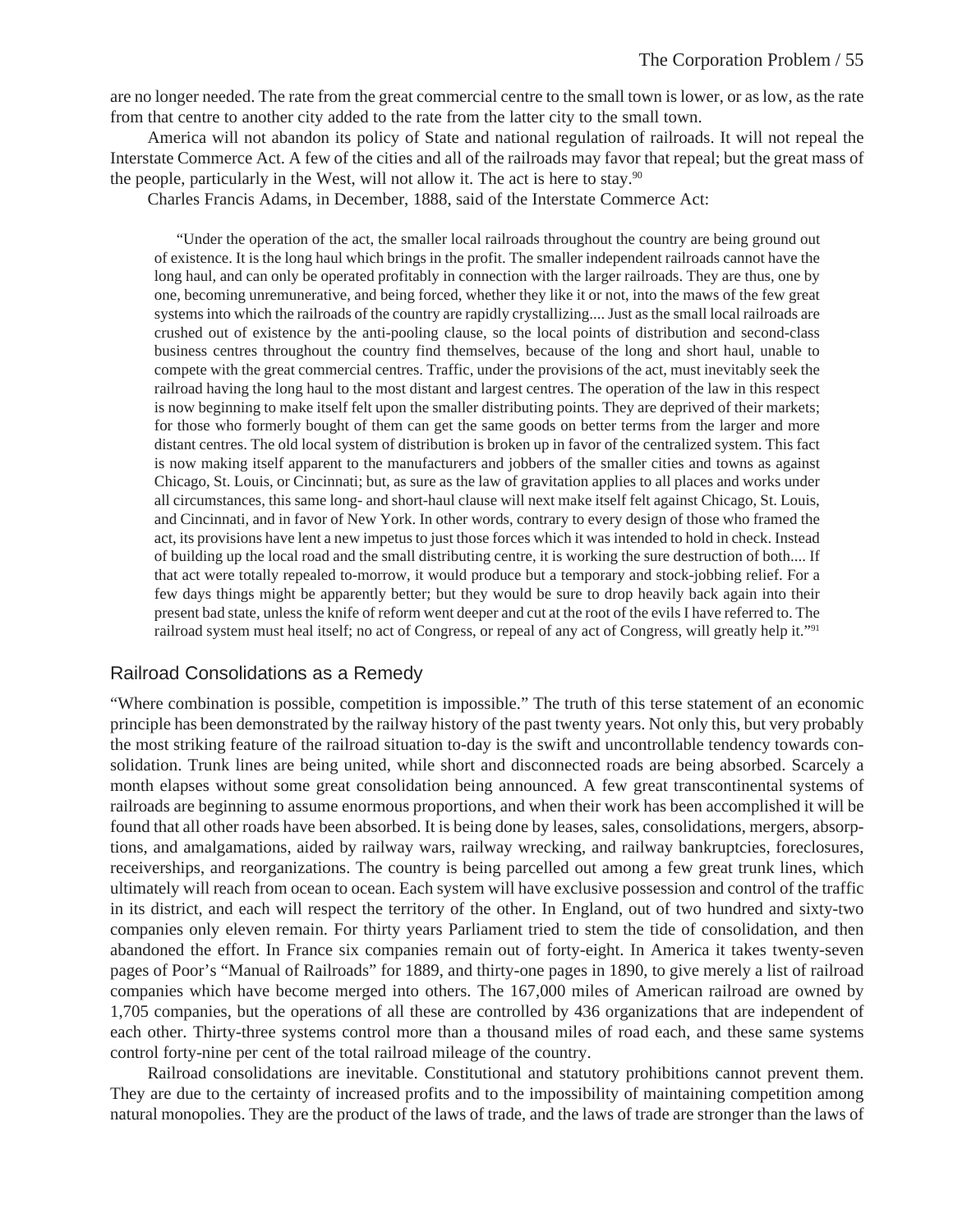men.

The consolidations here referred to are where one road becomes permanently united with another by union, purchase, merger, or long-time lease. Recently another method of consolidation has been advocated, the railroad "trust." No such trust On a large scale has yet been attempted, and probably none ever will be. A railroad trust would encounter the hostility and adverse legislation of every State in the Union. Its legality would be doubtful, especially in the light of the recent decision against all forms of trusts. Moreover, such a trust would be difficult to bring about, owing to the caution and large interests of the stockholders. It would be subject to that objection to all trusts, namely, the unrestrained, secret, and unlimited power of the trustees. It would be liable to fall to pieces and be dissolved by consent, dissensions, disasters, or judicial interference. A consolidation, on the other hand, is permanent, reliable, and effective. The railroad trust would seem to be unworthy of serious consideration. It may be formed. It cannot endure.  $92$ 

The *Railroad Gazette* has well said:

"A consolidation which actually stands is worth ten times as much as a trust which totters from the beginning and takes the first opportunity to fall to pieces."

And the Interstate Commerce Commission has said concerning this subject:

"Anything equivalent to consolidation of all the roads of the country under a single head, or even those of a considerable section, whether by merger or by the formation of a confederation which should have powers of legal control, or by the creation of what is now technically denominated a trust, could hardly be supposed possible even if the parties were at liberty to form it at pleasure. If the parties could come into harmony on the subject an arrangement of the sort would be so overshadowing, so powerful in its control over the business interests of the country, and so susceptible of being used for mischievous purposes in many ways that public policy could not for a moment sanction it, at least unless by statute it were held in close legal restraints and under effectual public supervision and control.<sup>93</sup>

Again, competition as a remedy for railroad abuses has proved a failure. Mr. Stickney clearly describes the results of competition between railroads when he says:

"Competition may for a short period illegitimately reduce rates, but its great province is to produce unjust discrimination, taking by stealth what rightfully belonged to one and giving it to another. It takes from the poor and gives to the rich; from the many and gives to the few. It does not permit men *in* the ordinary walks of life fairly to compete with one another. At the command of the favorite it drives multitudes of men from their chosen vocations and independent business pursuits, thereafter to occupy positions as clerks and employees. While the favorite becomes rich, they become poor. It affects the value of real estate, making that of farms and village property in non-competitive districts less, and in increasing that of competitive districts. It affects the value of personal property, making it greater in the hands of large shippers, who are granted cut rates, than in the hands of small shippers who are not thus favored. It forces population along with manufactories and commerce to the large cities. Instead of allowing the artisan to live in the smaller town, where it might be possible for him to own his home, and with moderate expenses rear his family in the quiet and amid the virtues of the country, it compels him to live in the vicious tenement-house of the crowded city. His children have reeking pavements instead of green fields for a playground, and their ears are greeted with coarse profanity and vulgar language instead of the songs of birds. The air is laden with the disgusting odors of the ginshop instead of the perfume of clover blossoms, and instead of the peaceful scenes of nature they are made familiar with vulgarity, brutality, and crime. By congesting population it indirectly promotes disease, ignorance, and crime. It destroys independent occupations and forces the whole people into classes; employers and employees, masters and servants, autocrats and menials akin to slaves. Why should the people longer worship the monstrosity of discrimination because perchance it has been called competition, or mourn over its destruction?"<sup>94</sup>

And Mr. Acworth summarizes the results of railroad competition in America as follows:

"Wholesale bankruptcy of companies, with enormous loss to innocent shareholders; reckless discrimina-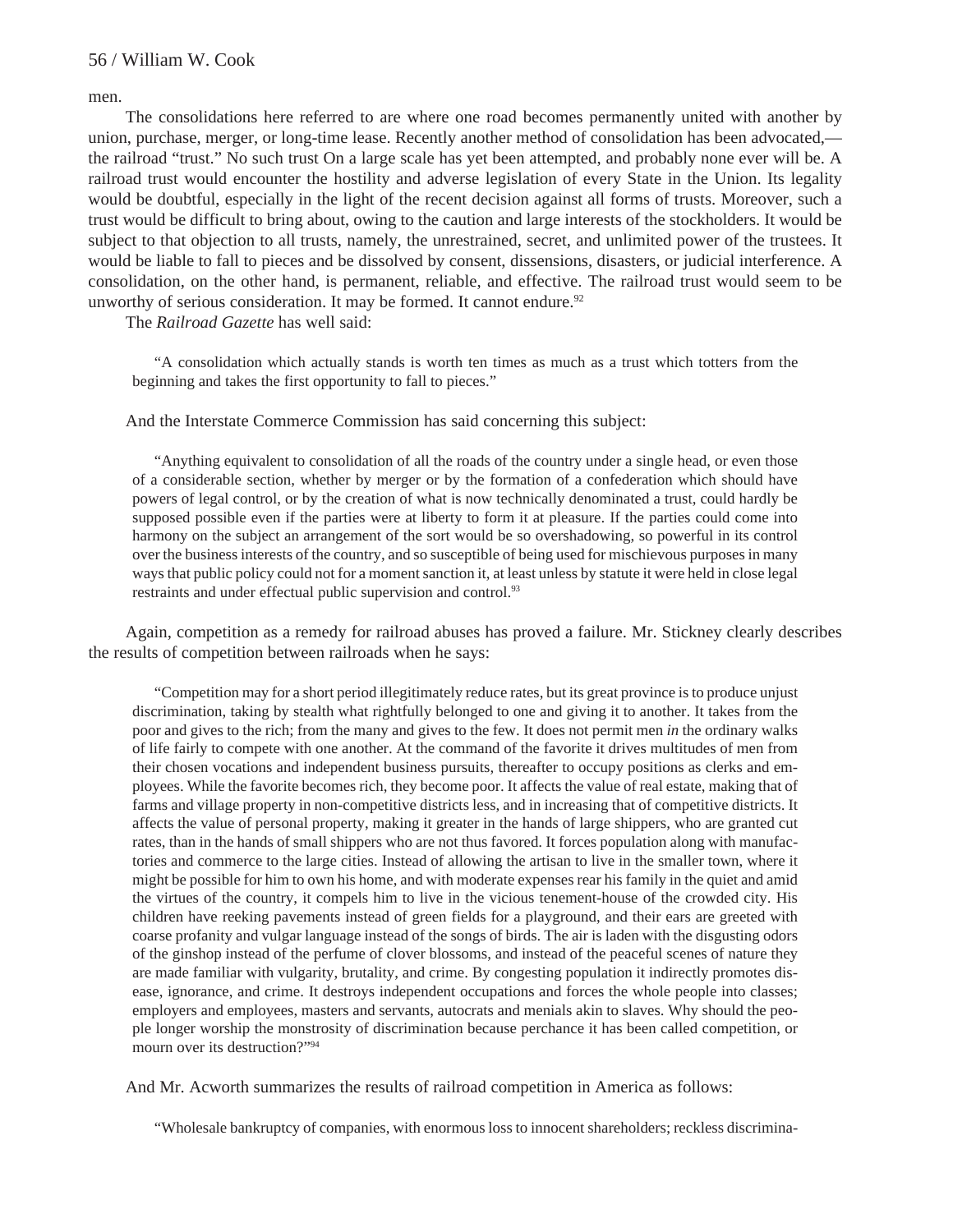tion between local rates and competing rates; flagrant dishonesty in preferences given to big traders over smaller rivals; secret rebates and discounts which have sapped the very foundations of commercial morality; and uncertainty which has made what should have been legitimate trading often little better than mere Stock Exchange gambling. This is strong language, so it is perhaps as well to produce some evidence to justify it. As for the bankruptcy of companies, let this one fact suffice: Between Chicago and Cairo, a distance of 367 miles, there are twenty-two railway companies whose lines cross that of the Illinois Central. Eighteen out of the twenty-two have passed into the hands of a receiver since the year 1874."95

There have been various attempts to promote competition and to stop the combination and consolidation of railroads. In Pennsylvania a constitutional provision prohibits the consolidation of competing railroads. When the South Pennsylvania railroad was being constructed in 1884, the great Pennsylvania Railroad arranged to purchase it and thus dispose of a dangerous competitor. But the State interfered and enjoined the purchase. Nevertheless the South Pennsylvania railroad has not been completed, and the failure to complete it is due to the Pennsylvania Railroad. The State prevented a consolidation, but it prevented also the completion of the competitor. Various other States have this same prohibition against the consolidation of competing lines, but the march of events has not been, and cannot be, stopped by them.

In England as well as America the conclusion is being reached that consolidation is inevitable and cannot be stayed.

Charles Francis Adams speaks of this as follows:

"Nowhere is the present tendency towards the concentration of railroad interests in a few hands more apparent than in England. The mill of competition has there about fulfilled its allotted work. The whole English railway system has now passed into the hands of a few great companies, by whom the country is practically divided into separate districts. These are literally in the hands of monopolies."96

There is no doubt that the objections to these consolidations are grave and of great might. Nevertheless the law of industrial development is stronger than human statutes and constitutions. It is time to admit this fact, and to ask what good and what injury will come from the few great railway systems which are destined to own the railroads of America.

That there will be some benefits is undeniable. First and foremost there will be greater honesty on the part of the railroads. It is beginning to become clear that honesty in the management of competing railroads is impossible.<sup>97</sup>

Traffic goes to him who cuts the rates, under-weighs the shipment, or bribes the shipper in some one of the numerous methods practised by railroad men. The manager who deals fairly with the public and all shippers, who gives equal rates to all, and secret favors to none, soon sees his business departing and soon loses his own position. He is replaced by a "live man."

Railroad consolidation will do away with all this. It is true that by these consolidations railroad rates will not be reduced, nor will issues of watered stock and bonds be prevented, nor will the conveniences of trade be studied, nor will the bribery of public officials cease. But the cutting of rates and the discriminations which now exist will stop. There will no longer be any occasion for them.

The railroads themselves will be the chief gainers from consolidations. And in these days when "gentlemen's agreements" and "presidents' conferences" are endeavoring to bind competing railroads together,<sup>98</sup> it is well to remember that pools, traffic contracts, and associations to regulate rates are transient and worthless. Consolidation absolute and complete is the only solution. It may be that in order to bring about such consolidation, there must be railroad wars, loss of dividends, cutting of rates, and a demoralization of business. It may be that the weaker roads must be crushed until they are absorbed by tbe greater. All this will involve frightful loss and hardship. Possibly it may be avoided by gradual purchase, absorption, and consolidations. But certain it is that the feeble hand of the proposed railroad associations merely delays the fierce process of consolidation by means of railroad wars and foreclosures. The necessity of that process cannot be obviated by such makeshifts and hollow truces.<sup>99</sup> Consolidations and consolidations alone will accomplish the result which is sought. Discriminations will decrease; rates will be more uniform; disastrous railroad wars will cease; legislative lobbying and free pass bribery will diminish; the construction of useless roads will be prevented; foreclosures,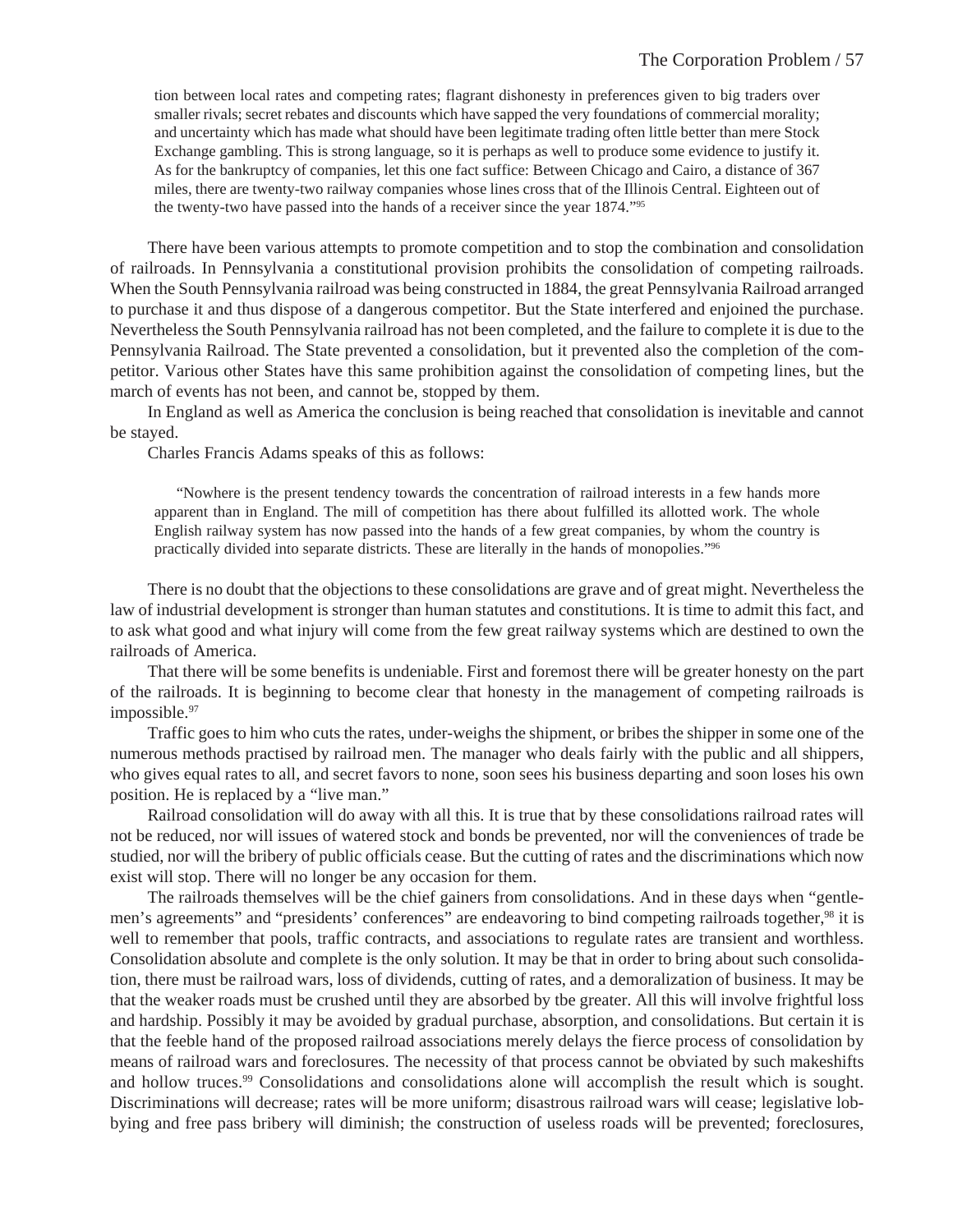receiverships, reorganizations, losses, and financial wrecks of railroads will be averted, and the material wealth and financial stability of the country will be enhanced.<sup>100</sup>

Consolidation is the only available solution of the railroad problem. State ownership is hostile to Anglo-Saxon instincts and settled ideas of government. State socialism, such as Germany is fast drifting into, is out of the question in America. Federal or State regulation of rates and abuses does not cure the evils or remove the danger that the railroads will dominate the State. Co-operation or profit-sharing is impracticable. The present tendencies are toward a further regulation of railroads on the part of the federal government, and more rapid consolidation on the part of the railroads themselves. When these two tendencies shall have reached their natural conclusion, and when a concentrated railroad power is subject to regulation by the federal government, then the question will arise which is the greater, the railroads or the State. The question then will be—shall the State rule the railroads, or will the railroads rule the State?

At present the work of consolidation is going on. These are the days of railroad crystallization. A new power is arising and is overshadowing all others. The only great objection to it is the danger which it brings to a republican form of government. The future relations of the State towards the railroads cannot be foreseen nor foretold, and yet those relations are being formed to-day and are entering into the very warp and woof of American institutions. The problem whether the people or the corporations shall rule the republic is one of the greatest problems of the age. It is the subject of a subsequent chapter of this work.<sup>101</sup>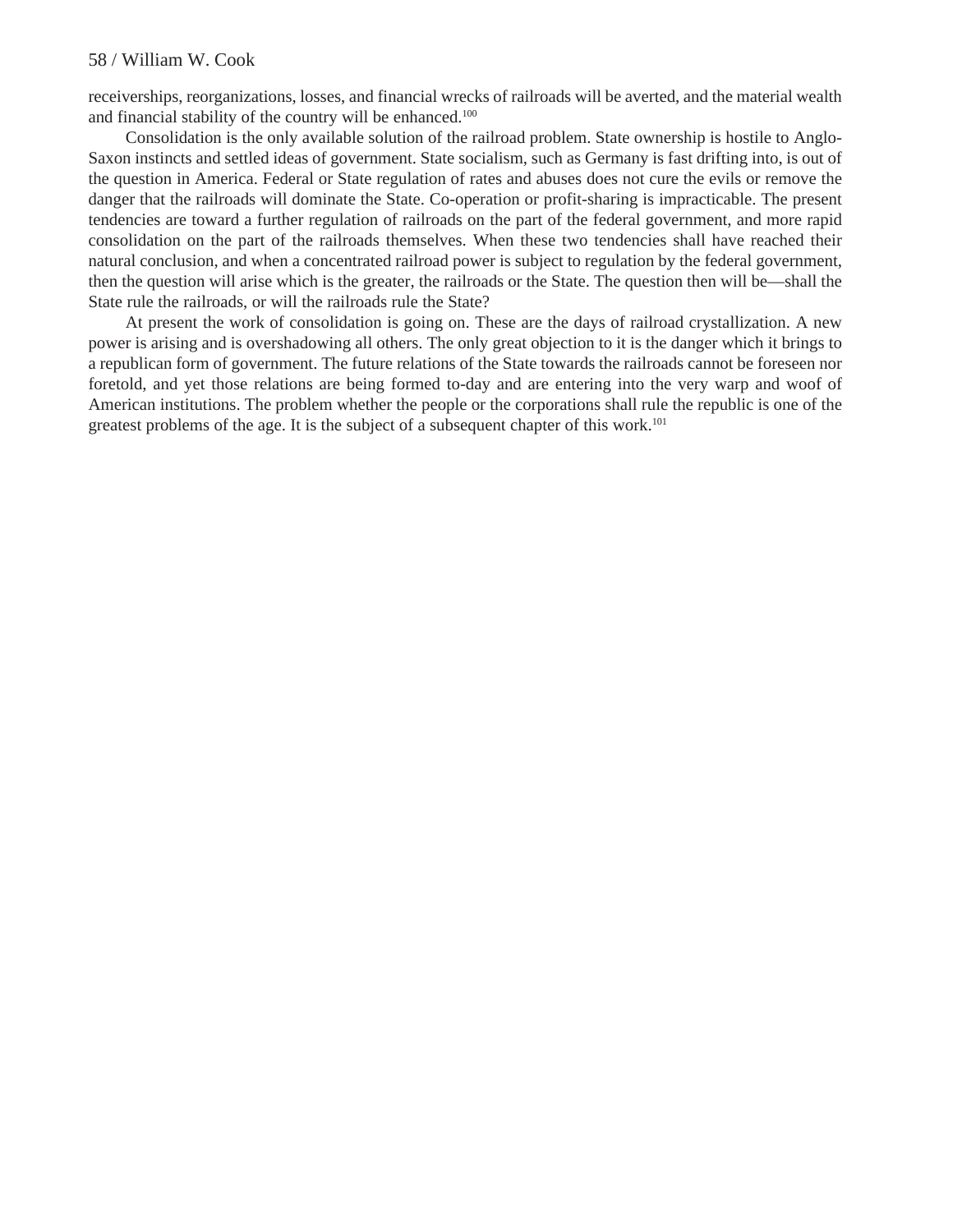# Chapter IV: Corporations as the Owners of Natural Monopolies

### What Is a Natural Monopoly?

A monopoly that is necessarily such from the nature of the case is called a natural monopoly. Its monopolistic character results from the limited number of possible competitors, the limited space that is available for the business, or the limited number of franchises within the gift of the people.

A natural monopoly is found in a railroad, street railroad, telegraph system, telephone system, waterworks, gas-works, electric lights, irrigation reservoirs, wharves, and ferries. It differs from other business in the following respects: the people give to it the right to take private land and the public streets for its use; it charges a toll instead of a profit; it is free from permanent competition; it rapidly increases in value, and this increase is due not to its owners, but to its monopolistic character; its value does not decrease with the decease of its owners, as is the case with a large manufacturing business or professional pursuit; and an increase of population increases its income, but does not bring new competitors.

These are important distinctions.

A natural monopoly originates generally in a grant from the people. A railroad can be built only by the people authorizing it to take private land under the power of eminent domain. A street railway, gas-plant, electric lights, telegraph, telephone, and waterworks are granted the right to use the public streets. Wharves are built on the seashore which belonged to the state, and ferries are authorized by municipalities or by the state. These privileges granted by the public to natural monopolies are called franchises. This kind of franchise, however, is to be clearly distinguished from a franchise to act as a corporation. As regards corporations there are two kinds of franchises; one consisting of the power and privilege to exist as a corporation; the other consisting of the additional peculiar privileges mentioned above. All corporations have the former —the franchise to act as a corporation. This last-mentioned franchise enables the corporation to sue and be sued in its own name instead of in the name of its members; to buy, sell, and hold property in that name; to have directors to do the business; to make by-laws and contracts; to limit the liability of its members as regards creditors of the corporation; to allow its members to transfer their interests to another; and to use a corporate seal in its deeds and contracts. All these constitute one kind of franchise—a franchise to exist and act as a corporation. But many corporations have two kinds of franchises: the franchise to act as a corporation; and additional franchises not essential to their corporate existence, such as franchises to use the public streets, to take private land for their purposes, and to collect tolls from the public. A manufacturing or business corporation has the former of these franchises. Railroad corporations and all other natural monopolies have both.

There is reason for using this term, natural monopoly.

It is well to examine the histoiy and various uses of this word monopoly. In olden times under the English kings a monopoly meant an exclusive privilege granted by the king. It was a grant by the king and not by Parliament. In the formative industrial period of England, the government wished to secure the establishment in that country of certain trades and industries that were then successfully carried on in foreign countries, especially in Flanders. Foreign artificers, tradesmen, and manufacturers were invited to come over and establish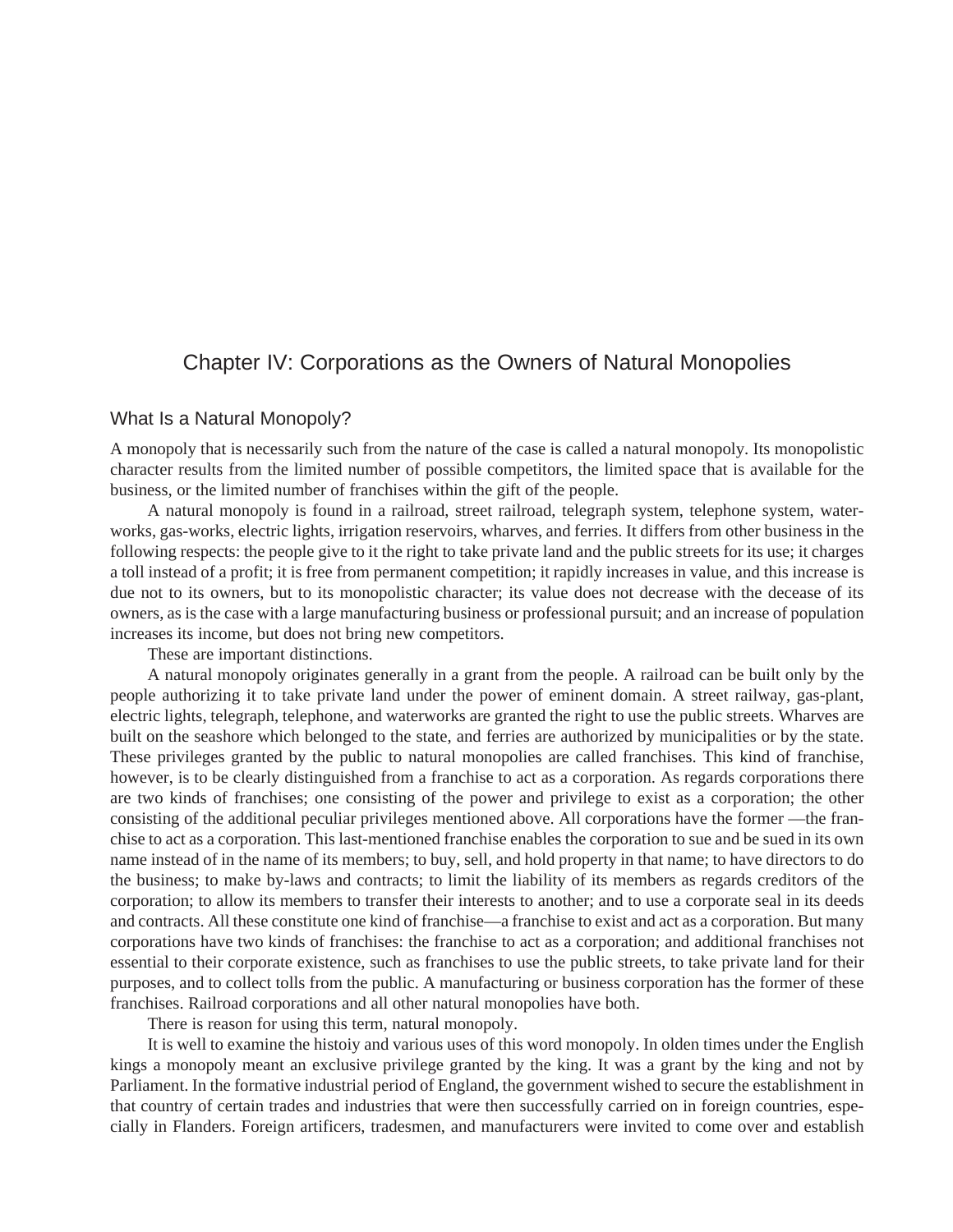their industries in England, and as an inducement the king gave them special privileges, such as the exclusive right to carry on a particular industry, or the exclusive right to certain markets, or to trade exclusively with certain countries or colonies. But these monopolies soon restricted progress, shut out competition, and became odious to the people. Moreover, the crown abused its power to create monopolies. They were given as gifts to royal favorites, and were sold for money, which the crown then employed to subvert the constitutional liberties of the people. Consequently there arose a great contest. The right and prerogative of the king to create monopolies were denied. The Parliament, the courts, and the people carried on the contest against the crown, and Lord Coke, in the great Case of the Monopolies, declared these crown monopolies to be void. Nevertheless the king continued to create them and to sell them. One of the charges against Charles the First was his unlawful creation of monopolies. But finally the crown abandoned its claim, and at the present time no one but Parliament has power to create such a monopoly, and even if such a thing were attempted by Parliament, the unwritten constitution of England and the settled principles of the English people would soon cause the act to be repealed.

In modern times the word monopoly has, by usage, been given a wider meaning. It means the power of a corporation or person or combination to control prices. It is a monopoly in a particular business. It is a monopoly for the present, even though in the future there may arise competition. The monopoly may be in the manufacture or sale of a commodity, or in the control of the rate for the transportation of persons or merchandise, or it may consist of exclusive privileges granted by a legisla-ture—privileges conferred by statute.

The past fifty years have been prolific in the production of monopolies. They exist to-day in three different forms: monopolies in which the government has prohibited competition; monopolies by the combination of competitors, as in the case of trusts; and third, natural monopolies. They will be considered in the order named.

Monopolies in which the government prohibited competition were freely granted fifty years ago. They were generally granted to bridges, ferries, railroads, water-works, gas-plant, and turnpikes. A bridge company would be given exclusive privileges, and no other bridge for a certain number of miles above it or below it was to be erected. So also with ferries and railroads. A railroad would be given a charter, and that charter would prohibit the building of any other railroad for a certain number of miles on either side of it. Water-works in a city would be given the exclusive privilege of supplying that city with water. Gas-works would be accorded a similar monopoly as to gas. And even turnpikes were given exclusive privileges. As will be shown hereafter, these various enterprises are natural monopolies in themselves. But the point to which attention is now called is that the legislatures have added to their monopolistic character by making them statutory monopolies also.

All these monopolies were legal and constitutional. They could not be granted by municipalities unless the latter had express power to grant them. But they could be granted by the State legislatures, and were upheld by the Supreme Court of the United States, when the States afterwards attempted to repudiate their reckless gifts. A State, however, could not grant a monopoly as to water transportation, because Congress had exclusive power over interstate commerce. The monopoly granted by New York State to certain persons relative to boats propelled by steam was declared void.

But the injustice, improvidence, and bad results of these statutory monopolies granted to bridges, ferries, railroads, turnpikes, gas-plant, and water-works soon became apparent. It became clear that a little delay would have brought all these improvements without the statutory monopolistic grants. The monopolies themselves became unbearable. They gave poor service, neglected repairs, refused improvements, disregarded protests, acquired bad manners, and became a nuisance. Attempts were made to break the monopoly by starting a competitor. But the courts sustained the monopoly on the ground that it was a contract. The new competitor was enjoined. The courts, however, went a long way in construing away the special privileges. Unless the monopoly was clearly granted it was overthrown. It was limited by construction as much as possible. Moreover, new kinds of competition were favored. The courts held that a gas monopoly did not exclude an electric-light competitor, nor did a bridge monopoly exclude a railroad bridge. But this remedy was not enough. The people were hostile to monopolies, and this hostility took form in constitutional prohibitions against monopolies. Massachusetts led the way, and now all of the advanced constitutions of the various States contain a provision that no special or exclusive privilege or immunity shall be granted to any corporation.<sup>102</sup>

The second class of monopolies, those created by the combination of competitors, have come to be called trusts. They are considered elsewhere.<sup>103</sup>

The third class is the natural monopoly. This is a monopoly originating in a statute, and afterwards becom-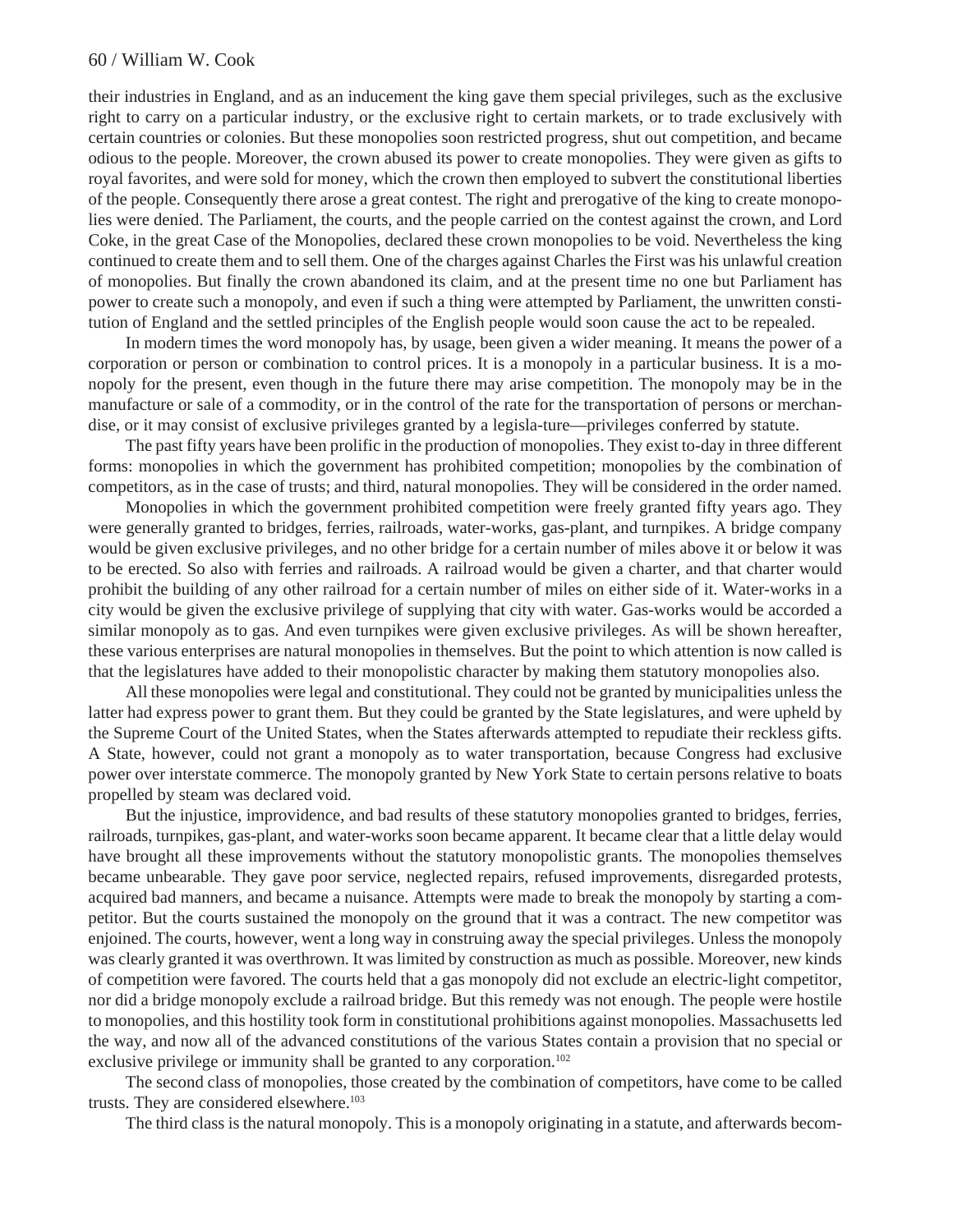ing a monopoly by the very nature of things. It is a right given by statute, and yet the statute does not make it an exclusive right. It becomes exclusive and a monopoly by reason of the character of the business itself. It includes all franchises to collect toll—railroads, canals, street railroads, gasworks, electric lights, telegraphs, telephones, wharves, ferries, turnpikes, bridges. It is true that there is nothing in the law to prevent competition, but such franchises as these are monopolies nevertheless. They are so because competition is restricted by the great cost, great risk, and great danger of loss, or because from the circumstances of the case competition is impossible. They are monopolies or soon become such from the very nature of the business.

## Natural Monopolies as the Source of Great Fortunes

It is curious to note how the different kinds of property have a different relative importance in the course of time. Five hundred years ago real estate was the only property that brought wealth and standing to its owner. Personal property was of little consequence, and not much of it was in existence. But during the past two hundred years personal property has risen to the ascendency. The banker, merchant, manufacturer, and capitalist, have become wealthier than the landowner. The moneyed classes have supplanted the landed classes in importance. The banker millionaire is greater and more powerful than the ducal landlord.

During the past thirty years, however, a still different source of wealth has sprung into existence. It has risen to the first importance, and has created moneyed kings greater, stronger, richer even than the banker himself. A new financial era has been entered upon. Land, the old source of centralized wealth, inordinate power, caste privileges, and hereditary rights, no longer maintains its pre-eminent importance. In its place has come the natural monopoly and a new order of men are in control. Crassus and Croesus were poor men compared with the modern Vanderbilts.104 A consolidated railroad has become greater than a dukedom.

Professor Bryce speaks of the railway magnates as follows:

"These railway kings are among the greatest men; perhaps I may say are the greatest men in America. They have wealth, else they could not hold the position. They have fame, for every one has heard of their achievements, every newspaper chronicles their movements. They have power, more power—that is, more opportunity of making their personal will prevail—than perhaps any one in political life, except the President and the Speaker, who after all hold theirs only for four years and two years, while the railroad monarch may keep his for life. When the master of one of the greatest western lines travels towards the Pacific on his palace car, his journey is like a royal progress. Governors of States and Territories bow before him, legislatures receive him in solemn session, cities and towns seek to propitiate him; for has he not the means of making or marring a city's fortunes.... Probably no career draws to it, or unfolds and develops, so much of the characteristic ability of the nation; and I doubt whether any congressional legislation will greatly reduce the commanding positions which these potentates hold as the masters of enterprises whose wealth, geographical extension, and influence upon the growth of the country and the fortunes of individuals, find no parallel in the old world."105

It is easy to understand why natural monopolies are valuable. They increase in value with the increase of population, while the profits of other business have an opposite tendency. The price of merchandise goes down as population increases. This is because the cost of producing the merchandise is decreased. But with a natural monopoly, a railroad, street railroad, telegraph, telephone, water-works, gas-plant, electric lights, irrigation reservoir, wharf, or ferry, there is no such reduction of price. Reductions are sometimes made in the charges, but these reductions are insignificant compared with the increase of business. The cost of operating the monopoly does not materially increase with the increase of population, but that increase of population brings a rich and ever swelling volume of money into the coffers of its owner. The profits become so large that even the owner dare not declare the rate per cent which he receives on his investment. In order to conceal his real profit, he pretends that he has invested far more than he has, and by watered stock and bonds, he covers up his profits. Into his coffers come sooner or later the surplus earnings of the toiling millions. His wealth grows with the population. The large risk and capital involved in starting a competing concern leave him without a competitor. This fact, together with the fact that the streets of a city are not wide enough to admit many competitors, and that these competitors inevitably combine, soon renders the natural monopoly complete. The merchant, the lawyer, the doctor, the manufacturer, the laborer—all are subject to competition. But the street railway, the railroad, the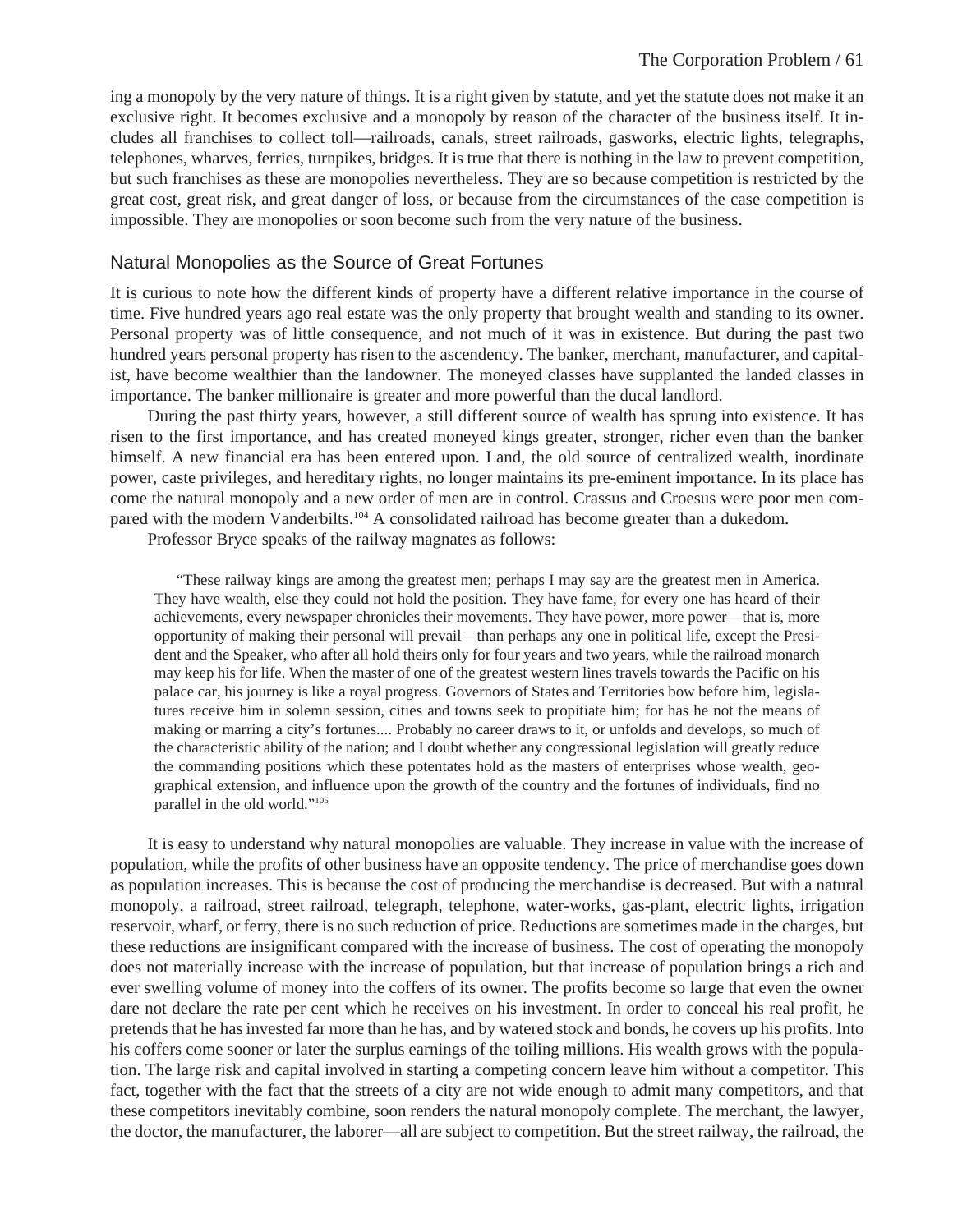ferry, the wharf, the gas-plant, the electric light, the telephone, the telegraph, the water-works—all are natural monopolies. There is a limit to the competitors—a limit fixed not by the ability to do the work, as in other business, but a limit fixed by the limited space or the certain absorption of competitors. All other kinds of business have a rise and fall. If the energies of the participants are relaxed, the business droops. When A. T. Stewart died, his immense business fell away. But a natural monopoly does not depend on the talent of men. It never dies, but it grows with the growth of population. It is free from permanent competition, and it is handed on from one generation to another.

It is well to examine with some care the growth and value of these different natural monopolies.

There is the railroad. It rarely pays in the beginning. As a rule, the builders of a railroad lose all they put into it. The bondholders take it, and even they generally lose a part of their investment. This is so generally true that comparatively few railroads are now built except by the old lines. They can afford to hold the enterprise and wait until it becomes a paying investment. But sooner or later the railroad begins to pay and its income increases with the population. In the course of time it pays interest and dividends on many times its actual cost. And it increases without any particular additional outlay or exertion on the part of the railroad. The increase is due to the inherent value of the franchise —the franchise that was granted by the people, and which derives its increased value from the increase of the people. A man with a few thousand dollars may begin the manufacture of matches, and possibly may compete with the Diamond Match Company's monopoly. A man with a few hundred thousand dollars may construct a sugar refinery and compete with the Sugar Trust monopoly. A man with a few million dollars and a talent for a certain method of doing business may construct an oil refinery and compete with the Standard Oil Trust monopoly. But such is not the case with railroads. A new road paralleling an old road is certain to lose money. The truth is that a railroad is a natural monopoly. To construct a parallel competitor involves great capital and great loss. The day of paralleling railroads has gone by. The disastrous results of the West Shore and the South Pennsylvania railroads have been a costly warning. That the railroad is a practical monopoly is due to the fact that a parallel and competing line is soon absorbed or else is driven into bankruptcy and then bought up. The greatest fortunes that the world has ever seen have arisen from the wealthproducing power of the railroad monopoly.

The Duke of Maryborough, in the *Fortnightly Review,* says:

"It is not a flattering thing, perhaps, to our national pride, but if the truth is told our English railways are toy systems and our rolling stock are toy freight carriers compared to the trains that are run all over America. The immense haulage of American lines done on single pairs of rails is marvellous, and these systems must continue to grow to meet the wants of increasing population and the large centres of permanent industry and manufacture that exist everywhere. It must be noted, however, that the great main arteries of these systems are now permanently marked out. It will be practically impossible to make new main routes, except at fabulous cost, with approaches to the coast. The strategical positions are seized and occupied, and whoever can possess himself to-day of a controlling interest in a main through route and allied feeders across the great central basin of the Northern States, cannot be deprived of a gigantic monopoly in the present and in the future."

So also with the street railways. When first constructed the street railway pays little or nothing. But soon it begins to be valuable. The people become educated up to using it. The town grows to be a city, and the city becomes a commercial centre. The street-railway franchise—the right to collect tolls—the natural monopoly given by the people to a corporation—becomes more and more valuable. Sooner or later its income pays an extraordinary interest on the original capital invested. The corporation has not materially increased its outlay. But the income has grown with the growth of the town.

So also with gas-works, telegraphs, telephones, electric lights, ferries, wharves, water-works, and irrigation reservoirs.<sup>106</sup>

The history of water-works is another instance of what a natural monopoly is capable of becoming. It is impossible to ascertain the amount of water there is in the stock and bonds of water-works companies, but certain it is that where the works are owned by a corporation, the practice is to construct the works by the sale of the bonds at less than par, and to have the stock free of cost; in other words, all water. Even then it is rare indeed that a waterworks company goes into insolvency. It is said that only three foreclosures of mortgages on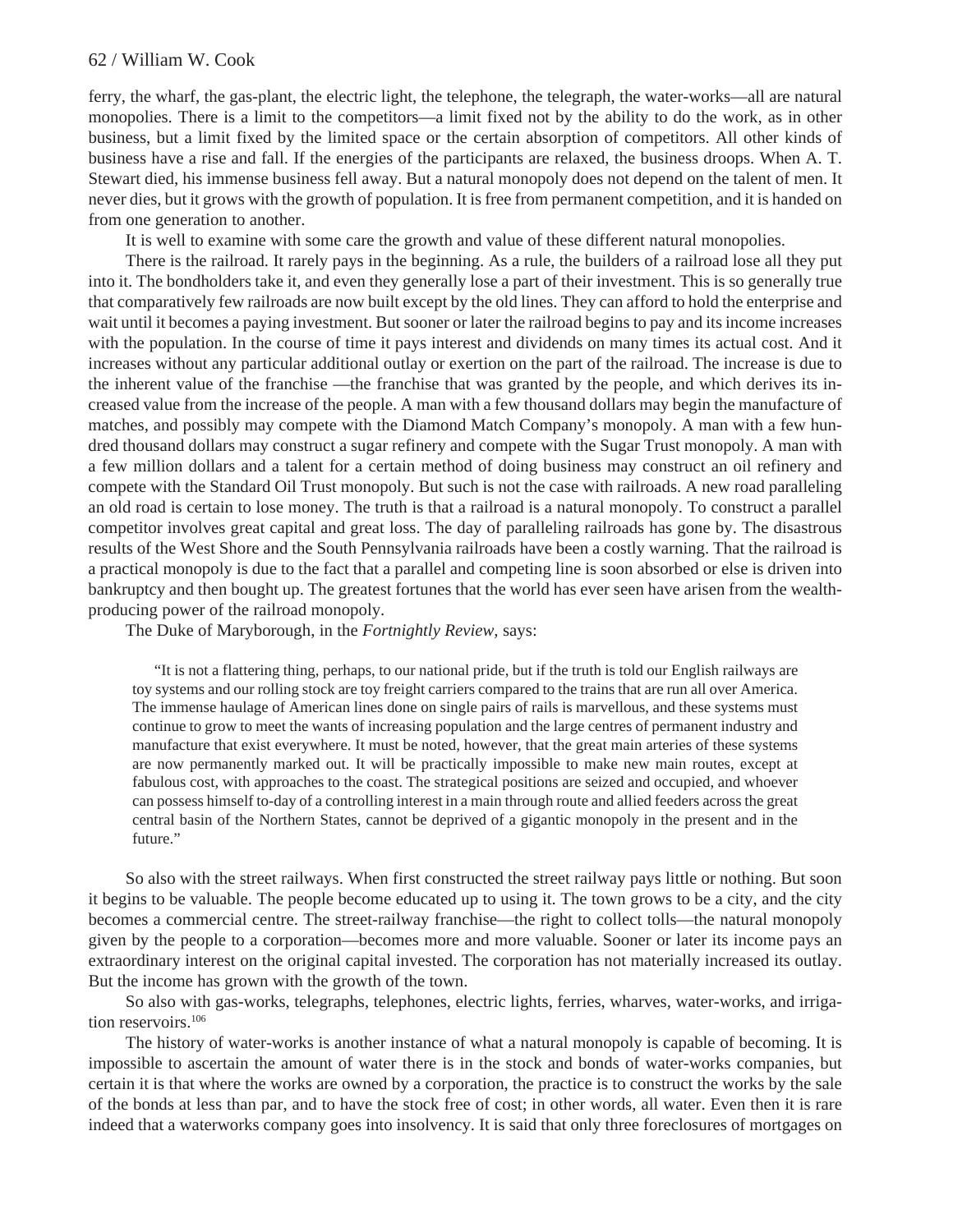water-works have taken place in this country.

In England one of the seventy-two shares in the New River Company, which supplies London with one quarter of its water, recently sold for \$614,000, although the par value of that share was only \$500. This enterprise was commenced in 1609, and the company was organized a few years later. It built on dry land the New River to conduct water for twenty miles by a route of about forty miles to the city of London. King James I originally owned one half the shares, but in 1613 sold them for an annual income of.£500. This sum is still paid yearly. The net return on the whole capital stock for the year 1888 was £187,920. The dividend on a single share in 1888 was.£2,610. The shares are now generally divided into many parts. It is three centuries since a full undivided share has been sold. For nineteen years after the company was formed the annual income was barely 12*s. a* share. In 1634 one might have been had for a very moderate price, since its income did not amount to more than £3 4*s.* 2*d.,* while its profits were practically nothing. By 1636, after a bad year or two, each moiety brought only £115 10*s*. of profit, and toward the close of the last century the return was no more than £431 8*s.* 8*d*. As late as the second decade of this century a share was thought to have attained an extravagant figure when it sold for £11,500 at auction. But now its value is unquestioned. In the rounded sentences of its owners, it may well be said that it "comprises all the elements desired in the employment of capital—security, regularity, and realizability. It combines the simplicity of a government annuity, the profits of a trading corporation, and the prestige of landed proprietorship. Inasmuch as it includes the corporate ownership of farms in Hertfordshire and estates in London, and conveys the right to vote both in the city and the country, with the possibility of a seat at the board, and the qualification for a place on the bench, the fraction of the Adventurer's moiety may be said to 'embody the potentiality of growing rich beyond the dreams of avarice.'"

Another remarkable instance of private waterworks is found in New Jersey. For ten years Jersey City, Newark, Passaic, and adjacent towns have been complaining that their water supply was polluted and unfit for use. The source of supply was the Passaic River, below the great falls at Paterson. The cities had many plans for reaching the upper waters of the Passaic River, but nothing was done. About the year 1885 a group of New York capitalists took the matter in hand, obtained the right to the entire flow of the Passaic watershed at the falls, and to the control of every lake and stream in a watershed of 877 square miles, including Lake Hopat-cong and Greenwood Lake; consolidated all private interest, giving a storage capacity of billions of gallons, and arranged to bring from the mountains about 450,000,000 gallons of pure water daily. They then offered to pipe and furnish water to the various cities at a fixed rate per million gallons, or to sell to any city such part of the plant and pipe as would give to that city an adequate supply. Popular hostility ran very high, and statutes were passed enabling the cities to circumvent this private corporation. But it was of no avail. One by one the cities of Montclair, Passaic, Paterson, Newark, Bayonne, and Jersey City have capitulated to the corporation. Most of these cities have agreed to pay a fixed price per million gallons; Bayonne, for instance, paying \$80 per million gallons. Jersey City has been offered the rate of \$40 per million gallons. Newark adopted the other plan and paid \$6,000,000 for a complete plant and pipe line and a supply of 275,000,000 gallons daily, for ten years. As regards the corporation it is said that over \$20,000,000 have been invested in this colossal private water-works project, and that it has proved a profitable venture.

In America the water-works are just starting on their career of money-making. And there is so much water in their stock and bonds it is impossible to tell what rate of profit they are actually paying. But the facts which are at hand prove the value of the monopoly even at this early stage of its growth.<sup>107</sup>

There is still another natural monopoly and one which is just beginning to attract the attention of the country. It is the storage and distribution of water for irrigation in the West. Whole rivers are being diverted for this purpose. States lying along the lower courses of rivers are complaining of the disappearance of all the water before it reaches their borders. Vast reservoirs for storage of water are being built, and Congress is being asked to take charge of the irrigating business. English companies own a large part of these reservoirs. The spirit of speculation is becoming interested in the tolls which hereafter can be levied on the farming and land-owning communities of the West. Immense tracts of land are sterile without this artificial water irrigation, while with it they are as fertile and productive as the banks of the Nile. The value of such a natural monopoly as this is almost incalculable, and it is a monopoly that will grow with the years.

"The laws of the Western States and Territories everywhere recognize and protect the rights of the first or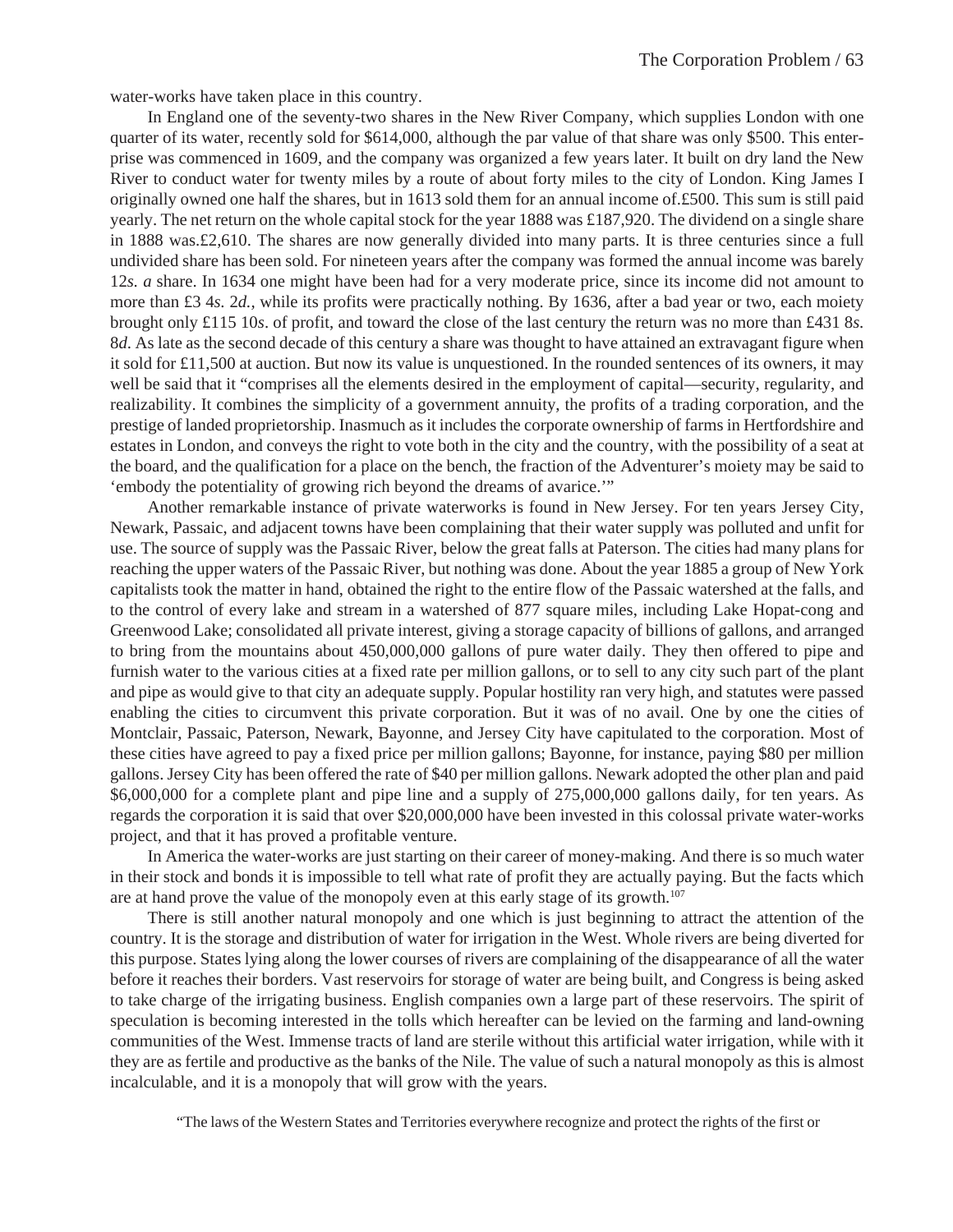'prior appropriator' of water. If the first settler on the banks of a stream draws off, in his ditch, one half or the whole of the customary flow to irrigate his farm, he has the right to take this one half or the whole flow forever, to the entire exclusion of any subsequent settler. But the same rule applies to rivers of large size. As the quick-witted Westerner stands by the side of one of the great rivers and looks over thousands of acres of desert land along its banks, he sees a fortune in the situation. Only get capital enough together, organize a great company, dig an immense canal which will 'appropriate' all the water in the river, and you command the whole valley. It is the position of the Western railroads repeated. Instead of waiting for settlers to come and dig little ditches as they need them, an immense capital digs one huge canal, watering thousands of farms, and then draws settlers by advertisement and boom. So all over the West, throughout Colorado, in Central and Southern California, in Montana and Idaho, on the Salt and Gila Rivers, in Southern Arizona, there are great companies, with capitals running into the millions, putting this idea into effect. The canals they dig are twenty, thirty, or even fifty miles long. The largest are a hundred feet wide and ten feet deep, very rivers in themselves. They follow the contour of the country, running back farther and farther from the river as the latter falls away. The main canal gives off lateral branches at frequent intervals, and by an ingenious system of gates, crossings, and ditches sends water to every foot of arable ground between it and the river. The land belongs to the Government, and is taken up by individual settlers at merely nominal prices under the 'Desert Land Act.' But the water belongs to the Canal Company, and it is this water that the settler really pays for."108

## Remedies of the Public

For the most part the natural monopolies of America have passed into the hands of corporations. The State legislatures and the municipalities have wasted and given away that which might have been of almost incalculable value to the public if properly preserved. Privileges and franchises which belonged to the people and which grow in value year by year have been given away to become the instruments of corporate greed and gain. And all this has been done, not from settled views of public policy, but quietly, without discussion and often by corruption of public officials.

During the past few years the fact has become clear to the public that natural monopolies are becoming exceedingly valuable. That which was granted to aid the growth of a city is now found to be an instrument of extortion and restriction. The wealth derived from the natural monopoly is used to prevent any competition whatsoever. The comfort, accommodation, and rights of the public are disregarded. Hence it is that public opinion is at work demanding some relief. It is somewhat late to apply a remedy to the mistakes that have been made, but nevertheless several remedies have been proposed.

Taxation has been tried, but has not been a success. The most conspicuous failure of this method of preserving to the public some part of the money value of the natural monopolies has been in the effort to collect license fees from street-car lines. Generally these license fees were fairly respectable as originally fixed, but invariably by methods well known to corporate officials, these licenses have been reduced by the city authorities and usually have disappeared altogether.

In Cleveland, Ohio, the street-car companies charters paid originally a license fee of seventy-five dollars a car and one cent a passenger, but this has been reduced to five dollars a car. In Baltimore the companies originally paid twenty per cent of their gross income to the city, but this has been reduced to nine per cent. At that rate they paid to the city in 1885 the sum of one hundred and fourteen thousand dollars. In Chicago the companies which have been chartered since 1865 are obliged to pay an annual tax of fifty dollars a car. In Boston very little is realized to the city from the franchise tax. In San Francisco there is a license fee of fifteen dollars a car, and an annual tax on the franchises. In Philadelphia there is an annual license tax of fifty dollars a car and a tax on the franchises.

Moreover, it has been found generally that it is wellnigh impossible to collect the tax. The companies evade it, and pay only at the end of long and strenuous litigation. To such an extent is this evasion carried in New York that in some cases the tax has been abandoned, and a statute has been passed requiring the company to pay to the city a certain percentage of its gross receipts.<sup>109</sup>

The plan of compelling the companies to pay to the city a certain percentage of its gross receipts is an improvement on the license fee for each car. It is levied on the gross receipts, because, if levied on the net profits, the company might manage to defraud the city by paying high salaries and figuring out little or no net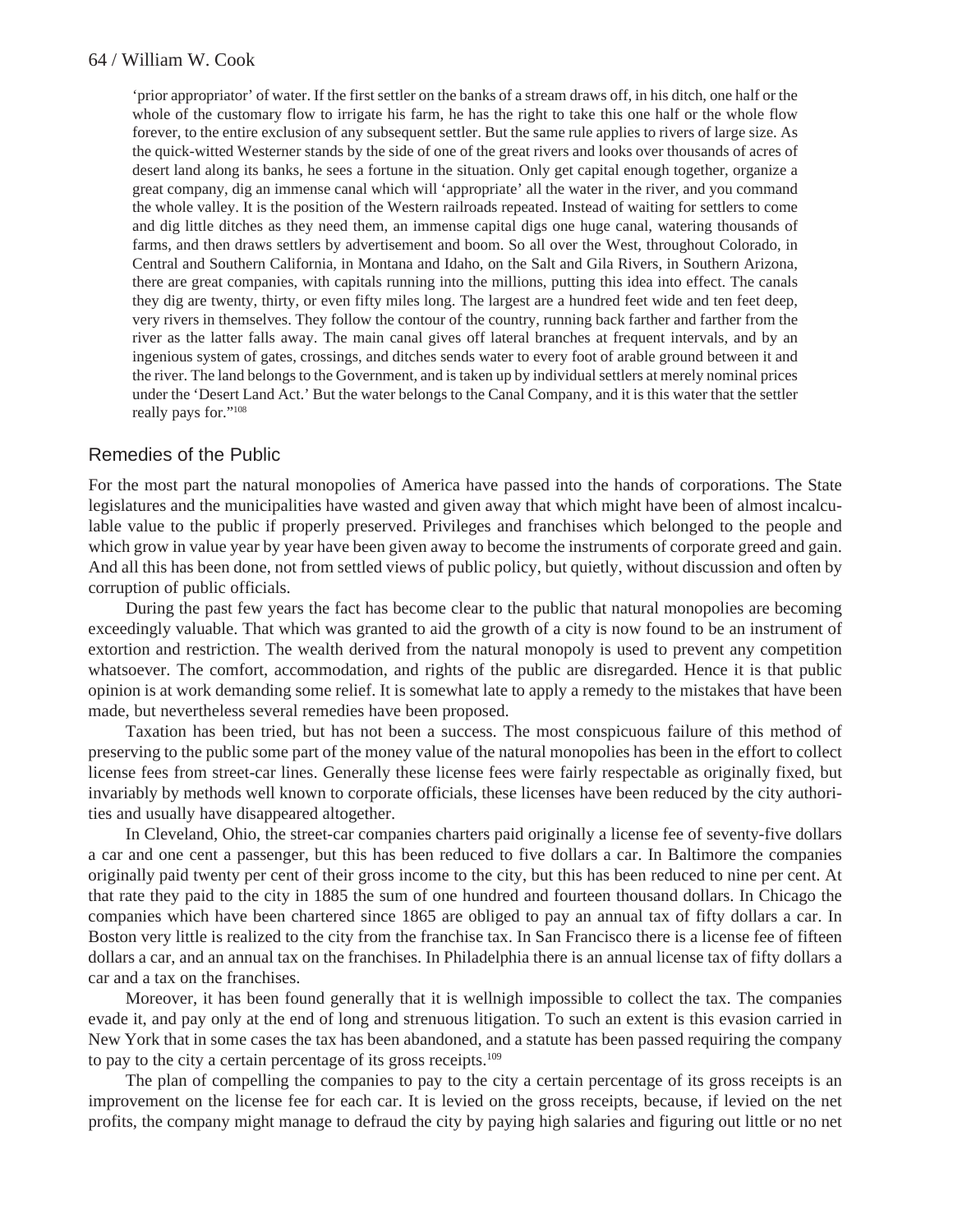profit. The tax on gross receipts may be levied not only on the gross receipts of street railways, but also on those of water-works, gas companies, and other monoplies. Many of the States have statutes compelling railroads, street railroads, express companies, telephone and telegraph companies, and other *quasi* public corporations, to pay to the State a certain percentage of their gross receipts.<sup>110</sup>

But there are fundamental defects in all of these statutes. They are difficult to enforce because the companies conceal the full amount of their receipts. Not even the right of the State or city to investigate the amount of receipts is sufficient to prevent these frauds. Moreover, the amount received in taxes is infinitesimal compared with the value of the natural monopoly itself.

And yet taxation is one method of redeeming for the people a small part of the value of the franchises which they have given away. But in order to accomplish this, the present rate of taxation on corporations owning a natural monopoly will have to be greatly increased. A small tax may bring large returns, but it is trivial compared with the value of the franchise which produces it. Theoretically, the tax should take all of the annual income, except such as will pay the reasonable expenses of the corporation and a fair return on the cost of the plant. It is impossible now to levy such taxes on present monopolies, but it is possible to provide for the future ones. The present tendency of legislatures is to place all taxes on corporations. And so far as taxes are placed on corporations which own these natural monoplies, such a rule is right. The law allows the tax to be levied on the capital stock, on the dividends, on the franchise, on the gross receipts, on the net receipts, on the cars, on the shares of stock, on the market value of the stock, or on the estimated value of the corporate property. Each of these methods of taxation has been tried with varying success. Most of them have had, and all of them should have, for their object the levying of a tax on the natural monopolies owned by the corporations. So far as these taxation statutes have applied to corporations doing a manufacturing, mercantile, or similar business, they are unjust, disastrous, and indefensible, but so far as they form a part of the charters of the corporations operating a natural monopoly they are right and are to be commended.<sup>111</sup>

The day is not far distant when State and municipal taxes will be largely if not entirely defrayed by the taxes levied upon corporations owning natural monopolies. In Vermont for many years the railroads have paid all State taxes. In Wisconsin and Mississippi a similar plan is being adopted. The State of New Jersey also has recently modified her taxation statutes so that the corporations now pay practically all of the State taxes. Such also is the law in New Hampshire.<sup>112</sup>

But taxation has failed to restore to the people a fair part of the annual income from natural monopolies. Hence another remedy has been tried. In New York, in 1885, the bribery of the board of aldermen, whereby the Broadway street-railway franchise worth a million dollars, was obtained, led to a popular demand for a change in the laws. Accordingly the legislature enacted that thereafter all street railway franchises should be sold at public auction to the one who offered the highest percentage of the gross receipts.113 This statute, has checked the building of lines, yet it has led to some surprising results. At one sale the successful bidder was obliged to give 26½ per cent of the gross annual receipts to the city in order to get the franchise, and in another sale 35 per cent was the price at which the franchise was sold. It is safe to say that if this statute had been passed fifty years ago and had applied to all franchises which involve a natural monopoly, the city of New York would be free from debt to-day and the greater part of the expense of governing the city, which is now upwards of thirty millions of dollars annually, would be met by the income from these natural monopolies. The present enormous tax of about two per cent on all taxable property in that city would not be levied.<sup>114</sup>

But there is an improvement which should be added even to this plan of a public sale of the franchises. The sale should be for a specified number of years only—ten, fifteen, twenty, or twenty-five. At the end of that length of time it should be provided that the city be allowed to purchase the property at the actual cost of replacing the plant, or the franchise should be again sold at public auction, the purchaser to purchase the old property at the actual cost of reproduction. Such is practically the plan adopted in Louisiana, England, and Canada.<sup>115</sup>

But the most effectual remedy is that each city shall own all of the street railways, water-works, gasworks, electric lights, telegraph and telephone lines, wharves and ferries within its limits. This plan is that each city shall own them, not necessarily for the purpose of operating them, but for leasing them on short periods of time. In Europe such a mode of owning natural monopolies has gone much farther than in America. There are comparatively few of the American cities which own their gas-works, and none at all which own their street-car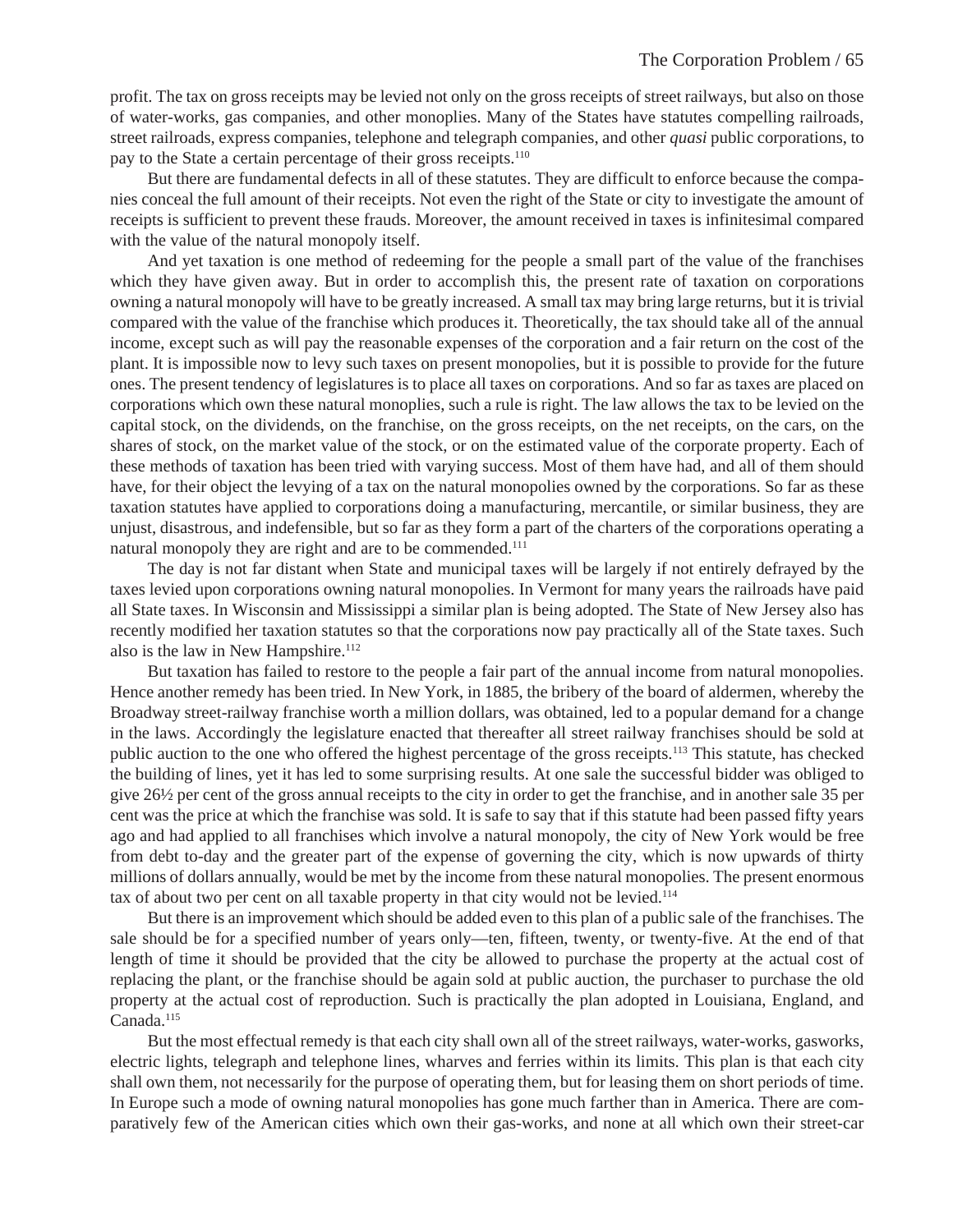lines. New York City owns its water-works and most of the ferry privileges, and is acquiring the wharves.<sup>116</sup> It leases a part of the ferry privileges. But for the most part the natural monopolies of that city are owned absolutely by corporations. And, indeed, in all American cities this private ownership has gone to such an extent that the most advanced and vigorous thinkers and political economists of the times are steadfastly advocating city ownership of all natural monopolies within city limits.

In regard to this movement Professor Warner says:

"When, in 1873, Adolph Wagner read before the German Verein für Socialpolitik an elaborate paper on joint-stock companies, he made many suggestions as to the reform of corporation law. But he concluded by defending the thesis that, while the reform of corporation law was indispensable, this alone, however perfectly accomplished, could not suffice to eliminate the evils of corporate management of property; he contended that corporations must continue to be mischievous until they are restricted to a narrower field of activity than that now occupied by them; that the State, in its various branches, must assume control of those enterprises that are of necessity monopolies."

#### The *New York Record and Guide* presents the following facts and figures:

"A careful estimate has been made which seems to show that the people of this country are paying ten per cent annual dividends on \$150,000,000 of fictitious gas stock, and yet our cities go on without a change of policy, apparently continuing to think that competition will regulate prices in business where competition is demonstrably nothing but an expense and a nuisance. Only five cities in the whole country are known to own their gas-works—Philadelphia; Richmond, Danville, Wheeling, and Alexandria, Virginia. Yet of these five, the one that has managed least wisely has succeeded in obtaining gas at a lower rate than almost any of the cities supplied by private companies and considerably below the average for such cities. There is no example of sustained and healthy competition between gas companies in the United States. Even a 'gas war' that lasts for a considerable time is merely 'a fight to the finish,' and duplicate gas-plants must eventually be paid for by double dividends....

"We published some time ago a list of eighteen cities owning and very successfully operating their own electric-light works, Chicago being one of the number. All but one of these are west of the Alleghenies.

"If we desire to find a contrast to this state of things we must look outside our country, but need not look farther than England. Of the 155 tramways in the United Kingdom twenty-seven belong to the local authorities, yielding an annual revenue of £81,980. In the financial year of 1883–4, which is the last for which the figures are at hand, the amount of money received from water-works by municipal boroughs was £1,628,585; by urban sanitary districts, £267,810; by rural sanitary districts, £19,166. From gas-works the municipal boroughs received £3,056,559; the urban sanitary districts,.£307,489."117

#### Professor Ely said in Boston in January, 1889:

"I oppose private monopolies. What I favor is the management of certain monopolies by public authorities and in the interests of the public. Monopolies are the field for public activity. Competitive pursuits are the field for private activity. It is thus that I draw the line, and it is, as I hold, clearly and sharply drawn.... I will simply enumerate the more important natural monopolies: gas supply, water supply, and electric lighting, street railroads of all kinds, steam railroads, telegraphs, telephones, all public roads, the express business. These businesses never can be conducted except as monopolies, and any phenomena which appear like competition are temporary and illusory. The gas business serves well as illustration. I suppose competition has been tried over a thousand times, and it never has yet been permanent, and it can be demonstrated almost mathematically that it never can be permanent.... Certain monopolies are local in their nature—*e.g.,* street cars, electric lights, gas supply, water supply, and for these I favor the principle of municipal self-help, as opposed to the perpetual interference with private corporations which render these services. There are two principles, one of which must be violated in these matters. One is the 'keep-out' principle—the other is the 'let-alone' principle. The keep-out principle means that government should not perform industrial functions. The let-alone principle means that government should let private parties manage their own business in their own way. Now, I believe in this let-alone principle. Its violation brings about an intermingling of private and public interests which is most demoralizing, and which is to-day the chief cause of corruption in public life. The keep-out principle can be violated with greater safety. I say then that cities should pursue a policy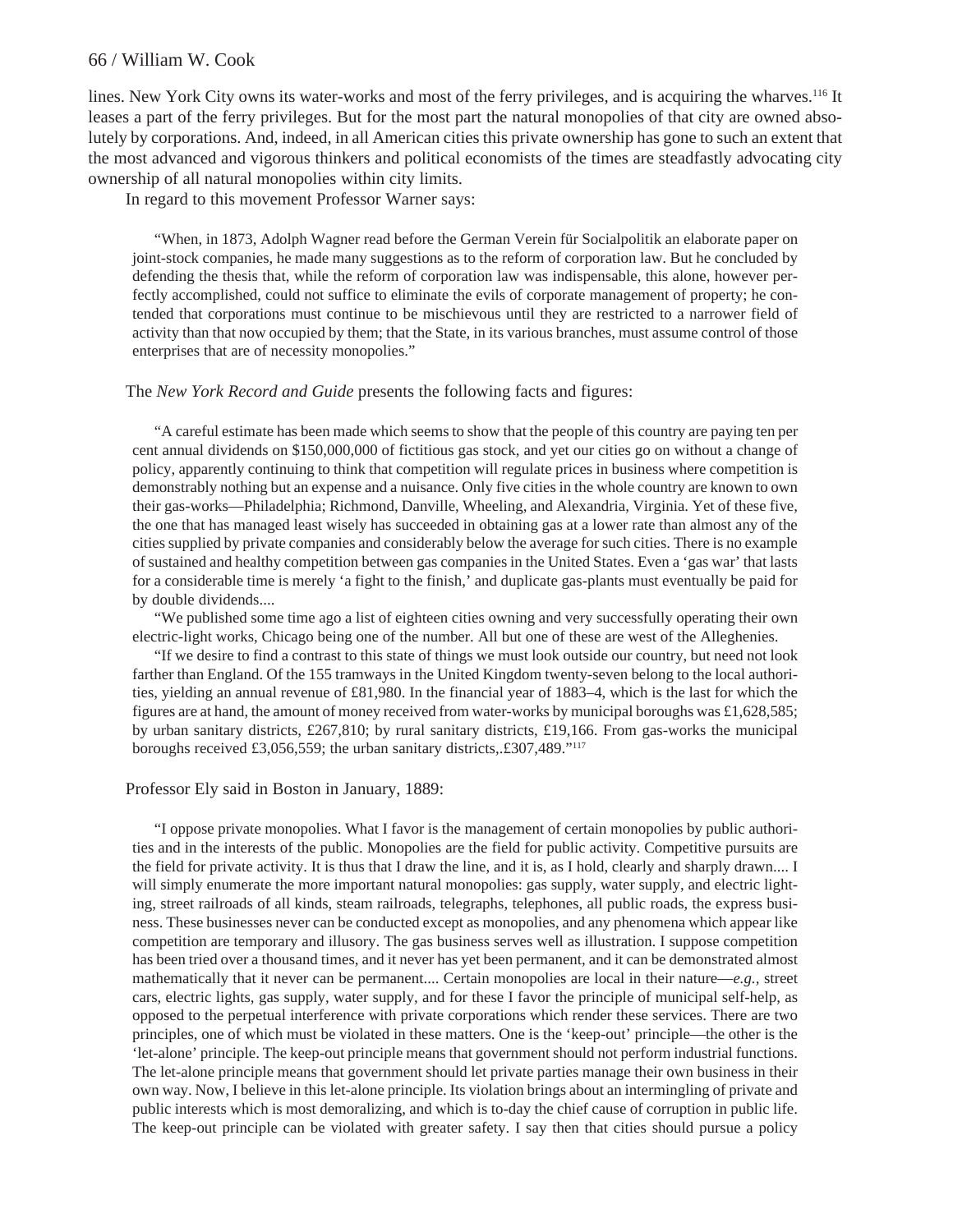looking to the ultimate ownership and management of all local monopolies. This is most intimately connected with local taxation. One of two methods may be pursued. 1. These monopolies may be worked for a profit, and by profits taxes may be reduced; or, 2, charges may be reduced, and increased general prosperity will furnish a more plentiful source of taxes, and thus allow a reduction of the tax rate. Enormous waste is thereby obviated.... Natural monopolies owned and controlled by cities always work well, and you may search the world over for an exception.... The worst instance of municipal works has proved better than ordinary private works, and probably less demoralizing politically..,. Public works will always be in politics. The only question is whether it shall be open and above board or concealed.... By the application of correct principles in the treatment of natural monopolies we could have reduced taxes in Baltimore one third, I suppose in New York two thirds, probably in Boston at least one half."

The example set by Birmingham, England, in the way of city ownership and operation of natural monopolies, is a remarkable instance of what a city is capable of. That city has recently acquired nearly all of the natural monopolies within its limits. The two gas monopolies, which had supplied the citizens with an inferior and costly article, were bought out of existence and consolidated into a department of the city council. The profits to the city are about \$100,000 a year, although the price charged is sixty-two and fifty-eight cents per thousand. The waterworks are owned by the city. The street railways are leased by the city to corporations. The city lays down the tracks, keeps them in repair, and the corporations pay a mileage rent. Overcrowding is illegal and fines are imposed for violations.

And yet there are grave objections to all this. It may be true that if these natural monopolies were owned by the cities, the people would get the income therefrom; that the service would be better; that it would be cheaper; that more improvements would be made; and that less controversies between the corporations and the people would exist. It may be true that the income from the natural monopolies would pay municipal debts, pay the annual expenses of local government, build great public improvements, and reduce the rates charged for service to the public.

Notwithstanding this the thoughtful citizen has doubts about the expediency of such a course. The making or saving of money is not the chief aim or end for which government is given power by the governed. The argument against the centralization of power in government is not applicable here, because the power here considered is that of the municipalities, and such government never has and probably never will be too greatly centralized. But the objection is that such a bureaucratic and paternal system of government, even of local government, would teach the American people to look to and depend upon government for the transaction and regulation of business. Worse than this, the municipal governments, even now, with their limited power and patronage, are spectacles of unmitigated corruption and mismanagement, and it seems impossible to wrest them from lawless bands of politicians. If the cities acquired all of the natural monopolies, these too would become subjects of plunder. A city government would then become the El Dorado of political freebooters and mountebanks.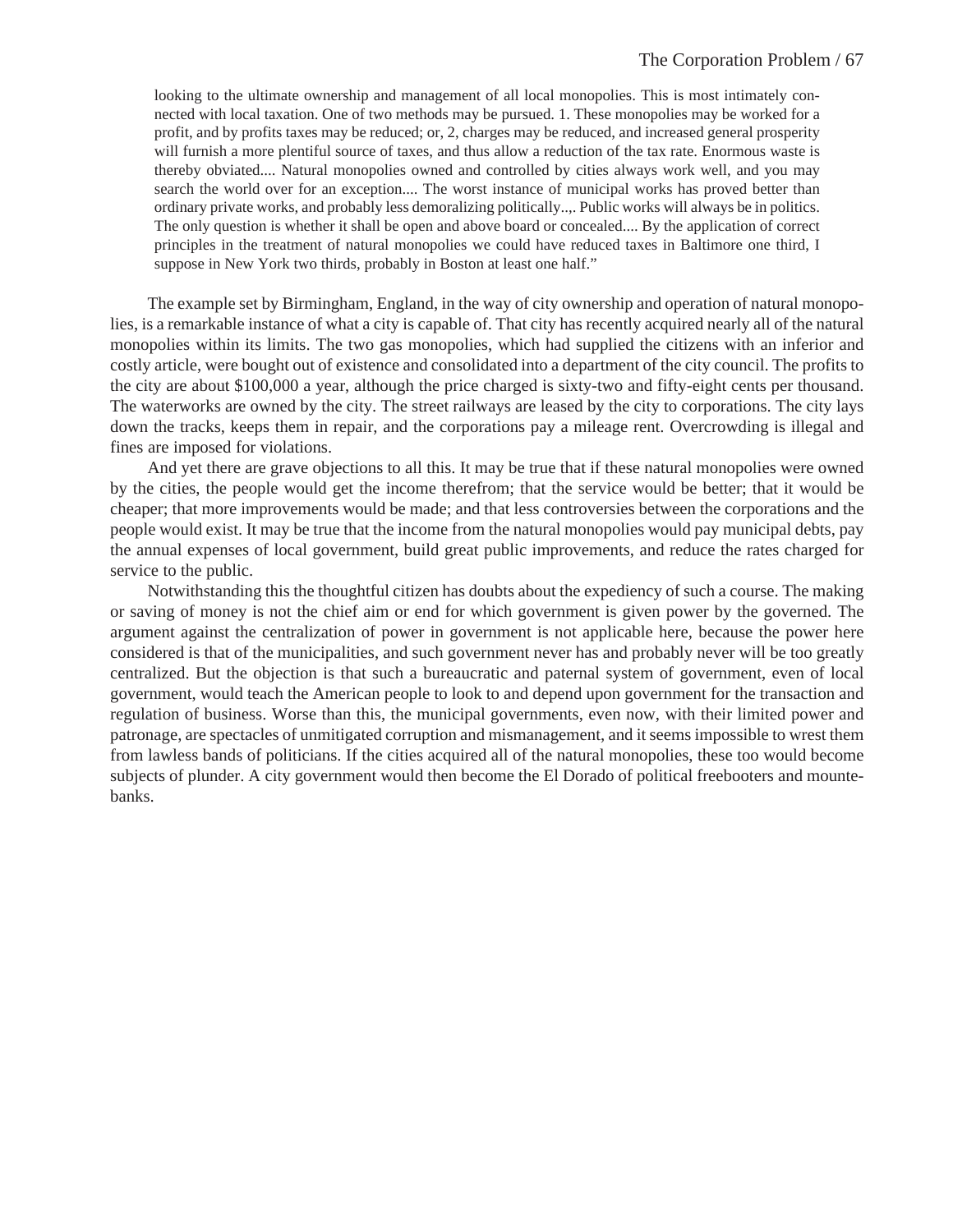# Chapter V: Trusts

### Causes of Trusts

During the past fifteen years there has been a rapid growth of manufactories. This growth has extended into all branches of manufacturing business. It has created competition, caused an over-production, and reduced prices frequently below the cost of the article produced. Several years ago it became evident to manufacturers that they must pursue one of two courses. They must continue the war of prices until the weaker concerns went to the wall and a few great establishments arose on the ruins, or they must combine, limit production, and control prices. The latter plan was adopted.

There are other causes at work. America has been and is increasing in population and wealth with wonderful rapidity. The imperial destiny of the country is manifest. It is becoming the commercial centre as well as the granary of the world. Its sixty-three millions of people consume an amount of manufactured products which is growing year by year. As a result the manufacturing industries have been developed with remarkable speed. This fact has put into vigorous operation the law of trade, that, as an industry grows in volume, it tends to centralize and become focused into great establishments. This is natural, because the great establishments produce in large quantities and thus produce more cheaply; they buy raw material more cheaply, save in expense of selling, utilize inventions, employ the best talent, and they can sell at prices which ruin and drive out the smaller concerns. The talent, business capacity, carefully invested capital, energy, and reliability of great concerns give them the supremacy. Hard times may intensify and shorten the struggle. Close competition may for a time prevent profits and even cause a loss to all. But sooner or later the weaker concerns drop out, prices are restored to a normal basis, competition between the surviving great houses prevent an undue enhancement of those prices, and trade settles down to a healthy basis—fair to the public, and fair to itself. Such has been the history of European manufacturing industries, and such is the natural development of all productive enterprises. It is so with the mining and mercantile business, with water transportation, banking, and manufacturing. It is the law of nature and of trade.

These two causes—too many concerns and the natural tendency of all large business to concentrate were enough ultimately to bring about the rise of great concerns in each branch of business and the fall of the small competitors. The fact is, that competition is a benefit not only to the consumer but also to the deserving producer, the manufacturer. To the consumer it gives reasonable prices. To the manufacturer it is a benefit by periodically winding up the decrepit and incapable concerns. A vigorous and growing manufacturing establishment has no need to fear. It may at times have its profits cut down by low prices caused by excessive competition, but after the tottering and worn-out concerns have gone to the wall, trade revives on a new and paying basis.

But the natural process was not fast enough for the restless American. The law of the survival of the fittest works too slowly for his temperament. Instead of allowing the weak concerns to die, and the strong, talented, energetic ones to survive, he has stopped the workings of the natural laws of trade and has substituted his own makeshift. And his device has been bold and swift. It is the device of trusts.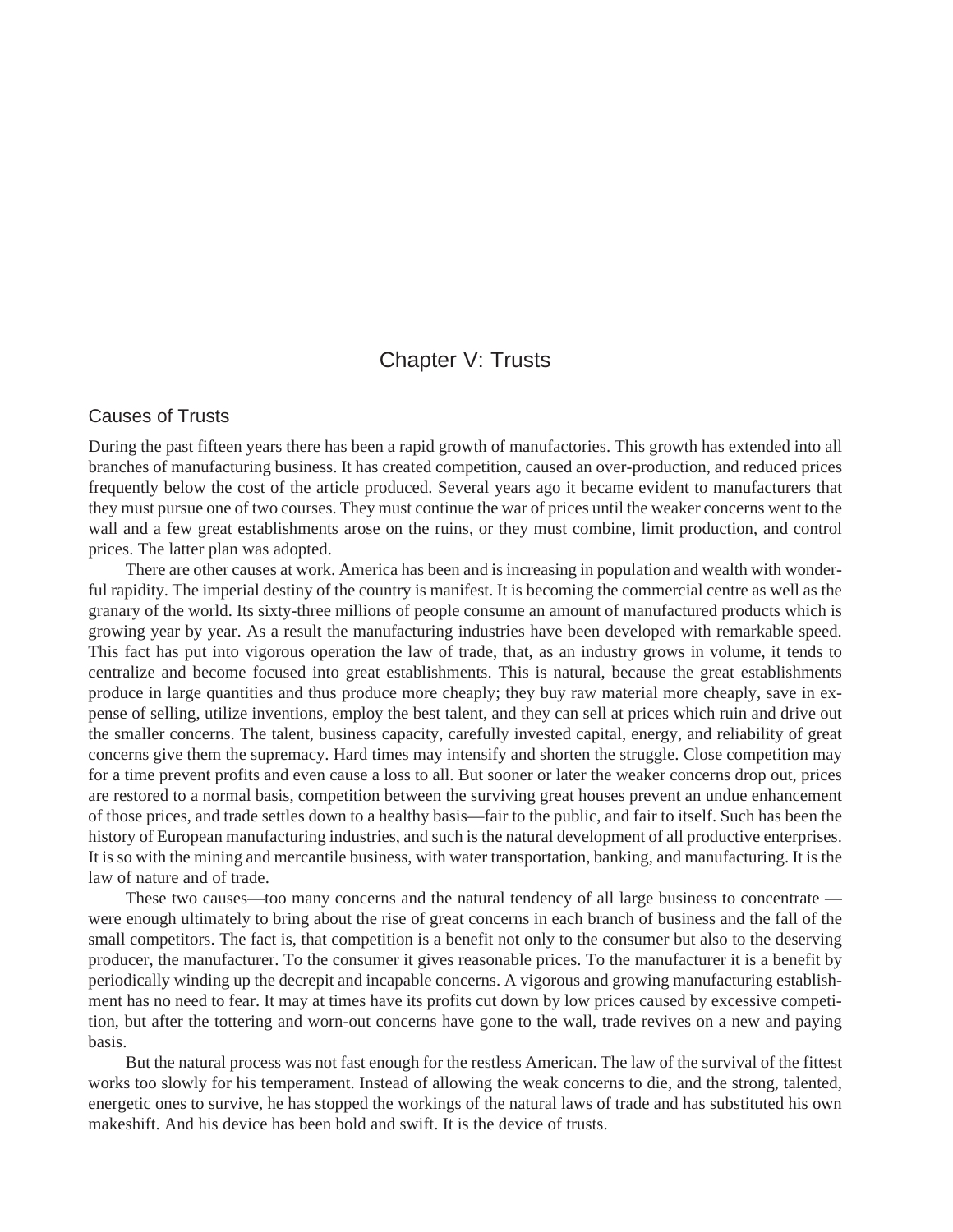The trust has been a creation of very recent times and one of the chief reasons why so many adopted this remarkable mode of combination was that a great monopoly in oil had devised it and had prospered. This monopoly in oil had amassed millions of money, and had practically crushed out all competition. It had succeeded beyond the dreams even of those who originated it, and had worked out the trust plan and policy of organization. The Standard Oil Trust proved a success, and the mode of organization which it adopted set an example for manufacturers which they were not slow to follow.

## Definition and Explanation of the Various Kinds of Trusts

A trust is a combination of many competing concerns under one management, which thereby reduces the cost, regulates the amount of production, and increases the price for which an article is sold. It is a monopoly or an endeavor to establish a monopoly. Its purpose is to make larger profits by decreasing cost, limiting production, and increasing the price to the consumer. This it accomplishes by presenting to competitors the alternative of joining the trust or being crushed out.

The term trust has been popularly applied to all of the modes of effecting combinations. These combinations have varied in their organization, according to the property involved, the objects to be attained, and the willingness of the parties to place their property in the hands of others. Hence it is that many different plans of combining have been attempted. The first plan was by contracts, whereby all the parties were to sell at a fixed price or through a common agent. Five years ago these contracts existed in many branches of business. They corresponded in principle and purpose to the railroad pools, but like them they were a failure. The courts would not enforce or sustain them, and the members would not live up to them. They were short-lived. The parties would not act in good faith. Secret breaches were made, or the whole agreement was openly repudiated. They fell to pieces. Self-interest was the only cohesive bond, and self-interest sooner or later induced one or more to abandon and compete with the combination pool.

It became evident that a stronger method of effecting a combination must be found. It must be a method which would bind fast all who once entered into it. It must take the management and ownership of the business out of the hands of the various discordant elements which constituted the combination. It must be based not on a moral obligation or mere agreement, but on an absolute right of property, possession, and ownership, vested in the combination itself. The old method of combination had failed, because it required the continuous assent of its numerous members. The new combination could succeed only by depriving the parties of the power to withdraw their assent. A scheme that would fulfil these requisites was not easy to discover. But it was found, and exists in the latest form of trusts.

This latest and perhaps most efficient method of organizing the trust is for each of the parties to incorporate his own establishment. The stock of these various corporations is then turned over to certain persons called trustees. In payment therefor the trustees issue to each party trust certificates, similar to shares of stock in corporations. By these exchanges the trustees hold a majority or all of the stock of each of the separate corporations. The trustees thereby elect the directors, place their agents in charge, prevent all clashing of interests, and so control the market. They then have the power to cause one concern to be closed, limit the production of another, consolidate the different establishments, or centralize production at one point. The various parties are not injured thereby, since their part of the profits comes from the whole trust, and not from their particular establishment. The trustees are annually elected by the certificate holders. The trust certificates themselves are watered up to a point where the vast profits of the trust will make only a reasonable dividend on all the trust certificates which have been issued. These certificates are bought and sold on the market like shares of stock.

The Standard Oil Trust, the American Cotton-Oil Trust, and the Sugar Trust have been the most prominent examples of this mode of forming a trust.

The term trust has also been applied to any great corporation that has been formed to purchase the concerns of many competitors in a particular line of business. The most celebrated of this class of corporations is the Diamond Match Company. It purchased and still owns nearly every match manufactory in this country. Such a corporation *is* a combination, and its purposes are the same as those of the regular trust. It differs essentially, however, from the latter in certain particulars. These particulars will be pointed out hereafter.

There are still other uses for the word trust. In England it is applied to a legitimate investment enterprise,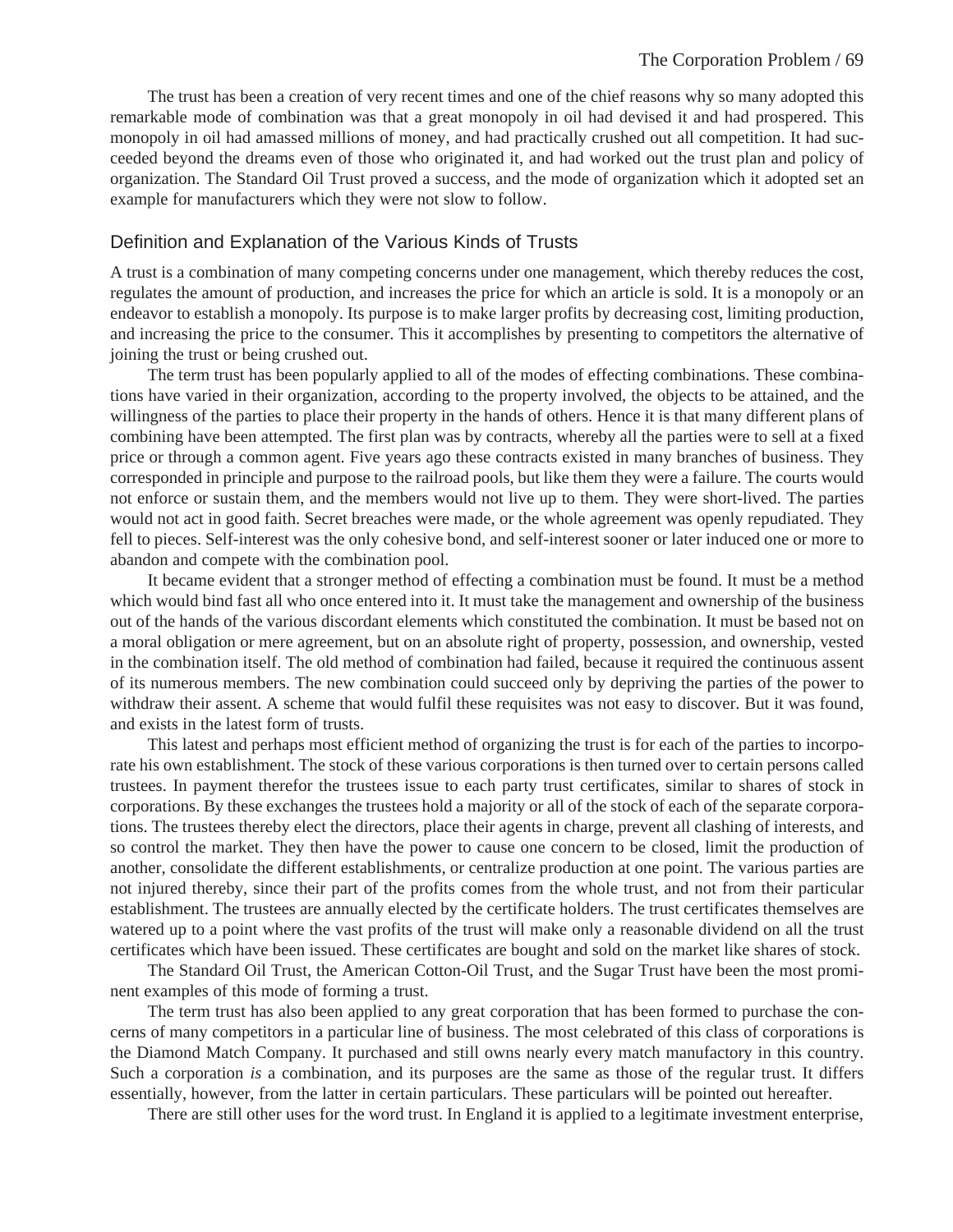where the trustees are authorized to invest the funds of the trust in the stocks and bonds of miscellaneous corporations, the amount invested in any one company being generally limited. That which is lost in one investment is expected to be made up by large profits in another. It is a mode of investment on a large scale, and is conducted on the principle of an average gain or loss. Again, in America the American car trust exists, and this also is unobjectionable in its operations and plans. It is practically an agreement of several owners of cars to place them in the hands of an agent to sell on the instalment plan, the agent having the power to issue certificates representing an interest in the instalments. In America also there has arisen the railroad voting trust. Such a trust is created by transferring a majority of the stock of the railroad company to trustees, who shall vote it and hold it, but shall issue trust certificates therefor to the parties who turn in their stock to form the trust. The objection to such a trust as this is, that it gives power without responsibility.

The Reading Railroad is controlled and its officers elected by a voting trust of this kind. The *Railroad Gazette,* speaking of the proposed voting trust for the Atchison, Topeka, & Santa Fe Railroad, has said:

"A trust, in this sense of the word, is an arrangement by which the stockholders part with their voting power for a term of years, and during that time lose all control over the management. The object of such a scheme is to protect each individual investor from the effect of changes of policy which might arise if a majority interest in the stock should change hands. In an ordinary corporation this is an ever present liability. But if the stock, or a majority of such stock, is placed in the hands of trustees, who give in return a set of trust receipts entitling the holder to all dividends on his stock, the investment and the management become separated. If the trust receipts change hands the dividends go to the new holder; the management remains where it was before, namely, under the control of the trustees. "Such is the recognized character and purpose of voting trusts. Their object is to secure permanence of management without sacrificing transferability of shares.

"The opposition to a proceeding of this kind is usually based on legal technicalities. But it really has wider and stronger economic ground. If a concern is owned and managed by its stockholders, the power and responsibility belong in the same hands. If some of the existing owners secure permanent tenure of management by means of a trust, and then sell their interest as investors to others, power and responsibility are at once separated. If a man wishes to make himself trustee in his own behalf, there *is* often a presumption that he wishes to retain the power and avoid the responsibility, and that his motives in so doing are questionable. Looked at from the standpoint of the community, the gain in stability of management is more than offset by the loss of safeguards against mismanagement. From this point of view a voting trust is wrong in principle."118

A trust of this kind prevents, the owner of stock from voting the stock, and for this reason it is generally dissolved by the courts upon the application of a trust-certificate holder.

But the original and simon pure trust is a unique piece of handiwork. It is well fitted to baffle investigation and to work out its schemes secretly, silently, and effectively. Its structure bears witness to the ingenuity displayed in its construction. It is a labyrinth that is a puzzle to the investor and a peril to the public. It controls the wealth and concentrated power of a corporation, but for the most part avoids the publicity and restraints which a wise public policy has placed upon corporate acts. It is a skilfully constructed intricate machine, and is the product of the highest order of business talent and executive ability.

One of the chief objects of organizing a trust instead of a single great corporation is that by the trust the business is subdivided into many parts, and the insolvency or rascality of one of the constituent companies does not bring ruin upon the entire enterprise. It is admirably constructed for use as an irresponsible and "darklantern" affair. Its proceedings, books, and operations are not open to the public, nor certificate holders, nor creditors. The law has placed certain safeguards around corporations. But the trust gives practically absolute power to the trustees, and these trustees act secretly and silently, and refuse to give information even to the certificate holders themselves. They are neither corporations nor well-defined common-law trusts; no charter or statements need be filed for public inspection; no reports need be made or published; it may carry on any business it desires; the principles of *ultra vires* acts do not check it; no limit is placed by statute on its capital stock; no law prevents an increase or decrease of its trust certificates; no tax is laid on its charter or franchises or capital stock; no limit is placed by the public on the powers and discretion of its trustees; no publicity is given to its acts; and there is no liability for debts. It may move from State to State; it may evade taxation, and defy the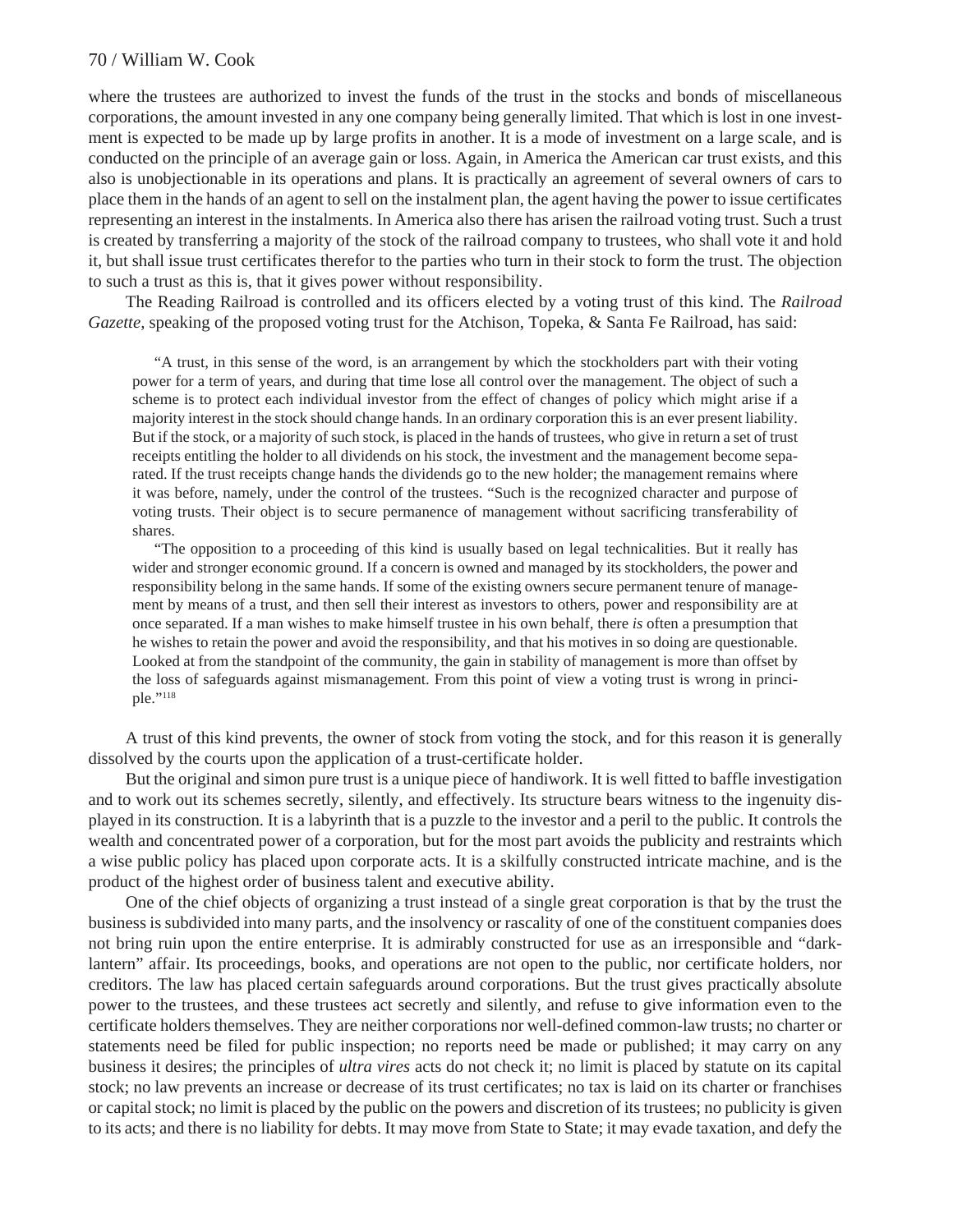powers of courts; and yet it may act secretly, silently, and with all the enginery of irresponsible power and unlimited wealth. It has been well said that power without responsibility is the darling of the human heart. The trustees of some of the modern trusts possess it. They have practically no limit placed upon their powers in conducting the business; no necessity of accounting and disclosing the condition of things; and no lack of opportunity to use their information for the purpose of making a fortune on the stock exchange.

## The Legality of Trusts

There is no longer any doubt that a trust formed by a combination of manufacturers is illegal. The decisions are clear and emphatic. There is a long line of cases to this effect running back to Lord Coke, who, in the famous Case of the Monopolies, slid that there were three inevitable results of monopoly: "(1) That the price of the same commodity will be raised; (2) that the commodity is not so good as before; (3) that it tends to the impoverishment of divers artisans, artificers, and others."

The recent decisions in Illinois against the Chicago Gas Trust, and in New York against the Sugar Trust are to the same effect. The State will annul the charter of any corporation that unites or is united with another corporation in forming a trust. The law declares that such combinations are against public policy and are illegal and void. The courts have set a face of adamant against the trusts, and their days are numbered. Men cannot afford to be doing business in an illegal way. Moreover, the express ban of the law is being put upon them. Congress in 1890 enacted a statute against them; fourteen of the States of the Union have passed similar laws during the past two years, and five other States by constitutional enactments have prohibited trusts absolutely and in unmistakable terms.

## The Tendency of Business Towards Large Concerns, Combinations, and Consolidations

The industries of America are expanding with the growth of the wealth and population of the country itself. A nation that doubles its population every twenty-five years, and its wealth in still less time, necessarily has a trade that grows the immense proportions. As already remarked, the natural development of such a trade causes great establishments to supplant the numberless small ones. It is a law of nature. These great establishments arise gradually by the course of trade and the genius of particular individuals, or they are hastened in their formation by the combinations and consolidations of competing concerns. If they arise by the former process, they contain no dead limbs, but every part is replete with vigorous, healthful life. If they arise by the latter process, by combination or consolidation of competing concerns, some of those concerns are generally weak and decayed, and to this extent the great establishment is crippled.

It is best to be candid and fair in considering a subject which has been the occasion of such wide discussion, intense feeling, and bitter litigation. It is an established principle of economics that the displacement of numberless small concerns by large ones is not only a natural process but is beneficial in its results. These great concerns arise because by doing business on a large scale they can do it more cheaply; they not only can manufacture more cheaply but can sell more cheaply; they use machinery and improved processes; investigate, experiment, and develop inventions which are beyond the reach of individuals or small organizations; utilize in every way the modern forces of steam, electricity, machinery, and capital; produce and distribute on a vast scale; combine capital and engage skilled persons; add factory to factory; use every device that cheapens products; reduce the cost of transportation; dispense with multitudes of officers, superintendents, travelling salesmen, and expensive advertisements; purchase raw materials at low figures; employ the highest order of administrative ability; prevent over-production; ensure certain returns on capital; prevent insolvencies; and build up large and new enterprises which require great capital, incur great risks, and call for the best administrative talent. These are the reasons why, in the natural course of events, the great establishments displace the small ones. America is now going through this process, and her industries are being revolutionized.

It has become clear that the natural growth and existence of great concerns, doing all or most of the business in a particular line, are a benefit.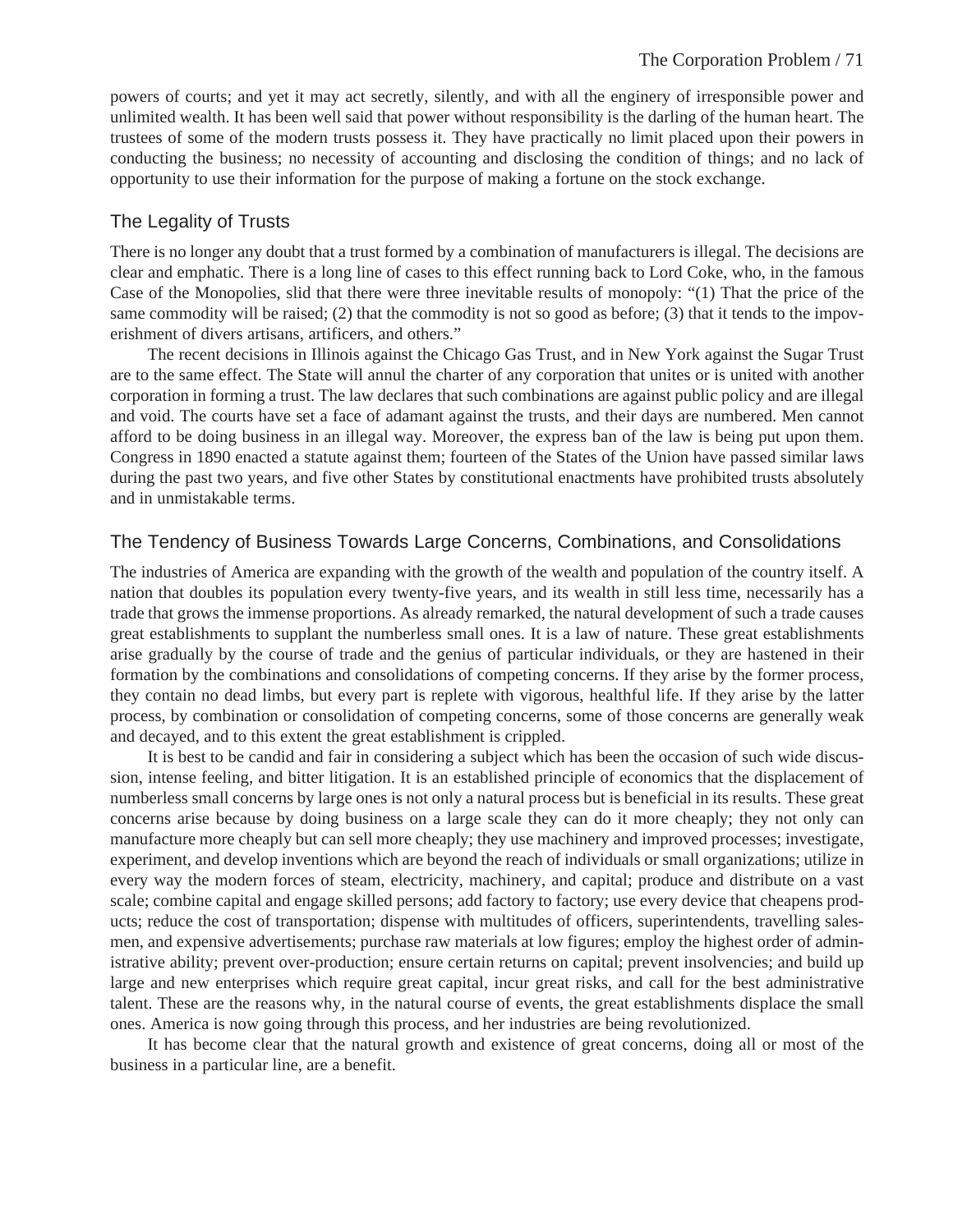## Are Trusts to Be Justified as a Legitimate Mode of Doing Business on a Large Scale?

Nevertheless all this does not lead to the conclusion that the artificial formation of those great concerns by the combination or consolidation of many competitors is a benefit. There are legitimate and there are illegitimate methods of combining capital. It is true that the wonderful success of modern business is dependent upon combination; that by combination capital is obtained, enterprises of magnitude conducted, great results accomplished; and that every partnership and every corporation is a combination. But these arguments do not justify the trust mode of combination any more than arguments in favor of a standing army would justify the existence of a band of bandits. The trust is a *nefarious* mode of forming *a* few great establishments—nefarious because those establishments arise, not by outstripping competitors through a reduction of cost and of prices, but by destroying competition and making possible still higher prices. And they are unnatural creations in that they load down the vigorous and prosperous concerns with the weight of the unprofitable and failing ones. The law of the survival of the fittest in manufacturing is one thing; the trust plan of turning strong establishments into a poorhouse for the preservation of weak concerns is quite a different thing. There is less progress under the latter than under the former law. If competition is allowed to do its work, the capable concerns survive; they are not handicapped by the weak; they eventually reduce the cost of production to the lowest possible limit; they are obliged to create, seek, and use new inventions and processes of manufacture; they can afford to sell cheaper because they can produce cheaper, and they are obliged to sell cheaply in order to prevent the rise of new and strong competing concerns. In short, the trust is not a natural mode of doing business on a large scale. It is not to be justified as a natural development of trade.<sup>119</sup>

## The Monopoly Feature of Trusts

A trust is an organized effort to establish a monopoly. This is its chief object, and if it were not for the prospect of making this monopoly more or less complete, the trust would not be formed. It is idle for its defenders to say that the trust is created in order to cheapen the cost of manufacture and reduce the price to the public. Incidentally, in a few rare cases, both of these results occur. But the chief object of a trust is a monopoly of the market.

A monopoly of the market means a control of prices, and such a control is always unjust and oppressive, whether created by a king or by a combination of men. It raises prices, persecutes those who refuse to come into the combination, crushes out competition, punishes or ruins single independent producers, lowers the price paid for raw material, restricts production, and renders fair competition impossible.

Sir John Colepepper, in a speech in the Long Parliament, thus spoke of monopolies and "pollers of the people": "They are a nest of wasps—a swarm of vermin which have overcrept the land. Like the frogs of Egypt, they have gotten possession of our dwellings, and we have scarce a room free from them. They sup in our cup, they dip in our dish, they sit by our fire. We find them in the dye fat, washbowl, and powdering tub. They share with the butler in his box. They will not bate us a pin. We may not buy our clothes without their brokage. These are the leeches that have sucked the commonwealth so hard that it is almost hectical." This was the same Parliament that sent Charles the First to the block. One of the chief grievances against him was his creation of monopolies in wine, coal, salt, starch, the dressing of meats, beavers, belts, bone-lace, leather, pins, and other necessaries, and even the gathering of rags. Prior to that time even Queen Elizabeth yielded to the indignant protest of the English House of Commons and repealed the monopolies which she had granted on iron, coal, oil, vinegar, lead, starch, yarn, leather, and glass.

There are certain natural monopolies which have already been considered. They are the railroads, street railways, telegraph, telephone, gas, electric lights, and others. These are not popular or desirable so far as their monopolistic feature is concerned. But the hostility against them is mild and trifling compared with that against the trusts, the monopolies in the necessaries of life, in sugar, oil, coal, and the articles of daily consumption. It is asserted, and with reason, that these trust monopolies press hardest on the great masses of the people, those who are least able to bear the exactions; that they are a burden which is borne, not by the rich and powerful, but by the poor and weak; that they are monopolies in the necessaries of life of the farmer, the mechanic, and the laboring man, and that the exactions fall upon those who work for their daily sustenance. A monopoly in those things which the plain people consume day by day, those things which they eat and wear and use in their daily life, is a menace to the future of the nation itself, inasmuch as it affects the character of the next generation.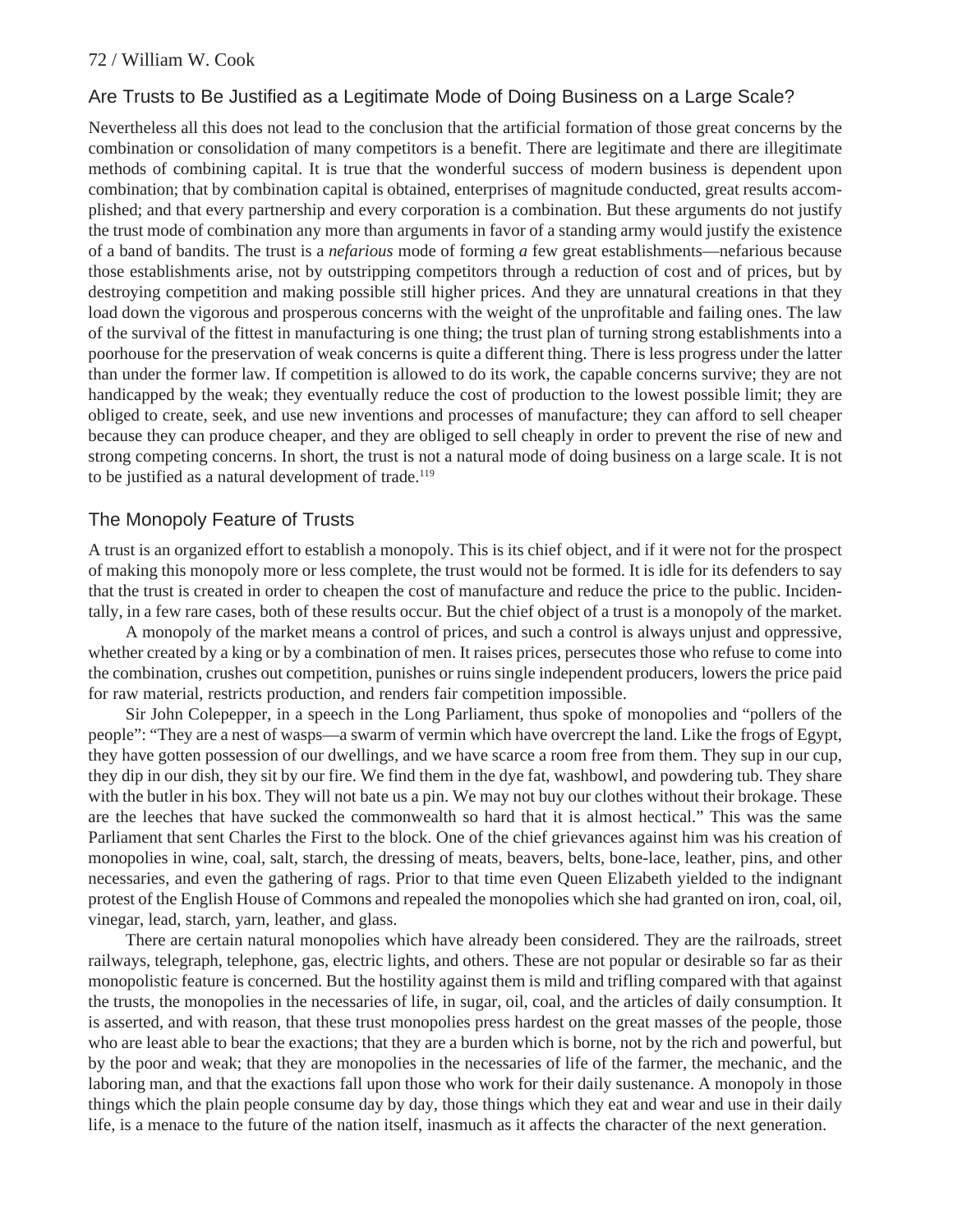There is a general principle of business ethics which may be laid down without much fear of contradiction. The moment an individual, partnership, corporation, or combination seeks a monopoly, that moment his or its business methods become iniquitous. Especially is this the case where the *sole* object of a combination is to establish a monopoly. It is not surprising, therefore, that the trust has demoralized business ethics. Its chief object is to put up prices and put down competition. These objects are pursued by fair means and foul. Iniquitous bargains are forced or made with railroads. Legislatures are tampered with. Resort is had to threats, fear, dishonesty, bribery, discriminations, and even crime. Business morals are corrupted. Dishonesty ceases to be odious. Chicanery, trickery, and fraud are excused, provided the desired results are attained. The great wealth and splendid talents of the trust are coupled with unscrupulous methods and a greed for gain. The end is made to justify the means. Unscrupulous devices and sinuous ways are overlooked or applauded if they are successful. The history of the trust has demonstrated that when a body of men seek a monopoly, they begin to abandon honorable business methods.

Mr. S. C. T. Dodd, the solicitor for the Standard Oil Trust, in defending that organization in a speech made at Boston, January 8, 1889, said that the Standard Oil Trust had used capital which only a large combination could command, in opening markets for petroleum throughout the civilized and uncivilized world; that it had decreased the price by enlarging the output and making large gains out of small profits; that it had further decreased the price by cheapening the methods of transportation, by building cars for carrying oil in bulk, and by erecting pipe lines; that all the persons in the combination have the benefit of combined knowledge and experience, and the best and cheapest methods of manufacture, as well as the use of patents; and that in consequence thereof the actual cost of manufacturing refined oil has been reduced 66 per cent in fourteen years. Mr. Dodd said nothing about the business practices of his organization. Judge Thomas M. Cooley, however, on the same occasion said:

"A few things can be said of trusts without danger of mistake. They are things to be feared. They antagonize a leading and most valuable principle of industrial life in their attempt not to curb competition merely, but to put an end to it. The course of the leading trust of the country has been such as to emphasize the fear of them, and the benefits that have come from its cheapening of an article of commerce are insignificant when contrasted with the mischiefs that have followed the exhibitions in many forms of the merciless power of concentrated capital. And when we witness the utterly heartless manner in which trusts sometimes have closed manufactories and turned men willing to be industrious into the streets in order that they may increase profits already reasonably large, we cannot help asking ourselves the question whether the trust as we see it is not a public enemy; whether it is not teaching the laborer dangerous lessons; whether it is not helping to breed anarchy."

### The *Contemporary Review* says:

"No future treatise on political economy will be complete without an exposition of modern trusts, which have attained such alarming proportions in the United States of America. The growth of these combinations is one of the most remarkable economic developments of the time. The great staples of the country are fast falling into their clutches, and some of the necessaries of life are already under their control. Trusts are illegal corporations, born of rapacity and maintained by the exercise of tyranny. Their organization is secret, their workings dark, silent, and subtle. They stretch out their tentacles—quietly and stealthily—until whole industries are in their grasp. They are contrivances to create a monopoly by throttling all competitors. They squeeze the people at both extremes of the commercial scale—grinding down those who furnish the raw material and supply the labor to the lowest limit, and exacting the highest possible price from the consumer. Once established, trusts soon become strong— almost impregnable—citadels of capital. The highest business capacity is employed in organizing and maintaining them. They laugh at public opinion, ride rough-shod over legislative enactments, and baffle the law courts. They bridle newspapers with subsidies, and send members to Congress. They have their agents in every legislature and bills are passed in their interest. They tamper with judges, they ally themselves with political leaders, and hire professors of political economy to defend them. But the people are at last awakening to the dangers of trusts, and see in them not only an interference with trade, but a menace to political liberty. Trusts stand in the forefront of the protectionist breastworks. They are the crux of the tariff question. It is round them that the battle rages most fiercely, and tariff reformers are bent before all things on clearing them away."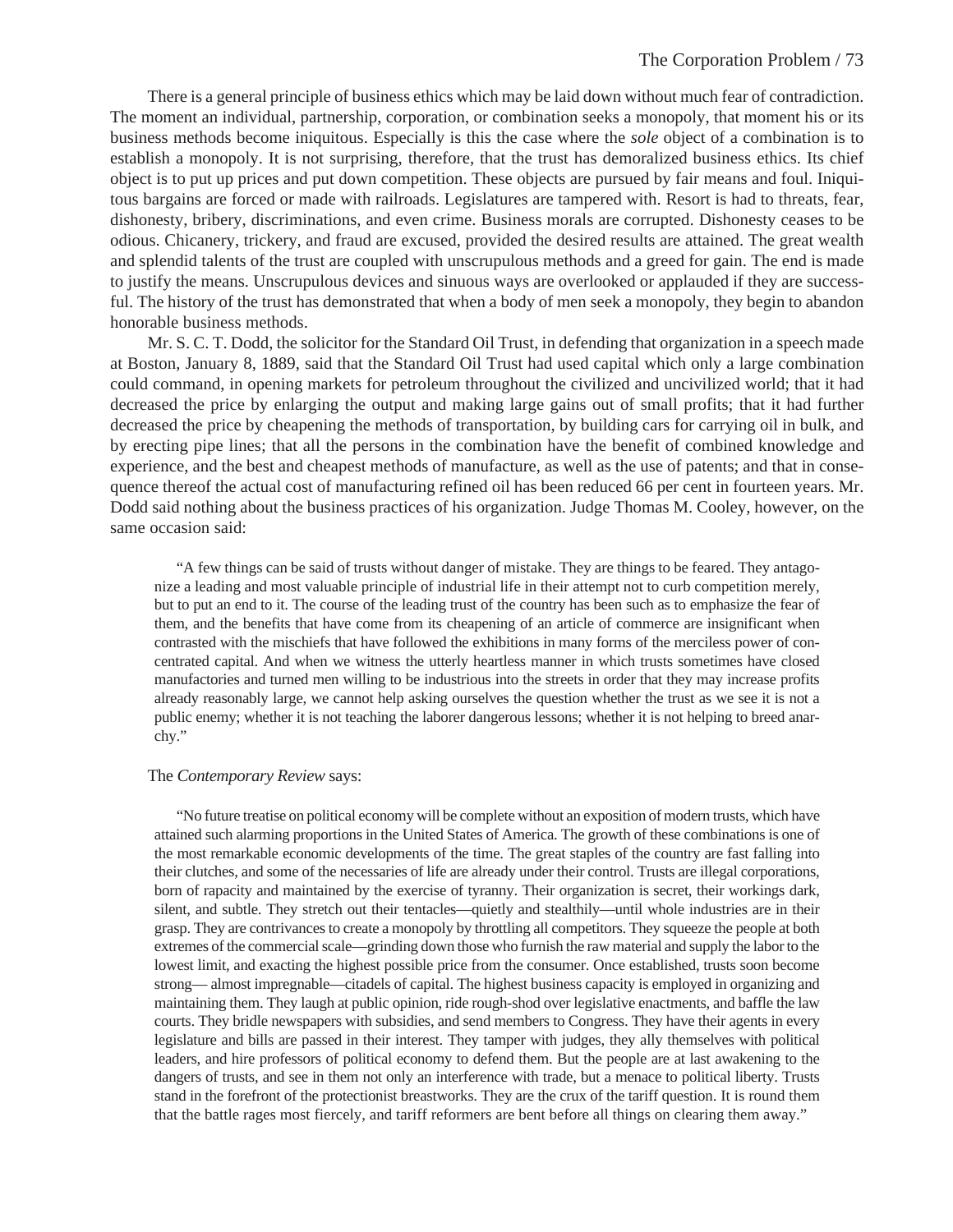#### Professor Bryce says:

"He who considers the irresponsible nature of the power which three or four men, or perhaps one man, can exercise through a great corporation, such as a railroad or telegraph company, the injury they can inflict on the public, as well as on their competitors, the cynical audacity with which they have often used their wealth to seduce officials and legislators from the path of virtue, will find nothing unreasonable in the desire of the American masses to regulate the management of corporations and narrow the range of their action. The same remark applies, with even more force, to combinations of men not incorporated, but acting together, the so-called trusts—*i.e*., commercial rings or syndicates."120

# The Dangers Which Are Besetting the Trusts

The country has just passed through an epoch of trusts. The success of the chief combinations dazzled the minds and set on fire the imagination of men. It is believed that trusts have existed in over thirty of the necessaries of life.121

And the list is growing day by day.

But there are powerful forces at work which are bringing disaster to the trust mode of doing business.

Most of these trusts will fall to pieces of their own inherent weakness. The tie which binds together the members, who formerly were competitors, is not strong enough to endure. Trusts which consist of mere agreements to keep up prices are destined sooner or later to go to pieces. Unless there is a union of property as well as an agreement to act together, the agreement will be broken. Witness the former pools of railroads, often made and always broken. Unity and single ownership of all the property of all the competing concerns is the only assurance of long life to a trust. Hence it is that most of the trusts now existing, being merely contract agreements to act together, will be broken up by the acts of the members themselves, who will secretly or openly violate their contract.

There is another rock upon which many trusts will go to pieces. It is the discovery that the strong concerns make a fatal mistake in uniting with the weak concerns. The trust is the salvation of the weak competitor. It enables him to become established; to build up business and reputation; to weather the first financial storms; and to avoid that certain bankruptcy which awaits him, if the war of competition goes on. A few years of the trust puts him fairly on his feet. He then is able to stand alone. He is ready to meet the break up of the trust, and the war of competition. Meanwhile the strong concerns have gained little. They have received greater profits, but have caused weak competitors to become strong competitors. The inevitable war of prices and competition has been delayed for a few years, but the delay has raised up new powers against the old and well established concerns. When, finally, the trust goes to pieces, and competition again decrees that only the fittest shall survive, a long and disastrous struggle will occur. Out of this struggle a few great establishments will arise on the ruins of the many competing concerns. But the trust will have proved a delusion and a snare. Such has been the history of the railroad pool, and such will be the history of the majority of the trusts.

There is another pitfall for the trust. It is the certainty of new competitors. Competing concerns, content with reasonable prices, will supply the market. Even after a trust becomes an absolute monopoly it is never safe. Its vast profits are a tempting prize, to be contended for by the wealth and enterprise of all men. Capital, ever ready to make daring ventures in the hope of great returns, is a power that cannot be suppressed by the trust. It will be unceasing in its menace and it cannot be subdued.

One of the leading journals of London, speaking of American trusts, said, in May, 1890:

"A more powerful remedy than that of any penal code, however, exists in the practical impossibility of cornering being carried on to any serious lengths without great peril to those who resort to it. It is difficult to conceive of any body of capitalists being sufficiently powerful to monopolize an article in general demand, and to use their monopoly for any length of time to the serious hurt of the public. Directly prices became prohibitive there would be a formidable movement in the opposite direction, and the monopoly would break down. Only in remotely possible cases could a corner enjoy a prolonged triumph over the needs of the public.... Natural laws, after all, are more potent factors than all the contrivances of selfish and unscrupulous men."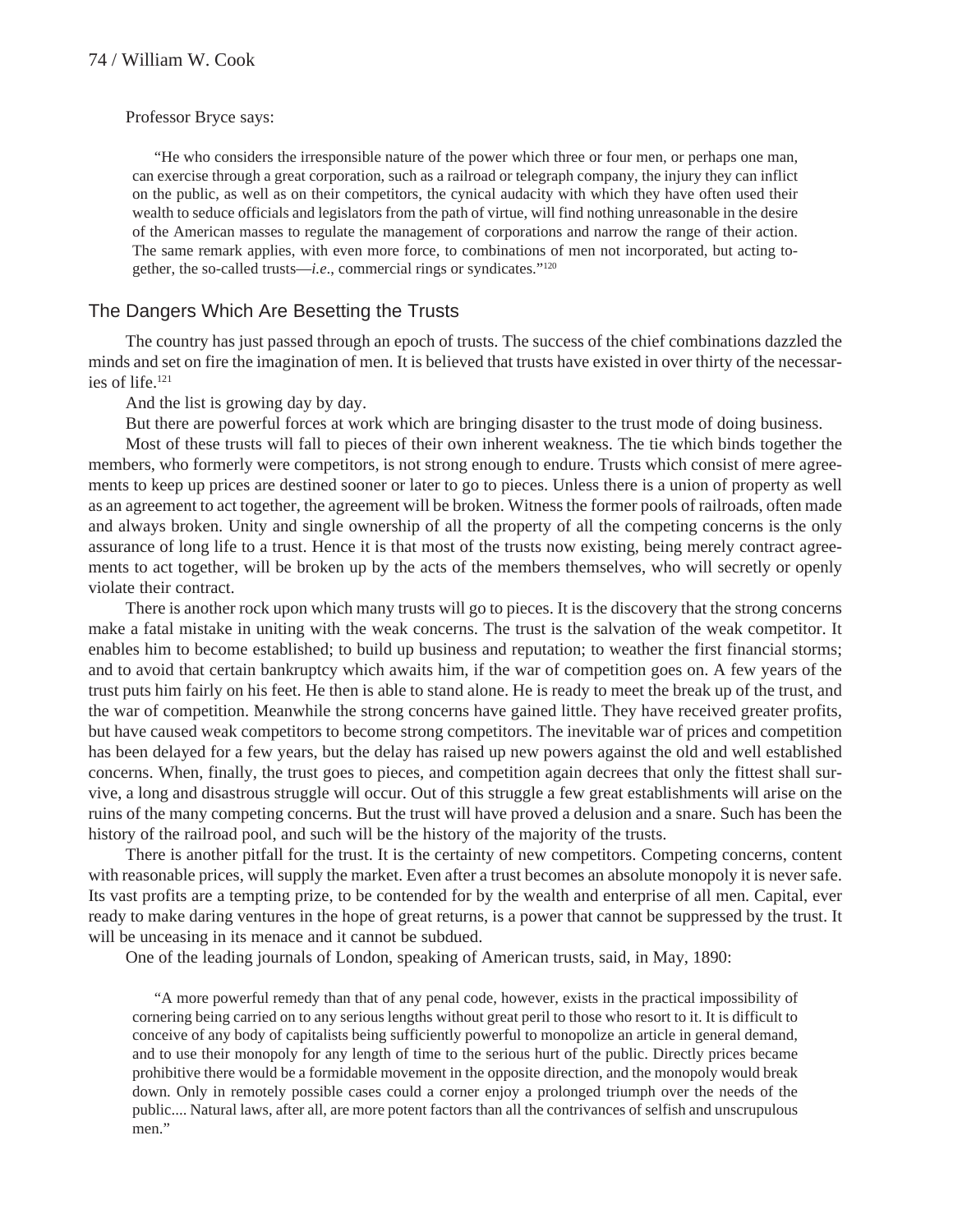A world-wide trust—a trust embracing all lands and all peoples, is yet to be seen. It was attempted in the French copper trust, but that gigantic concern went down and brought ruin upon its members. Its recent collapse, even after it had been operated with almost unlimited capital, temporary success, and great ability, shows that the markets of the whole world are too great and competitors too numerous to be collected or controlled by a single trust. $122$ 

The two great things which a trust fears are: (1) the decisions of the courts forfeiting the charters of the constituent corporations; (2) new competitors on a large scale, either at home or abroad. Whether it is best by free trade to sacrifice various branches of American manufacturing, in order to destroy the trusts, is a question not yet conclusively decided. The people differ in opinion as to the merits of a protective tariff and free trade. But there is no inclination to protect the trusts. If it is finally concluded that the protective tariff laws create and foster the trusts, then the protective tariff laws will be repealed.

Hon. John Sherman, in a speech delivered in the United States Senate on September 29, 1890, said, concerning the recently enacted protective tariff act:

"The great obstacle and menace that stands in the way of the success of this tariff bill, that which more than all else will determine the length of its life, that which will test its wisdom hereafter, is the question which has been discussed heretofore in the Senate, whether the manufacturers of this country are willing to maintain free and fair competition in their various productions, so that the people may have the benefit of that which they claim as their right—free and full competition in domestic markets of domestic products. The great danger of this tariff and of all schemes for building up domestic industries by law is that the beneficiaries themselves, capitalists and laborers alike, will not be content to realize the advantages they enjoy, but will combine and confederate in order to cheat the people of that which they have the right to enjoy... This protective policy must not degenerate into monopoly—into trusts or combinations to raise prices against the spirit of the common law.... If.... the notion prevails that it is right and just for people who engage in the same pursuit to pool their issues, to appoint a trustee to manage their affairs, to deprive themselves of the powers which they enjoy as citizens and as corporations in order to make corners and by various devices to cheat the people, then the protective tariff system will disappear as rapidly as it has sprung into existence."<sup>123</sup>

But the laws of competition and changes in the protective-tariff system proceed slowly. The trust has the power to delay all these. Its wealth mounts into the hundreds of millions of dollars. It employs tens of thousands of men. It has destroyed hundreds of competitors. It ignores the press, the legislature, and the law. Its powers are not limited by charter or public opinion. Its policy is directed by the highest order of executive and legal talents. Its movements arc secret, silent, unerring, and all powerful, and it extends into all branches of industry. It has no fear of Congress or State legislatures.

The courts, however, are doing more than all else to drive out the trusts. They are forfeiting the charters of the constituent corporations which make up the trust, and are appointing receivers of the property. The decisions in Louisiana, Illinois, and New York have settled the law beyond controversy. The trusts have at length realized that they are illegal and must go. And the question with them now is, What shall they do next?

# Transformation, Reorganization, and Disappearance of Trusts into Large Corporations

The first great trust in this country was the Standard Oil Trust. The first great combination of manufacturers into a monopoly, however, was the Diamond Match Company. The purpose was the same—the creation of a monopoly. The mode of organization was different, the former being a genuine trust—that is, the placing of all the shares of stock of many corporations in the hands of trustees who issue certificates therefor; while the Diamond Match Company's mode of organizing the monopoly was to organize one single huge corporation and have it purchase and own all the competing manufactories, payment therefor being made chiefly in shares of stock.

The law has decided that the trust mode of organizing a monopoly is illegal. Hence it is that the numberless trusts are hastening to adopt the other mode of organization—the corporation, the plan of the Diamond Match monopoly. Already the Sugar Trust and the American Cotton Oil Trust have dissolved and become New Jersey corporations, and other-trusts are following the example.<sup>124</sup>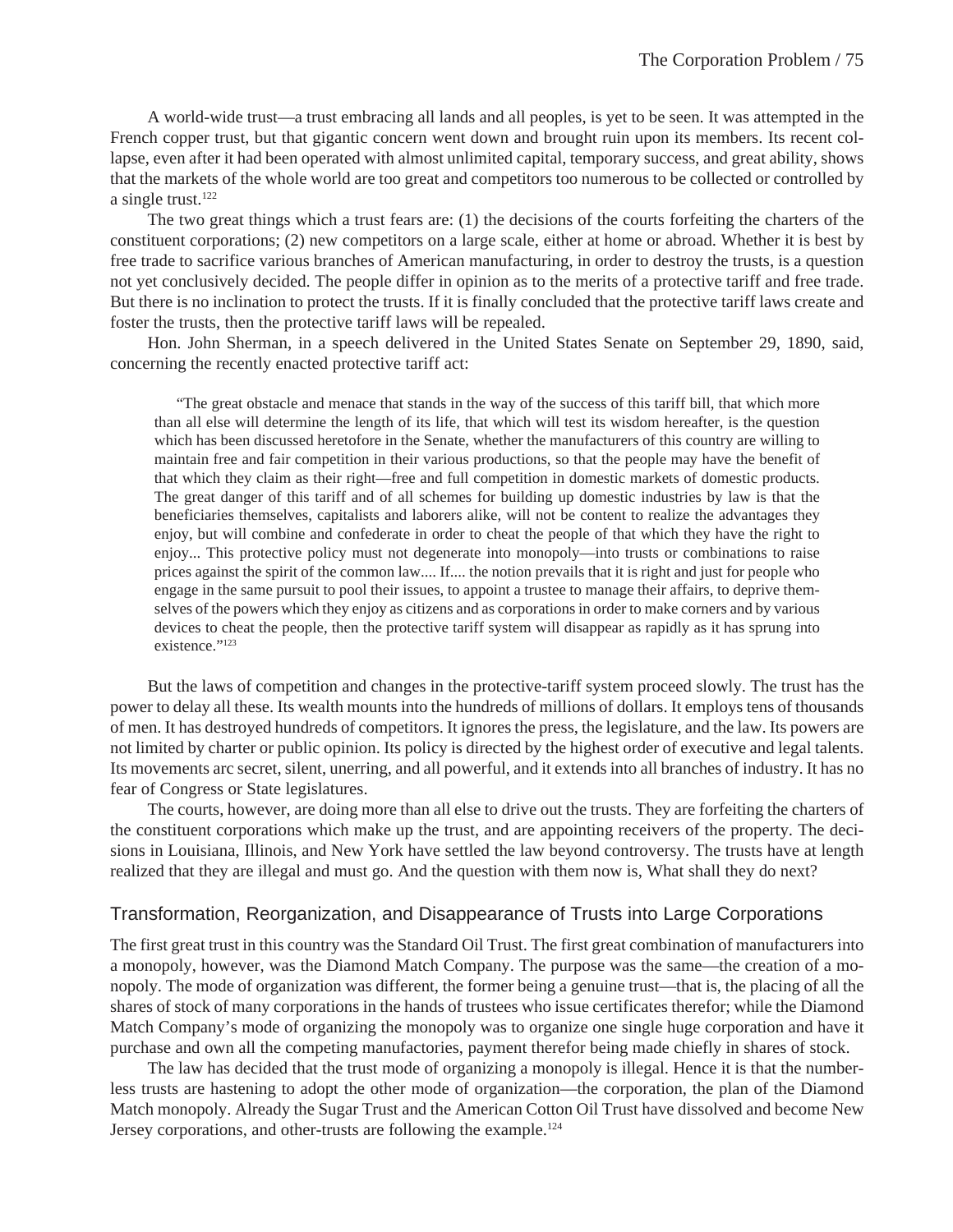What is to be said about these great corporations?

One thing may readily be conceded. It is better to have the large corporation than to have the trust. There is something inherently vicious and dangerous in the powers which are given to the trustees of a trust. The secrecy of their operations and orders, the concealment of the condition of the business, the power to refuse all information, and the unrestricted irresponsible powers of the trustees renders the trust mode of doing business intolerant and intolerable.

These particular evils do not exist to such an extent in a corporation. The safeguards, checks, and regulations which have been thrown around corporations for the protection of stockholders and creditors are many and valuable. They limit the powers of the directors; provide for statements of the business; allow stockholders to investigate and examine the books, and enable the public as well as stockholders and creditors to know something of what is going on.

But is the public satisfied with this new method of combining competing concerns, of organizing a monopoly—the method adopted by the Diamond Match Company, the method of uniting in one great corporation, the method that is now being adopted by all the trusts?

It will be difficult to annul the charters, because the charters may be obtained in a State which will not interfere with the trusts. It will be difficult to legislate against them because, although a State may legally exclude a foreign corporation from doing business within its boundaries, yet it is extremely difficult to enact laws which accomplish that result.

Nevertheless the courts are refusing to enforce the contracts of such corporations and are annulling their charters. In Michigan, where several persons turned over their match factory to the Diamond Match Company, a corporation formed to obtain a monopoly, and these parties contracted to divide their profits in a certain proportion, the Supreme Court of the State refused to enforce that contract, and refused because the purpose of it was to aid in creating the match monopoly. In Illinois the charter of a corporation formed to own and control the shares of stock of competing gas companies was annulled by the State, the court holding that the charter was invalid. Judging from these cases, the prospects of this latest form of trust are not flattering or reassuring.

The first campaign of the warfare with the trusts has been fought out. The victory has been with the people. The trusts have been routed and driven to a second line of defence. They are entrenching themselves under the cover of corporate charters. Whether they shall be driven from these remains to be seen. Certain it is that unless they justify their existence they will be annihilated by the courts, legislatures, and new competitors.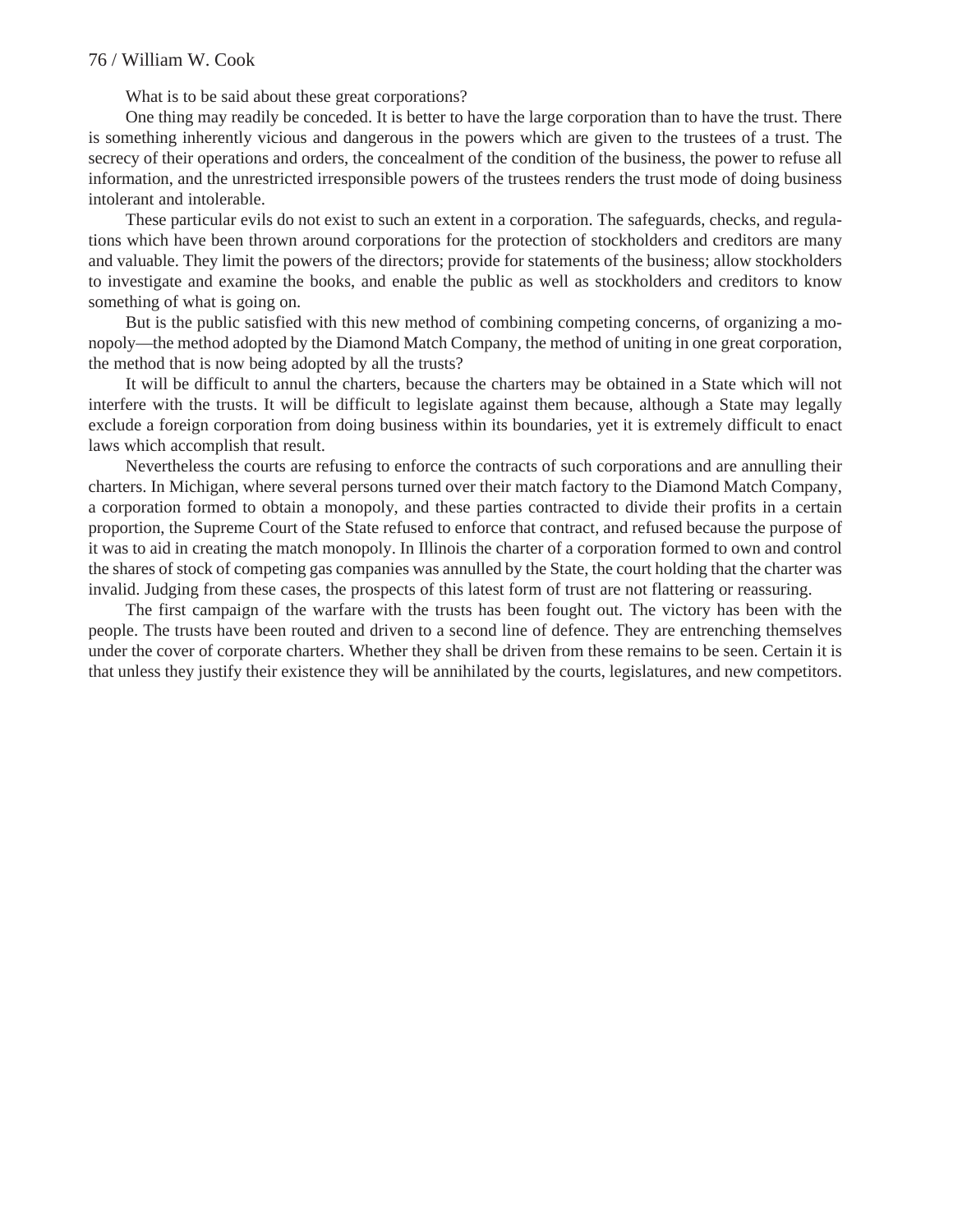# Chapter VI: Corporations and the Republic

There are numberless instances in which corporations have corrupted the government. They have controlled nominating conventions; carried elections; dictated appointments; tampered with aldermen and municipal authorities; bribed legislators, judges, and other public officers, and made their influence felt in Congress and every branch of the national government. These are facts known to all. And it will serve no useful purpose to pass in review the details of the notorious record. The evil has existed and still exists. It cannot be abolished by denunciation nor by statute. There is a cause for its existence, and it will not pass away until the cause is removed.

Among the problems before the American people there are none more important than these: Why is it that corporations seek to control government; how is their corruption to be stopped; what are the real dangers, if any, which the corporations have brought upon government; and how are those dangers to be met? For many years to come America will be interested in these questions.

It is not remarkable that corporations seek to control government. The reason why they take part in politics; manipulate caucuses and conventions; use money, power, and votes in elections; bribe and influence national, State, and municipal officers, judges, and legislators; and often control States and cities, is plain. Corporations do all this to protect and increase their property. Politics and bribery are to them a matter of business. They are not seeking glory, or honor, or even power for the sake of power. They are seeking property. Usually the ambition of those who enter politics is not mercenary; it is to acquire reputation, or wield power, represent large bodies of men, or gratify an innate fondness for leadership—all for the mere pleasure of so doing, and all leading to money losses rather than to money gains. But these are not the motives which actuate corporations. They are in politics for business only. As already stated, they are there to protect and increase their property. And if government could afford to have nothing to do with their property, they would have nothing to do with government.

Already in the prior pages of this book the various controversies between the corporations and the government have been pointed out. Government is seeking to rule the corporations, and the corporations are seeking to control the government. Indeed, it seems as though every important property interest of a corporation involves it in a contest with the legislative, executive, or judicial part of the national, State, or municipal government. What wonder is it then that corporations are constantly interfering with government? Is it anything strange or inexplicable that they should do so? They have vast property interests at stake. Naturally they are more active and aggressive than men who take part in government from motives which are merely partisan or theoretical. So long as the business of corporations is affected by government, just so long will corporations continue to bribe, brow-beat, and dominate public officials.

This source of political corruption, however, will decrease as time goes on. The points of controversy between the corporations and government will grow less and less. And as these disputes diminish in number and intensity, so also will diminish the motives and reasons of the corporations for interfering with government. Thus, when the various States prohibited the granting of special charters to corporations, the corporations at once withdrew very largely from the legislatures. And, hereafter, when the consolidation of the railroads into a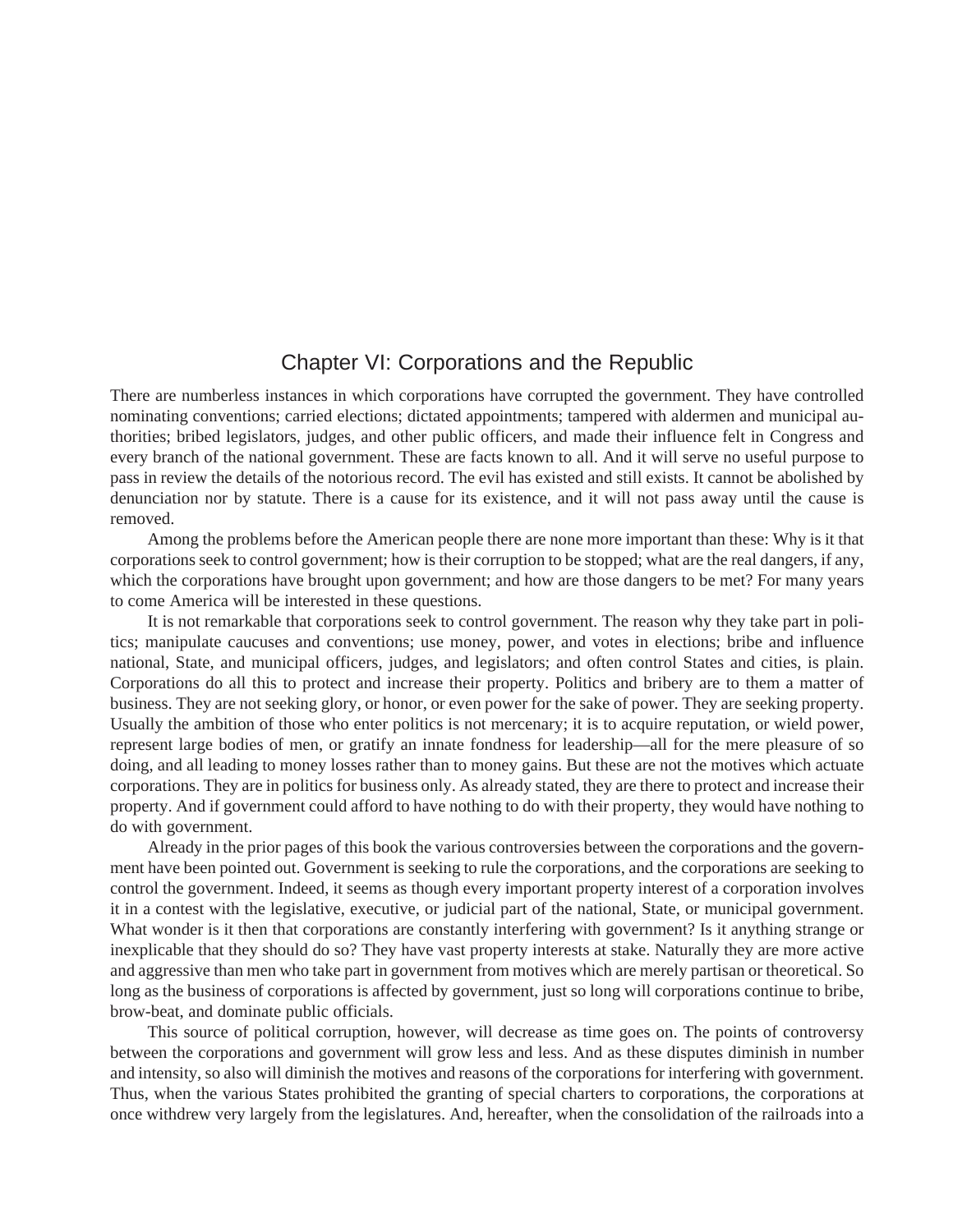few great systems has taken place, the contest between the railroads and the government over secret discriminations, rebates, free passes, and a whole cohort of evils will cease. The consolidated roads, being without competition, will have no occasion to resort to these particular abuses. The existing controversies between the corporations and the government are many in number, and seem to be increasing rather than decreasing. Questions which formerly were between the corporations and individuals are now between the corporations and the government, the latter having taken up the unequal fight which was formerly carried on by individuals. But these controversies will gradually be adjusted by statutes, decisions, consolidations, and mutual concessions. And when so adjusted, then the present corruption of government by corporations for the purpose of protecting and increasing corporate property will come to an end.

But there is another phase to this problem of the corporations and the republic. The republic has an old and never-ending danger—plutocracy,—a danger that is common to all advanced forms of government. Plutocracy always has and always will seek to control government. Government gives to it worldly honors, social position, fame, power in the affairs of men, and greater opportunities to amass wealth. Plutocracy undermines a republic by undermining the character of its citizens. It makes money and pleasure the objects of existence and the tests of success. Whatsoever is an aid to plutocracy is a danger to the republic.

The corporation is the ally, the agent, the representative of plutocracy. To a small extent corporation bonds and stocks are owned by the many. But the control, the management, and the ownership of the great corporations of the land are to-day in the hands of the wealthy few. Plutocracy has appeared in a new guise, a new coat of mail—the corporation. The struggle of democracy against plutocracy—a struggle that is coming to the American people— will be between democracy and the corporation. The people are beginning to recognize their old plutocratic foe in its new corporate form.

And the corporation is no mean ally. It gives to plutocracy a power which it never before possessed. Private fortunes in corporate form, and by legal sanction, have rapidly and enormously increased, until now the American Republic has to deal with aggregations of capital, such as the world has never before beheld. There has resulted a concentration of wealth that past ages never dreamed of, and private fortunes exist which surpass those of Babylon and Rome. The corporations have made the plutocrat more wealthy and more powerful than ever before.

Nor is the corporation tempered by any of the amiable weaknesses of plutocracy. There is a great difference between wealth as used by the owner himself and wealth as used by the corporation. When the capitalist invests and administers his wealth himself, his humanity asserts itself; his sympathy, generosity, gratitude; sense of wrong, sensitiveness to public criticism, and aversion to public dislike—all tend to prevent harshness and injustice in the use of his power. But with the advent of the corporations, these restraints are passing away. Fifty years ago wealthy men were identified with their investments. To-day, with a few exceptions, the great enterprises are not connected in the public mind with individual names. Corporations have separated the investor from the investment. The millionaire uses the corporation to invest his property. He owns the stocks and bonds; controls the corporation, and makes it do his bidding. But all acts in the management of the property are done not in his name but in the name of the corporation. If corrupt and unscrupulous, the odium and disgrace rest upon the corporation and not upon the individual. Take it all in all, the corporation is as perfect and heartless a money-making machine as the wit of man has ever devised.

The corporation *is* dangerous to the republic. It has become the tool of plutocracy. It has increased the historical dangers to government from the concentrated wealth of the few. It has been instrumental in increasing that concentration of wealth and in shielding its owners from risks and opprobrium arising from its illegal use. It is without moral responsibility or feeling. It can do more harm than individuals, and, in so far as plutocracy is a danger to the republic, the corporation has increased that danger.

And yet the corporation, as an ally of the plutocrat, is fickle, unreliable, and vulnerable.

The plutocrat cannot always be sure of his corporation. It rarely represents one capitalist alone. It is controlled by several acting in union. The wealth of each, so far as it is invested in that corporation, cannot be used for his personal purposes. It must be used to further the corporate ends—the making of money. It cannot long be used to further the political aspirations of one of its members, however great a plutocrat he may be. The others will not allow it. He is deprived of control.

The corporation is withdrawing the plutocrat from the field of politics. It is engrossing him in business.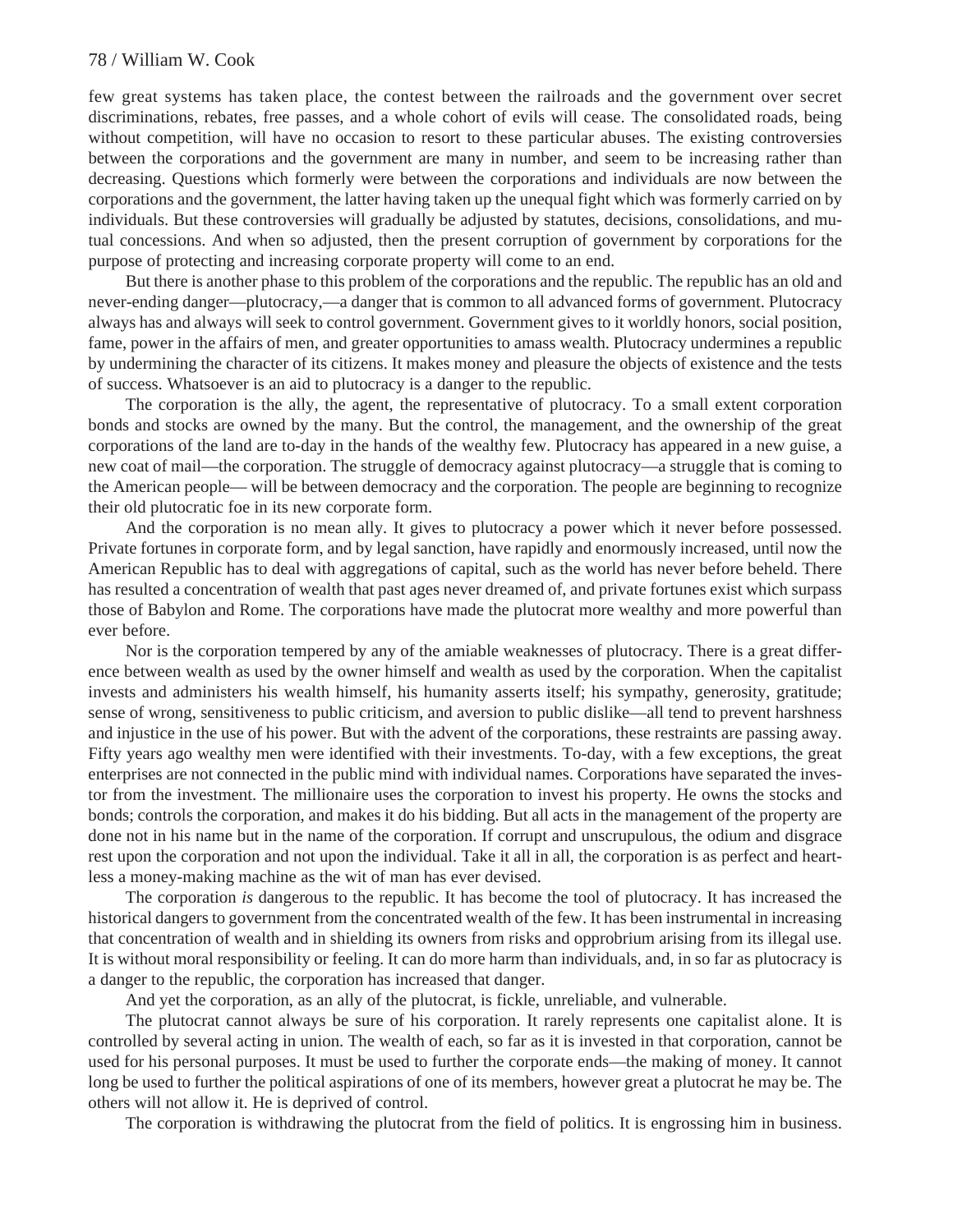The colossal schemes of the age are more attractive than the position even of a United States senator. A railroad president is a man more courted, has more power, enjoys more excitement, and has greater opportunities for the display of ability, energy, and ambition than the governor of a State. Corporations are absorbing the wealthy as well as the wealth of the nation. They are furnishing an outlet for the ambition as well as the ostentation of the plutocrat. Moreover, to the extent that they absorb the wealth of the wealthy, to that extent the plutocrat does not use his money in extravagance, waste, the demoralization of the people, and the corruption of government. The Roman plutocrat bought an empire; Vanderbilt buys systems of railroads.

But the most important fact of all remains to be mentioned. The corporation holds its life subject to the will of the people. It is a creature and creation of the state. Its powers may be changed, its duties increased, its charter may be repealed and its existence ended. It is sensitive to the very breath of public opinion. It is vulnerable. Plutocracy in the form of the individual is largely beyond the reach of legislatures and the law. But plutocracy in the form of the corporation is open to attack. It can be regulated, restricted, and annihilated.

Plutocracy acting through corporations is obliged to be cautious and conservative. The vast interests which they represent, the wealth which they manage, and the size to which they have grown, render it dangerous for them to incur the hostility of the people. The plutocrat gives bonds to keep the peace when he acts through the corporation. It is by reason of this that the great corporations of the land are gradually passing into the hands of conservative men—men who realize the risks and responsibilities of these creatures of the state.

Notwithstanding all this, the great majority of the American people look upon corporations and their colossal aggregations of capital as dangerous to the republic. A vague and indescribable dread and suspicion of them pervade the minds of men. There is reason for this distrust. And yet it is to be borne in mind that the history of the republic gives no occasion for gloomy forebodings of ill. Whenever a national crisis has occurred, whenever a political regeneration has become necessary, whenever the national existence has been imperilled, whenever corruption has become dangerous, whenever the leaders have been in despair and have run hither and thither in doubt and confusion, the great masses of the people have been equal to the emergency.

And so it will be in regard to the corporations. They will continue to vex the minds of men and to appear as ominous spectres and omens of ill. But the American people, clear in their intellectual powers, honest in their purposes, and decisive in their acts, have no need to fear them. "The Corporation Problem" will be solved, and the solution, when it comes, will be satisfactory, thorough, and complete.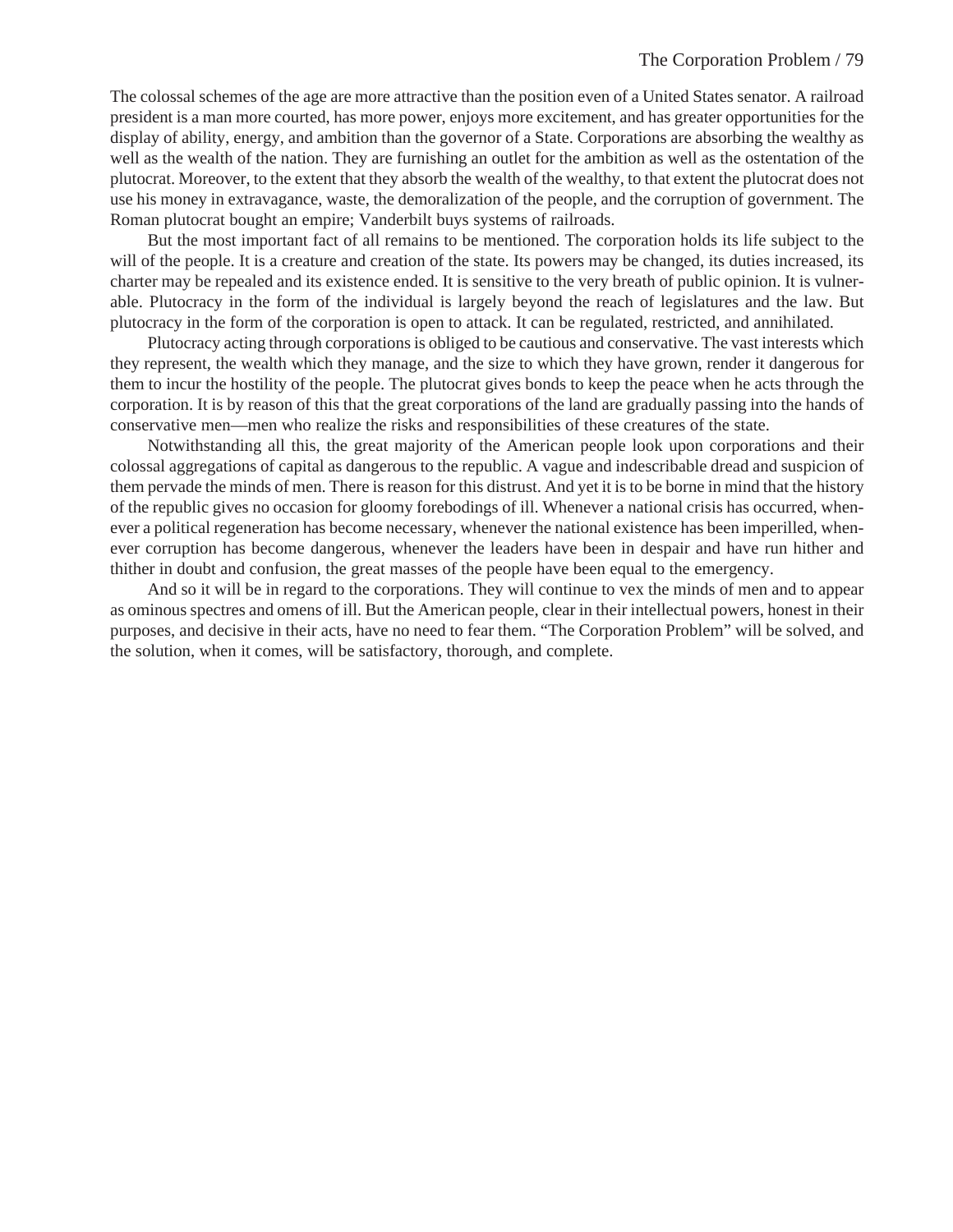# **Notes**

1. The argument is sometimes made that the amount of railway capitalization has but little influence upon passenger and freight charges, and that those charges are determined by the competition of waterways and other railways, and by the rates of connecting railroads into other States and foreign countries.

This may be true, but, as will be shown hereafter, when with the growth of population the business of a railroad increases to such an extent that its charges, governed though they may be by the above causes, pay an extravagant rate of profit on its cost, then the watered stock and bonds conceal the real rate of profit that the railroad is paying, and consequently a reduction of rates becomes almost impossible. The railroad contests the reduction, first in the legislature and then in the courts, and its plea always is that its existing rates pay no more than interest on the bonds and fair dividends on the stock, when the fact is that part of the bonds, and generally all of the stock are "water."

2. For instance, in January, 1890, shelled corn was selling in Kansas at sixteen cents a bushel, while at the same time it was selling in Chicago for twenty-eight and one half cents a bushel. Twelve and one half cents went to the railroads. At sixteen cents a bushel the farmer made little or no profit.

The Interstate Commerce Commission says in its reports (vol. iv. p. 76) that "the price paid for Nebraska corn by the buyer in Eastern markets is in the larger part paid for transportation charges."

- 3. Prof. Amos G. Warner in the *Political Science Quarterly,* vol. vi, No. 1. In the report of the Union Pacific Railroad Company for 1888 is given the distribution of that company's stock. Out of a total in round numbers of 600,000 shares, one third is held in New England and one third in New York. Of the States through which the road runs, 500 shares are owned in Nebraska, 100 in Utah, 27 in Wyoming, and 5 in Colorado. Thus all the States last-named own but one tenth of one per cent of the stock of this company.
- 4. *Railroad Gazette,* March 15, 1889.

There are many ways of distributing profits without declaring dividends. In fact, whenever it is an object for a railroad to observe a limit on its dividends, it is remarkably successful in doing so. For instance, ever since the incorporation of the Wilmington and Weldon, the Raleigh and Gaston, and the North Carolina Railroad Companies in North Carolina more than fifty years ago, these corporations have been exempt from State and county taxation until their dividends amount to eight per cent. One of the many attempts to show that more than eight per cent, has been made by these corporations was by a legislative committee in 1890. There was a great hue and cry by the Farmers' Alliance against the three companies mentioned, and this organization insisted that this exemption should not exist any longer. Without regard to future tax, the Raleigh and Gaston Company paid into the State treasury \$17,000, and stopped the investigation into its affairs.

A still more decisive proof of the failure to accomplish any good by limiting dividends is that of the New York Central Railroad Company. Formerly this Company was practically limited to ten per cent dividends on its stock, and was prohibited from increasing its capital stock. Nevertheless, in 1868, an "interest certificate" dividend, being the same thing in effect as a stock dividend, was declared. It amounted to \$23,036,000, being an eighty per cent dividend. At a later date the "interest certificates" were called in, and full paid shares of stock were issued in exchange. See Bailey *vs.* R. R. Co., 22 Wall, 604.

#### 5. Adams on "Railroads," pp. 127, 128.

6. Among other reasons, showing that this rule is impracticable, the Commission says:

"But over and beyond all this the attempt to apply the rule suggested would be absolutely futile for the reason that the rates prescribed for one road would necessarily affect all others that either directly or indirectly came in competition with it. If, therefore, of two roads competing for business between important points, one were very largely indebted, so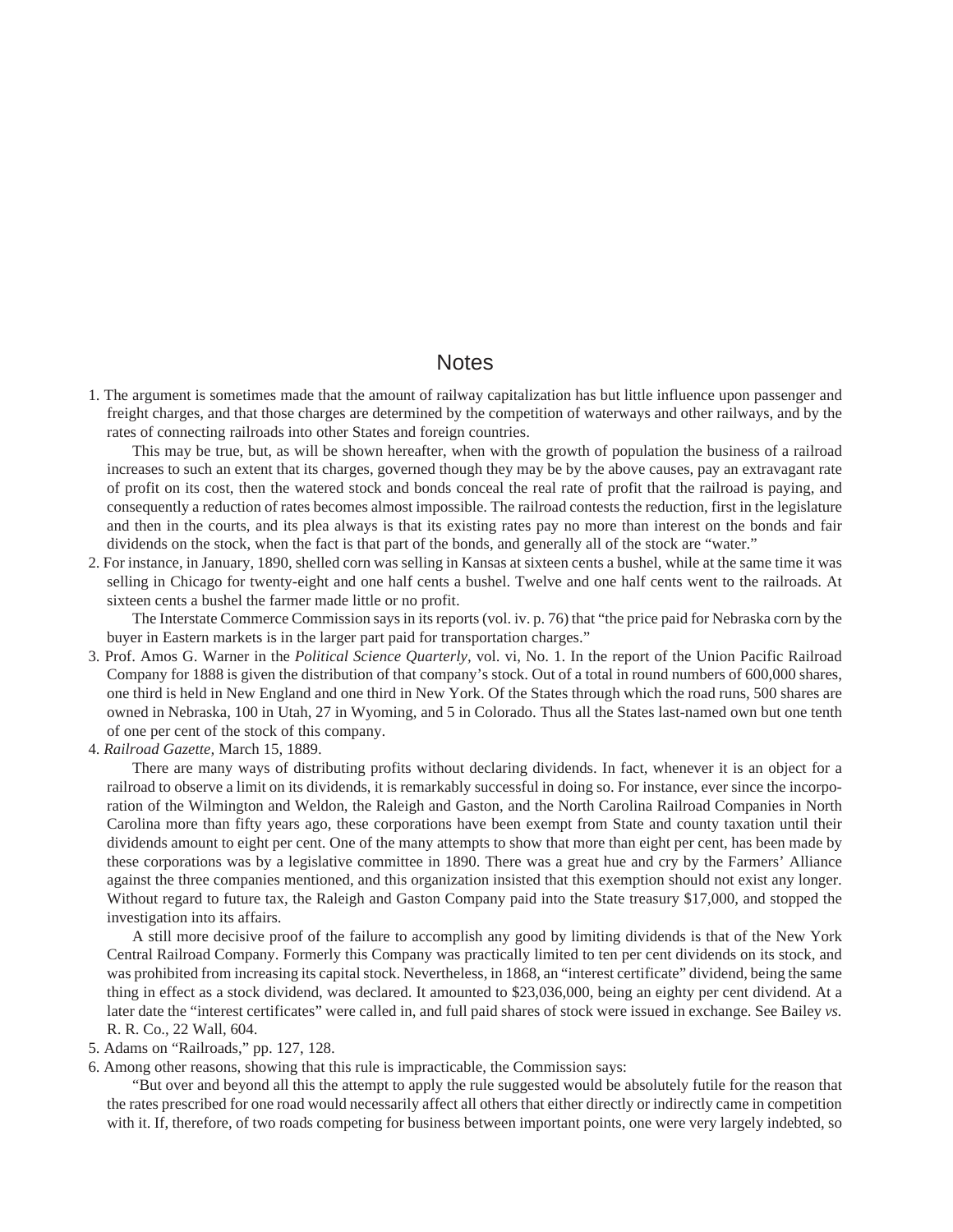that at rates fixed by the official board it were barely able to pay running expenses and interest, and the other were free from indebtedness and able to pay large dividends, any action of the public authorities whereby the rates of the lastnamed road were reduced, and at the same time the rates of the other not affected, would be plainly and obviously impossible. The one must put down its charges when the rates of the other are forced down."—"Fourth Annual Report," p. 18, etc.

The Interstate Commerce Commission in its decisions (vol. iv., pp. 65, 73) says: "The Chicago, Santa Fe, and California and the Chicago and Alton roads run side by side between Chicago and Kansas City. The Alton is capitalized at \$46,000 per mile, the Santa Fe at \$92,000. Their rates must necessarily be the same. Must they be such as to yield income on the basis of the Alton's capital and obligations, or on the capital and obligations of the Santa Fe which are double as much? The bonded debt and capital of the Burlington and Missouri River in Nebraska is \$37,000 per mile, and of the Tremont, Elkhorn, and Missouri Valley \$36,000. They parallel on either side of the Union Pacific, capitalized at \$105,000 per mile. The bonded debt of the Union Pacific per mile is \$71,840 and is nearly double both bonded debt and capital stock of either of the other two roads. The three must of necessity carry on the same terms. The bonded debt, saying nothing of the capital stock of the Union Pacific, is double its original cost, or the cost of replacing it with its \$17,000,000 terminals.... The New York, Lake Erie and Western with a bonded debt of more than \$132,000 per mile could make rates on the same basis with the Chicago & Northwestern or the Chicago, Burlington, & Quincy with funded debts but slightly exceeding \$20,000 per mile for one and \$24,000 for the other. The funded debt of the Illinois Central but little exceeds \$23,000 per mile, and the Chicago, Rock Island & Pacific less than \$16,000. That of the New York Central is\$85,000. Their reported tonnage cost and capitalization are nearly in like proportion. The reported cost of service is less on the Illinois Central and more on the Rock Island than on the New York Central."

In Michigan the highest court has recently decided to be constitutional a statute by which all Michigan roads whose gross passenger earnings are \$3,000 per mile per annum shall charge passenger fares of not over 2 cents a mile; those whose earnings are between \$2,000 and \$3,000, 2½ cents, and all others 3 cents, special exceptions being made, however, for upper Peninsula roads.

- 7. The Interstate Commerce Commission goes a great ways when it says in its decision In the Matter of Excessive Freight Rates (4 Interstate Com. Rep., 64): "Iowa farmers make no impertinent inquiry when they ask why they should pay 7 cents a bushel more to market their corn than is paid by their Illinois neighbors. Seven cents to them is more than five millions of dollars on the year's surplus. Nor is it surprising that corn growers west of the Missouri should be urgent in demanding the reasons which require them to pay double as much as their neighbors in the corn States east of the Mississippi pay to reach a common market in which all must sell at the same price. There is nothing in these very proper inquiries to justify any imputation that they imply menace to the property rights of investors in railroad property."
- 8. Second annual report, p. 63. Mr. Poor said in 1885 that the actual cost in money of all the roads in the United States did not exceed \$3,787,000,000, and that the fictitious capitalization was \$3,708,000,000.
- 9. As already stated elsewhere, the New York Central Railroad Company in 1868 declared a stock dividend, but called it an "interest-certificate" dividend, of \$23,036,000, it being a dividend of eighty per cent on the capital stock. See Bailey *vs.* R. R. Co., 22 Wall, 604.
- 10. Alexander on "Railway Practice," p. 37.
- 11. "Investor's Notes on American Railroads," p. 42.

Atkinson on "The Distribution of Products," 2d ed., 1885, p. 259, says: "The elimination of what has been called 'watered stock and bonds," against which the silly crusade of the so-called anti-monopolists has been directed, is, therefore, in process of accomplishment by methods far more potent than any possible legislative acts, namely by the triple competition of: water-ways; second, the competition of one railway with another; third, the competition of product with product in the great markets of the world."

The *Railroad Gazette* of June 27, 1890, speaking of the charge that shippers are charged an unnecessary amount in order to pay dividends on watered stock and to cover liabilities on unprofitable sections of railroad or unwise lines of business in which the company has engaged, says:

"The objection concerning dividends on watered stock needs but brief notice. 'My dear boy,' said the minister, 'don't you know that it is wrong to catch fish on Sunday?' The boy looked sadly at his basket and simply said, 'Who's catching any fish?' The whole theory that a railroad man makes his rates high because he has high nominal capital, or large outside burdens, or unprofitable branch lines, has no relation to the facts. The roads with the lowest rates are quite generally those that are apparently worst off in these respects. The Baltimore & Ohio does not charge high rates on account of its branch lines, nor the Erie on account of its water. They must charge rates low enough to keep their lines profitably occupied with traffic, and they do, in fact, charge very low ones."

The New York *Evening Post* says:

"When a new road has brought settlers and given value to farm lands or village lots otherwise worthless, it is not correct to say that the 'increment' in its own value, produced through the increasing traffic, is 'unearned,' for in a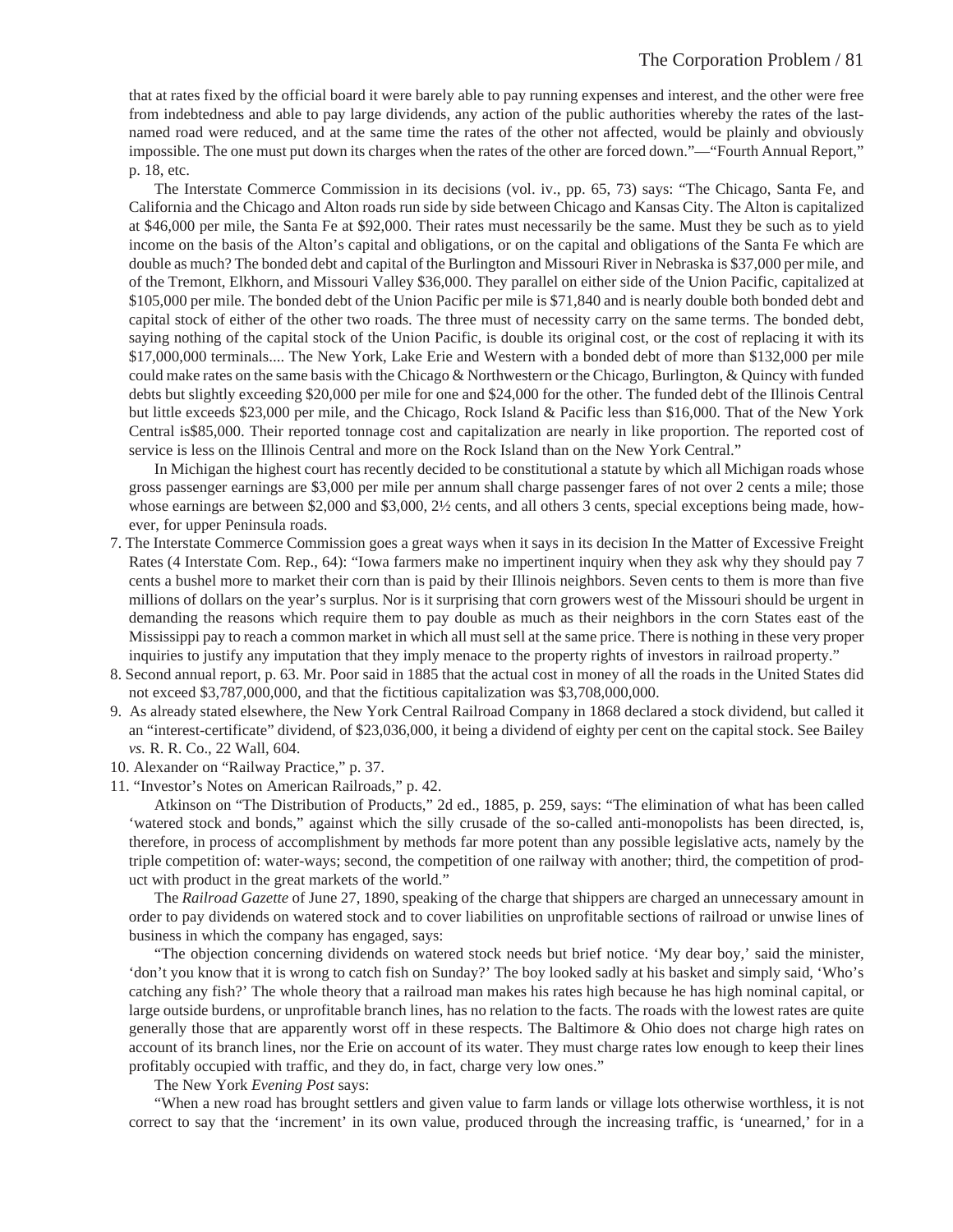commercial sense the road has itself created the business from which both farm and railway values spring. The same is true to a certain extent of older States also. A single illustration may be given. The census of 1880 gives the average value of improved land in Central Illinois at less than \$37 per acre. The report of the Illinois Board of Agriculture for 1890, in its estimates of cost of production for the various crops, puts the use of land at \$3.68 per acre, or a valuation of not less than \$50. Making allowance for any over-estimate by the Board, it is probable that the farming lands of Illinois have increased in value 20 or 25 per cent during the decade. An increase in railroad dividends during this period would, therefore, only show a profit corresponding to other enterprises in the State; and if made through an issue of unpaid stock, might still be without prejudice to any farmer's interest.

"But all stock-watering is not as innocent as this. There are many instances in our railroad history where issues of share capital have been so made as to give large and illegitimate gains to the operators, or else to turn control of a railway over to men who have paid little or nothing for it."

12. Attorney-General Leese of the State of Nebraska, in his report to the Governor, December, 1890, voices the radical sentiment of that State when he says:

"The rates charged to-day are large enough to yield a dividend amounting in some cases to 8 per cent on stock that cost the stockholders nothing whatever but the printing; and the officers of these roads use every effort and strain every point to have the stockholders of their roads receive their annual dividends, and they have to do this to hold their jobs. It is a notorious fact that the roads in Nebraska are now openly violating the plain provision of our fundamental law embodied in section 5 of article 2 of the constitution, which provides that no corporation shall issue any bonds or stock except for money, labor, or property actually received and applied to the purpose for which the corporation was created, and that all stock dividends, and other fictitious increase of capital stock or indebtedness of any such corporations shall be void. It is an admitted fact that the railroads in this city have outstanding stock to a very large amount that has not been issued for money, labor, or property, and the several reports of these roads show dividends on all such stock.

"I would recommend a law forbidding any railroad corporation from issuing any mortgage bonds or stock until an itemized account of the cash, labor, or property, duly sworn to, has been presented to some officer of the State for examination, and if found to be a true account of the money, labor, or property received, to register and certify to the same as issued in pursuance of law, and as constituting a part of the capital stock of such corporation. Such a law would strike out all fictitious increase of capital stock of all roads now in operation as well as those to be formed hereafter."

On the other hand the report of the Railroad Commissioners of Kansas states that the Chicago, Kansas, & Nebraska Railroad Company, comprising 1,388 miles, cost for road and equipment \$21,083 per mile; that there is no "water" in this cost; and that the Kansas lines as a whole have cost more than this. "It is quite common, however, for inflated orators to assert that from \$8,000 to \$10,000 per mile is all that a railroad legitimately costs and that all capitalization above that is water." The Board then shows that during the year the total net income of all Kansas roads sufficed to pay 4¼ per cent upon the bonded debt, leaving the stock out of the account entirely. The Board adds: "A railroad thrown down upon the prairie at a cost of \$10,000 or \$12,000 per mile is no criterion of the cost of a road over which immense trains run with safety thirty or forty miles an hour."

13. "Encyclopaedia of Political Science," vol. iii., p. 519.

For a very full and detailed statement of the manner in which special rates, rebates, drawbacks, underbilling, and reduced classifications were granted by railroads to favored shippers, prior to the Interstate Commerce Act, see the first annual report of the Interstate Commerce Commission, pages 5–7.

Concerning the existing practices of the English railways in allowing rebates and underbilling, see an article from *The Financial Times* in 8 Ry. & Corp., L. J., 519 (1890).

- 14. Lest this statement should seem incredible, reference is made to the opinion of Judge Baxter of the United States Circuit Court in Handy *vs.* Cleveland, &c., R. R. Co., 31 Fed. Rep., 689 (1887).
- 15. *Harper's Magazine,* August, 1886.

16. Hudson in his work on "Railways and the Republic," p. 362, says in regard to the Hepburn investigations:

"It was the result of a searching investigation which occupied nearly eight months. The committee took some five thousand pages of testimony, made a report, which was recognized as one of the ablest presentations of this question yet given to the public, and accompanied it by bills which were embodied in the New York anti-discrimination bill of 1880. The essential provisions of this bill were: First, requiring publicity of rates. Second, prohibiting preferential rates. Third, prohibiting drawbacks and rebates. Fourth, enacting that no more should be charged for a shorter haul than for a longer one over the same line. Fifth, declaring pools illegal, and sixth, establishing a board of commissioners to see that these provisions are enforced, to investigate complaints, and to secure justice between shippers and carriers."

Alexander on "Railway Practice," however, takes the following view on this question (p. 59):

Discrimination between individuals "can only be abolished by removing the temptation to commit it. This can only be done by division of territory, by pooling, or by consolidation."

17. In regard to the English Act of Parliament prohibiting railroads from giving better rates to one description of traffic or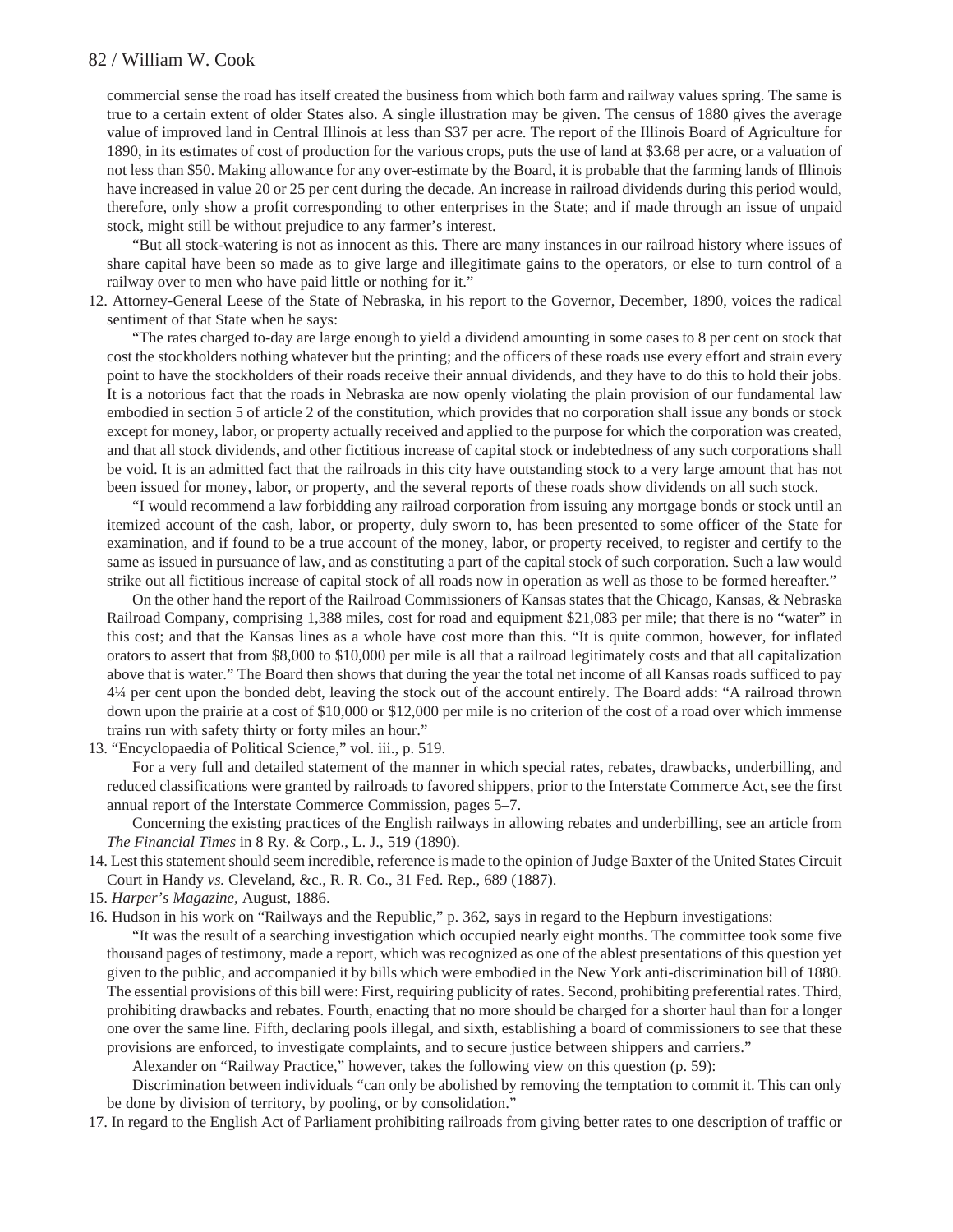one person than another, Jeans on "Railway Problems," p. 521, says: "It is not pretended that these enactments have been scrupulously observed. On the contrary, they are broken every day, by nearly every railway company in the country. Their strict observance has, in effect, been declared to be impossible, even by Commissioners and Committees appointed to inquire into their operation."

- 18. For instance, the railroads, prior to the Interstate Commerce Act, gave Council Bluffs a rate of from \$25 to \$45 per car to Chicago on hogs and cattle, while other Iowa towns on these same roads were forced to pay \$70 per car for a less service.
- 19. "On the first day of January, 1887, there were, according to the Chief of the Bureau of Statistics, 33,694 railroad stations in the United States, of which 2,778 were junction points, *i.e.,* are points where there are more than one railroad, leaving 30,916 stations where there is but one railroad."—Senator Cullom's speech, January, 1887.
- 20. "The Railways and the Traders," p. 221.
- 21. The Interstate Commerce Commission, in its second annual report, p. 15, says, concerning this subject: "It can hardly be for the public good that carriers by water should be subjected to unreasonable and excessive competition; they ought, as much as the carriers by rail, to be allowed to charge remunerative rates; and the carrier by rail does not therefore make out a complete case, when called upon to justify extraordinary differences between his rates at a point of water competition and at other points, when he shows that at the former he made the very low rates because otherwise he would not have obtained the business. It may be that when the case is examined in the light of the public interest it will be manifest that he ought not to have had it; that in taking it he had pressed the competition to an extreme which, while it harmed the carrier by boat, was harmful also to points on the railroad by reason of the great disparity in rates which it created, and also because of its producing so little revenue that the burden upon other traffic was increased in consequence."

For the opinion in general of the Interstate Commerce Commission on this subject of discrimination against towns, see the first annual report, p. 7.

22. By far the ablest presentation of the right of railways to discriminate against places is presented by Mr. Alexander, in his work on "Railway Practice," pp. 8–10 (1887). His argument is that Nature has discriminated against places, and that railroads are continually decreasing that discrimination. Discrimination "is almost universally the result of natural features or geographical locations." As regards places located on waterways, he says: "Nature has, so to speak, discriminated in their favor, and given them what we may call natural transportation. But she has discriminated against inland places, and left them dependent entirely upon artificial transportation, by horse or man power, slow and expensive. In fact, the railroad is built, in general, only for the service of the inland party, and it sells, as it were, its surplus power to the maritime party for any price it will bring. An example will illustrate. New York and San Francisco have always enjoyed water transportation, for freights from one to the other, slow, but very cheap. No one would ever dream of building a railroad between those cities for the sake of through business it could get in competition with the ocean. But between them lie wide stretches of lands against which nature has discriminated in the matter of transportation, while endowing them with great and varied wealth in agricultural, mineral, and other resources. Her discrimination was so heavy that only narrow margins of this vast territory could be utilized and developed with ordinary land transportation. To overcome this natural discrimination, railroads were built into the interior in every direction, and with their gradual improvement in machinery and in methods of work, they have pushed into the remotest sections, and, making connections in each direction, at last we have through lines from New York to San Francisco.

"As the railroads advanced, they enormously reduced the discriminations of nature throughout this inland territory. Thirty years ago it cost over a dollar a pound to carry from New York machinery and tools to work the mines of Utah, and the trip consumed the whole summer, during which the purchaser lost the use of most of his money. Now the trip requires but two weeks, or less, and the rate is about two cents. Comparing these rates, and considering the character of the present service as compared with the old, it is not an exaggeration to say that the railroads have removed about ninety-nine one-hundredths of the discrimination against Utah which nature ordained in surrounding her with deserts and mountains."

- 23. Charging what the traffic will bear "adjusts the burdens where they can be borne, and develops a vast amount of business which could not otherwise exist." — Hadley on "Railroad Transportation," p. 76. Compare, however, an article in the *Railroad Gazette,* March 29, 1889, to the effect that charging what the traffic will bear is perhaps wrong; that charging on the cost of service is not advisable; and that charging according to the necessities of the case is the true rule.
- 24. Jeans on "Railway Problems," p. 524.
- 25. The Interstate Commerce Commission says in its decisions, vol. iv, p. 75: "We think no better rule applicable to the matter Under investigation than that applied by railroads themselves, in accordance with which rates are so adjusted as to secure the largest interchange of commodities. This rule is approved by its frequent application in the movement of Western grain through the voluntary action of the roads. Put such a rate on corn as will encourage and warrant its movement if such a rate is fairly remunerative. While rates should not be so low as to impose a burden on other traffic,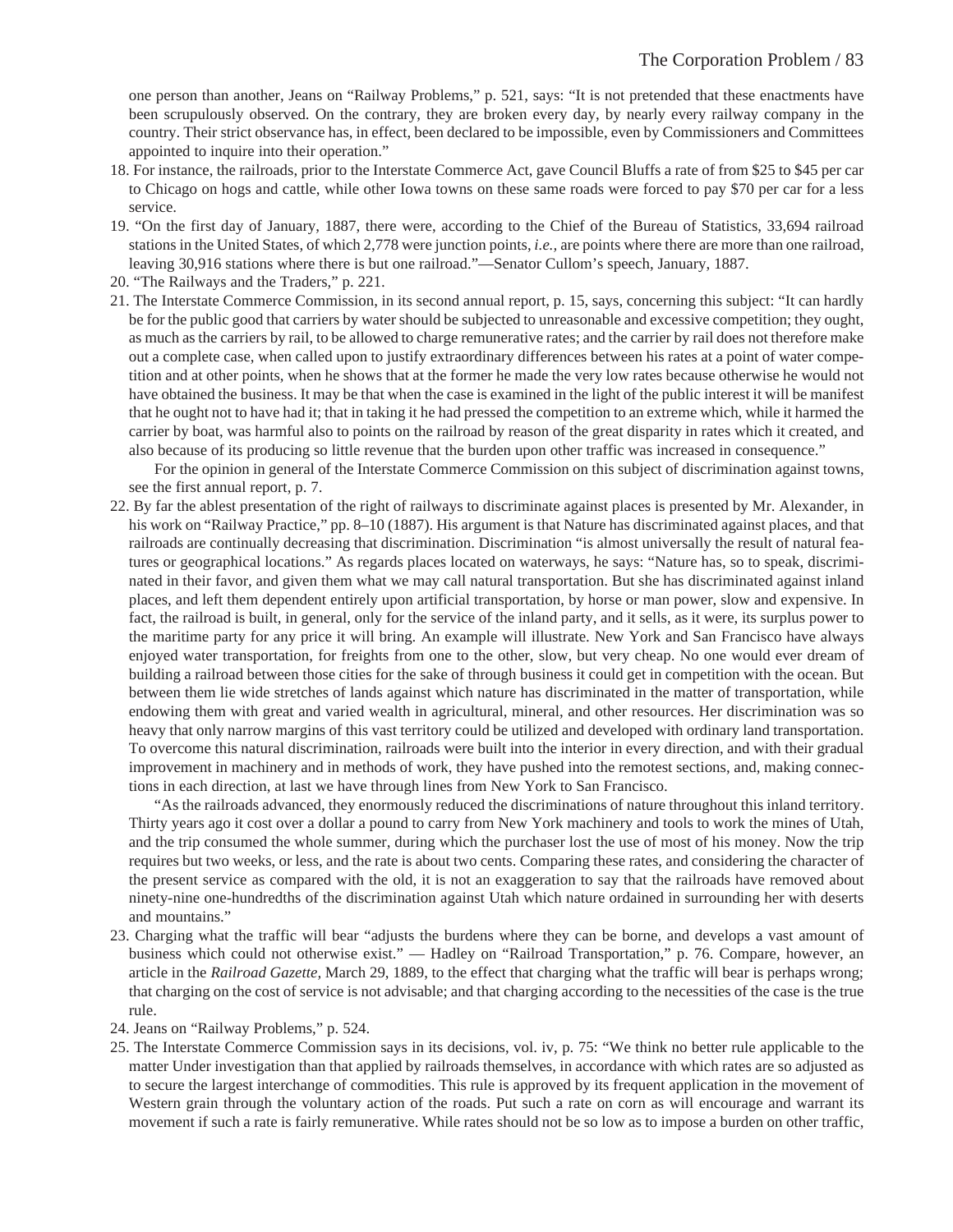they should have reasonable relation to cost of production and the value of the transportation service to the producer and shipper."

The Interstate Commerce Commission has considered and discussed this subject very carefully in its annual reports, and has recognized the fact that the solution of the question of classification of freight in respect to the rates charged for its transportation requires time, care, experience, and labor. It is a question which the Commission is earnestly endeavoring to settle. See the fourth annual report of the Commission, p. 14, etc.; also pp. 31–36. And for a vigorous criticism thereon, see *Railroad Gazette,* Dec. 19, 1890, p. 878.

26. The following statement appeared in the *Railroad Gazette* late in the year 1890:

"The Chicago roads have made an agreement for passes for 1891, the principal features of which are: No annual or time passes to employees of roads except upon request of officials; half-fare permits to be good in only one State; no time passes to agents of roads engaged in the sale of coal or other commodities; no passes, mileage tickets, or other forms of transportation to be issued to influence either freight or passenger business. The regulations concerning trip passes are somewhat less rigid than the above. The World's Fair commissioners, Grand Army officers, and employees of refrigerator car companies are specially cut off in both sections of the agreement."

Concerning the abuses growing out of the free-pass system, see also the first annual report of the Interstate Commerce Commission, pp. 7, 8. The subject of free passes is considered also in the third annual report of the Interstate Commerce Commission, pp. 9–13.

27. Hadley on "Railroad Transportation,'' p. 76, says that a pool exists where competitors agree (1) to divide the field, (2) to divide the traffic, or (3) to divide the earnings; and that a railroad pool is generally a mixture of the last two.

28. Jeans on "Railway Problems," p. 517.

Alexander on "Railway Practice," pp. 23–24, says that the pool is justifiable as "removing the tempation to give rebates," and that "not only are the rates lower, more uniform to all shippers than ever before, and less liable to fluctuations, but uniformity of classification is increasing, and harmonious arrangements between different lines are promoted, which greatly facilitate business."—p. 30.

The *Railroad Gazette,* December 28, 1888, says:

We are told that 'the pool was never an adequate preventive against rate wars.' Very true. The pool was never allowed sufficient legal recognition to give it adequate power for the purpose. In those countries where it has been given adequate powers, it has proved an adequate preventive. Where it has been tolerated, it has proved a partial preventive. Now that it is totally forbidden, we have no preventive at all, short of actual consolidation.... The prohibition of pools was intended by the majority of those who favored it to make the maintenance of rate agreements more difficult; in other words, to increase the liability to their violation. That it has had that effect we see not the slightest reason to doubt." It is also said that if a person "will take the trouble to look into the history of European railroads, where pooling experiments have been carried much farther than here, he will find that permanent agreements have tended to check new construction, while their absence has been accompanied by a marked, and often disastrous, increase of such construction."

- 29. First annual report, p. 34.
- 30. See Chapter III. Since the enactment of the Interstate Commerce Act prohibiting pools, there have arisen certain agreements between the railroads for the purpose of regulating rates. These agreements also are explained and considered in Chapter III.
- For the railroad argument that pooling should be legalized, see the letter of George R. Blanchard, Chairman of the Central Traffic Association, 8 Ry. & Corp. L. J., 518 (Dec., 1890).
- 31. A very full and detailed statement of the evils arising from railroad wars and unreasonably low rates is given in the second annual report of the Interstate Commerce Commission, pp. 19–24; and the fourth annual report, p. 21, etc.
- 32. Bryce's "American Commonwealth," vol. ii., p. 514.
- 33. *Railroad Gazette,* Feb. 1, 1889, and the same journal, January 11, 1889, says:

"Apart from the question of rates, the existence of such a clearinghouse is of great value to almost all parties concerned. To the railroads it saves the necessity of partial payments on shipments of through freight, and enables the different companies to settle with one another by book credits and balances, instead of by actual cash payments. In short, it does for the whole system of freight accounts what a fast-freight line does for the settlement of car-mileage balances. We are so used to the existing system that many of us fail to appreciate the unnecessary work involved in the collection of back charges; but it is an antiquated and cumbrous method of doing business, and it is astonishing that it should have been allowed to continue so long.

"To railroads and shippers alike a clearing-house furnishes a welcome means of locating loss or damage, and even of tracing lost articles. In these respects the existing freight lines are far from satisfactory. It sometimes seems as if nobody were responsible for anything. In these respects the old-fashioned freight line, like the Merchants' Dispatch, was better than all the modern co-operative ones.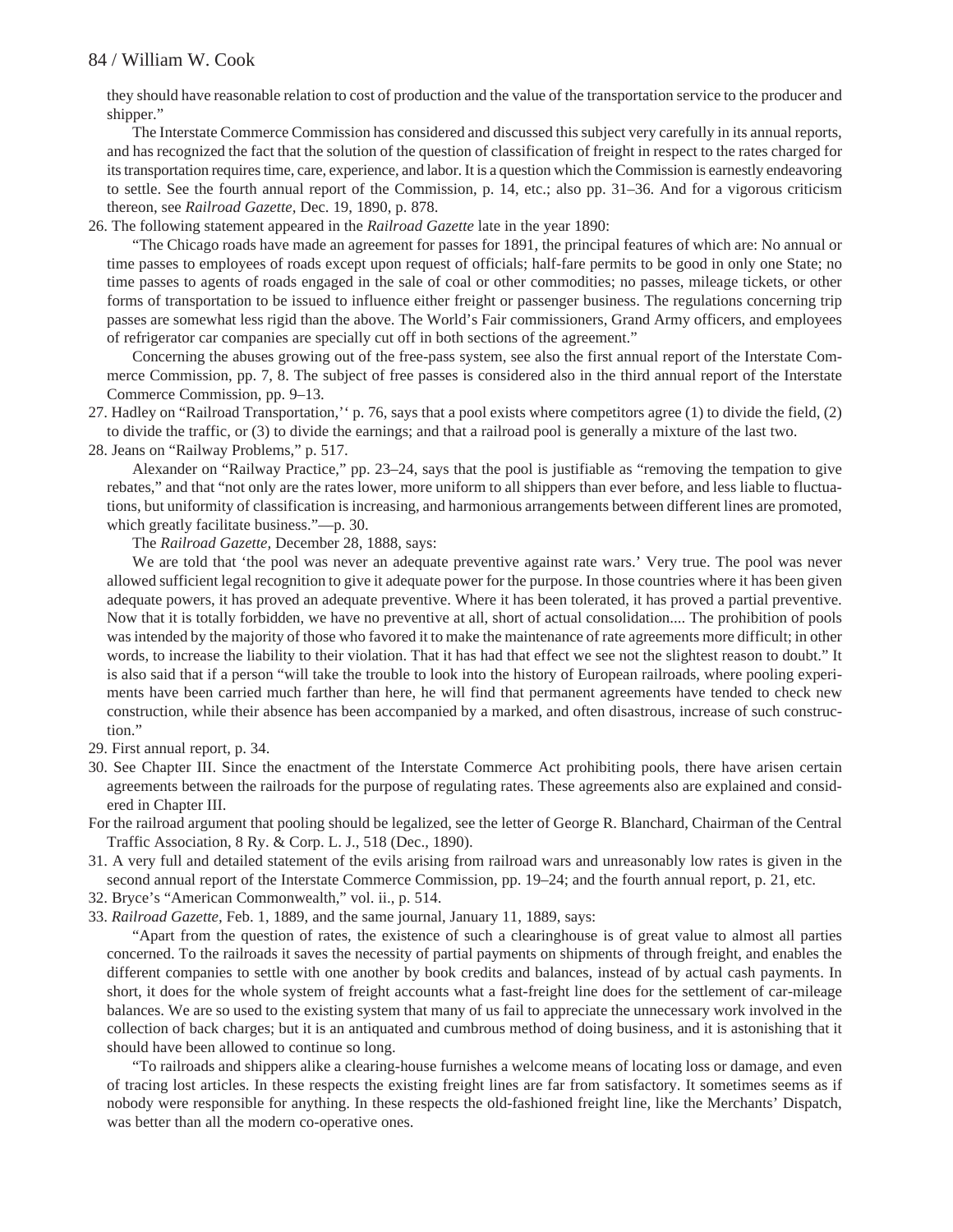"But all this does not prove that the clearing-house can maintain rates. As far as the facts go, they prove the contrary. The managers of the English clearing-house have habitually taken the utmost care not to interfere in rate agreements. It not only makes no rates, it does not even take the initiative in dividing them."

- 34. See Chapter III.
- 35. See Chapter III.
- 36. See Chauncey M. Depew's testimony before the Senate Committee on this subject, in the *Railroad Gazette,* May 10, 1889.
- 37. Concerning this subject, see an article in I Ry. & Corp, L. J., 97 (1887).
- 38. Among the most recent and favored plans is one whereby the bondholders cancel their bonds wholly or partially and take in exchange the preferred stock of the corporation. This plan resembles the present policy of many strong railroads to take up and pay off their bonds from moneys received by new issues of stock. As regards this the *Railroad Gazette,* February 8, 1889, says

"In a general way, it is a good thing that railroad investment should be, as far as possible, in the form of stock. The stockholder exercises more immediate control over the management than the bondholder can. He is thus able to look out for himself, and take risks with his eyes open. Bonded debt ought, in theory, to be so small as to be subject to very little risk. The moment the margin of safety is approached, a conflict of interest arises between stockholders and bondholders; and the stockholders, having the board of directors under their more immediate control, are at an unfair advantage."

The advantages to the railroad are: the decrease of its debt, the changing of its liability for interest to a liability to pay dividends in case they are earned, the increased value of all the stock by reason of the cancellation of debts, the avoidance of future foreclosures, the being prepared for hard times and for railroad wars of rates, and the possibility of borrowing more money and giving a new first mortgage to other persons in the future.

- 39. The *New York Record and Guide* for September 6, 1890, says: "The business of transportation is among the very few industries in which strikers usually inflict greater injuries than they suffer. From twenty-two thousand strikes investigated by the National Bureau of Labor, it was estimated that the employees suffered a loss aggregating about \$51,800,000, while from the same strikes the loss suffered by the employers was only about \$30,700,000. These strikes were distributed through thirty-eight industries, and in all but three or four of these the balance of loss was on the side of the strikers. Among the few in which the balance was on the other side, almost the only important industry was that of transportation. In this industry, the aggregate loss to employees was \$2,089,494, while to the employers the loss was \$6,267,558." 40. The details of these insurance plans are given in Chapter III.
- Charles Francis Adams suggests as a remedy for strikes: (1) the establishment of an employees' fund, (2) railroad educational institutions, and (3) a tribunal consisting of a small committee of the employees to meet the directors in reference to disagreements and complaints. See *Scribner's Magazine,* April, 1889.
- 41. See Chapter III, *infra,* on this question of co-operation.
- 42. A special report of the New York State Board of Arbitration, in 1890, urged the enactment of a law that entrance into railway service shall be by enlistment for a definite period, upon satisfactory examination as to mental and physical qualifications, with oath of fidelity to the people and to the corporation; that resignations or dismissals from such service shall be permitted for cause, to be stated in writing and filed with some designated authority, and to take effect after a lapse of a reasonable and fixed period; and that any combination of two or more persons, to embarrass or prevent the operation of a railroad in the service of the people, shall be a misdemeanor. See Ry. & Corp. L. J., Feb. 7, 1891.

It may be well to consider whether such a body of industrial soldiery would be conducive to the continuance of republican institutions and the independence of these citizens themselves.

43. Professor Amos G. Warner, of the University of Nebraska, in the *Popular Science Monthly,* July, 1890.

The *New York Record and Guide* for Sept. 6, 1890, says:

"In some European countries it is against the law for a workman to quit work without giving five days' notice. If he violates this law he is subject to fine or imprisonment. After the Burlington strike, one of the religious weeklies wrote to, or interviewed, various leading railway men and labor leaders regarding the feasibility of introducing such a law in this country, coupled with a provision for compulsory arbitration. The representatives of the labor organizations, among whom were Messrs. Powderly and Arthur, seemed more willing to accept the double proposition than the railway men. The latter held that the part of the law tending to curb the workmen could never be enforced, and that, therefore, the advantage from the double enactment would be all on the side of the laborer; if the arbitrators to whom a matter in dispute was given decided favorably to the men, the road must abide by the decision, but if the decision favored the road, the men could not be compelled to abide by it."

- 44. See Chapter III.
- 45. "The Railways and the Traders," p. 9.
- 46. James on "The Railway Problem."
- 47. *Political Science Quarterly,* vol. vi., No. 1.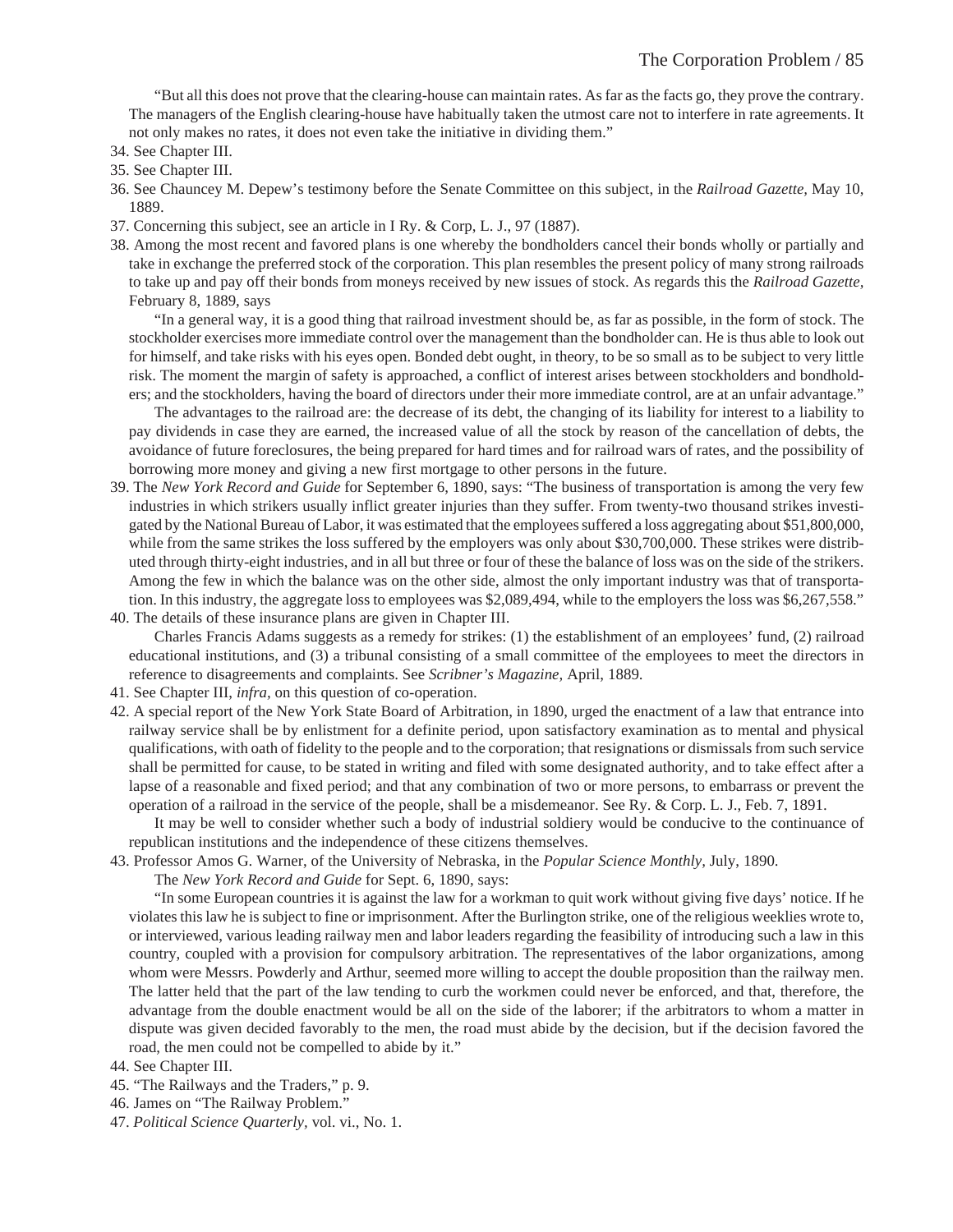- 48. Professor Warner says in regard to this: "Abuse of the borrowing power is certainly a very common sin among artificial persons, and especially among American railways. When the holders of a small amount of stock, only partially paid in, build a road with borrowed money, the limitation of their liability shields them from personal loss; while their power of voting themselves salaries, and of concluding profitable contracts either with themselves or friends, gives them great opportunities for personal profit irrespective of the success of the road. The last report of the statistician of the Interstate Commerce Commission shows that many of the minor and branch lines of the country have been built wholly with borrowed money—that is, they are bonded to their full cost value. Many of the longer and independent roads are bonded at half to three fourths of their entire capitalization. The total bonded debt of the railroads of the United States is actually greater than the total of their share capital; and this, although the amount of water in the stocks is much larger than in the bonds. As the possession of the majority of the stock gives control over all the capital invested in the roads, it follows, from the figures given in the statistician's report, that the ownership of \$1,932,234,128, or 23.77 per cent of the total railway capital, insures complete direction over \$8,129,787,731 of railway capital, or 136,883.53 miles of line. Massachusetts law forbids the bonding of a road to an amount exceeding the total of paid-ap share capital, and this regulation is being introduced by other States."
- 49. Mr. Hitchcock, speaking of this subject has said: "Every private corporation should be required to file, not only with the Secretary of State, but in some convenient public office at its place of business, at least once in three months, a particular account, on oath, of its assets and liabilities, such as will enable creditors and others interested, without application to its officers, to learn its true position. Railroad and other corporations affecting public interest should also be compelled to publish, monthly, such statements so that the public should at least have the opportunity of forming their own judgment as to the value of the stocks, which, in the absence of such information, are the playthings of speculators, and too often the ruin of *bona fide* investors."

Professor Warner says: "The advantages of business secrecy to the individual business man who practises it are abundantly manifest; but its advantages to the public at large, while also manifest, are countervailed by very serious disadvantages. Experience seems to have demonstrated, quite conclusively, that a being at once so vulnerable and so powerful as a corporation cannot afford to keep its affairs entirely to itself; and if it could afford to do so, the public cannot afford to let it. There is said to be a strong tendency toward 'socialism' in this wresting of business secrets from the great managers of the world's industries, and bringing the most private of business transactions to the bar of public opinion. Many will no doubt answer that 'the charge is true, and we glory in its truth.' Many more will be inclined to say, with the present writer, that, while this objection should be given its due force, it has not nearly force enough to overrule the strong necessities of the case. The chief danger that legitimate enterprises have to fear from complete publicity is that of over-taxation. The wealth of the corporations lying fully exposed to public view, it is so easy for the politician to fill the public coffers from that source, that we already find certain classes of corporations driven out of certain States by excessive taxation. But it may be doubted whether taxation is as likely to be excessive when the state of a company's accounts is definitely known, as when the politician and his constituents are free to draw upon their imaginations for the amount of wealth in the corporate coffers. In other words, it seems probable that in this country, as yet, we have less to fear from wilful injustice than from mutual misunderstandings, begotten of secrecy on the one hand, and suspicion on the other."

50. N. J. Revision, p. 180.

#### 51. R. S., §5133.

52. The *New York Record and Guide,* November 23, 1889, says: Parliament "has distrusted the limited liability principle ever since the Bubble craze in 1720, when companies were formed for all possible and impossible purposes, from the invention of perpetual motion to the melting down of sawdust and the manufacture of knotless boards from the product. No general law for the incorporation of limited liability companies was passed in England till 1855, though a similar law had been passed by the State of New York as early as 1811.

"From 1,500 to 2,000 joint stock companies are registered each year in England, of which about 50 per cent die at birth—a singular commentary on the legal doctrine that corporations are immortal. Out of 1,440 companies registered in London, with a nominal capital of £143,000,000, no less than 430 died at birth, while 360 were wound up within two years. Out of 26,000 companies registered during twenty-nine years the proportion of unsuccessful ones was about 64 per cent.... The same expounder of statistics concluded that £328,000,000 of capital had been wiped out so far as the *bona fide* investing public was concerned."

53. See Chapter 64, Laws of 1890.

#### 54. Professor Richard T. Ely, in *Harper's Magazine,* July, 1887, p. 265, says:

"Men who wish to form a corporation should be compelled to issue a prospectus, signed with their names, giving a full and complete statement about the business to be pursued, the capital to be invested, any existing property to be taken in lieu of money, any property to be acquired of promoters, with its history for the preceding two or three years. This prospectus should be made a matter of public record, and any dishonest statement should be regarded as fraud."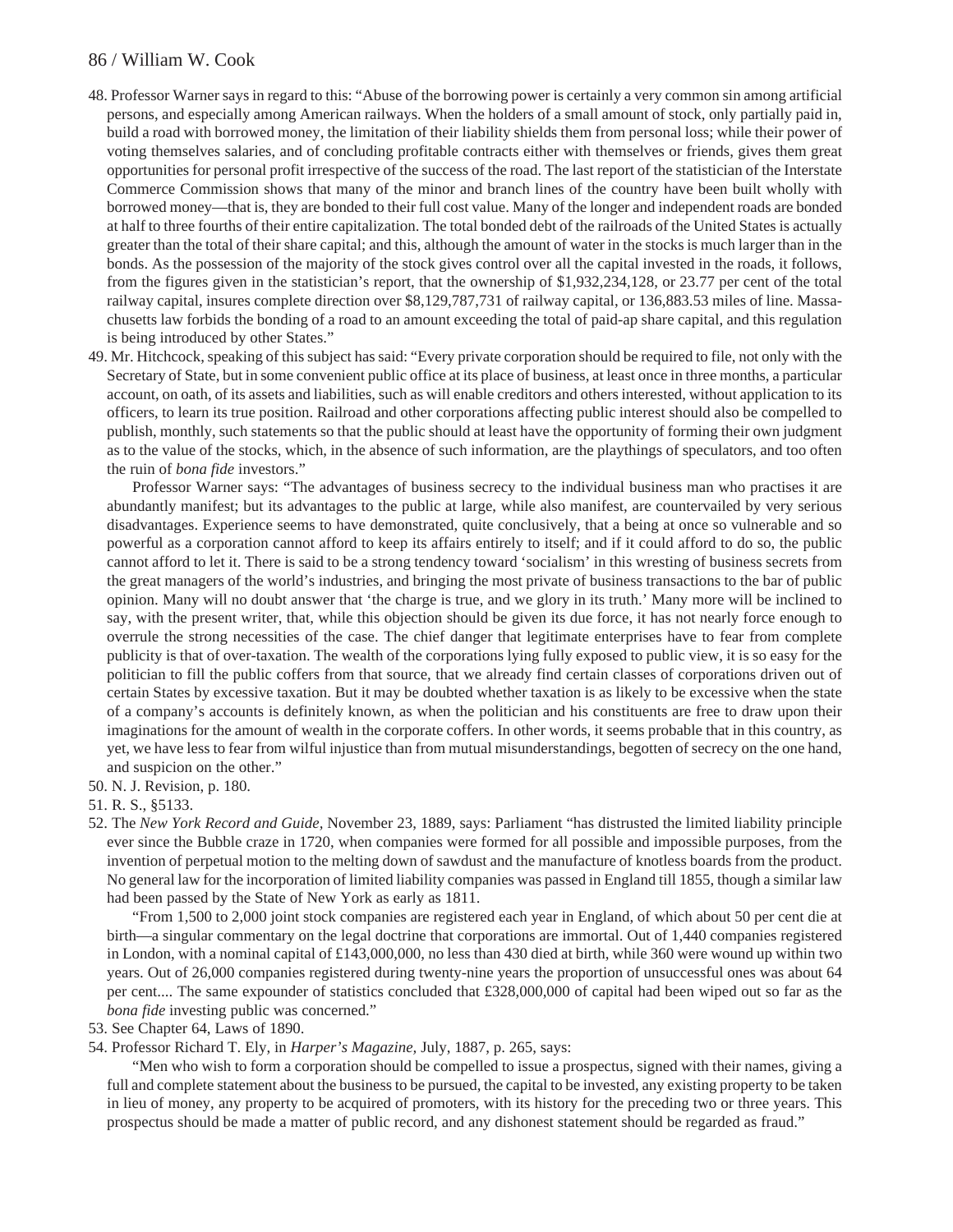55. Dillon on "Municipal Corporations," 3d ed., p. 508, n. See also Cooley's "Constitutional Lim.," 5th ed., 265, etc. "The cities, towns, and States, have not been alone in granting aid to railroads. The federal government some twenty-five years ago commenced making grants of land to trunk lines of railroad to be constructed to the Pacific Coast. The total grant made to the Union Pacific Railway was 13,000,100 acres; to the Kansas Pacific, 6,000000; to the Central Pacific, 12,100,100; to the Northern Pacific, 47,000,000; to the Atlantic and Pacific, 42,000,000; to the Southern Pacific, 9,520,000. Great subsidies of money exceeding \$60,000,000 were also granted by Congress to the first transcontinental lines. The land-grants usually consisted of alternate sections; in the earlier cases, of five to the mile along the

See Bryce's "American Commonwealth," vol. ii., p. 507, n.

The "Encyclopaedia Britannica," p. 254, states that 200,000,000 acres of land and \$13,000,000 were given at one time and another by Congress to the railroads between the Missouri River and the Pacific Ocean.

Adams on "Public Debts," p. 356, note, says that previous to 1880 Congress had granted 215,000,000 acres of land to railroads and canals, of which titles were secured to 150,000,000 acres.

56. George on "Progress and Poverty," bk. iii, ch. iv.

line."

57. Professor Warner advocates a greater liability of directors. He says:

"In this country the principle of limited liability is almost invariably the same for the director as for an ordinary stockholder, though the director is personally liable for all illegal or unauthorized acts. There has been a great deal of agitation of late for the introduction of the French plan of protecting ordinary stockholders by the grant of limited liability, but leaving the directors liable for the corporate debts to the full amount of their respective fortunes. The experience of France with these societies en commandite has proved that responsible men can be found to manage any legitimate enterprise under this plan. A recent English act permits the formation of such companies in England, but the companies decline to adopt this principle under mere permissive legislation. To make this form of organization mandatory upon certain selected classes of our corporations is an experiment that ought to be tried, and is much better than going back to the old plan of unlimited liability for stockholders, as California has done."

58. Yet during the past fiscal year (1890) New York received from incorporation fees \$220,719.94, an increase of \$21,737.60 over the previous year.

On April 6, 1891, President Michael Coleman of the Tax Department of New York City, one of the most accomplished and experienced Tax Commissioners that New York ever had, testified, before the Senate Committee, that from January, 1890, to January, 1891, companies with \$320,000,000 of capital had been incorporated in two counties alone in New Jersey, although doing their business and having their offices in New York City; that of these from fifteen to twenty per cent had previously been incorporated under the laws of New York; and that of personal property to the amount of \$1,727,318,188 assessed in New York City, \$1,400,000 had been stricken off as not subject to taxation because it was incorporated out of the State. Mr. Coleman recommended that foreign corporations be taxed on their gross receipts, that the tax on New York corporations be largely reduced, and that the Philadelphia system of taxing corporations be adopted.

- 59. See Chapter IV on Natural Monopolies.
- 60. See Chapter IV concerning this subject further.
- 61. Cooley's "Constitutional Limitations," 5th ed., 338, n.
- 62. In Wells &c. Co. *vs.* Northern Pac. Ry. Co., 23 Fed. Rep., 469 (1884), the court said: "Everybody who is familiar at all with the history of the growth and organization of corporations in the United States knows that this rule, requiring corporations to be organized under a general law, is the growth of some years, and has grown out of the confusion, corruption, the partial and inequitable legislation that was the result of allowing parties to go before the legislature, and ask for a special charter. The time of the legislature was unnecessarily consumed by it; the integrity of the members of the legislature was unduly exposed; or, through the ignorance or carelessness of the legislature, and the astuteness and diligence of designing and overreaching men, there were constantly coming to light obscure clauses in these acts of the legislature, giving powers and granting privileges which were unjust, inequitable, and which would never have been done with the knowledge of the legislature."
- In Nelson *vs.* McArthur, 38 Mich., 207, the court said in regard to the constitutional provision for general incorporating acts: "The great purpose of this provision was to introduce a system of legislation in regard to the institution of corporations, which would exclude the corruption and party favoritism which had too often accompanied the method previously in vogue, and to secure as far as practicable for all the people of the State an equality of opportunity, and a guard against sectional discrimination."
- 63. See Chapter IV.
- 64. See Chapter V.
- 65. "Cyclopaedia of Political Science," vol. iii.

Jeans, on "Railway Problems," says, p. 40: "The amounts that have been expended in the United Kingdom in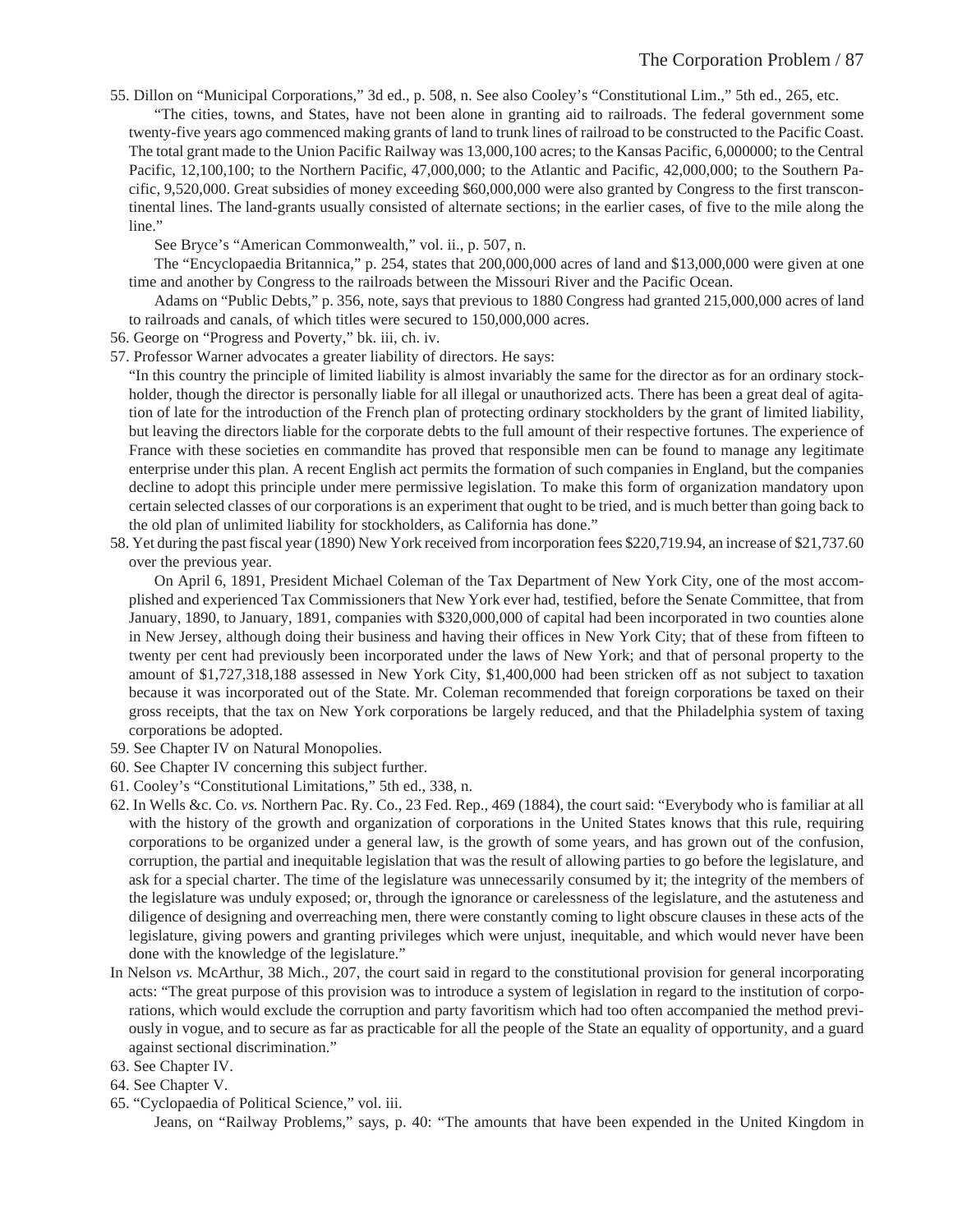promoting and opposing [Railway] bills in Parliament have been enormous. According to a return presented to the House of Commons in 1883, a total expenditure of £3,924,712 had been incurred on this account between 1872 and 1882. As the increase of railway capital in the United Kingdom during the same period was 198 millions, it follows that the amount spent over Parliamentary battles was two per cent, of the total addition to capital expenditure in these ten years. If it were correct to assume that the same percentage of the total capital expenditure had been wasted in Parliamentary contests over the whole of our railway history, the aggregate sum so spent would amount to about sixteen millions sterling. It is probable, however, that the actual expenditure has been greater even than this, since the fights were much fiercer, and more costly in proportion to the capital involved, in the earlier history of the system than in its later stages of development." And on pp. 429, 430: "The Parliamentary expenses incurred in obtaining the Act for the Great Western Railway, as originally constructed, amounted to £87,197, or about.£775 per mile. For the London and Birmingham line Parliamentary expenses amounted to.£72,868, or £662 per mile. In many other cases, the cost of fighting for the Acts under which the lines were constructed involved a correspondingly lavish scale of expenditure.... There is not much published information respecting the prices that have actually been paid for the land acquired by railway companies." And on p. 32: "That very large sums were expended in conciliating opposition over and above the amounts actually spent in consideration of the supposed or adjudicated value of the land, is one of the best known facts in English railway history." And on p. 430, Mr. Jeans quotes to the effect that "The first Eastern Counties line was said to have paid £12,000 per mile for land through an agricultural country, being about ten times its real value. This habit of exaction has been perpetuated to our own day. As an every-day instance, I may mention that only a few months ago a gentlemen of great wealth was selling to a railway company, which he had supported in Parliament, thirty acres of grass land, of which the admitted agricultural value was  $\pounds 100$  an acre, and three acres of limestone, of which the proved value to a quarryman was £300 an acre. There was no residential damage, and the railway skirted the outside of the estate. The price of the whole in an auction-room would have been about, £4,000. The proprietor's agents, supported by a troop of eminent valuers, demanded £25,000." Mr. Jeans figures "that in respect of the land acquired for the present railway mileage of the United Kingdom—which at the end of 1885 was approximately about 19,000 miles,—the expenditure incurred would be about one tenth of the total capital cost of British railways to the same date, or, in more exact figures, 76 millions sterling." In America the cost of the land for railroads, including the buildings erected upon the land, is an average of £235 per mile, while in England it has been £4,000 per mile. On p. 35, Mr. Jeans says that the railroads owned part of all the land in the United Kingdom, but that this part has cost the railroads "about one twelfth of the estimated current agricultural value of the whole land of the country."

66. Professor Henry C. Adams would take a long step backwards in order to remedy the evils arising from corporations. In a paper read before the American Economic Association, in Washington, December, 1890, he took the position that when industries are small and dealings are with personal friends, indifference to the public good results in personal loss, but in corporations with world-wide business, claiming privileges and rights intended for the individual, methods and practices immoral and injurious to the public weal go unpunished. Accordingly he advocated the following propositions: 1. The granting of corporate privileges should be limited to those in which the necessity of the public overbalances the necessity of the individual. 2. In the case of the latter, incorporation should be made obligatory. 3. Such corporations should be forced to make reports sufficient to give opportunity for public regulation and control by government, which is the great corporation out of which all others arise. 4. Other business not suffered and compelled to incorporate should be subject to inquiry, but not control. Unless these principles are accepted, Professor Adams thought we might be forced into a complete State socialism, wherein we would lose the incalculable advantages of individual initiative and enterprise.

This remedy has also been recently advocated by Judge N. M. Hubbard, of Cedar Rapids, Iowa, as follows: "All private corporations for pecuniary profit should be abolished, except only those of a quasi-public character, such as railroad, telegraph, telephone, insurance, banking corporations, and the like; and these should be under the control of public law, or else owned and managed by the Government. Railroads are already under the control of public law. The short reason is that corporations destroy individual competition in the acquisition of wealth."

And in support of the same idea it has been said: "The corporation was invented to do something that the public needed to have done, and that private effort could not well do—to secure limited liability in undertakings so vast that men could not afford to invest in them without some protection against the unlimited liability of a partnership.

"From this simple object the device has been perverted to purposes of oppression, corruption, and monopoly. It is used as a means of escaping from moral as well as financial liability. It excuses stockholders in a factory, for example, from all the responsibility they once felt, as owners, for the condition and treatment of their employees.

"It is the instrument of monopoly, injustice, political corruption, and all forms of conspiracy to put up prices and levy tribute upon the necessities of the people.

"The power which created the monster is bound to restrain its evil tendencies, and it is a very serious question whether this can be done otherwise than by limiting the use of the corporate device to those quasi-public undertakings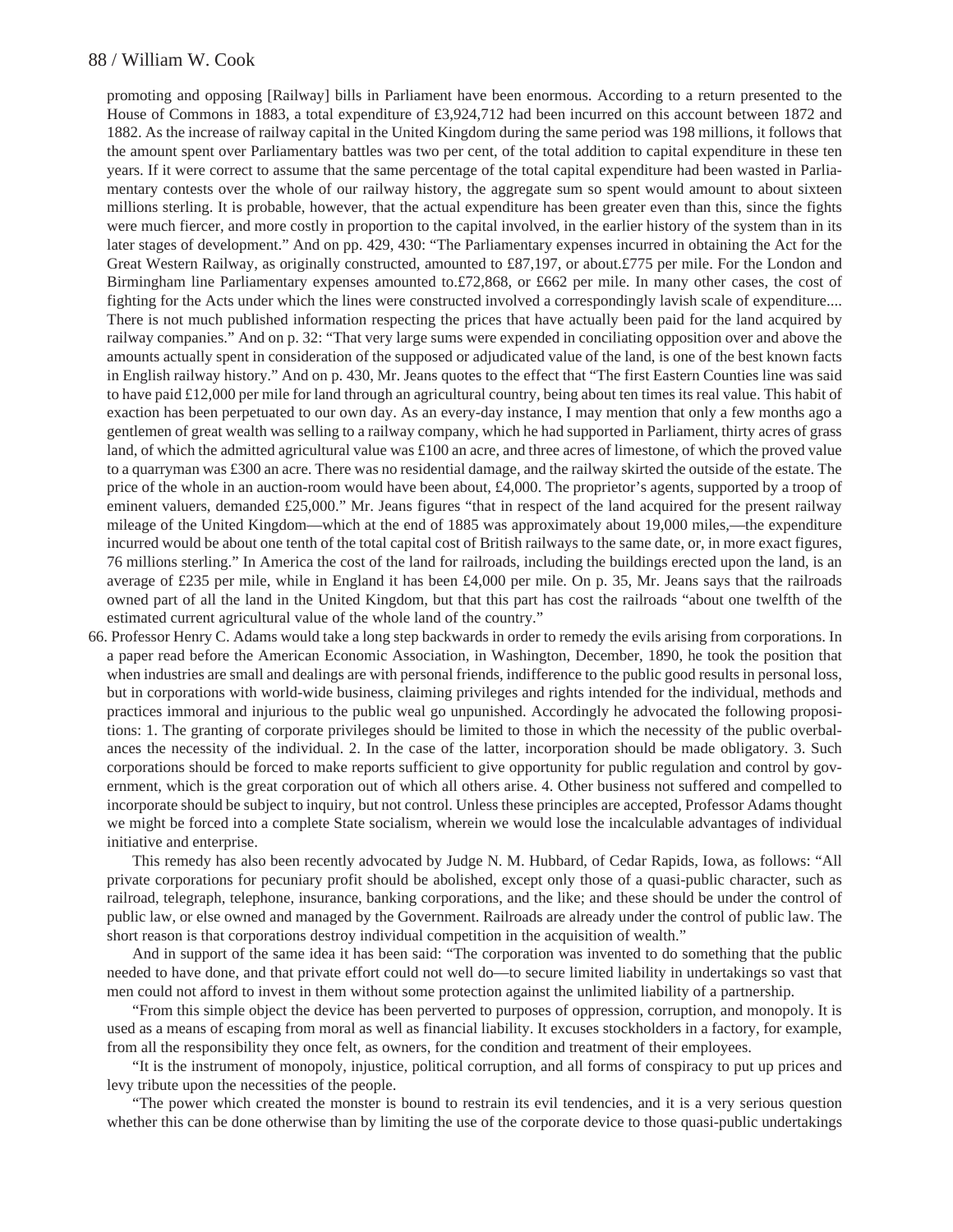for which it was originally intended."

It is folly to talk about abolishing the corporation merely because it can be used in a few instances as an instrument of wrong. Of the vast number of corporations in the land, manufacturing, mercantile, banking, insurance, mining, commercial, and business, there are very few which are guilty of the wrongs complained of. The quasi-corporations are the very ones which have led to abuses and the destruction of "individual competition in the acquisition of wealth." The small corporations—the honest ones—are to be abolished, while the large ones—the guilty ones—are to remain. It is not true that the "simple object" of the corporations originally was "limited liability." That was by no means the only object. The advantages, objects, and necessity of the corporation as a mode of doing business are set forth in Chapter I of this book. The remedy of abolishing the corporation would be a long step backward instead of forward. It will not be taken.

- 67. *Harper's Magazine,* July, 1887, p. 260.
- 68. See also a work on "Profit-Sharing" by N. P. Gilman, 1889.
- 69. *Railroad Gazette* March 22, 1889.
- 70. *Railroad Gazette,* March 22, 1889.
- 71. Concerning this question of insurance funds and the relation of corporations and their employees, see also the third annual report of the Interstate Commerce Commission, pp. 102–104.
- 72. Buckle's "History of Civilization in England," pp. 155, 203, 453, 454.
- 73. *London Times* Berlin Correspondence.
- 74. *N. Y. Record and Guide,* July 13, 1889.
- 75. See the report (January, 1887), of Simon Sterne as Commissioner of the Federal Government, to investigate the relations of the governments of Western Europe to the railway systems within their jurisdiction. See also on this subject, Hadley on "Railroad Transportation," chapters viii., ix., x., xi., xii.
- 76. See Adams on "Public Debts," pp. 325, 326.

Between 1830 and 1840 several States undertook to construct railways on their own account, but most of these attempts ended in disaster, and the railways were completed by companies, if completed at all. There remain, however, two State railways, one 138 miles long, owned by Georgia, which it leases to a corporation for working, and the other by Massachusetts, the latter railroad being mostly in the long Hoosac tunnel. The Massachusetts railroads are run under charters, which give to the legislature the right to purchase the roads for the State, by paying therefor the full cost with such sum as, with the profits which shall have been received, will be equal to ten per cent per annum on the said cost. There is little or no inclination, however, to exercise this right of purchase.

- 77. Hadley on "Railroad Transportation," pp. 252, 253. For a still further argument against state ownership of railroads by Professor Hadley, see *Atlantic Monthly,* March, 1891, p. 388.
- 78. Jeans on "Railway Problems," p. 458.
- 79. Adams on "Railroads," p. 115.
- 80. *The Independent,* Aug. 20, 1890.
- 81. *Idem.* Professor Ely's argument has been summed up as follows: The evil influence of corrupt capitalists is especially dangerous because it is underhand and approaches unawares. State management would bring the conflicts into the light. Where one person has suffered from dishonest or inefficient government management of finances, one hundred have suffered from dishonest or inefficient management of railroads. Improvements in the details, politeness of employees, etc., would surely follow, and small places would be accommodated more on a par with large cities, as was the case when the government of Great Britain took the telegraph lines in that country. No more parallel lines would be constructed. The inhumanity of railroad managers who adopt safety appliances to save money, but not to save the men's lives, is enlarged upon. Grade crossings in cities would be abolished. In Prussia the financial success of government ownership has surpassed anticipations. Public ownership would be the death of the spoils system in politics, for it could not live when its real significance became so plain. It has been the peculiar misfortune of political economy rarely to advocate any reform until it has been accomplished, but the number of political economists who favor government ownership is increasing."
- 82. "The Riddle of the Sphinx," p. 282.
- 83. Senator Carlisle of Kentucky stated these objections forcibly in May, 1891, when after showing that the railroads of America would cost the government about fourteen millions of dollars, he proceeded to say:

"Are you ready to tax yourselves to raise this money? Then, after you have got the property, are you ready to tax yourselves to operate it, for the Government never yet succeeded in doing business at a profit? Consider another effect; such a plan would add perhaps 1,200,000 men and women to the roll of Government employees. How would you ever succeed in turning out of power an administration with such resources at its command? The more corrupt it was the more difficult it would be to displace it."

84. See Chapter IV.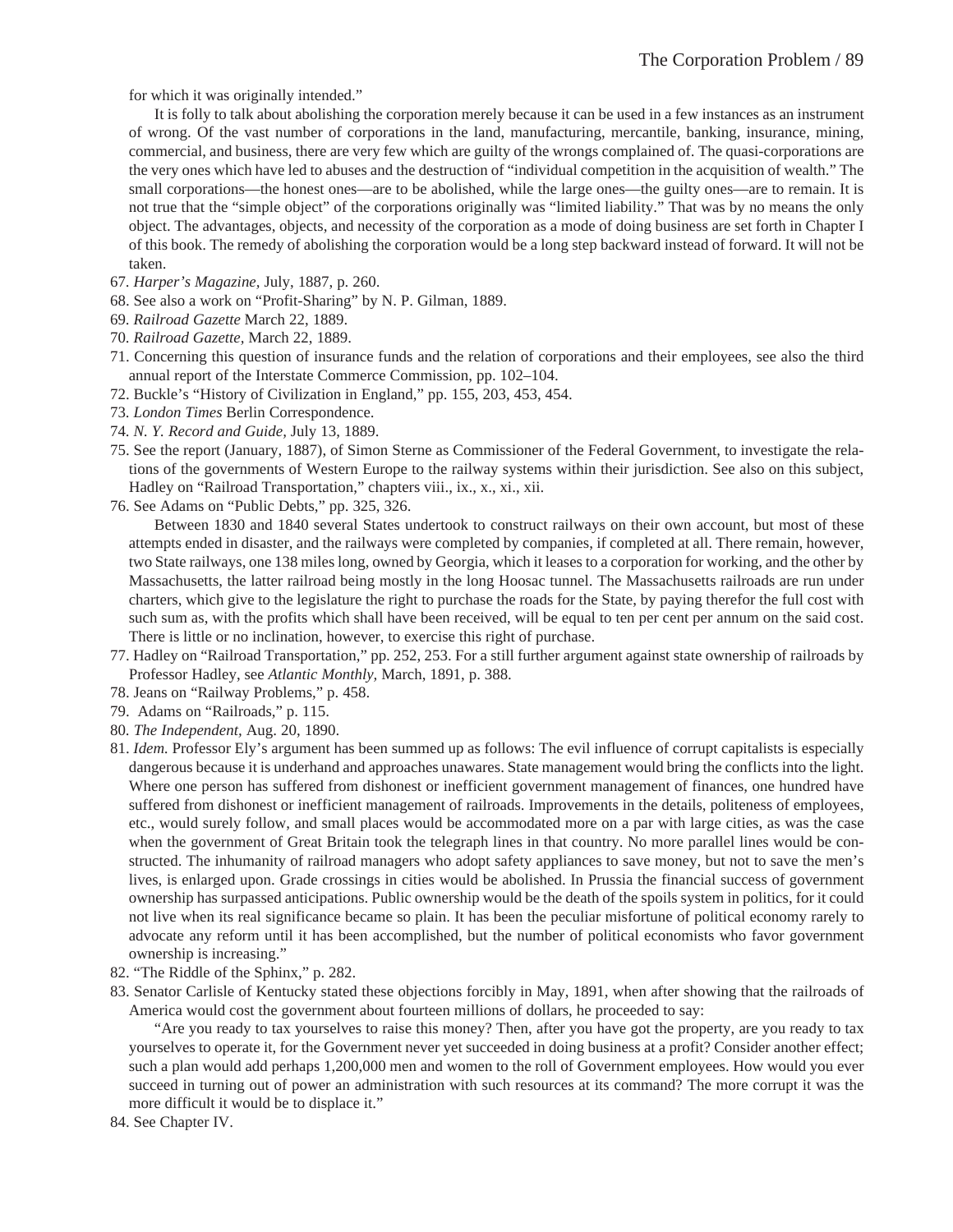85. The *Railroad Gazette* points out still another objection as follows: "Mr. Baker's plans are not absurdly wild, like those of Mr. Hudson; but, as far as they go, they would tend to have somewhat the same effect. He would have the government acquire the title to the franchise, permanent way, and real estate of all the railroads of the country, the money for this purpose being raised by issue of bonds; and he would then lease these roads in perpetuity to a few large corporations, each having a monopoly within its district. The rates should be under direct government control, and should be fixed in such a way as to allow the operating companies from four to eight per cent dividend, according to circumstances. This is substantially the French plan, though the details are a little different. The combination of government payment for roadbed, district monopoly of operating companies, and government control of construction and rates, has been consistently tried on a large scale and with all the conditions in its favor. The results have been so bad that if Mr. Baker had been familiar with them he would not have recommended us to follow the French example. While every other country has made great reductions in rates, France remains substantially where she was twenty years ago. With a large and rich population her volume of railroad business has not developed. The normal trade Incentives have been taken away; the hope of government control to take their place has proved illusory. Great as may be the evils of the American system, exemption from them would be dearly purchased if it involved the loss of efficiency for the present and progress in the future."

See still further on this subject Chapter IV.

- 86. See Chapter II.
- 87. So far as State railroad commissions are concerned, however, the farmers are already becoming dissatisfied with them. The lecturer of the National Farmers' Alliance says: "The question was complex, the corporations ever alert, and the granger was soon overreached. Instead of law he accepted a compromise in the form of railway commissioners to act as a sort of board of arbitration. The salaries of this board were paid by the railway companies,—their appointment, more often than otherwise, dictated by them. These commissioners practically became figure-heads, either through false sympathies, or because powerless to execute their own orders."—"The Riddle of the Sphinx," p. 132.
- 88. Adams, page 146.
- 89. See the *Railroad Gazette,* Nov. 23, 1889; Dec. 14, 1889; Feb. 1, 1889; Feb. 22, 1889; and Dec. 7, 1888.
- 90. George B. Roberts, President of the Pennsylvania Railroad, recently testified before a committee of the Senate, substantially as follows: The condition of railroad matters has been bettered since the passage of the Interstate Commerce law. Evasion of the law is still practised; but this should be expected, as the government suddenly thrust a great change upon the conditions of doing business. Some law should have been enacted long ago. The time was certainly ripe for some sort of government control. The old pools cost a great deal of money, and did not fully serve their purpose. They tended to increase the construction of competitive lines. If the United States Government took a more paternal interest in the roads, if the State governments should act in a more friendly manner toward them, and if capital might be diverted from building unnecessary roads, the railroads of the United States would prosper more. He was not prepared to admit that legalized pooling was advisable. Pools tended to prevent the natural development of railroads. He preferred wellregulated competition, under proper laws, to any form of combination. The Pennsylvania Railroad had for years been subject to the long- and short-haul law in the State of Pennsylvania. See report in *Railroad Gazette,* May 17, 1889.
- 91. The question of what effect the Interstate Commerce Act has had upon various classes of cities and towns is considered to some extent in the second annual report of the Interstate Commerce Commission, pp. 30–34.

For the opinion of the Interstate Commerce Commission concerning this demand of the railroads for the repeal of the anti-pool provision, and concerning the conduct of the railroads generally when asked for information, see fourth annual report, pp. 21–27.

For a review of the effects of the long- and short-haul clause, and a reference to many statutes by the States in reference to that subject, see the fourth annual report of the Interstate Commerce Commission, PP. 37, &c.

Mr. A. B. Stickney, Chairman of the Board of Directors of the Chicago, St. Paul, & Kansas City Railroad Company, in a work on "The Railway Problem," p. 211, advocates the following remedy: that whenever the chief executive officer of the federal government having charge of the enforcement of the interstate commerce laws becomes satisfied that any railroad company is persistently disobeying the laws, he shall have power to take possession of the property and manage it through the intervention of a receiver or otherwise until he can have satisfactory assurances that the law will thereafter be obeyed. The trouble with this remedy is: (1) that if enforced it would very soon place all the great railroads in the country in the hands of the governmental receiver, Mr. Stickney's road included; (2) the question of fact as to whether a railroad was or was not persistently violating the law would be even more difficult than it is now, and litigation resulting therefrom would destroy the effectiveness of the remedy; (3) after the receiver's administration was finished there would be little property to turn back to the company; (4) this is another plan of interference by government with all the incompetency, dishonesty, vacillation, superficial treatment, and temporary relief that governmental *nostrums* involve; (5) the remedy is not a permanent cure; it is only an emetic.

92. As regards the form of organization of the Wisconsin Central Company and the Richmond and West Point Terminal,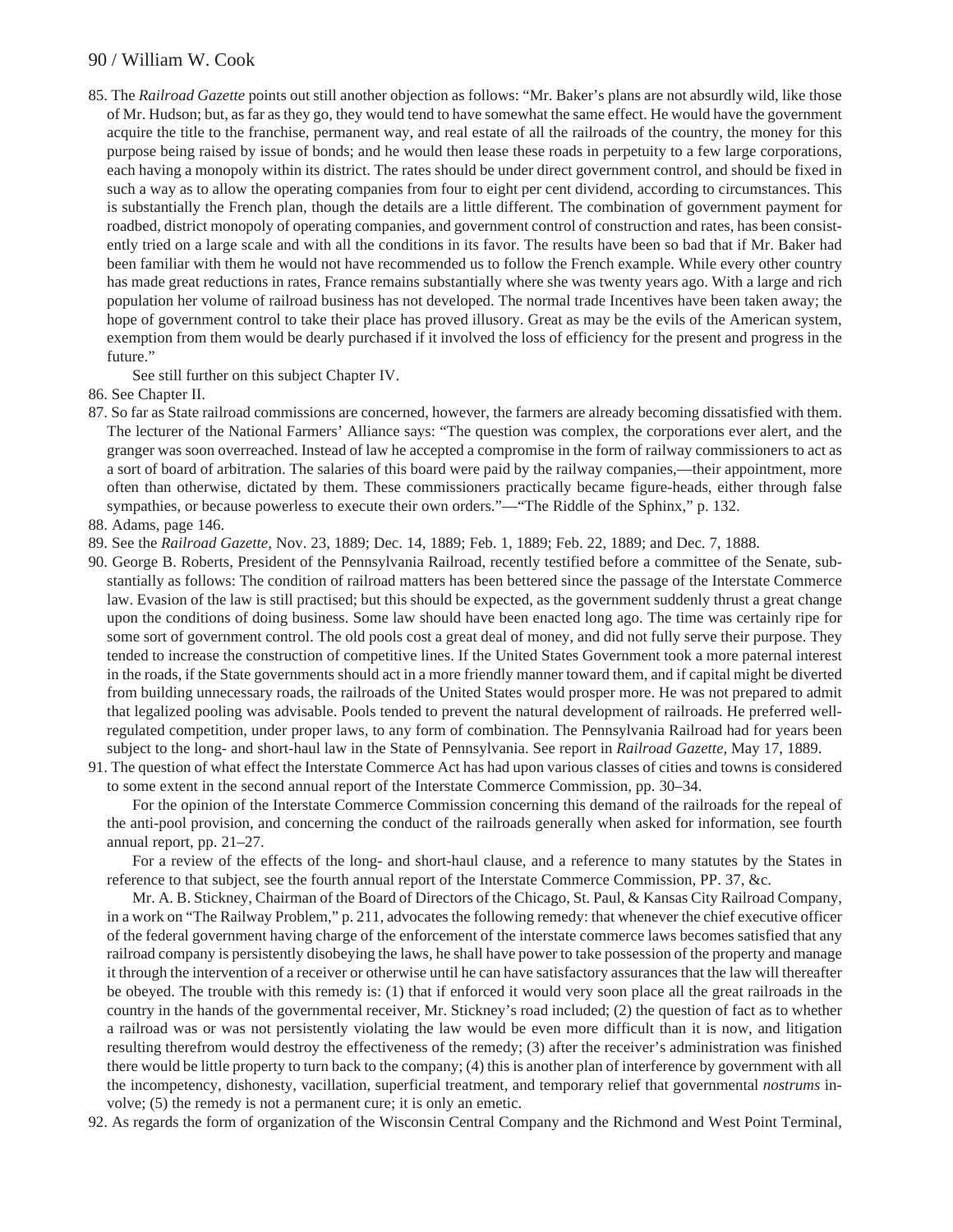see Chap. V, under the heading "Definition of Trusts," notes.

- 93. Second annual report, p. 26.
- 94. "The Railway Problem," pp. 224–226. This book is filled with original ideas and vigorous thought. It is remarkable, in that its author, one of the brainiest railroad men in the country, justifies the reduction of rates by the legislatures.
- 95. "The Railways and the Traders," pp. 152, 153.
- 96. England for sixty years has been trying theory after theory for the solution of the railroad problem. In 1872 a Parliamentary Committee made an elaborate and exhaustive report on the subject. The substance of this report is well stated in Adams on "Railroads," pp. 88–94, as follows:

"The committee examined in detail the various parliamentary theories which had, at different stages, marked the development of the railroad system. The highway analogy was dismissed in silence; but of the 'enlightened view of selfinterest' theory, it was remarked that experience had shown that as a regulating force this was to be relied upon 'only to a limited extent.' The principle of competition was next discussed, and the conclusion of the committee was 'that competition between railroads exists only to a limited extent, and cannot be maintained by legislation.' Of the great Gladstone Act of 1845, looking to the ultimate purchase of the railroads by the government, it was remarked that ' the terms of that act do not appear to be suited to the present condition of railway property, or to be likely to be adopted by Parliament in case of any intention of Parliament at any future time to purchase the railways.'... The committee reported that amalgamation 'had not brought with it the evils that were anticipated, but that in any event long and varied experience had fully demonstrated the fact that while Parliament might hinder and thwart, it could not prevent it, but it was equally powerless to lay down any general rules determining its limits or character.'... Finally the committee examined all the various panaceas for railroad abuses which are so regularly each year brought forward as novelties in the legislatures of this country. These they passed in merciless review. Equal mileage rates they found inexpedient as well as impossible; the favorite idea of revision of rates and fares with a view to establishing a legal tariff sufficient to afford a return and no more on the actual cost of the railroads, they pronounced entirely impracticable; tariff of *maxima* charges incorporated into laws, they truly said had been repeatedly enacted and as often had failed; periodical revisions of all rates and fares by government agents they found to be practically impossible, unless some standard of revision which had not yet been suggested could be devised."

97. Judge Cooley, speaking before the annual convention of State Railroad Commissioners, in March, 1891, summarized his conclusions as follows:

"The railroad problem is certainly not to be found in the legislation authorizing the building of railroads, or in that which prescribes the terms and conditions under which the building shall be carried on and completed. The railroad problem is also not to be found in the conditions in which the roads may be put by their projectors or managers, or the manner in which they are equipped for the purpose of operation.

"The relations between the railroad corporations and their employees do not present the railroad problem that is troubling the country. The railroad problem is not to be found, exclusively at least, in the diversities which exist between the legislation of the several States when compared with each other, or between the same legislation when compared with that of the Federal Government.

"The railroad problem is not to be found altogether in the fact that railroad rates are supposed by the public to be in a great many cases much too high, or that there is unlawful discrimination in the transportation of freights and of passengers, and that many persons are carried free who are not entitled to it by law, or that in the cases in which exceptions are made by the law to the general rules which are prescribed, the railroad corporations contrive to increase these exceptions, in inadmissible or unwise ways, to the detriment of their own revenues, or to the increase of the charges that are made against the community in general. The problem, without question, is present here, but not in its entirety.

"This is the 'railroad problem.' There are mischiefs in railroad service that are outside of it, but we distinctly indicate the main source of difficulty when we place our finger upon the power, as it exists now, to make and unmake the rates for passenger and freight transportation. So long as 500 bodies of men in the country are at liberty to make rate sheets at pleasure, and to unmake, or cut and recut them in every direction at their own unlimited discretion, or want of discretion, and with little restraint on the part of the law, except as it imposes a few days' delay in putting changes in force, the problem will remain to trouble us; the mere existence of the power making losses, disorder, and confusion constantly imminent. The authority to reduce rates when they are found to be excessive, is but a slight corrective, and reaches the evils only on the public side; and I need hardly remind you who understand it so well that, in this matter of rates, the power on the part of the public authorities to compel the railroads to do what is just to each other in respect to observing rates which they have once made, and to adhering to rate sheets until there is reasonable ground for changing them, is so very slight that it may really be regarded as too insignificant to be spoken of as possessing substantial value."

Isaac H. Bromley says: "It has not been possible, since the first application of the law of eminent domain in the grant of a railroad franchise, to manage a railroad with absolute honesty without driving it into bankruptcy, and then, through a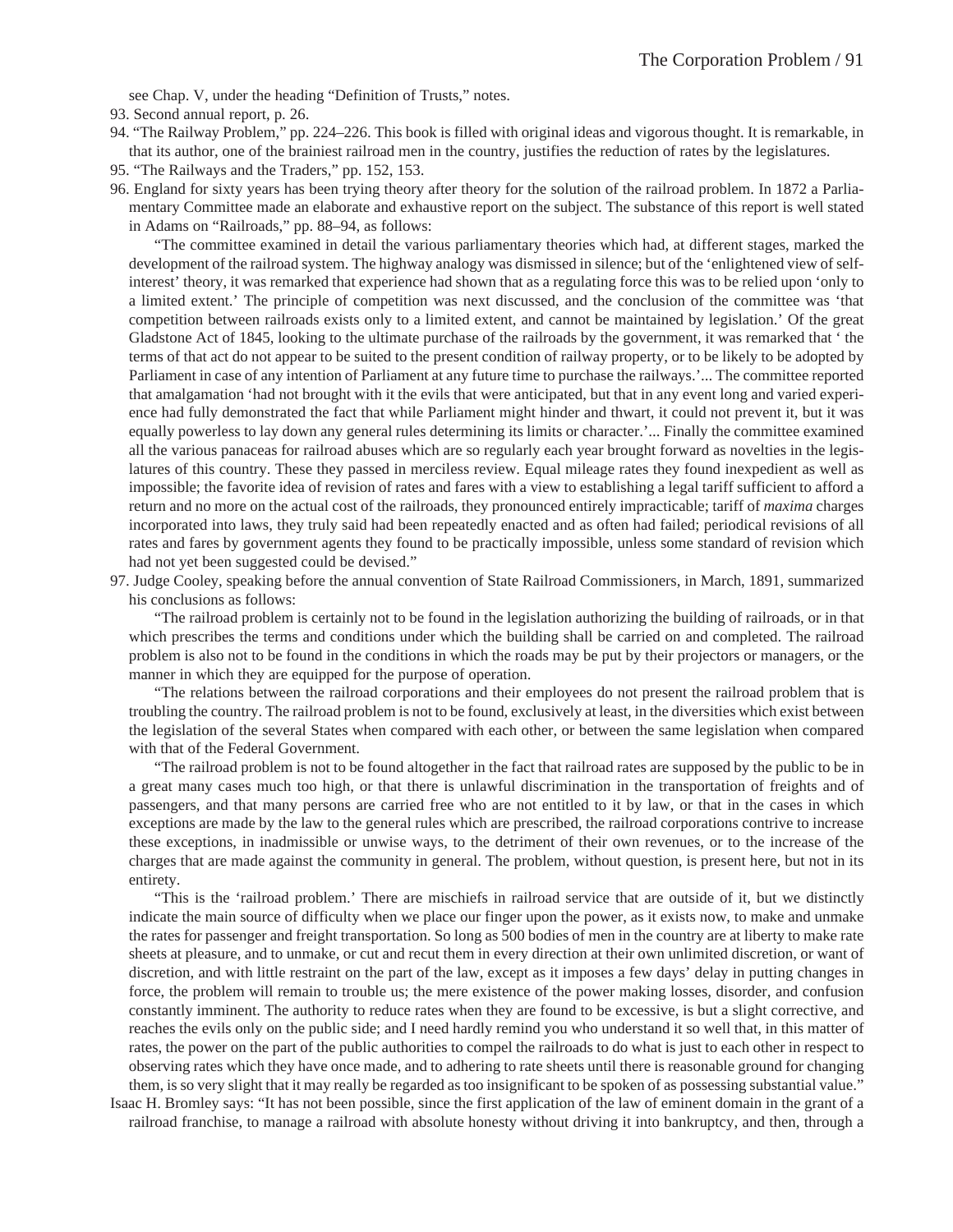receivership, into more practical and less scrupulous hands. The differences in railroad management are in degrees of crookedness only. Straight and level lines are possible, no doubt, in building railroads; equally possible in managing them. That they are not so built or so managed is due to an unevenness and irregularity on the outside of the globe and the inside of man. It might be both possible and practicable for a man to build a short railroad on his own estate and manage it with absolute honesty. It is a different thing when he goes to a legislature for a franchise. Sinuosity begins there, and never ends. This sounds like cynicism; it is not. Things are growing better all the time. But the discussion of the railroad problem needs fresh air."

98. The latest plan of uniting by a loose and unenforceable agreement a large number of competing railroads is the proposed agreement of December, 1890, between the trunk lines west of Chicago to the following effect:

"*Resolved,* That the Presidents here assembled agree to recommend to their respective Boards of Directors the passage of the following resolution;

"*Whereas,* It is to the benefit of the public and of the railway companies whose lines are situated west of Chicago and St. Louis that they should co-operate closely with each other in the management of their properties for the purpose of securing uniform, reasonable, and stable rates for transportation, and such economies in the operation of their properties for the better accommodation of the public as will insure equitable returns from the capital invested; therefore be it

"*Resolved,* 1. That a new association shall be formed between the several companies whose lines are situated west of Chicago and St. Louis, or such of them as may now become or may hereafter be admitted as members thereof.

"2. That the affairs of this association shall be under the management and direction of an advisory board, to consist of the President and one member of the Board of Directors of each company.

"3. That the advisory board so constituted shall have power to establish and maintain uniform rates between competitive points, and to decide all questions of common interest between the members of the association. It shall also have entire charge, through properly constituted representatives, of all outside agencies for the securing of traffic at competitive points. If any officer or representative of any company shall authorize or promise, directly or indirectly, any variation from established tariffs, he shall be discharged from the service, with the reasons stated.

"4, The rates established and the policy adopted by the Advisory Board at any time shall continue in force and be binding upon all companies comprising the association until altered by subsequent action of the board.

"5. A vote of at least four fifths of the members of the association shall be required to make its action binding upon all.

"6. That the Advisory Board shall appoint proper arbitrators, commissions, and other representatives, and adopt bylaws to carry out the purposes of the association.

"7. That no company shall withdraw from the association except after ninety days' written notice by resolution of the Board of Directors to every other member of the association, with the proviso, however, that the association shall continue for at least six months from Jan. 1, 1891.

"8. That under existing conditions it is expedient for this company to set in operation the policy and plan indicated in the foregoing as early as practicable.

"9. That the President and Mr. ———, one of the Directors of this company, be and they are hereby appointed to be the representatives of this company in such advisory board, with full power to act for this company in carrying the foregoing preamble and resolution into full effect."

This agreement is an outgrowth of an existing agreement between the New York Central and Pennsylvania railroads, to the following effect:

*Whereas,* It is for the best interest of this company, as well as for the public benefit, that general harmony shall be maintained by and between the New York Central and Hudson River Railroad Company, the Pennsylvania Railroad Company, the Pennsylvania Company, the Lake Shore and Michigan Southern Railway Company, the Michigan Central Railroad Company, and the Cleveland, Cincinnati, Chicago & St. Louis Railway Company, for which object it is proposed to create an Advisory Council, consisting of the President and one Director of each of said companies, with power to decide all questions of common interest, to avoid wasteful rivalry, and to establish uniformity of rates between competing points.

"Such decision of such Advisory Council, when made by the affirmative vote of the representatives of five of said companies, and the rates and policy thereby established, to continue until altered by a similar vote at a meeting of such council, unless thirty days shall have elapsed without a meeting, after a request therefor shall have been made in writing by any one of such companies; now, therefore, be it

"*Resolved,* That under existing conditions, it is expedient for this company to set in operation the policy and plan indicated in the foregoing preamble.

"*Resolved,* That the President and one of the Directors of this company be, and they are hereby appointed to be, the representatives of this Company in such Advisory Council, with full power to act for this company in carrying the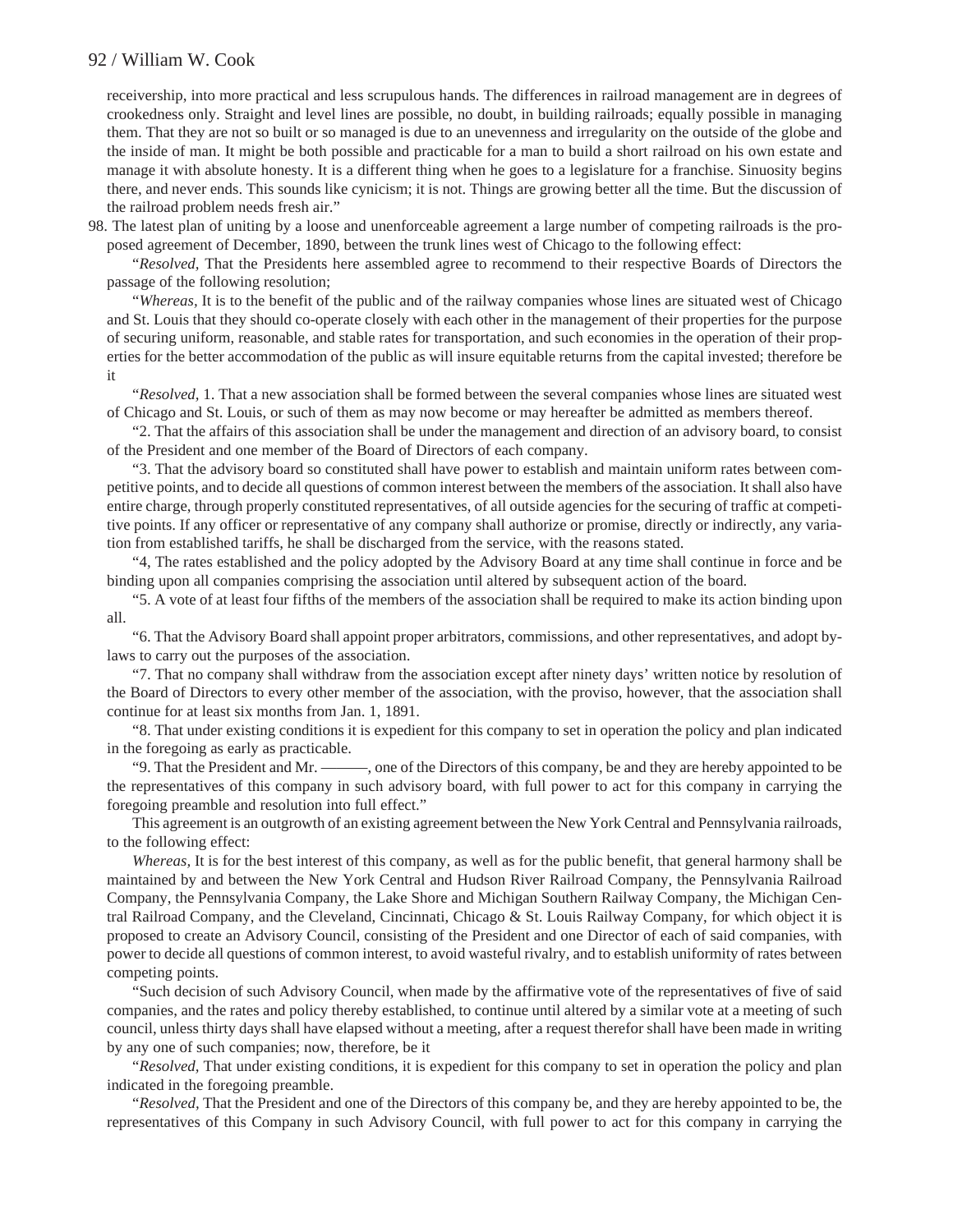foregoing preamble and resolution into full effect, this company reserving the right to withdraw from this arrangement upon resolution of its Board of Directors and after ninety days' notice in writing shall have been given to every other company."

Mr. Walker, in a letter of November 20, 1890, to the railroad presidents in advocacy of the above-mentioned general agreement, said:

"Competition as it now exists among carriers is simply war, and the situation pleases the unreflecting public.... In fighting each other the various lines are rapidly destroying themselves. There is no occasion for aggressive action by those who represent an agrarian policy. All they need to do is to watch the progress of the strife among the roads, and drop in an occasional peg as the cards are played. The corner has already been turned, and the pegs are coming toward home. During the past fifteen years about one third of the railway mileage in the United States has been reorganized or passed through foreclosure proceedings. One line after another steps one side, and a portion of its capitalization disappears. Is this suicidal process beyond control? I do not believe it. But radical changes are required for the purpose."

99. Mr. C. P. Huntington, President of the Southern Pacific Railroad, said concerning the presidents' agreement of December, 1890:

"I repeat that I think this plan a very good thing. It does not go far enough, but it is in the right direction." "How far would you have it go?"

"To the point of joint ownership. I would like to have a single company operate all of the railroads; then, instead of a lot of warring, self-destroying elements, we would have a homogeneous and prosperous body. I don't mean a trust or anything like that, but a concentration of ownership of railroad properties. For instance, there are thirty different railroads in the Southern Pacific system. The stock of each one is owned by the Southern Pacific Company. Now suppose we go a step higher and put all of the big roads into the hands of one great corporation. We would then put a stop to ratecutting, ruinous competition, and many useless expenditures. The money that now goes tor special commissions, drawbacks, or rebates, and for salaries for unnecessary agents, would be saved to the shareholders. Joint ownership of all the railroads is the only thing that will make uniformity of rates absolutely certain."

100. Atkinson on "The Distribution of Products," p. 38, has said: The late Cornelius Vanderbilt may be taken as an example of a communist in the true sense. He consolidated and perfected the railroad service in such a way that a year's supply of meat and bread can be moved one thousand miles from the Western prairies to the Eastern workshops at the measure of cost of a single day's wages of a mechanic or artisan in Massachusetts."

Alexander on "Railway Practice," p. 59, says that consolidations promote economy and efficiency, and that this political power is limited by jealousy of the press and popular prejudice.

101. See Chapter VI. Professor Adams on "Public Debts," pp. 392, 393, says:

"The present standing of private corporations before the law contradicts the rule that all concentrated power should be exercised under strict accountability. The American people deceive themselves in assuming to think their liberties endangered only by the encroachments of government. The centre from which power may be exercised is of slight importance; it is the fact of its irresponsible exercise which may justly occasion apprehension. The growth of private corporations is a step in the development of our social constitution. They arose upon the ruins of the States as centres of industrial administration, and it is because the States have failed to retain a proper control over them that they now menace the permanency of popular government. It is true that about 1873 the right of legal control was judicially affirmed, but, so far as railroads are concerned, the measures adopted by the various legislatures served only to disclose the impotency of the States. These corporations are practically irresponsible to the people by whose favor they exist, and whom they pretend to serve. Popular liberty could be menaced by no greater danger."

102. See Chapter II.

103. See Chapter V.

104. Professor Adams on "Public Debts," pp. 339, 340, says: "The withdrawal of the States from the domain of internal improvements marks the rise of corporate power in the United States. As in 1830, the Federal government abandoned the thought of direct control over remunerative public works, giving up the field in favor of local governments; so, during the years from 1842 to 1846, a revulsion of sentiment turned all this business over to individuals. So far from realizing the programme of Jacksonian democracy, according to which the States were to recover their administrative importance, this experiment resulted in the establishment of a new power, unknown to the founders of our government, yet intrusted with truly sovereign functions. The rise of the corporation marks an epoch in the history of inland commerce. The material advancement the United States since 1850, no one can nor does one care to deny; yet the industrial, the political, and the social influences that have been introduced into national life by the unprecedented growth of corporate power, are the occasion for grave apprehension. Cities have been unnecessarily crowded, real-estate values have been arbitrarily distributed, a social dependence is being introduced not surpassed in its evil tendencies by any previous form of servitude, politics are being run in the interests of profit to those already gorged with profit; while, from the political point of view, it is to the encroachment of private corporations as much as to the centralizing tenden-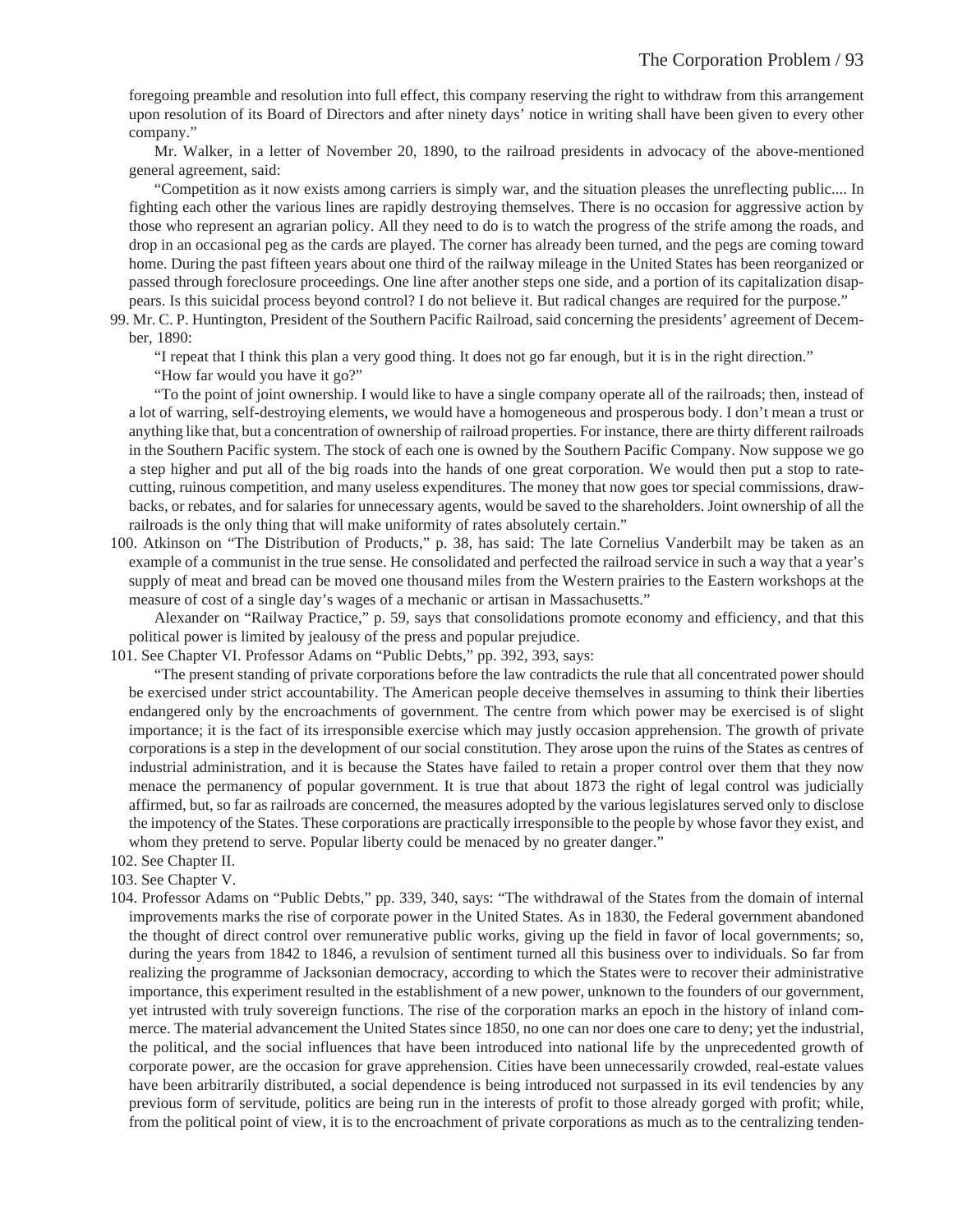cies of the Federal government that the present impotency of the State government is due."

105. Bryce's "American Commonwealth," vol. ii, p. 515.

106. Still another illustration of a natural monopoly that will give trouble in the future is the underground system of conduits in the streets of New York for containing the telegraph, telephone, and other wires which formerly were strung on poles overhead. A private corporation has constructed these conduits and now owns them. A toll is levied by this corporation on all persons or corporations who run wires through the conduits, and of course all wires are now obliged to go underground by statute. This conduit corporation has passed under the control of one of the great telephone and telegraph monopolies of the country by the ownership of sixteen thousand out of thirty thousand shares of stock. This great monopoly, by methods well known to the corporation lawyer, can easily make the capital stock and bonded debt of the conduit company so large that in order to pay interest and reasonable dividends on the same, very high tolls must be charged by the conduit company. This, in itself alone, will suffice to keep new competitors in the telegraph, telephone, etc., business out of the city of New York.

Since the above was written the trouble with this underground monopoly has commenced. The various corporations using the system in September, 1890, complained to the City Board of Electrical Control that exorbitant charges were demanded and that the Edison Company, being owner of six thousand shares of stock, had the inside favors and would probably exclude all other electric light companies by reason thereof.

The scale of prices asked were: For 4-inch ducts, \$1,250 per mile per annum; for 3-inch ducts, \$1,000 per mile per annum; for 2½-inch ducts, \$850 per mile per annum for 2-inch ducts, \$700 per mile per annum; for 1½-inch ducts. \$550 per mile per annum; for 1¼-inch ducts, \$500 per annum: for distribution ducts, 1 to 4 inches, \$1,000 per annum.

The subway company filed a statement to the effect that up to January 1, 1890, 501 miles of telegraph and telephone ducts and 515 miles of electric-light and power ducts had been constructed, making a total of 1,016 miles of ducts, the cost of maintaining and constructing which was \$4,827.647.97 from 1886 to 1890. Only 404 miles of subways were occupied, producing at present rates an annual rental of \$388,771. The yearly expenses of the subway company were placed at \$826,382, and an annual deficit of \$437,611 was figured out.

- 107. From the "Manual of American Water-Works for 1888," published by the *Engineering News,* it appears that up to that date there had been constructed in the United States 1,642 water-works at a cost equal to something more than a tenth of the bonded debt of all the railroads in the country up to the same time, and supplying 14,854,612 of the population, or an average of 8,900 per works. Of the total works 715 are owned by the city, town, or village, as the case may be, and 927 by companies or individuals.
- 108. From "Water Storage in the West," by Walter Gillette Bates, in *Scribner.*
- 109. See the case, Mayor, etc., *v.* Twenty-third St. Ry. Co., 113 N. Y., 311 (1889) sustaining the constitutionality of a statute which ordered a company to pay to the city one per cent of its gross receipts instead of an annual license fee of fifty dollars a car.
- 110. The State of Illinois turned over the Illinois Central Railroad to a corporation, but it reserved an interest in the profits. The following is an extract from the message of the Governor of Illinois to the legislature in 1891:

"Under the wise provision which retained to the State an interest to the extent of 7 per cent of the gross earnings of the road, to be paid annually into the State treasury, there has been paid to the State, all told, for the years from 1855 to 1890, inclusive, the sum of \$12,365,618. Upon the \$40,000,000 of capital stock of the company paid in there was paid as dividends in the same period the sum of \$64,782,357, showing that an amount slightly exceeding 19 per cent, of the total paid as dividends has been turned into the State treasury; or a sum equal to 16.03 per cent of the whole sum paid both to the State and upon stock. The last year the State's 7 per cent of gross earnings paid amounted to \$486,281, and on said \$40,000,000 of stock were distributed as dividends \$2,400,000, the State's portion being nearly 17 per cent of the whole amount so paid. The showing for the last six months ending October 31, 1890, gives the State as its 7 per cent of earnings \$257,219, or at a rate which would make the income of the State from this source over half a million per year, exceeding in amount any other half year in the history of the road. On the whole, I think the rapid increase in the State's revenues from this source, in late years, rising as they have from \$367,799, in 1885, to \$486,281, in 1890, presents an encouraging prospect, and speaks well for the efficiency of the present management of the company. The further building of new competing lines of railroad having entirely ceased, there seems cause to hope for a gradual and healthy growth in the revenue of the lines in which the State will share with the owners of the stock."

111. The following table relative to railroads is taken from the United States Census Report of 1880.

|                  | Gross        | State and   | Per Cent of Tax  |
|------------------|--------------|-------------|------------------|
|                  | Earnings.    | Local Tax.  | on Gross Income. |
| New Eng. States. | \$46,942,000 | \$1,601,000 | 3.4              |
| Middle           | 283,173,000  | 5.945,000   | 2.1              |
| Southern         | 49,172,000   | 616,000     | 1.3              |
| Western          | 130,608,000  | 3,267,000   | 2.5              |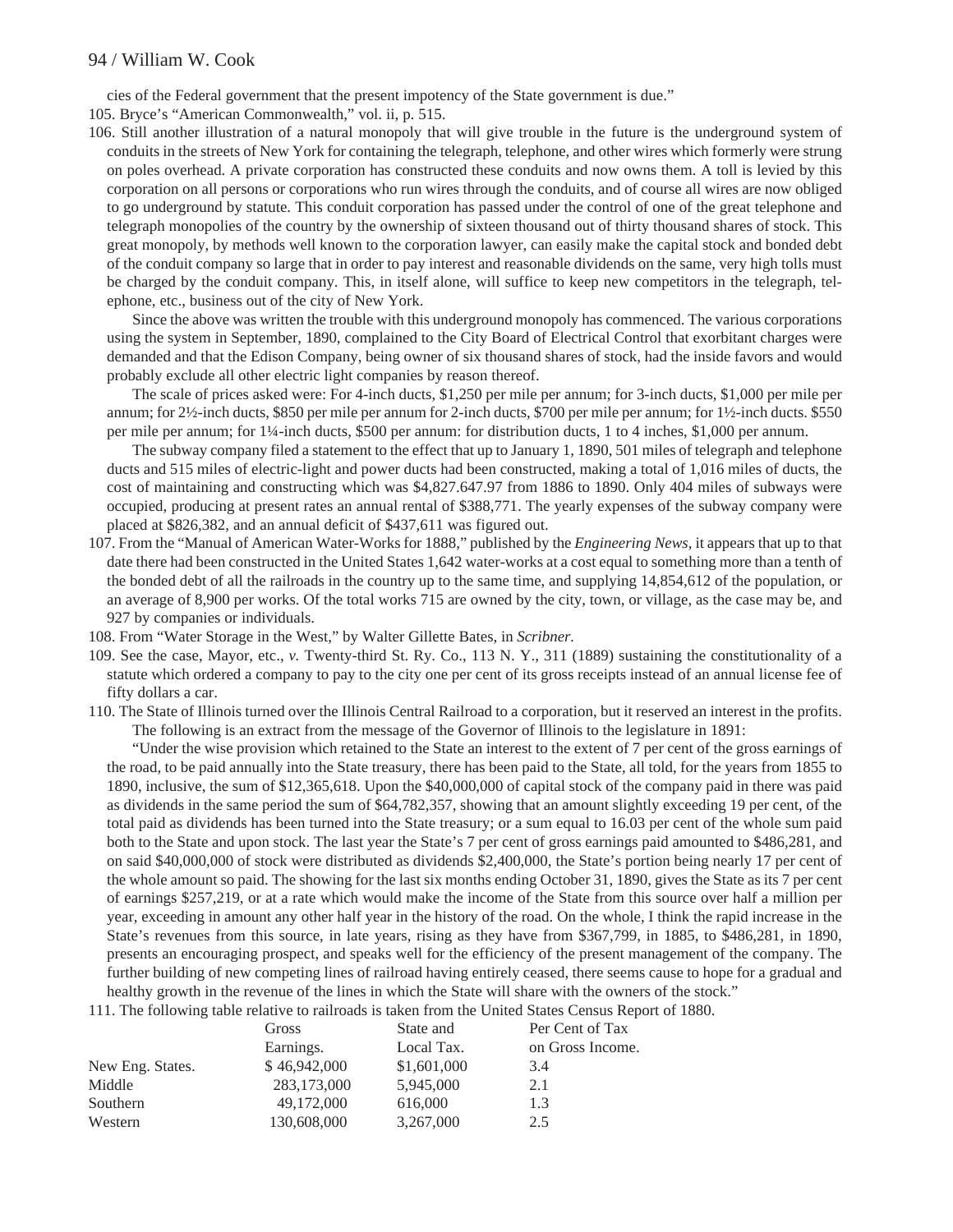| Pacific | 70,554,000  | 1,855,000  | 2.6 |
|---------|-------------|------------|-----|
| Total   | 580,450,000 | 13,284,000 | 2.3 |

In Prussia, the General Railway Code of 1838, S. 39, levies a tax on railways in proportion to the profits on the total capital subscribed, after deducting all the expenses of repair, the cost of carrying on the business, and the yearly sum to be appropriated to the reserved fund.

There is also a tax levied upon the net profit after deducting management, maintenance, working expenses, reserve funds, and interest and sinking, funds to pay off loans. The rate is:

If net profit is 4 per cent.— 1/40 thereof.

If net profit is 4 to 5 per cent.— 1/20 thereof.

If net profit is 5 to 6 per cent.  $-1/10$ 

If net profit is 6 per cent.—2/10 thereof.

The tax is used by the state to buy the stock of the road, and thus by degrees the state becomes its owner.—Jeans on "Railway Problems," p. 174.

112. See Ely on "Taxation," pp. 435, 436.

At an early period the State of Maryland required the Baltimore and Ohio Railroad to agree to give to the State twenty per cent, of the gross income from passenger traffic over the line from Baltimore to Washington, as compensation for the franchise to build the road. See R. R. Co., *vs.* Maryland, 21 Wall, 456 (1874).

In the city of New York, in 1888, the local tax on the corporations was at the rate of 1.9483 per cent, on \$57,623,060 making a tax of 11,120,365.80, The whole amount of tax collected was \$34,329,860-12. The city is entitled to 5 per cent, of the net income from one of the elevated railroad companies. In 1889 the city received from all the surface and elevated railroads \$225,990, in addition to the regular taxes. Of this over \$80,000 was for unpaid license fees for previous years.

The total State taxes levied by all the States and Territories in 1889 Were \$109,543,870. Ely on "Taxation," p. 453. The total gross income of all the railroads of the country was about \$1,000,000,000.

- 113. See Ch. 642 L. 1886, as amended by Ch. 622 L. 1887. The price must be at least 3 per cent, for the first five years, and 5 per cent thereafter.
- 114. Comptroller Myers, of the city of New York, said, in October, 1890, that "it would pay any man to take a contract to run the city government without levying any taxes, provided he could get possession of all the franchises which the city had in former times given away, together with those franchises which it controls to-day. I stated that all those franchises are now so valuable that if their present incumbents were reasonably taxed, a sufficient revenue would be obtained to meet the expenses of city government, thus permitting of the abolition of taxes on property."
- 115. In Louisiana, where after twenty years the street railways revert to the city, the estimated value of the plant being paid to the company, the city at the expiration of the twenty years may sell the franchise. —Canal, etc., R.R. *vs.* New Orleans, 2 South Rep., 388 (1887).

In New Orleans alone have the rights of the public been carefully protected. In that city the policy of granting short charters, and, at the expiration of these charters, reselling the franchises for large amounts, has been carefully pursued. The New Orleans companies make large incomes for the city, are run cheaply, have little watered stock, and yet pay good dividends. In 1886 thg sale of a single franchise met nearly one eighth of the total municipal expenditures for the year.

In Chicago charters granted prior to 1865 run for one hundred years. In Cleveland the charters are perpetual, and practically so in Boston. In Philadelphia and Baltimore the charters are unlimited, but the city may buy out the corporation at the end of the first or any subsequent fifteen years.

Professor Richard T. Ely, in *Harper s Magazine,* July, 1887, says: "All charters for performing the functions of a natural monopoly should be limited to a brief period, with the reversion of the entire property to municipality, state, or federal government, either without compensation or with compensation at an appraised valuation for actual outlays."

In Berlin "the street-car lines pay a portion of their revenue to the city, keep the streets through which they run well paved from curb to curb, and in 1911 they become the property of the city without compensation. Had New York City a municipality of about the same size—followed this example, taxation would in a no distant future be reduced very considerably, and fares lowered from five to three or even two cents.... An act of Parliament allows no municipality to grant a charter to a street-car company or an electric-light company for more than twenty-one years, and it must always be granted with the reserved right of purchase before the expiration of the charter, and at expiration, with compensation for land, buildings, and plant, but none whatever for good-will, expectation of future profits, or for compulsory purchase."

A striking illustration of the dangers of this plan, however, is found in New York City. The City every few years gives a new lease of its ferries, the last lease being in 1887, by which the city was to receive 12¾ per cent of the gross revenues from the operation of the ferries. The lease provided that upon its termination in 1891, if the old lessees did not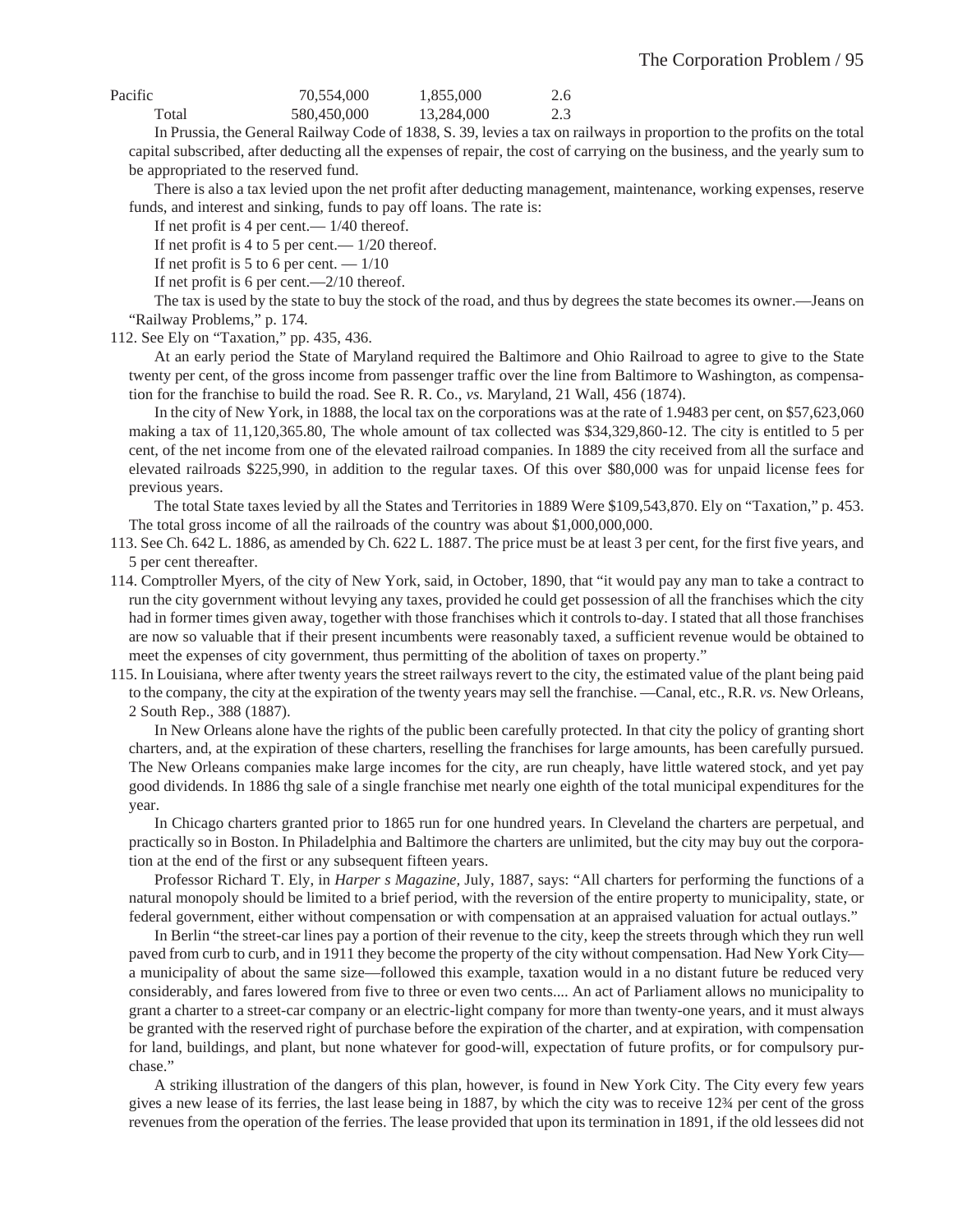take a new lease at the next letting in 1891, the new lessees should buy the plant of the old lessees at an appraised valuation each party appointing one appraiser. The appraisers were appointed and valued the plant at \$3,803,000. This figure was so high that no one except the old lessees could afford to bid at the letting in 1891. Accordingly, before the new letting was made, certain parties who wished to bid caused suit to be instituted to set aside the \$3,803,000 appraisement, alleging that \$1,520,000 was all that the old plant is worth. This suit is still pending.

- 116. In 1889 New York City received \$1,521,602 from dock and ship rents.
- 117. Prof. E. W. Bemis, in. a paper read before the American Economic Association recently, stated that nine cities now own and operate gas-works in this country: Philadelphia; Wheeling, West Virginia; Bellefontaine and Hamilton, Ohio; Henderson, Kentucky; and four cities in Virginia, Richmond, Danville, Charlottesville, and Alexandria. Philadelphia now manufactures gas at a cost of 74 cents per thousand feet, or if five per cent interest and two per cent, as taxes, which a private company would have to pay, is included, \$1.02 per thousand feet. The cost of manufacturing gas in Richmond is, allowing six per cent interest and two per cent for taxes, \$1.04 per thousand feet.

It seems that all of the ferry privileges between New York and Brooklyn are owned by New York, and that Brooklyn has no interest therein. This ownership runs back as far as 1730. The right to operate the ferries is sold every ten years by the city of New York to the highest bidder. The present operators of five of the lines pay 12¾ per cent of the gross receipts to New York. In the year 1889 these five ferries earned \$815,404. New York received from ferry rents in 1889, \$326,559.

118. The same article goes on to say, however, that where, as in the case of a railroad like this, the stock is worth only one seventh of the whole value of the property, a different question arises:

"Under these circumstances the trust seems to afford the best and simplest means of giving the bondholders an assurance that the road will be run in their interest. Instead of offering chances for dishonest manipulation, it goes far to remove them. Instead of separating power and responsibility, it may really tend to unite them. If the result proves good it is not unlikely to furnish a precedent for subsequent reorganizations.

"Had our railroads been built with stock instead of bonds the question would not have come up in its present form. Had the stockholders furnished three quarters of the capital, as is the case in England, it is doubtful whether a railroad trust of this kind could be justified on grounds of public policy. If investment and management were actually in the same hands, there would be no good excuse for separating them. But they are not in the same hands. They are already separated by the existence of the large investment in the form of bonds, whose owners have no direct voice in the management."— *Railroad Gazette,* January 3, 1890.

A still different and yet peculiar trust is the Wisconsin Central Company. It is a corporation formed for the purpose of purchasing and holding shares of stock in railroad corporations. It controlled about eight hundred miles of railroad, and recently has leased its lines to the Northern Pacific Railroad Company. "It is organized under the several laws of the State of Wisconsin, but operates in the same way that the trusts do, and is in fact a trust. The stocks and bonds of the various companies acquired are vested in the trustees, who issue their non-voting trustee certificate against them. The trustees have power to fill vacancies in their own body upon the joint nomination of the surviving trustees, approved in writing by the holders of a majority of the stock of the company covered by the trustees' certificates, both common and preferred. This approval is the only interference in the affairs of the company allowed from outside the trustees, who are empowered to vote 'for all purposes whatsoever, upon every question raised at each and every meeting of said company, whether annual or special.'"

The Richmond & West Point Terminal Railway & Warehouse Company is also a corporation owning the stocks of other companies. The *Railroad Gazette* of January 11, 1889, says in regard to it:

"The dangers involved in the form of combination of which the Richmond & West Point is the most prominent type are to be looked for in other directions. This company is, in substance, a financial concern which controls railroads by ownership of a majority of their securities. The Pennsylvania and other roads have done the same thing in times past, but the difference is that the Pennsylvania is a railroad while the Richmond & West Point is not. This gives the operations of the last named company a more distinctively financial character. It also creates a danger that minority rights may be sacrificed for financial purposes. Not that the Richmond & West Point has done so; its conduct in this respect has been so straightforward as to be an important element in its success. The continuance of Gen. Alexander in the presidency of the Georgia Central gives added reason to believe that this policy will continue. But there is none the less a possibility of great evil in this direction, and we trust that the courts will see the danger, and the necessity of throwing additional safeguards over the rights of minority stockholders. Apart from such protection, a minority stockholder in a case like this is even more helpless than he is anywhere else."

119. In reply to the argument that the massing of capital in the form of trusts "has made it possible to organize industrial enterprises on a scale so extensive, and to employ labor-saving machinery so largely, that the cost of production, including the cost of transportation to markets, has been enormously, almost incredibly, reduced within the last twenty years," a Pittsburg journal says: "The benefits of the massing of capital in cheapening the cost of production and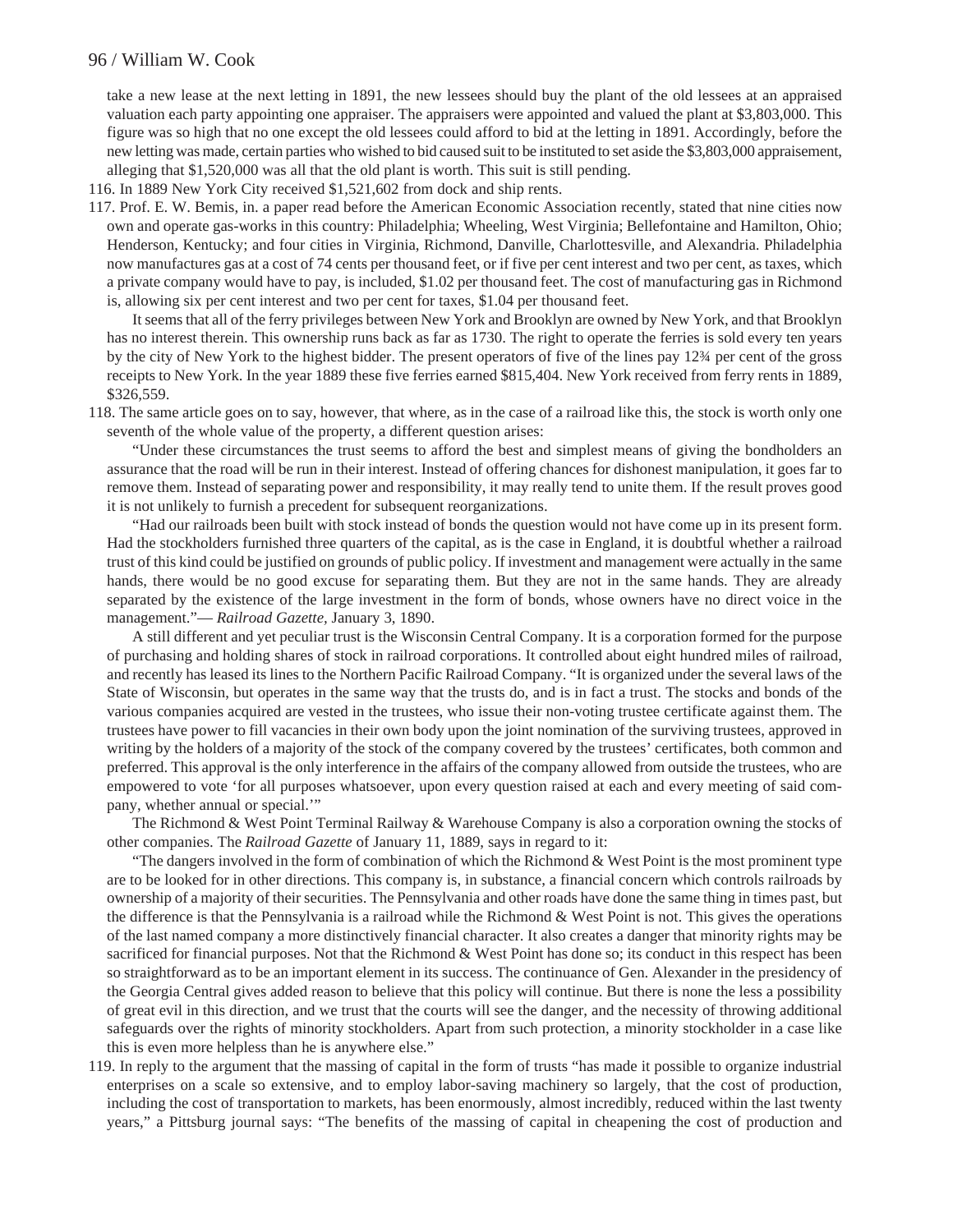transportation, although it is often cited to defend the trusts, has no cogency for three reasons: (1) The corporation laws of the country afford abundant opportunity for the concentration of capital necessary to perform any industrial operation, and no one objects to the incorporation of either \$25,000,000 honest and unwatered capital to build a railroad, or \$25,000 to build a factory. (2) No trust puts any new capital into an industrial enterprise, but only combines the capital already existing for purpose of preventing competition and exacting arbitrary profits. (3) Except for the illegitimate profits secured by the suspension of competition, the trust organization produces no saving, but, on the contrary, takes away the penalty of waste, negligence, and recklessness, as has already been shown by recent disclosures."

Chauncey M. Depew, in an address before the International Brotherhood of Engineers, in Pittsburg, Pa., in October, 1890, said:

"In the United States our pace is so rapid and our development so phenomenal, that without due consideration we rush rapidly to extremes. This is true both of capital and labor. The money required to construct telegraphs, to build railroads, to establish banks, was beyond the power of the individual, and so the State permitted aggregated capital, representing the contributions of many, to perform these works. At the same time, through commissions, departments, and State officers, the hand of the government was constantly upon them for the protection of the public against extortion or discrimination. But within a few years everything from pine lands to peanuts, and from steel rails to sardines has been organized into some form of corporation or trust. This universal effort to absorb the individual, to divide the people into employing companies and employees, and to destroy competition will inevitably end in disaster. Hostile legislation and the laws of trade will leave only the legitimate enterprises surviving."

The New York *Times,* the great journal which has been first and foremost in the warfare against trusts, makes the following argument on this point:

"Certain trusts are maintaining in the field of production manufacturers who ha\e fallen behind in the race for lack of business ability or of the latest improvement in machinery, just as the Copper Syndicate enabled the owners of poor mines and lean ores to continue production when natural laws and free competition would have shut them out. And they are doing this by exacting an artificial ring price for their products. There are trusts that are heavily loaded with old factories and antiquated machinery, capitalized at three or four times their value, and that are trying to make the public support this rubbish and the owners of it.

"Such schemes retard the natural elimination of unfit machinery and processes that would take place if the action of natural laws were not prevented. Under free competition old machinery gives place to new, and old processes are discarded when better ones are discovered and utilized. The lazy, the wasteful, and those who are otherwise unfitted for the struggle yield to the energetic, the thrifty, and the skilful. Inventive genius is stimulated and rewarded, and industries show steady growth and progress as the old is cast off to give place to the new, and processes are improved.

"The effect of trust methods—the suppression of competition in prices and sales, the over-capitalization of idle and antiquated factories in practical consolidation with those that are active and well equipped, and the discouragement by intimidation, or otherwise of new and independent enterprises—is frequently to retard the natural growth and improvement of an industry, in order that rubbish may be made valuable, while the people are taxed for the support and enrichment of producers who are incompetent and who would be forced, under the working of competition, to show new proof of ability and good management or make way for better men. It is true that the results of free competition are not always satisfactory to all the producers concerned. Some will suffer loss, and, when overproduction has been caused by laws that interfere with the natural course of trade, the readjustment may cause serious disturbance. But, while there are hardships for some in the ceaseless contest, competition is far better for the people and the world and the good of the race than absolute or qualified monopoly caused by a suppression of it, and whenever the question has come before our courts of last resort, this doctrine has been strongly supported in the interests of sound public policy."

120. Bryce's "American Commonwealth," vol. ii., p. 705.

121. The *Shipping List* prints the following list of trusts in existence in the United States:

Match Trust, Steel-Rail Trust, Jute-Bag Trust, Cordage Trust, Kerosene (Standard) Oil Trust, Borax Trust, Cotton-Seed Oil Trust, Linseed-Oil Trust, Paper-Envelope Trust, Nail Trust, Barbed-Fence Trust, Lead Trust, Nickel Trust, Sugar Trust, School Book Trust, Gutta-Percha Trust, Copper Trust, Zinc Trust, Slate-Pencil Trust, Iron Nut and Washer Trust, Oil-Cloth Trust, Ultramarine Trust, Whisky Trust, Gas Trust, Dressed-Beef Trust, Distillers' and Cattle Feeders' Trust, Starch Trust, Cigarette Trust, Straw Braid Trust.

122. At the time the French copper trust was in the height of its power the French government proposed to attack it through the French law against combinations. The immense profits, however, coming into France through the operation of the trust caused the government to stay its hand. But when the trust collapsed a different view was taken of the situation, and M. Secretan, the most prominent man in the trust, was sentenced to six months' imprisonment and a fine of 3,000 francs, as a punishment practically for his failure to make the trust a success.

Judge Thompson, of St. Louis, thus describes the copper trust: "It was my fortune to have for a ship companion on a transatlantic voyage a member of that so-called trust, and he was good enough to explain to me how it was organized